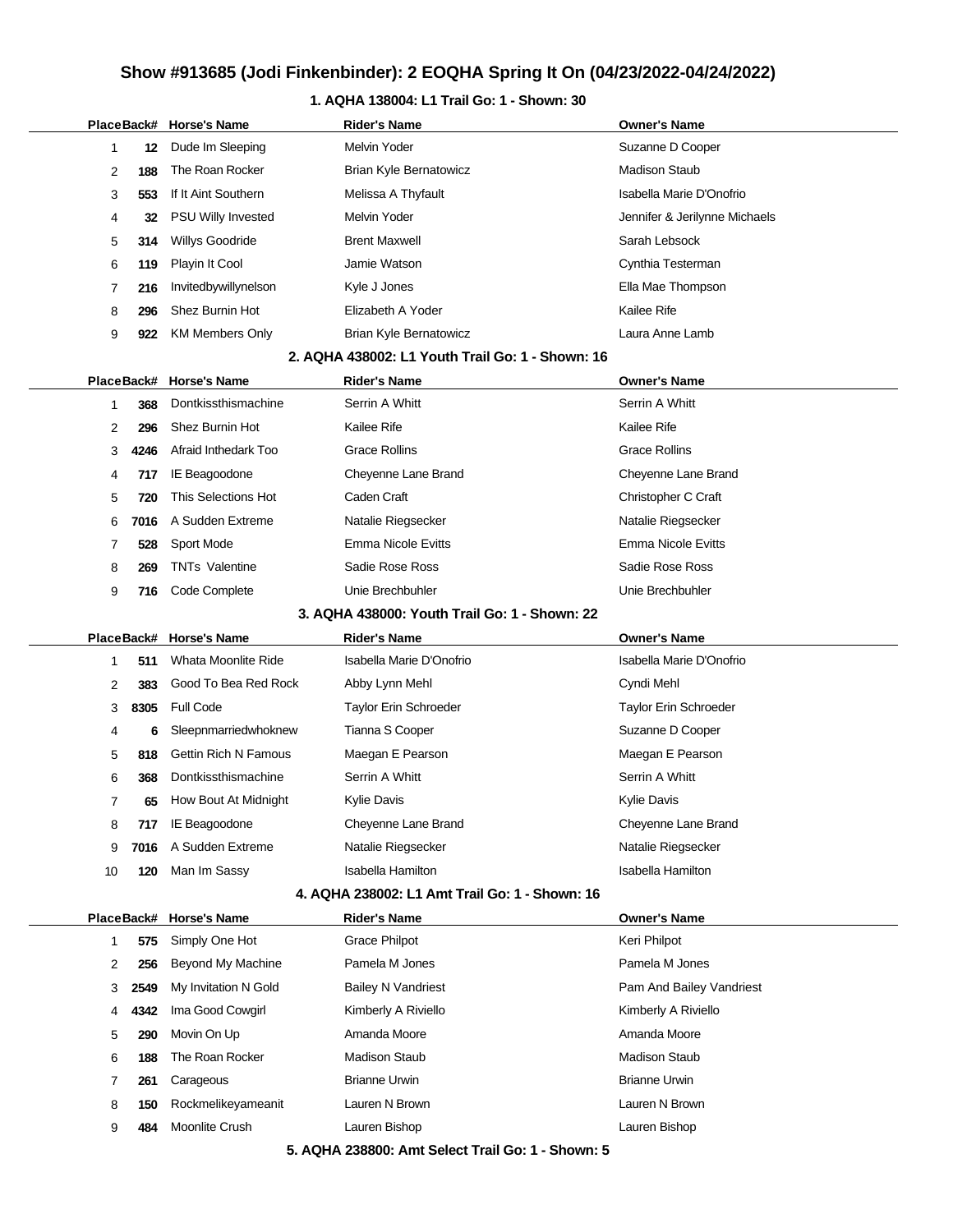|                |      | PlaceBack# Horse's Name     | <b>Rider's Name</b>                                        | <b>Owner's Name</b>      |
|----------------|------|-----------------------------|------------------------------------------------------------|--------------------------|
| 1              | 721  | <b>Check This Machine</b>   | Kimberly A Best                                            | Kimberly A Best          |
| 2              | 256  | Beyond My Machine           | Pamela M Jones                                             | Pamela M Jones           |
| 3              | 323  | Lopen Assets                | Martha A Fabry                                             | Martha A Fabry           |
| 4              | 403  | Talkinboutonite             | Antoinette Colleen Bloom                                   | Antoinette Colleen Bloom |
| 5              | 604  | SL Just One Look            | <b>Tamra Sisk</b>                                          | <b>Tamra Sisk</b>        |
|                |      |                             | 6. AQHA 238000: Amt Trail Go: 1 - Shown: 10                |                          |
|                |      | PlaceBack# Horse's Name     | <b>Rider's Name</b>                                        | <b>Owner's Name</b>      |
| 1              | 913  | Only Lazy Lopin             | Lynette Depalma                                            | Lynette Depalma          |
| 2              | 787  | <b>Really Sudden</b>        | Kelly A Rauschenbach                                       | Kelly A Rauschenbach     |
| 3              | 188  | The Roan Rocker             | <b>Madison Staub</b>                                       | <b>Madison Staub</b>     |
| 4              | 985  | <b>Extremely Hot Rodder</b> | Leah Ruth Stites                                           | <b>Leah Ruth Stites</b>  |
| 5              | 261  | Carageous                   | <b>Brianne Urwin</b>                                       | <b>Brianne Urwin</b>     |
| 6              | 359  | Sompin Nthemoonlight        | Janet Kolk                                                 | Janet Kolk               |
| $\overline{7}$ | 8166 | One Hot Bay B               | Jessica J Conley                                           | Jessica J Conley         |
| 8              | 2319 | Sumdiscretionadvised        | Kelsey Guadarrama                                          | Kelsey Guadarrama        |
| 9              | 150  | Rockmelikeyameanit          | Lauren N Brown                                             | Lauren N Brown           |
|                |      |                             | 7. AQHA 138100: Junior Trail Go: 1 - Shown: 7              |                          |
| PlaceBack#     |      | <b>Horse's Name</b>         | <b>Rider's Name</b>                                        | <b>Owner's Name</b>      |
| 1              | 922  | <b>KM Members Only</b>      | Brian Kyle Bernatowicz                                     | Laura Anne Lamb          |
| 2              | 837  | <b>GTG Southern Comfort</b> | Kyle R Flatter                                             | Angela Dahse             |
| DQ             | 119  | Playin It Cool              | Jamie Watson                                               | Cynthia Testerman        |
| DQ             | 798  | <b>Brock Lesnar</b>         | Lynne M Puthoff                                            | <b>Helenn Voss</b>       |
| DQ             | 316  | Krymsun Minute              | Kyle R Flatter                                             | Sue Ann Hartzell         |
| DQ             | 314  | <b>Willys Goodride</b>      | Sarah Lebsock                                              | Sarah Lebsock            |
| DQ             | 601  | Hezwillyexpensive           | Renee Eier                                                 | Renee Eier               |
|                |      |                             | 8. AQHA 138200: Senior Trail Go: 1 - Shown: 21             |                          |
|                |      | PlaceBack# Horse's Name     | <b>Rider's Name</b>                                        | <b>Owner's Name</b>      |
| 1              | 6    | Sleepnmarriedwhoknew        | Melvin Yoder                                               | Suzanne D Cooper         |
| 2              | 264  | Mr Slo Mo Amegio            | Spencer Zimmerman                                          | <b>Shelby Dale</b>       |
| 3              | 511  | Whata Moonlite Ride         | Isabella Marie D'Onofrio                                   | Isabella Marie D'Onofrio |
| 4              | 65   | How Bout At Midnight        | Kylie Davis                                                | <b>Kylie Davis</b>       |
| 5              | 368  | Dontkissthismachine         | <b>Brian Kyle Bernatowicz</b>                              | Serrin A Whitt           |
| 6              | 4342 | Ima Good Cowgirl            | <b>Brian Bennett</b>                                       | Kimberly A Riviello      |
| 7              | 787  | Really Sudden               | Brian Kyle Bernatowicz                                     | Kelly A Rauschenbach     |
| 8              | 323  | Lopen Assets                | Kyle J Jones                                               | Martha A Fabry           |
| 9              | 818  | <b>Gettin Rich N Famous</b> | <b>Brent Maxwell</b>                                       | Maegan E Pearson         |
|                |      |                             | 9. NAQHA 8805: Small Fry Trail Go: 1 - Shown: 3            |                          |
|                |      | PlaceBack# Horse's Name     | <b>Rider's Name</b>                                        | <b>Owner's Name</b>      |
| 1              | 411  | The Roan Show               | <b>Molly Mullady</b>                                       | Molly Mullady            |
| 2              | 129  | <b>Starched Rockies</b>     | Gwen Toth                                                  | <b>Emily Toth</b>        |
| 3              | 4183 | All Jacked Up               | Kaylynn McKeague                                           | <b>Ashley Newbury</b>    |
|                |      |                             | 10. AQHA 438102: L1 Youth Walk Trot Trail Go: 1 - Shown: 6 |                          |
|                |      | PlaceBack# Horse's Name     | <b>Rider's Name</b>                                        | <b>Owner's Name</b>      |
| 1              | 411  | The Roan Show               | <b>Molly Mullady</b>                                       | Molly Mullady            |
| 2              | 558  | <b>KM Justa Little Bit</b>  | Kambrie Atkins                                             | Kambrie Atkins           |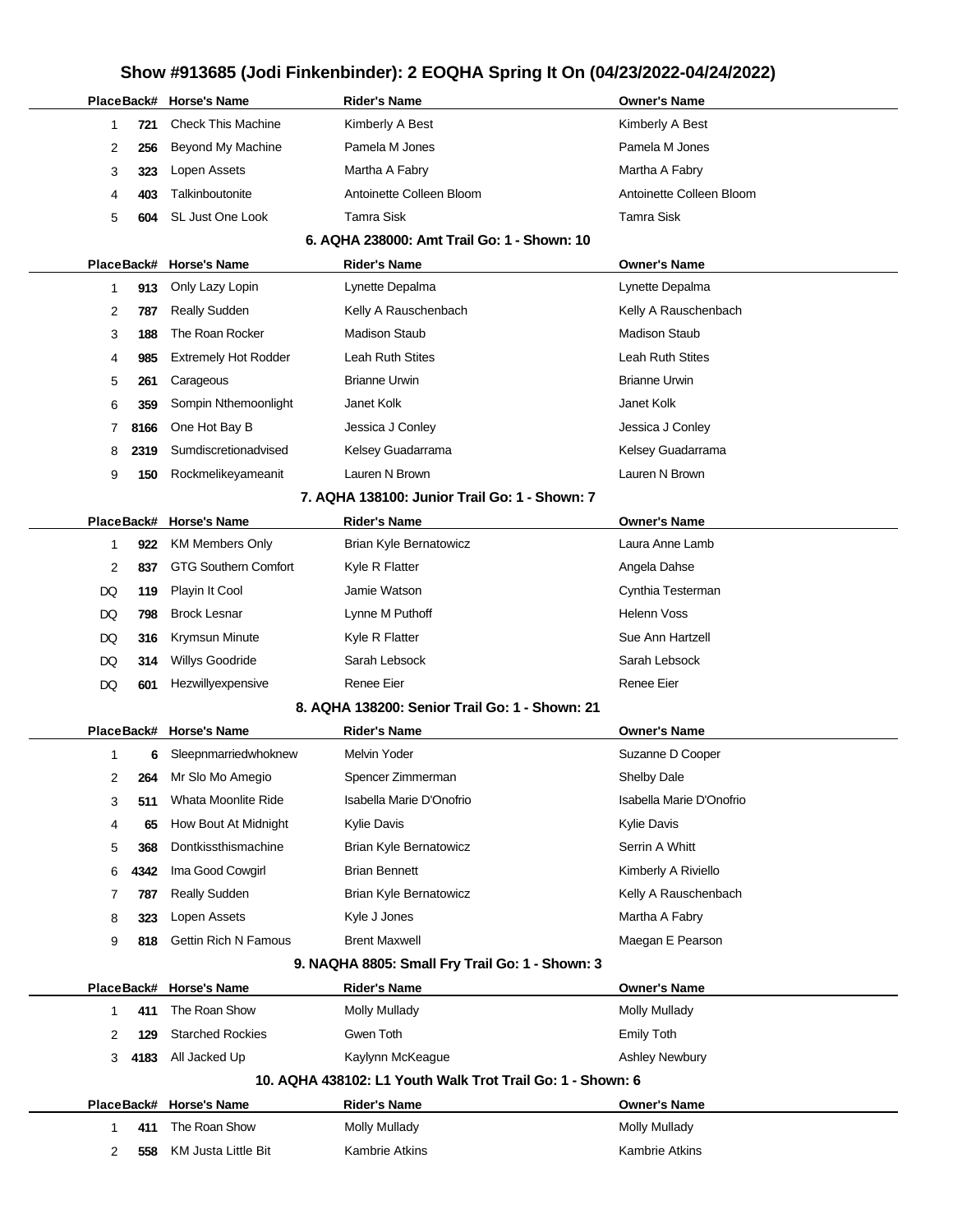# **Show #913685 (Jodi Finkenbinder): 2 EOQHA Spring It On (04/23/2022-04/24/2022) 985** Extremely Hot Rodder Jacey Pierson Leah Ruth Stites **199** I Know Best **Skylar Herrnstein** Brittanie Herrnstein Brittanie Herrnstein **1013** RR Rufle My Feathers Emily Craft Christopher C Craft Christopher C Craft **129** Starched Rockies Gwen Toth Emily Toth **11. AQHA 238102: L1 Amt Walk Trot Trail Go: 1 - Shown: 6 PlaceBack# Horse's Name Rider's Name Owner's Name 798** Brock Lesnar **Mathematic Helenn Voss Helenn Voss** Helenn Voss **424** My Chex Is Good Chloe M Larson Chloe M Larson **627** A Good Cash Deal Christine Abrahamsen Christine Abrahamsen **494** Always Hottish Karen Elicker Crowell **Karen Elicker Crowell** Karen Elicker Crowell **595** Ajwhatdoesthefoxsay Jennifer A Rabe Jennifer A Rabe **789** Shes Blue N The Face Tracy Bishop Clara Brandenburg **12. NAQHA 8850: Small Fry Lead Line 6 & Under Go: 1 - Shown: 4 PlaceBack# Horse's Name Rider's Name Owner's Name 129** Starched Rockies Ellie Toth Emily Toth **4183** All Jacked Up **Leigha McKeague Ashley Newbury** Ashley Newbury **441** A Cool Lazy **Kolbi Zimmerman** Sara Oler **557** Hot Little Desire **Charlotte Yoder** Charlotte Yoder **Kailee Rife 13. AQHA 142004: L1 Western Pleasure Go: 1 - Shown: 10 PlaceBack# Horse's Name Rider's Name Owner's Name 682** Its Ur Thing **Melvin Yoder** Melvin Yoder **Madison Hallas** Madison Hallas **599** Absolutely A Krymsun Melissa A Thyfault **Channel Accord M** Balo **484** Moonlite Crush Brent Maxwell **Brent Maxwell** Constant Maxwell Lauren Bishop **741** He Made My Day **Ryan C Strunk** Tammi Iams Tammi Iams **661** Sherlock Undercover Katie Piper **Katie Piper** And Advertise Material And Advertise Material And Advertise **85** Good Signs Are Vital Nicole L Rice Diana L Conrad **102** Certainly Lazy **Matthew Claypool** Method Melissa Noble **712** Forget Mee Never Tyler Hultberg Tyler Hultberg Tyler Hultberg Tyler Hultberg **711** Blow The World Akiss Marion E Troyer Marion E Trouble Anna Minich **296** Shez Burnin Hot **Elizabeth A Yoder** Kailee Rife **14. AQHA 442102: L1 Youth Walk Trot Western Pleasure Go: 1 - Shown: 8 PlaceBack# Horse's Name Rider's Name Owner's Name 43** Rcees Version Jaxson Pierson Jacey Pierson **411** The Roan Show Molly Mullady Mullady Molly Mullady **163** Impulsed By Flash Mary Caroline Minich Mary Caroline Minich **984** Im So Gorgeous Jacey Pierson Leah Ruth Stites **534** Im Gonna Be Lazy Lilianna Sanna **Addison Leonard** Addison Leonard **403** Talkinboutonite Sierra Mueller **Antoinette Colleen Bloom 762** Lion Tiger N Zziple Jocelyn Wyatt Jennifer Dalton **104** One Hot Doll **Kinlie Smith Kevin J Earl** Kevin J Earl **15. AQHA 440102: L1 Youth Walk Trot Horsemanship Go: 1 - Shown: 7 PlaceBack# Horse's Name Rider's Name Owner's Name 620** Kruzin In Style **Adeline P Gabor** Adeline P Gabor Adeline P Gabor Adeline P Gabor **403** Talkinboutonite Sierra Mueller **Antoinette Colleen Bloom 163** Impulsed By Flash Mary Caroline Minich Mary Caroline Minich **762** Lion Tiger N Zziple Jocelyn Wyatt Jennifer Dalton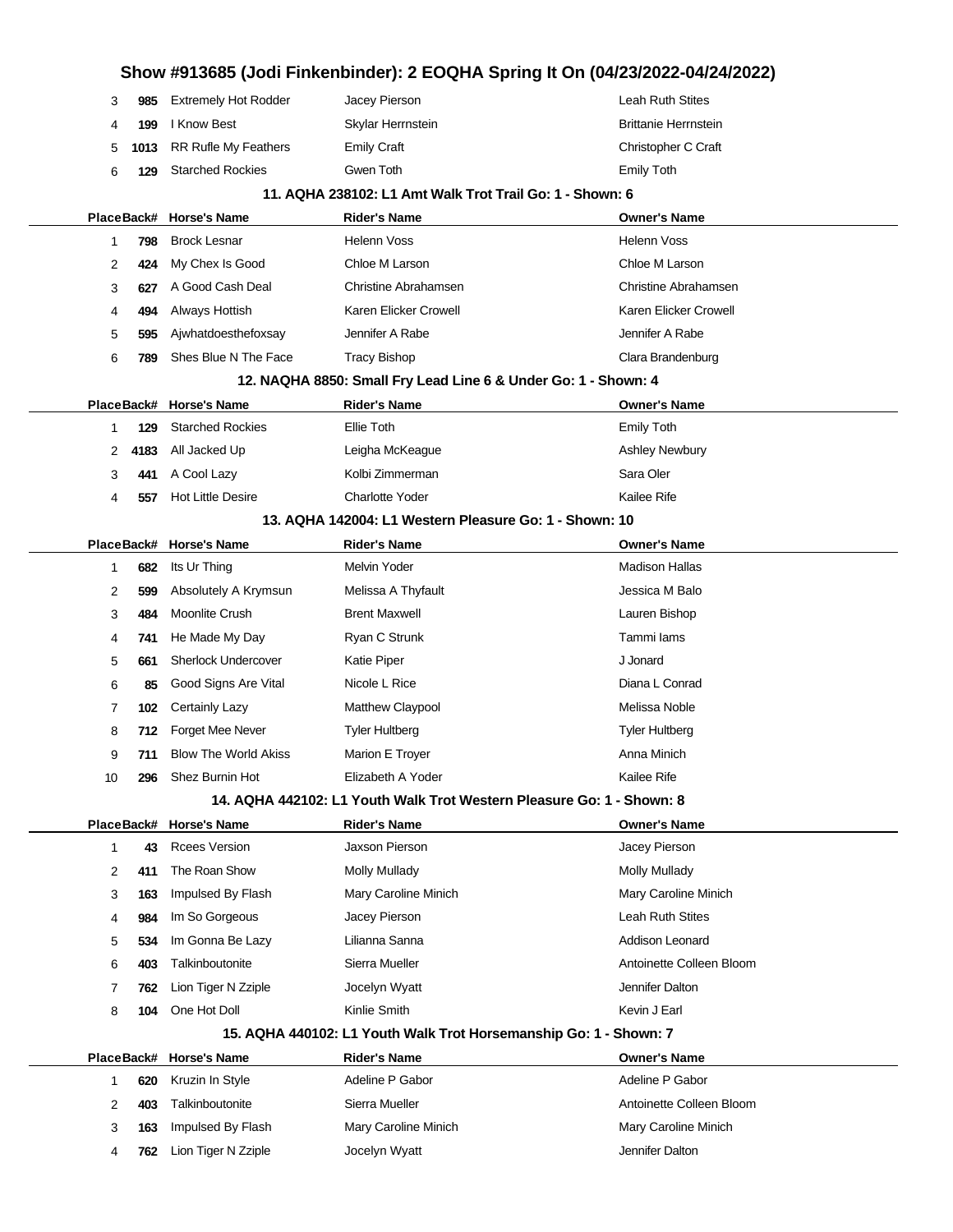| 5  | 534        | Im Gonna Be Lazy            | Lilianna Sanna                                                         | Addison Leonard             |
|----|------------|-----------------------------|------------------------------------------------------------------------|-----------------------------|
| 6  | 411        | The Roan Show               | <b>Molly Mullady</b>                                                   | <b>Molly Mullady</b>        |
| 7  | 593        | <b>BMQ Genuine Solution</b> | Meghan Elizabeth Kaser                                                 | McKenna Kaser               |
|    |            |                             | 16. NAQHA 8815: Small Fry Western Pleasure 9 & Under Go: 1 - Shown: 10 |                             |
|    |            | PlaceBack# Horse's Name     | <b>Rider's Name</b>                                                    | <b>Owner's Name</b>         |
| 1  | 43         | <b>Rcees Version</b>        | Jaxson Pierson                                                         | Jacey Pierson               |
| 2  | 628        | <b>Get Her Vitals</b>       | McKenna Kaser                                                          | Ila Williams                |
| 3  | 411        | The Roan Show               | <b>Molly Mullady</b>                                                   | <b>Molly Mullady</b>        |
| 4  | 534        | Im Gonna Be Lazy            | Lilianna Sanna                                                         | Addison Leonard             |
| 5  | 403        | Talkinboutonite             | Sierra Mueller                                                         | Antoinette Colleen Bloom    |
| 6  | 150        | Rockmelikeyameanit          | Carlee Brown                                                           | Lauren N Brown              |
| 7  | 949        | <b>Swiss Miss Cocoa</b>     | Evelyn Balderaz                                                        | Christina Balderaz          |
| 8  | 104        | One Hot Doll                | Kinlie Smith                                                           | Kevin J Earl                |
| 9  | 129        | <b>Starched Rockies</b>     | Gwen Toth                                                              | <b>Emily Toth</b>           |
| 10 | 4183       | All Jacked Up               | Kaylynn McKeague                                                       | <b>Ashley Newbury</b>       |
|    |            |                             | 17. NAQHA 8810: Small Fry Horsemanship 9 & Under Go: 1 - Shown: 6      |                             |
|    | PlaceBack# | <b>Horse's Name</b>         | <b>Rider's Name</b>                                                    | <b>Owner's Name</b>         |
| 1  | 411        | The Roan Show               | <b>Molly Mullady</b>                                                   | <b>Molly Mullady</b>        |
| 2  | 129        | <b>Starched Rockies</b>     | Gwen Toth                                                              | <b>Emily Toth</b>           |
| 3  | 949        | <b>Swiss Miss Cocoa</b>     | Evelyn Balderaz                                                        | Christina Balderaz          |
| 4  | 403        | Talkinboutonite             | Sierra Mueller                                                         | Antoinette Colleen Bloom    |
| 5  | 534        | Im Gonna Be Lazy            | Lilianna Sanna                                                         | Addison Leonard             |
| 6  | 4183       | All Jacked Up               | Kaylynn McKeague                                                       | <b>Ashley Newbury</b>       |
|    |            |                             | 18. AQHA 242102: L1 Amt Walk Trot Western Pleasure Go: 1 - Shown: 9    |                             |
|    |            | PlaceBack# Horse's Name     | <b>Rider's Name</b>                                                    | <b>Owner's Name</b>         |
| 1  | 599        | Absolutely A Krymsun        | Jessica M Balo                                                         | Jessica M Balo              |
| 2  | 556        | Hidden Agenda               | Jackie Davis                                                           | Jackie Davis                |
| 3  | 798        | <b>Brock Lesnar</b>         | <b>Helenn Voss</b>                                                     | <b>Helenn Voss</b>          |
| 4  | 761        | Sheza Total Diva            | <b>Tim Voris</b>                                                       | <b>Tim Voris</b>            |
| 5  | 534        | Im Gonna Be Lazy            | Katrina McClain                                                        | Addison Leonard             |
| 6  | 102        | Certainly Lazy              | Melissa Noble                                                          | Melissa Noble               |
| 7  | 789        | Shes Blue N The Face        | <b>Tracy Bishop</b>                                                    | Clara Brandenburg           |
| 8  | 819        | Gorgeous In Gray            | Amy Lynne Firgau                                                       | Linda S Thornsley           |
| 9  | 1952       | Im In Slow Moe              | Bonnie Jeanne Richards                                                 | Bonnie Jeanne Richards      |
|    |            |                             | 19. AQHA 240102: L1 Amt Walk Trot Horsemanship Go: 1 - Shown: 8        |                             |
|    | PlaceBack# | <b>Horse's Name</b>         | <b>Rider's Name</b>                                                    | <b>Owner's Name</b>         |
| 1  | 595        | Ajwhatdoesthefoxsay         | Jennifer A Rabe                                                        | Jennifer A Rabe             |
| 2  | 534        | Im Gonna Be Lazy            | Katrina McClain                                                        | Addison Leonard             |
| 3  | 556        | Hidden Agenda               | Jackie Davis                                                           | Jackie Davis                |
| 4  | 627        | A Good Cash Deal            | Christine Abrahamsen                                                   | <b>Christine Abrahamsen</b> |
| 5  | 789        | Shes Blue N The Face        | <b>Tracy Bishop</b>                                                    | Clara Brandenburg           |
| 6  | 1952       | Im In Slow Moe              | Bonnie Jeanne Richards                                                 | Bonnie Jeanne Richards      |
| 7  | 819        | Gorgeous In Gray            | Amy Lynne Firgau                                                       | Linda S Thornsley           |
| 8  | 340        | Howboutanotherstory         | Cara Womack                                                            | Cara Womack                 |
|    |            |                             | 21. AQHA 442002: L1 Youth Western Pleasure Go: 1 - Shown: 21           |                             |
|    |            | PlaceBack# Horse's Name     | <b>Rider's Name</b>                                                    | <b>Owner's Name</b>         |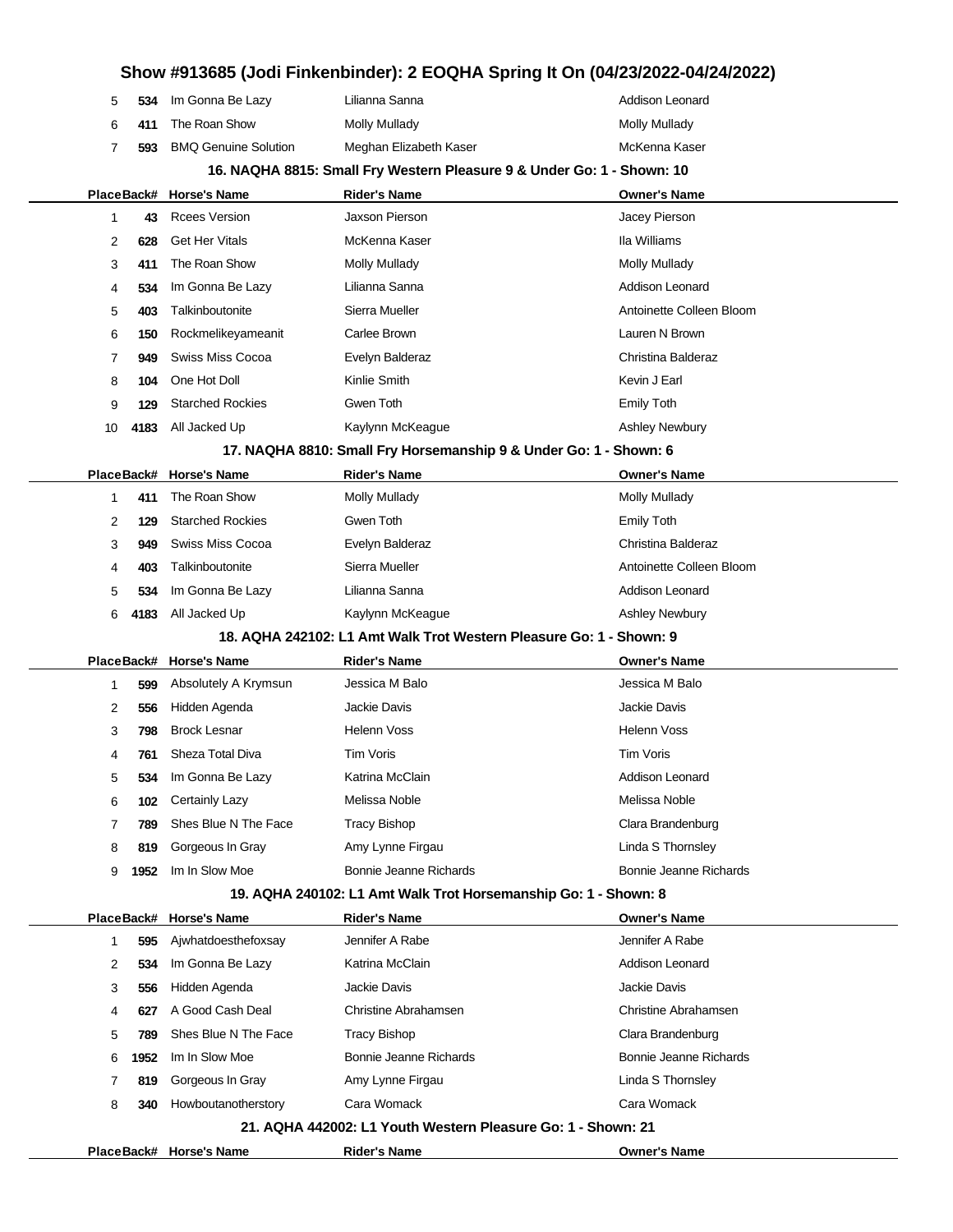|   | 628 | <b>Get Her Vitals</b> | Ila Williams         | Ila Williams                |
|---|-----|-----------------------|----------------------|-----------------------------|
| 2 | 911 | Looking Willy Good    | Kaylee Grace Olds    | Jennifer Olds               |
| 3 | 363 | Ima Hot Time          | <b>Mallory Kirby</b> | <b>Mallory Kirby</b>        |
| 4 | 620 | Kruzin In Style       | Adeline P Gabor      | Adeline P Gabor             |
| 5 | 296 | Shez Burnin Hot       | Kailee Rife          | Kailee Rife                 |
| 6 | 199 | I Know Best           | Skylar Herrnstein    | <b>Brittanie Herrnstein</b> |
|   | 12  | Dude Im Sleeping      | Tianna S Cooper      | Suzanne D Cooper            |
| 8 | 368 | Dontkissthismachine   | Serrin A Whitt       | Serrin A Whitt              |
| 9 | 120 | Man Im Sassy          | Isabella Hamilton    | Isabella Hamilton           |
|   |     |                       |                      |                             |

| 22. AQHA 442800: Youth Western Pleasure (14-18) Go: 1 - Shown: 11 |  |  |
|-------------------------------------------------------------------|--|--|
|-------------------------------------------------------------------|--|--|

|   |        | PlaceBack# Horse's Name     | <b>Rider's Name</b>      | <b>Owner's Name</b>      |
|---|--------|-----------------------------|--------------------------|--------------------------|
|   | 553    | If It Aint Southern         | Isabella Marie D'Onofrio | Isabella Marie D'Onofrio |
| 2 | 368    | Dontkissthismachine         | Serrin A Whitt           | Serrin A Whitt           |
| 3 | 995    | Best Be In Line             | Mason Dorsey             | Mason Dorsey             |
| 4 | 296    | Shez Burnin Hot             | Kailee Rife              | Kailee Rife              |
|   | 5 8305 | <b>Full Code</b>            | Taylor Erin Schroeder    | Taylor Erin Schroeder    |
| 6 | 720    | This Selections Hot         | Caden Craft              | Christopher C Craft      |
|   | 960    | A Minor Leaguer             | Ava Nyweide              | Samantha Nyweide         |
| 8 | 711    | <b>Blow The World Akiss</b> | Anna Minich              | Anna Minich              |
| 9 | 195    | She Willy Likes It          | Machaela Cobler          | Machaela Cobler          |
|   |        |                             |                          |                          |

#### **23. AQHA 442700: Youth Western Pleasure (13 & Under) Go: 1 - Shown: 11**

|   |     | PlaceBack# Horse's Name | <b>Rider's Name</b>      | <b>Owner's Name</b>         |
|---|-----|-------------------------|--------------------------|-----------------------------|
|   | 65  | How Bout At Midnight    | <b>Kylie Davis</b>       | <b>Kylie Davis</b>          |
| 2 | 628 | <b>Get Her Vitals</b>   | Ila Williams             | Ila Williams                |
| 3 | 363 | Ima Hot Time            | Mallory Kirby            | <b>Mallory Kirby</b>        |
| 4 | 911 | Looking Willy Good      | Kaylee Grace Olds        | Jennifer Olds               |
| 5 | 558 | KM Justa Little Bit     | Kambrie Atkins           | <b>Kambrie Atkins</b>       |
| 6 | 519 | Shes N Control          | <b>Chloe Roberts</b>     | Jody L Roberts              |
| 7 | 120 | Man Im Sassy            | <b>Isabella Hamilton</b> | Isabella Hamilton           |
| 8 | 199 | I Know Best             | Skylar Herrnstein        | <b>Brittanie Herrnstein</b> |
| 9 | 500 | Chips Favorite Invit    | Lauren Hoover            | Amy Hoover                  |
|   |     |                         |                          |                             |

#### **24. AQHA 242002: L1 Amt Western Pleasure Go: 1 - Shown: 18**

|  | PlaceBack# |     | <b>Horse's Name</b>        | <b>Rider's Name</b>                                           | <b>Owner's Name</b>      |
|--|------------|-----|----------------------------|---------------------------------------------------------------|--------------------------|
|  |            | 553 | If It Aint Southern        | Jennifer M D'onofrio                                          | Isabella Marie D'Onofrio |
|  | 2          | 697 | Certain Cookie             | Millie Marshall                                               | Millie Marshall          |
|  | 3          | 50  | Lazy Lopin In Lace         | Melissa Straits                                               | <b>Melissa Straits</b>   |
|  | 4          | 693 | You Got To Be Kiddin       | <b>Phyllis Tarter</b>                                         | <b>Brian Craig</b>       |
|  | 5          | 484 | Moonlite Crush             | Lauren Bishop                                                 | Lauren Bishop            |
|  | 6          | 327 | Chex Out My Invite         | Jacqueline T Moorefield                                       | Monica C Sankovich       |
|  | 7          | 403 | Talkinboutonite            | Antoinette Colleen Bloom                                      | Antoinette Colleen Bloom |
|  | 8          | 519 | <b>Shes N Control</b>      | Jody L Roberts                                                | Jody L Roberts           |
|  | 9          | 604 | SL Just One Look           | Tamra Sisk                                                    | Tamra Sisk               |
|  |            |     |                            | 25. AQHA 242800: Amt Select Western Pleasure Go: 1 - Shown: 9 |                          |
|  | PlaceBack# |     | <b>Horse's Name</b>        | <b>Rider's Name</b>                                           | <b>Owner's Name</b>      |
|  |            | 236 | You Bet Ima Batman         | Tash Schulze                                                  | Tash Schulze             |
|  | 2          | 661 | <b>Sherlock Undercover</b> | J Jonard                                                      | J Jonard                 |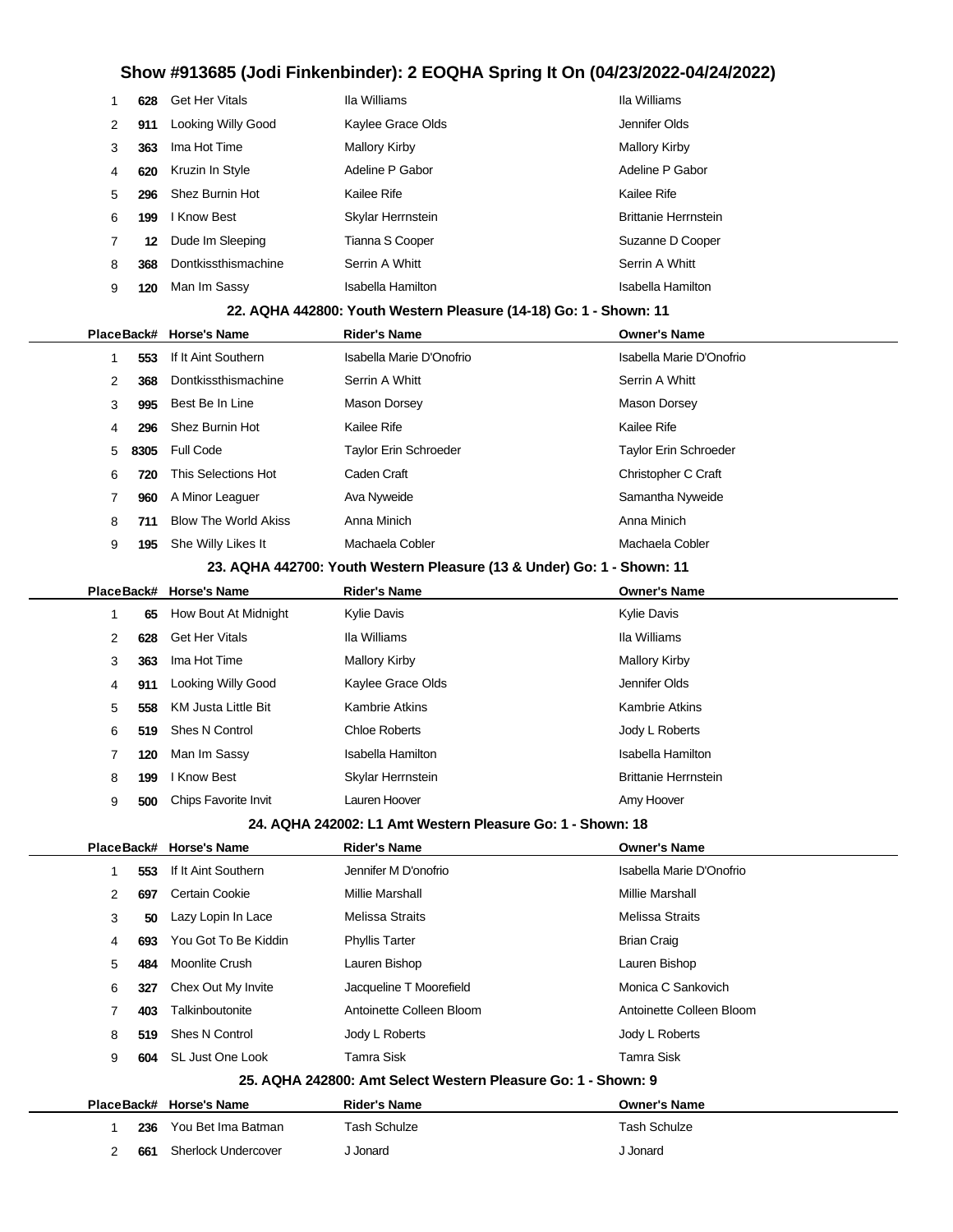| 3 | 778  | <b>Hotroddin Girlfriend</b> | Glee Ann Wills        | Glee Ann Wills        |
|---|------|-----------------------------|-----------------------|-----------------------|
| 4 | 1063 | Only Gabbin                 | Shelly Holl           | Shelly Holl           |
| 5 | 721  | <b>Check This Machine</b>   | Kimberly A Best       | Kimberly A Best       |
| 6 | 654  | <b>Invitation Bronzed</b>   | Tina F Hykes          | Tina F Hykes          |
|   | 323  | Lopen Assets                | Martha A Fabry        | Martha A Fabry        |
| 8 | 494  | Always Hottish              | Karen Elicker Crowell | Karen Elicker Crowell |
|   |      |                             |                       |                       |

#### **26. AQHA 242000: Amt Western Pleasure Go: 1 - Shown: 9**

|   |     | PlaceBack# Horse's Name | <b>Rider's Name</b>     | <b>Owner's Name</b>  |
|---|-----|-------------------------|-------------------------|----------------------|
|   | 314 | Willys Goodride         | Sarah Lebsock           | Sarah Lebsock        |
| 2 | 693 | You Got To Be Kiddin    | <b>Phyllis Tarter</b>   | <b>Brian Craig</b>   |
| 3 | 984 | Im So Gorgeous          | <b>Leah Ruth Stites</b> | Leah Ruth Stites     |
| 4 | 439 | Holyaftershockbatman    | Samantha L Curry        | Samantha L Curry     |
| 5 | 787 | Really Sudden           | Kelly A Rauschenbach    | Kelly A Rauschenbach |
| 6 | 359 | Sompin Nthemoonlight    | Janet Kolk              | Janet Kolk           |
|   | 309 | Sweet She Rocks         | Hailey A Flatter        | Hailey A Flatter     |
| 8 | 86  | Show Me The Moonie      | Amanda Mozal            | Amanda Mozal         |

#### **28. AQHA 440002: L1 Youth Western Horsemanship Go: 1 - Shown: 20**

|  |    |     | PlaceBack# Horse's Name     | <b>Rider's Name</b>    | <b>Owner's Name</b>    |
|--|----|-----|-----------------------------|------------------------|------------------------|
|  |    | 296 | Shez Burnin Hot             | Kailee Rife            | Kailee Rife            |
|  | 2  | 711 | <b>Blow The World Akiss</b> | Anna Minich            | Anna Minich            |
|  | 3  | 717 | IE Beagoodone               | Cheyenne Lane Brand    | Cheyenne Lane Brand    |
|  | 4  | 720 | This Selections Hot         | Caden Craft            | Christopher C Craft    |
|  | 5  | 363 | Ima Hot Time                | <b>Mallory Kirby</b>   | <b>Mallory Kirby</b>   |
|  | 6  | 368 | Dontkissthismachine         | Serrin A Whitt         | Serrin A Whitt         |
|  | 7  | 716 | Code Complete               | Unie Brechbuhler       | Unie Brechbuhler       |
|  | 8  | 119 | Playin It Cool              | Kaylee Grace Olds      | Cynthia Testerman      |
|  | 9  | 703 | Pure Goodness               | Nadia Tornik           | Nadia Tornik           |
|  | 10 | 224 | Shesalazyshamrock           | Hannah Marie Beidelman | Hannah Marie Beidelman |
|  |    |     |                             |                        |                        |

#### **29. AQHA 440800: Youth Western Horsemanship 14 - 18 Go: 1 - Shown: 18**

|   |      | PlaceBack# Horse's Name     | <b>Rider's Name</b>       | <b>Owner's Name</b>       |
|---|------|-----------------------------|---------------------------|---------------------------|
|   | 818  | <b>Gettin Rich N Famous</b> | Maegan E Pearson          | Maegan E Pearson          |
| 2 | 511  | Whata Moonlite Ride         | Isabella Marie D'Onofrio  | Isabella Marie D'Onofrio  |
| 3 | 352  | Drunk On Moonshine          | Jalyn McElmurray          | Jalyn McElmurray          |
| 4 | 264  | Mr Slo Mo Amegio            | Shelby Dale               | Shelby Dale               |
| 5 | 368  | Dontkissthismachine         | Serrin A Whitt            | Serrin A Whitt            |
| 6 | 173  | Certain Valor               | Gabriella Madison Lohrenz | Gabriella Madison Lohrenz |
|   | 720  | This Selections Hot         | Caden Craft               | Christopher C Craft       |
| 8 | 216  | Invitedbywillynelson        | Ella Mae Thompson         | Ella Mae Thompson         |
| 9 | 7016 | A Sudden Extreme            | Natalie Riegsecker        | Natalie Riegsecker        |
|   |      |                             |                           |                           |

#### **30. AQHA 440700: Youth Western Horsemanship 13 & Under Go: 1 - Shown: 10**

| PlaceBack# |     | <b>Horse's Name</b>     | <b>Rider's Name</b> | <b>Owner's Name</b> |
|------------|-----|-------------------------|---------------------|---------------------|
|            |     | 65 How Bout At Midnight | <b>Kylie Davis</b>  | <b>Kylie Davis</b>  |
|            | 120 | Man Im Sassy            | Isabella Hamilton   | Isabella Hamilton   |
| 3          | 716 | Code Complete           | Unie Brechbuhler    | Unie Brechbuhler    |
| 4          | 519 | Shes N Control          | Chloe Roberts       | Jody L Roberts      |
| 5.         | 119 | Playin It Cool          | Kaylee Grace Olds   | Cynthia Testerman   |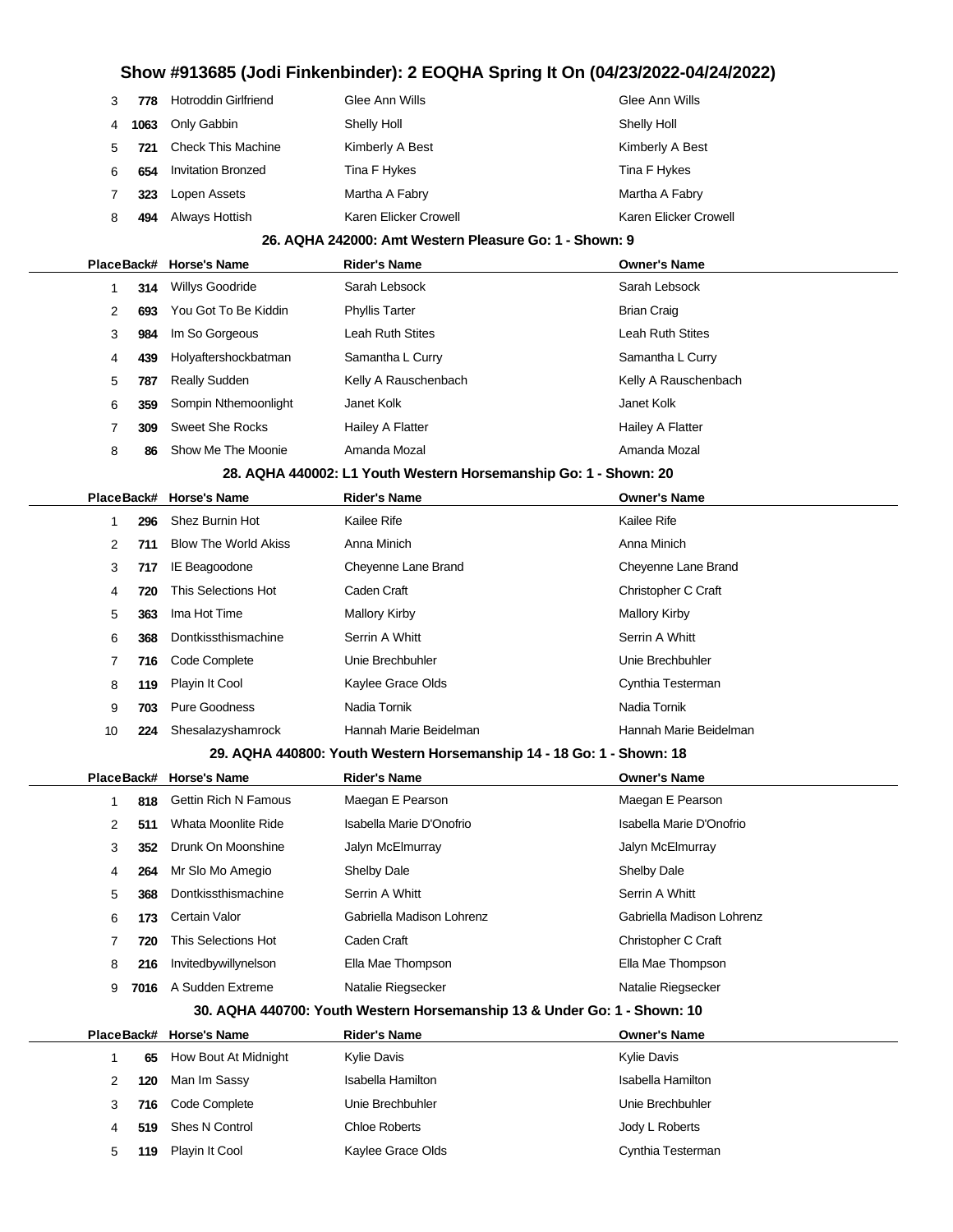|    | 6<br>363  | Ima Hot Time                | <b>Mallory Kirby</b>                                              | <b>Mallory Kirby</b>        |
|----|-----------|-----------------------------|-------------------------------------------------------------------|-----------------------------|
|    | 7<br>500  | Chips Favorite Invit        | Lauren Hoover                                                     | Amy Hoover                  |
|    | 8<br>1013 | <b>RR Rufle My Feathers</b> | <b>Emily Craft</b>                                                | Christopher C Craft         |
|    | 9<br>199  | I Know Best                 | Skylar Herrnstein                                                 | <b>Brittanie Herrnstein</b> |
| 10 | 999       | Get Down Swayze             | <b>Riley Kehrer</b>                                               | <b>Riley Kehrer</b>         |
|    |           |                             | 31. AQHA 240002: L1 Amt Western Horsemanship Go: 1 - Shown: 16    |                             |
|    |           | PlaceBack# Horse's Name     | <b>Rider's Name</b>                                               | <b>Owner's Name</b>         |
|    | 540<br>1  | <b>Xtremely Hot</b>         | Cole Brooks                                                       | Cole Brooks                 |
|    | 2<br>505  | Born In Motion              | Megan L Howard                                                    | Megan L Howard              |
|    | 3<br>2319 | Sumdiscretionadvised        | Kelsey Guadarrama                                                 | Kelsey Guadarrama           |
|    | 256<br>4  | Beyond My Machine           | Pamela M Jones                                                    | Pamela M Jones              |
|    | 5<br>316  | Krymsun Minute              | Sue Ann Hartzell                                                  | Sue Ann Hartzell            |
|    | 6<br>290  | Movin On Up                 | Amanda Moore                                                      | Amanda Moore                |
|    | 7<br>798  | <b>Brock Lesnar</b>         | Helenn Voss                                                       | <b>Helenn Voss</b>          |
|    | 8<br>575  | Simply One Hot              | <b>Grace Philpot</b>                                              | Keri Philpot                |
|    | 9<br>604  | <b>SL Just One Look</b>     | <b>Tamra Sisk</b>                                                 | <b>Tamra Sisk</b>           |
|    |           |                             | 32. AQHA 240800: Amt Select Western Horsemanship Go: 1 - Shown: 8 |                             |
|    |           | PlaceBack# Horse's Name     | <b>Rider's Name</b>                                               | <b>Owner's Name</b>         |
|    | 1<br>721  | <b>Check This Machine</b>   | Kimberly A Best                                                   | Kimberly A Best             |
|    | 2<br>153  | Simply Good Times           | Suzanne M Mocniak                                                 | Suzanne M Mocniak           |
|    | 3<br>610  | Only Zipped For Now         | Luanne Coleman                                                    | Luanne Coleman              |
|    | 604<br>4  | SL Just One Look            | Tamra Sisk                                                        | Tamra Sisk                  |
|    | 4342<br>5 | Ima Good Cowgirl            | Kimberly A Riviello                                               | Kimberly A Riviello         |
|    | 6<br>316  | Krymsun Minute              | Sue Ann Hartzell                                                  | Sue Ann Hartzell            |
|    | 7<br>494  | Always Hottish              | Karen Elicker Crowell                                             | Karen Elicker Crowell       |
| DQ | 323       | Lopen Assets                | Martha A Fabry                                                    | Martha A Fabry              |
|    |           |                             | 33. AQHA 240000: Amt Western Horsemanship Go: 1 - Shown: 17       |                             |
|    |           | PlaceBack# Horse's Name     | Rider's Name                                                      | <b>Owner's Name</b>         |
|    | 1<br>314  | Willys Goodride             | Sarah Lebsock                                                     | Sarah Lebsock               |
|    | 2<br>787  | <b>Really Sudden</b>        | Kelly A Rauschenbach                                              | Kelly A Rauschenbach        |
|    | 3<br>309  | Sweet She Rocks             | Hailey A Flatter                                                  | Hailey A Flatter            |
|    | 4<br>16   | Good Miss Cadillac          | Lacy Lynn Watson                                                  | Lacy Lynn Watson            |
|    | 5<br>913  | Only Lazy Lopin             | Lynette Depalma                                                   | Lynette Depalma             |
|    | 6<br>261  | Carageous                   | <b>Brianne Urwin</b>                                              | <b>Brianne Urwin</b>        |
|    | 2549<br>7 | My Invitation N Gold        | <b>Bailey N Vandriest</b>                                         | Pam And Bailey Vandriest    |
|    | 359<br>8  | Sompin Nthemoonlight        | Janet Kolk                                                        | Janet Kolk                  |
|    | 9<br>441  | A Cool Lazy                 | Sara Oler                                                         | Sara Oler                   |
| 10 | 150       | Rockmelikeyameanit          | Lauren N Brown                                                    | Lauren N Brown              |
|    |           |                             | 34. AQHA 136004: L1 Western Riding Go: 1 - Shown: 2               |                             |
|    |           | PlaceBack# Horse's Name     | Rider's Name                                                      | <b>Owner's Name</b>         |
|    | 1<br>413  | Icecream                    | Spencer Zimmerman                                                 | Hanna Jordan Hedderick      |
| DQ | 397       | The Kat Tails               | Darian J Knotts                                                   | Darian J Knotts             |
|    |           |                             | 35. AQHA 436002: L1 Youth Western Riding Go: 1 - Shown: 7         |                             |
|    |           | PlaceBack# Horse's Name     | <b>Rider's Name</b>                                               | <b>Owner's Name</b>         |
|    | 1<br>65   | How Bout At Midnight        | Kylie Davis                                                       | <b>Kylie Davis</b>          |
|    | 2<br>6    | Sleepnmarriedwhoknew        | Tianna S Cooper                                                   | Suzanne D Cooper            |
|    |           |                             |                                                                   |                             |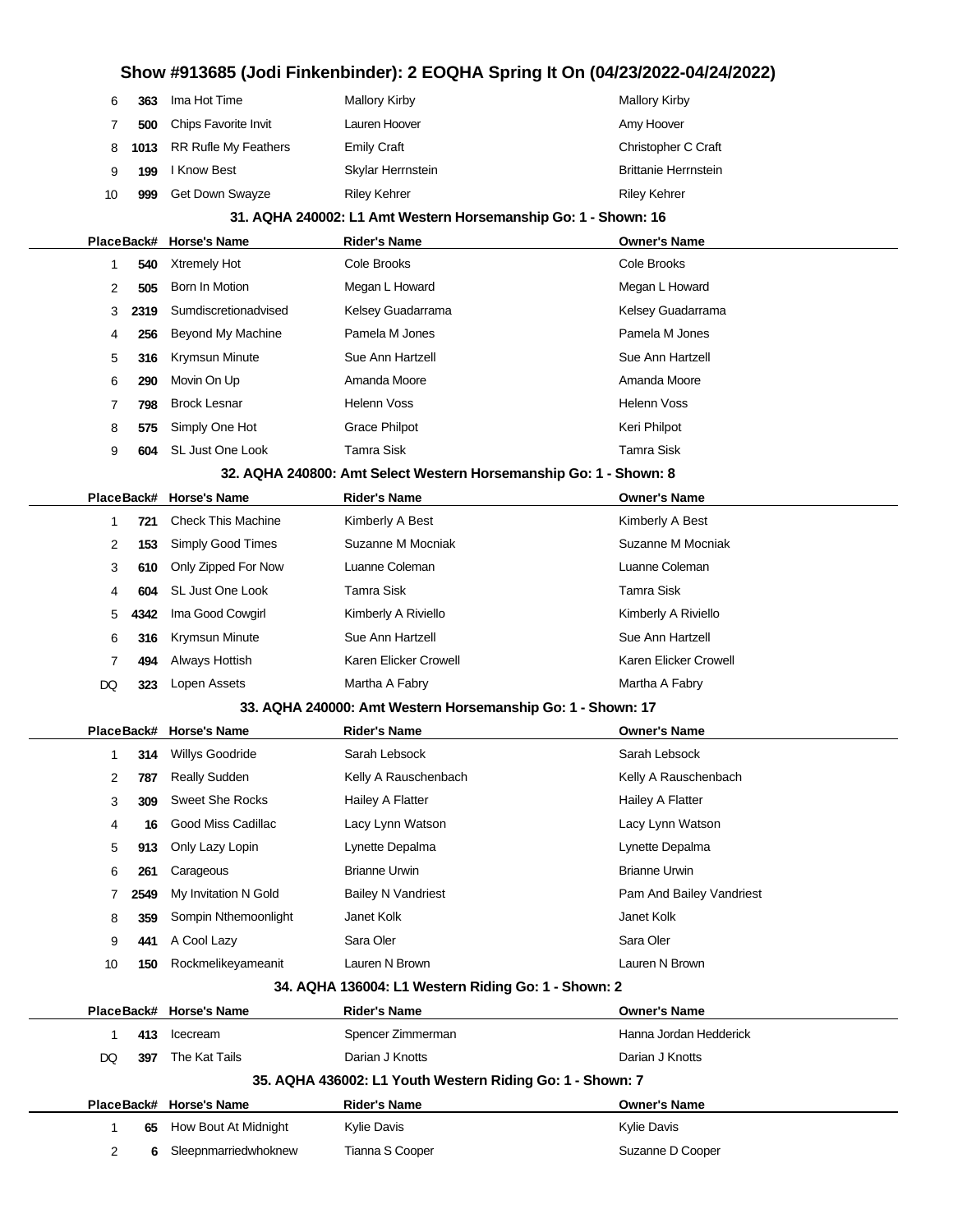# **Show #913685 (Jodi Finkenbinder): 2 EOQHA Spring It On (04/23/2022-04/24/2022)** 3 **7016** A Sudden Extreme Natalie Riegsecker Natalie Riegsecker 4 **264** Mr Slo Mo Amegio Shelby Dale Shelby Dale 5 **352** Drunk On Moonshine Jalyn McElmurray Jalyn McElmurray 6 **120** Man Im Sassy **Isabella Hamilton** Isabella Hamilton Isabella Hamilton 7 **4246** Afraid Inthedark Too Grace Rollins Grace Rollins Grace Rollins **36. AQHA 436000: Youth Western Riding Go: 1 - Shown: 4 PlaceBack# Horse's Name Rider's Name Owner's Name** 1 **553** If It Aint Southern Isabella Marie D'Onofrio Isabella Marie D'Onofrio 2 **352** Drunk On Moonshine Jalyn McElmurray Jalyn McElmurray DQ **120** Man Im Sassy **Isabella Hamilton** Isabella Hamilton Isabella Hamilton DQ 65 How Bout At Midnight Kylie Davis Kylie Davis **Kylie Davis** Kylie Davis **37. AQHA 236002: L1 Amt Western Riding Go: 1 - Shown: 3 PlaceBack# Horse's Name Rider's Name Owner's Name** 1 **505** Born In Motion Megan L Howard Megan L Howard 2 **256** Beyond My Machine **Pamela M Jones Pamela M Jones** Pamela M Jones 3 **913** Only Lazy Lopin Lynette Depalma Lynette Depalma **39. AQHA 236000: Amt Western Riding Go: 1 - Shown: 3 PlaceBack# Horse's Name Rider's Name Owner's Name** 1 **787** Really Sudden **Kelly A Rauschenbach** Kelly A Rauschenbach 2 **256** Beyond My Machine Pamela M Jones Pamela M Jones Pamela M Jones DQ **913** Only Lazy Lopin Lynette Depalma Lynette Depalma **40. AQHA 136000: Western Riding Go: 1 - Shown: 4 PlaceBack# Horse's Name Rider's Name Owner's Name** 1 **787** Really Sudden **Brian Kyle Bernatowicz Brian Kyle Bernatowicz** Kelly A Rauschenbach DQ 256 Beyond My Machine Brian Kyle Bernatowicz **Pamela M Jones** Pamela M Jones DQ 553 If It Aint Southern Melissa A Thyfault **Isabella Marie D'Onofrio** DQ **913** Only Lazy Lopin Brent Maxwell Lynette Depalma **41. AQHA 443000: Youth Ranch Riding Go: 1 - Shown: 6 PlaceBack# Horse's Name Rider's Name Owner's Name** 1 **1708** Whizzin Banjo **Emily Savannah Patton** Four Star Quarter Horse 2 **557** Hot Little Desire **Kailee Rife** Kailee Rife **Kailee Rife** Kailee Rife Kailee Rife Kailee Rife Kailee Rife 3 **269** TNTs Valentine Sadie Rose Ross Sadie Rose Ross Sadie Rose Ross 4 **27** SDP Got Fancy Genes Tianna S Cooper Suzanne D Cooper Suzanne D Cooper 5 **596** Voodoo Doll Ryan Jay Mau Jessica Clutter 6 **495** ATI Kahluah Lillian Hamilton Jordon Hamilton **42. AQHA 243000: Amt Ranch Riding Go: 1 - Shown: 9 PlaceBack# Horse's Name Rider's Name Owner's Name** 1 **881** Breathalyzer Leah Seimer Bohrer Leah Seimer Bohrer 2 **341** Lil Joe Penny Jill Moore Jill Moore 3 **518** Red River Banjo **Heather D Roe Heather D Roe** Heather D Roe 4 **2108** Smokin Custom Crome Kristin Patton **Four Star Cuarter Horse** Four Star Quarter Horse 5 **249** Gotta Lil Strut Jessie Macy Jessie Macy 6 **213** Wimpy Code Red Taylor Overmier Taylor Overmier 7 **424** My Chex Is Good Chloe M Larson Chloe M Larson 8 **658** Lil Jac In My Juice Marisa Vetula Marisa Vetula Marisa Vetula 9 **108** Zips Tuff Buck Jodi Ann King Jodi Ann King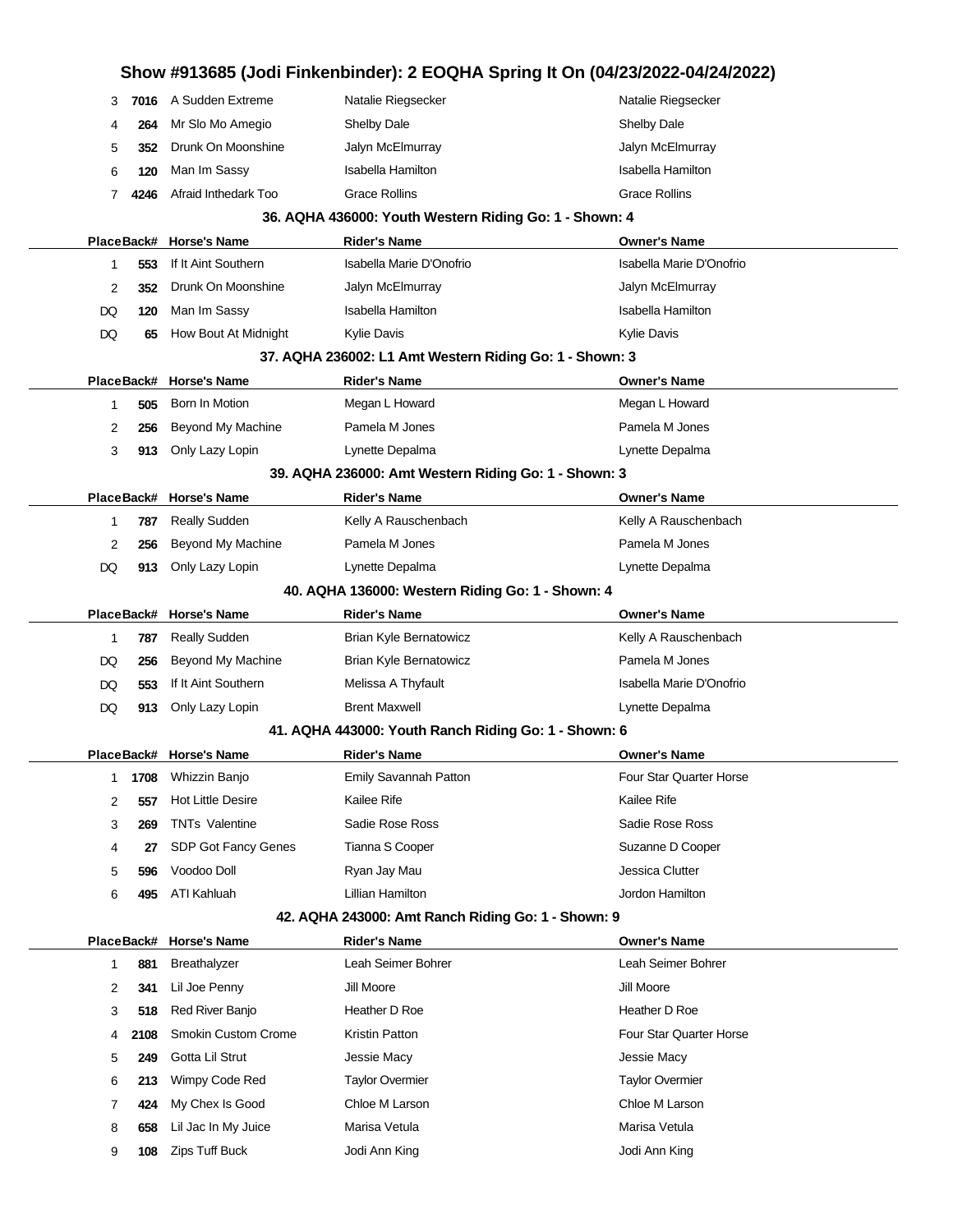# **43. AQHA 143000: Ranch Riding Go: 1 - Shown: 13**

|              |      | PlaceBack# Horse's Name    | <b>Rider's Name</b>                                   | <b>Owner's Name</b>     |
|--------------|------|----------------------------|-------------------------------------------------------|-------------------------|
| 1            | 881  | Breathalyzer               | Leah Seimer Bohrer                                    | Leah Seimer Bohrer      |
| 2            | 1708 | Whizzin Banjo              | Emily Savannah Patton                                 | Four Star Quarter Horse |
| 3            | 518  | Red River Banjo            | Heather D Roe                                         | Heather D Roe           |
| 4            | 341  | Lil Joe Penny              | Jill Moore                                            | Jill Moore              |
| 5            | 658  | Lil Jac In My Juice        | Elizabeth A Yoder                                     | Marisa Vetula           |
| 6            | 761  | Sheza Total Diva           | Sara Ann Bradley                                      | <b>Tim Voris</b>        |
| 7            | 293  | Passing With A Sigh        | Sara Ann Bradley                                      | Ben D Bradley           |
| 8            | 27   | SDP Got Fancy Genes        | Elizabeth A Yoder                                     | Suzanne D Cooper        |
| 9            | 2108 | <b>Smokin Custom Crome</b> | Kristin Patton                                        | Four Star Quarter Horse |
|              |      |                            | 44. AQHA 434000: Youth Reining Go: 1 - Shown: 4       |                         |
|              |      | PlaceBack# Horse's Name    | <b>Rider's Name</b>                                   | <b>Owner's Name</b>     |
| 1            | 25   | Chexys Cash Card           | Tianna S Cooper                                       | Suzanne D Cooper        |
| 2            | 96   | <b>Half A Buckk</b>        | Jocelyn Canter                                        | Jocelyn Canter          |
| DQ           | 596  | Voodoo Doll                | Ryan Jay Mau                                          | Jessica Clutter         |
| DQ           | 557  | <b>Hot Little Desire</b>   | Kailee Rife                                           | Kailee Rife             |
|              |      |                            | 45. AQHA 234000: Amt Reining Go: 1 - Shown: 1         |                         |
|              |      | PlaceBack# Horse's Name    | <b>Rider's Name</b>                                   | <b>Owner's Name</b>     |
| 1            |      | 213 Wimpy Code Red         | <b>Taylor Overmier</b>                                | <b>Taylor Overmier</b>  |
|              |      |                            | 46. AQHA 134000: Reining Go: 1 - Shown: 1             |                         |
|              |      | PlaceBack# Horse's Name    | <b>Rider's Name</b>                                   | <b>Owner's Name</b>     |
| DQ           | 557  | <b>Hot Little Desire</b>   | Elizabeth A Yoder                                     | Kailee Rife             |
|              |      |                            | 47. AQHA 428000: Youth Barrel Racing Go: 1 - Shown: 3 |                         |
|              |      |                            |                                                       |                         |
|              |      | PlaceBack# Horse's Name    | <b>Rider's Name</b>                                   | <b>Owner's Name</b>     |
| 1            | 176  | Dodge A Bullett            | <b>Steven Beiser</b>                                  | <b>Steven Beiser</b>    |
| 2            | 90   | No Room For Alibis         | <b>Hailey Kilgore</b>                                 | Megan Wilkin            |
| 3            | 669  | <b>Real Golden Blaze</b>   | Kami Kile                                             | Kami Kile               |
|              |      |                            | 48. AQHA 228000: Amt Barrel Racing Go: 1 - Shown: 5   |                         |
|              |      | PlaceBack# Horse's Name    | <b>Rider's Name</b>                                   | <b>Owner's Name</b>     |
| 1            | 178  | Dont Spank My Chick        | Caitlyn L Colvin                                      | Caitlyn LP Colvin       |
| 2            | 866  | Jamminwithmyredteddy       | <b>KC Critchet</b>                                    | <b>KC Critchet</b>      |
| 3            | 75   | <b>RJL Frenchmans Fame</b> | Caitlyn L Colvin                                      | Caitlyn L Colvin        |
| 4            | 537  | <b>Flameboyant Sequel</b>  | Kori Kile                                             | Kami Kile               |
| 5            | 176  | Dodge A Bullett            | Caitlyn L Colvin                                      | Steven Beiser           |
|              |      |                            | 49. AQHA 128000: Barrel Racing Go: 1 - Shown: 5       |                         |
|              |      | PlaceBack# Horse's Name    | <b>Rider's Name</b>                                   | <b>Owner's Name</b>     |
| $\mathbf{1}$ | 75   | <b>RJL Frenchmans Fame</b> | Caitlyn L Colvin                                      | Caitlyn L Colvin        |
| 2            | 866  | Jamminwithmyredteddy       | <b>KC Critchet</b>                                    | <b>KC Critchet</b>      |
| 3            | 178  | Dont Spank My Chick        | Caitlyn L Colvin                                      | Caitlyn LP Colvin       |
| 4            | 669  | <b>Real Golden Blaze</b>   | Kami Kile                                             | Kami Kile               |
| 5            | 176  | Dodge A Bullett            | Caitlyn L Colvin                                      | Steven Beiser           |
|              |      |                            | 50. AQHA 430000: Youth Pole Bending Go: 1 - Shown: 2  |                         |
|              |      | PlaceBack# Horse's Name    | <b>Rider's Name</b>                                   | <b>Owner's Name</b>     |
| 1            | 669  | <b>Real Golden Blaze</b>   | Kami Kile                                             | Kami Kile               |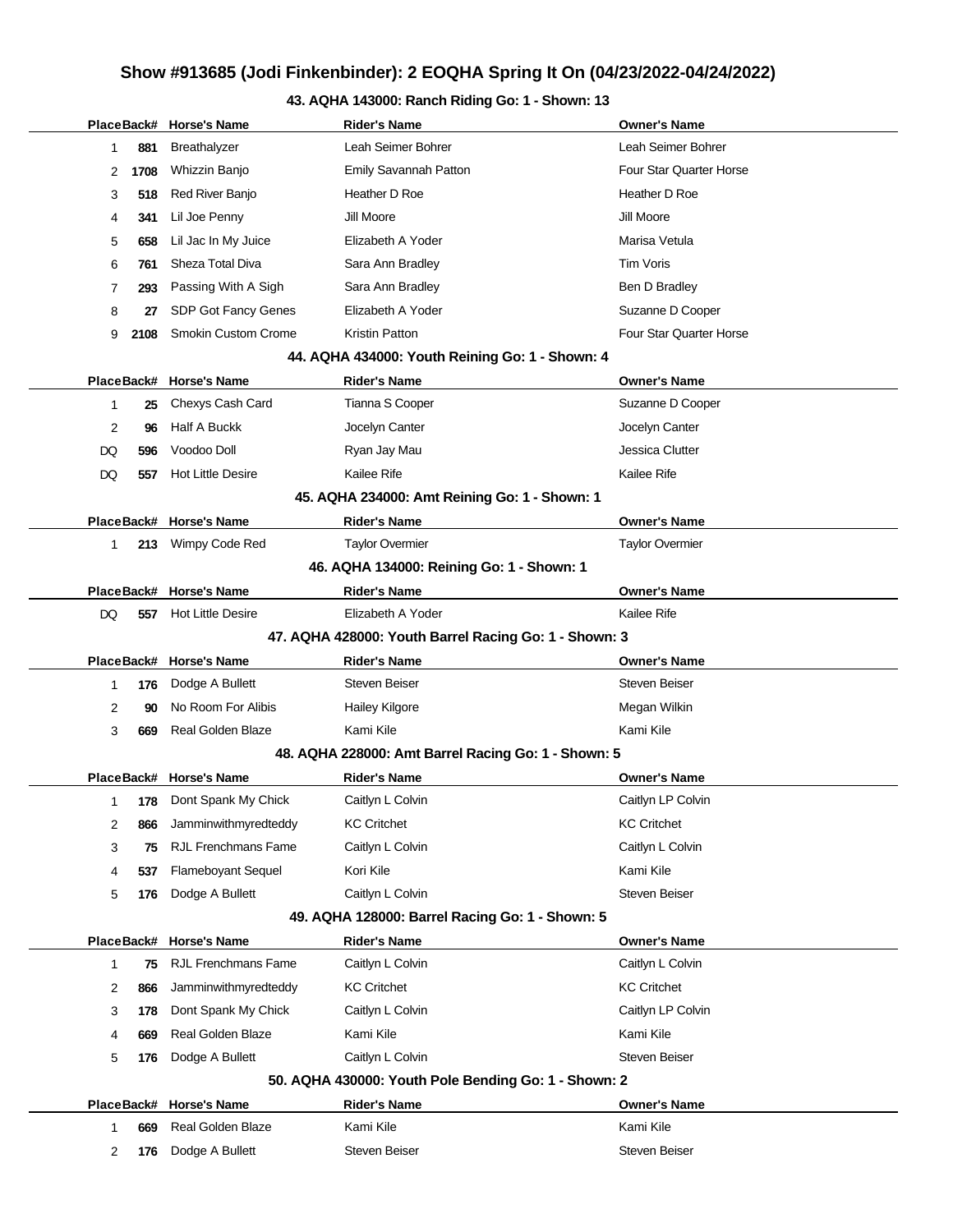# **Show #913685 (Lisa Mathews): 2 EOQHA Spring It On (04/23/2022-04/24/2022)**

### **51. AQHA 230000: Amt Pole Bending Go: 1 - Shown: 3**

|   |      | PlaceBack# Horse's Name     | <b>Rider's Name</b>                                               | <b>Owner's Name</b>      |
|---|------|-----------------------------|-------------------------------------------------------------------|--------------------------|
| 1 | 178  | Dont Spank My Chick         | Caitlyn L Colvin                                                  | Caitlyn LP Colvin        |
| 2 | 866  | Jamminwithmyredteddy        | <b>KC Critchet</b>                                                | <b>KC Critchet</b>       |
| 3 | 75   | <b>RJL Frenchmans Fame</b>  | Caitlyn L Colvin                                                  | Caitlyn L Colvin         |
|   |      |                             | 52. AQHA 130000: Pole Bending Go: 1 - Shown: 5                    |                          |
|   |      | PlaceBack# Horse's Name     | Rider's Name                                                      | <b>Owner's Name</b>      |
| 1 | 669  | <b>Real Golden Blaze</b>    | Kami Kile                                                         | Kami Kile                |
| 2 | 178  | Dont Spank My Chick         | Caitlyn L Colvin                                                  | Caitlyn LP Colvin        |
| 3 | 866  | Jamminwithmyredteddy        | <b>KC Critchet</b>                                                | <b>KC Critchet</b>       |
| 4 | 75   | <b>RJL Frenchmans Fame</b>  | Caitlyn L Colvin                                                  | Caitlyn L Colvin         |
| 5 | 176  | Dodge A Bullett             | Caitlyn L Colvin                                                  | <b>Steven Beiser</b>     |
|   |      |                             | 53. AQHA 432000: Youth Stake Race Go: 1 - Shown: 2                |                          |
|   |      | PlaceBack# Horse's Name     | <b>Rider's Name</b>                                               | <b>Owner's Name</b>      |
| 1 | 669  | Real Golden Blaze           | Kami Kile                                                         | Kami Kile                |
| 2 | 176  | Dodge A Bullett             | <b>Steven Beiser</b>                                              | <b>Steven Beiser</b>     |
|   |      |                             | 54. AQHA 232000: Amt Stake Race Go: 1 - Shown: 5                  |                          |
|   |      | PlaceBack# Horse's Name     | <b>Rider's Name</b>                                               | <b>Owner's Name</b>      |
| 1 | 178  | Dont Spank My Chick         | Caitlyn L Colvin                                                  | Caitlyn LP Colvin        |
| 2 | 866  | Jamminwithmyredteddy        | <b>KC Critchet</b>                                                | <b>KC Critchet</b>       |
| 3 | 75   | <b>RJL Frenchmans Fame</b>  | Caitlyn L Colvin                                                  | Caitlyn L Colvin         |
| 4 | 176  | Dodge A Bullett             | Caitlyn L Colvin                                                  | <b>Steven Beiser</b>     |
| 5 | 537  | <b>Flameboyant Sequel</b>   | Kori Kile                                                         | Kami Kile                |
|   |      |                             | 55. AQHA 412002: L1 Youth Showmanship at Halter Go: 1 - Shown: 20 |                          |
|   |      | PlaceBack# Horse's Name     | Rider's Name                                                      | <b>Owner's Name</b>      |
| 1 | 4202 | <b>Bettr Than Most</b>      | Christina M Senn                                                  | Christina M Senn         |
| 2 | 59   | Im A Platinum Shot          | Madelynn Rose Sullivan                                            | Jennifer L Sullivan      |
| 3 | 2154 | Vs Blue Me Away             | Ashlyne Lee Ivy                                                   | Ashlyne Lee Ivy          |
| 4 | 1013 | <b>RR Rufle My Feathers</b> | <b>Emily Craft</b>                                                | Christopher C Craft      |
| 5 | 911  | Looking Willy Good          | Kaylee Grace Olds                                                 | Jennifer Olds            |
| 6 | 58   | Diesel Dixie                | Morgan Cutright                                                   | Morgan Cutright          |
| 7 | 716  | Code Complete               | Unie Brechbuhler                                                  | Unie Brechbuhler         |
| 8 | 363  | Ima Hot Time                | <b>Mallory Kirby</b>                                              | Mallory Kirby            |
| 9 | 368  | Dontkissthismachine         | Serrin A Whitt                                                    | Serrin A Whitt           |
|   |      |                             | 56. AQHA 412800: Youth Showmanship (14 - 18) Go: 1 - Shown: 20    |                          |
|   |      | PlaceBack# Horse's Name     | <b>Rider's Name</b>                                               | <b>Owner's Name</b>      |
| 1 | 511  | Whata Moonlite Ride         | Isabella Marie D'Onofrio                                          | Isabella Marie D'Onofrio |
| 2 | 720  | This Selections Hot         | Caden Craft                                                       | Christopher C Craft      |
| 3 | 4202 | <b>Bettr Than Most</b>      | Christina M Senn                                                  | Christina M Senn         |
| 4 | 264  | Mr Slo Mo Amegio            | Shelby Dale                                                       | Shelby Dale              |
| 5 | 818  | <b>Gettin Rich N Famous</b> | Maegan E Pearson                                                  | Maegan E Pearson         |
| 6 | 717  | <b>IE Beagoodone</b>        | Cheyenne Lane Brand                                               | Cheyenne Lane Brand      |
| 7 | 296  | Shez Burnin Hot             | Kailee Rife                                                       | Kailee Rife              |
| 8 | 975  | LS Im Chippin Good          | <b>Audrey Roberts</b>                                             | Michele Roberts          |
| 9 | 243  | Hes A Hot Mess              | Eliza Plum                                                        | Eliza Plum               |
|   |      |                             | 57. AQHA 412700: Youth Showmanship (13 & Under) Go: 1 - Shown: 10 |                          |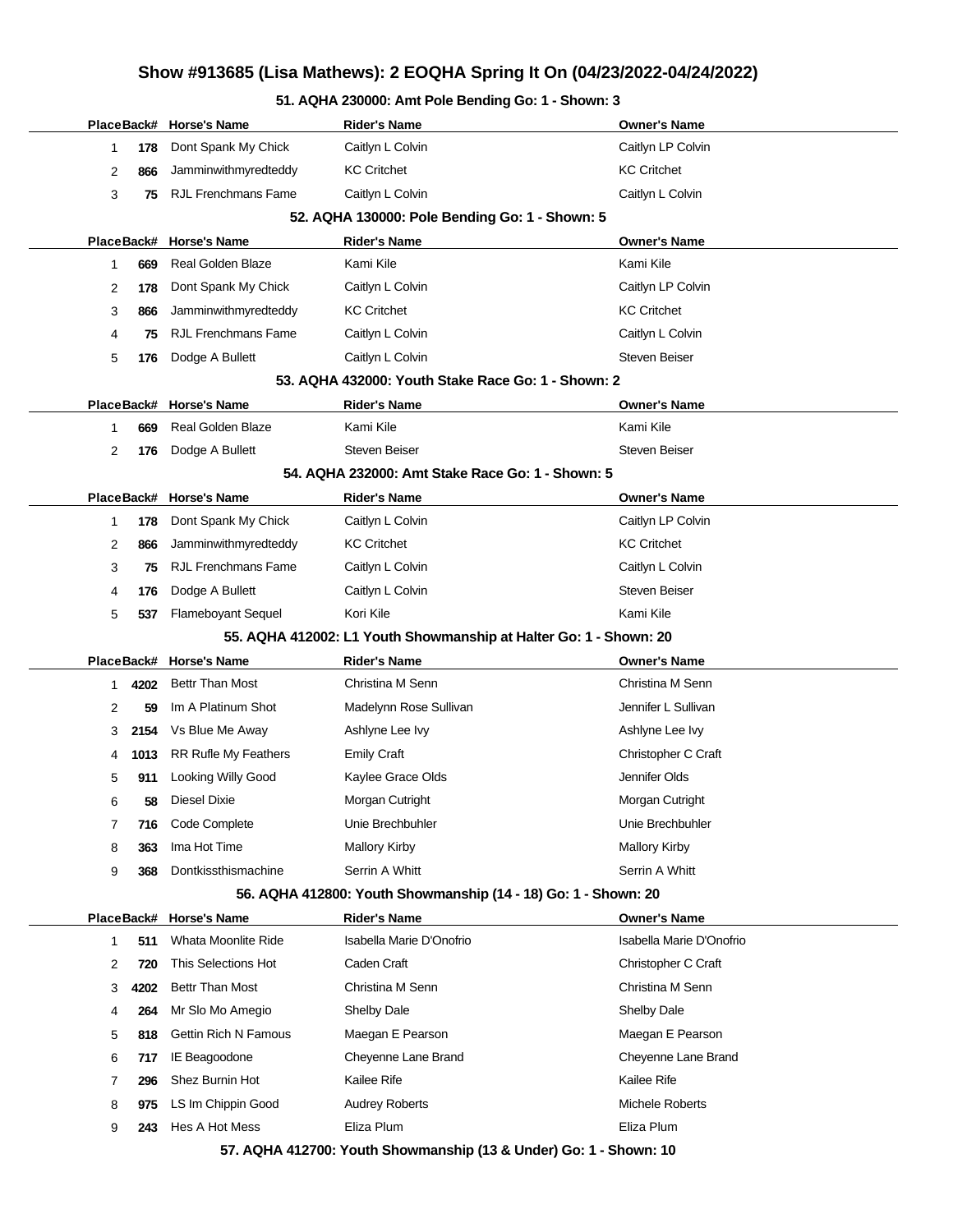|   |      | PlaceBack# Horse's Name     | <b>Rider's Name</b>                                                | <b>Owner's Name</b>      |
|---|------|-----------------------------|--------------------------------------------------------------------|--------------------------|
| 1 | 120  | Man Im Sassy                | <b>Isabella Hamilton</b>                                           | <b>Isabella Hamilton</b> |
| 2 | 911  | Looking Willy Good          | Kaylee Grace Olds                                                  | Jennifer Olds            |
| 3 | 999  | Get Down Swayze             | <b>Riley Kehrer</b>                                                | <b>Riley Kehrer</b>      |
| 4 | 593  | <b>BMQ Genuine Solution</b> | Meghan Elizabeth Kaser                                             | McKenna Kaser            |
| 5 | 519  | <b>Shes N Control</b>       | <b>Chloe Roberts</b>                                               | Jody L Roberts           |
| 6 | 363  | Ima Hot Time                | <b>Mallory Kirby</b>                                               | <b>Mallory Kirby</b>     |
| 7 | 2154 | Vs Blue Me Away             | Ashlyne Lee Ivy                                                    | Ashlyne Lee Ivy          |
| 8 | 716  | Code Complete               | Unie Brechbuhler                                                   | Unie Brechbuhler         |
| 9 | 1013 | <b>RR Rufle My Feathers</b> | <b>Emily Craft</b>                                                 | Christopher C Craft      |
|   |      |                             | 58. AQHA 212002: L1 Amt Showmanship at Halter Go: 1 - Shown: 14    |                          |
|   |      | PlaceBack# Horse's Name     | <b>Rider's Name</b>                                                | <b>Owner's Name</b>      |
| 1 | 9214 | Born To Be Immortal         | Rachele Windau                                                     | <b>Tad Windau</b>        |
| 2 | 2319 | Sumdiscretionadvised        | Kelsey Guadarrama                                                  | Kelsey Guadarrama        |
| 3 | 556  | Hidden Agenda               | Jackie Davis                                                       | <b>Jackie Davis</b>      |
| 4 | 424  | My Chex Is Good             | Chloe M Larson                                                     | Chloe M Larson           |
| 5 | 4342 | Ima Good Cowgirl            | Kimberly A Riviello                                                | Kimberly A Riviello      |
| 6 | 458  | Hello Itz Me                | Lauren Hissam                                                      | Lauren Hissam            |
| 7 | 629  | Deluxe Catalac              | Kathleen K Azzarello                                               | Kathleen K Azzarello     |
| 8 | 411  | The Roan Show               | Erin Mullady                                                       | Molly Mullady            |
| 9 | 403  | Talkinboutonite             | Antoinette Colleen Bloom                                           | Antoinette Colleen Bloom |
|   |      |                             | 59. AQHA 212800: Amt Select Showmanship at Halter Go: 1 - Shown: 9 |                          |
|   |      | PlaceBack# Horse's Name     | <b>Rider's Name</b>                                                | <b>Owner's Name</b>      |
| 1 | 721  | <b>Check This Machine</b>   | Kimberly A Best                                                    | Kimberly A Best          |
| 2 | 153  | Simply Good Times           | Suzanne M Mocniak                                                  | Suzanne M Mocniak        |
| 3 | 916  | Do You Think Im Lazy        | <b>Bettie L Caballe</b>                                            | <b>Bettie L Caballe</b>  |
| 4 | 556  | Hidden Agenda               | Jackie Davis                                                       | Jackie Davis             |
| 5 | 629  | Deluxe Catalac              | Kathleen K Azzarello                                               | Kathleen K Azzarello     |
| 6 | 323  | Lopen Assets                | Martha A Fabry                                                     | Martha A Fabry           |
| 7 | 494  | Always Hottish              | Karen Elicker Crowell                                              | Karen Elicker Crowell    |
| 8 | 316  | Krymsun Minute              | Sue Ann Hartzell                                                   | Sue Ann Hartzell         |
| 9 | 1013 | RR Rufle My Feathers        | Christopher C Craft                                                | Christopher C Craft      |
|   |      |                             | 60. AQHA 212000: Amt Showmanship at Halter Go: 1 - Shown: 21       |                          |
|   |      | PlaceBack# Horse's Name     | <b>Rider's Name</b>                                                | <b>Owner's Name</b>      |
| 1 | 413  | Icecream                    | Hanna Hedderick                                                    | Hanna Jordan Hedderick   |
| 2 | 314  | Willys Goodride             | Sarah Lebsock                                                      | Sarah Lebsock            |
| 3 | 2319 | Sumdiscretionadvised        | Kelsey Guadarrama                                                  | Kelsey Guadarrama        |
| 4 | 309  | <b>Sweet She Rocks</b>      | Hailey A Flatter                                                   | Hailey A Flatter         |
| 5 | 612  | Meant To Be Good            | Maryn E Klaus                                                      | Maryn E Klaus            |
| 6 | 16   | Good Miss Cadillac          | Lacy Lynn Watson                                                   | Lacy Lynn Watson         |
| 7 | 913  | Only Lazy Lopin             | Lynette Depalma                                                    | Lynette Depalma          |
| 8 | 441  | A Cool Lazy                 | Sara Oler                                                          | Sara Oler                |
| 9 | 575  | Simply One Hot              | <b>Grace Philpot</b>                                               | Keri Philpot             |
|   |      |                             | 61. NAQHA 8800: Small Fry Showmanship 9 & Under Go: 1 - Shown: 7   |                          |
|   |      | PlaceBack# Horse's Name     | <b>Rider's Name</b>                                                | <b>Owner's Name</b>      |
| 1 | 593  | <b>BMQ Genuine Solution</b> | McKenna Kaser                                                      | McKenna Kaser            |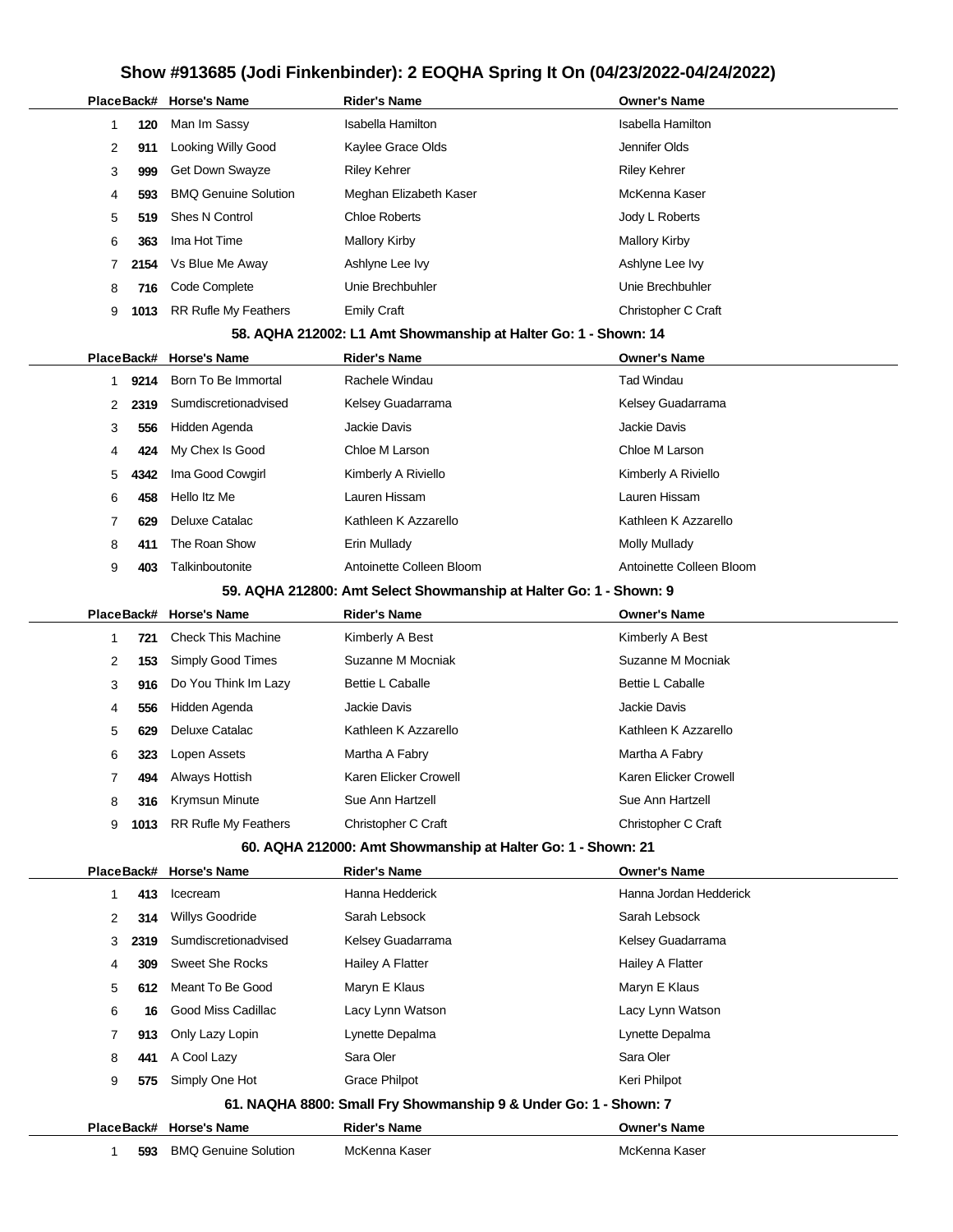|    | 403  | Talkinboutonite         | Sierra Mueller   | Antoinette Colleen Bloom |
|----|------|-------------------------|------------------|--------------------------|
|    | 129  | <b>Starched Rockies</b> | Gwen Toth        | Emily Toth               |
|    | 150  | Rockmelikeyameanit      | Carlee Brown     | Lauren N Brown           |
| 5. | 4183 | All Jacked Up           | Kaylynn McKeague | <b>Ashley Newbury</b>    |
| 6  | 411  | The Roan Show           | Molly Mullady    | Molly Mullady            |
|    | 534  | Im Gonna Be Lazy        | Lilianna Sanna   | Addison Leonard          |
|    |      |                         |                  |                          |

#### **62. AQHA 275000: Amt Performance Halter Mares Go: 1 - Shown: 11**

|                |     | PlaceBack# Horse's Name                                           | <b>Rider's Name</b>      | <b>Owner's Name</b>      |
|----------------|-----|-------------------------------------------------------------------|--------------------------|--------------------------|
|                | 290 | Movin On Up                                                       | Amanda Moore             | Amanda Moore             |
| $\overline{2}$ | 309 | <b>Sweet She Rocks</b>                                            | Hailey A Flatter         | Hailey A Flatter         |
| 3              | 441 | A Cool Lazy                                                       | Sara Oler                | Sara Oler                |
| 4              | 359 | Sompin Nthemoonlight                                              | Janet Kolk               | Janet Kolk               |
| 5              | 916 | Do You Think Im Lazy                                              | <b>Bettie L Caballe</b>  | <b>Bettie L Caballe</b>  |
| 6              | 403 | Talkinboutonite                                                   | Antoinette Colleen Bloom | Antoinette Colleen Bloom |
|                | 654 | <b>Invitation Bronzed</b>                                         | Tina F Hykes             | Tina F Hykes             |
| 8              | 16  | Good Miss Cadillac                                                | Lacy Lynn Watson         | Lacy Lynn Watson         |
| 9              | 316 | <b>Krymsun Minute</b>                                             | Sue Ann Hartzell         | Sue Ann Hartzell         |
|                |     | CO. AOUA 475000, Varith Darformanae Holton Moree Oard - Charma 44 |                          |                          |

#### **63. AQHA 475000: Youth Performance Halter Mares Go: 1 - Shown: 11**

|   |     | PlaceBack# Horse's Name | <b>Rider's Name</b>  | <b>Owner's Name</b>         |
|---|-----|-------------------------|----------------------|-----------------------------|
|   | 620 | Kruzin In Style         | Adeline P Gabor      | Adeline P Gabor             |
| 2 | 199 | l Know Best             | Skylar Herrnstein    | <b>Brittanie Herrnstein</b> |
| 3 | 720 | This Selections Hot     | Caden Craft          | Christopher C Craft         |
| 4 | 911 | Looking Willy Good      | Kaylee Grace Olds    | Jennifer Olds               |
| 5 | 717 | IE Beagoodone           | Cheyenne Lane Brand  | Cheyenne Lane Brand         |
| 6 | 519 | <b>Shes N Control</b>   | <b>Chloe Roberts</b> | Jody L Roberts              |
|   | 500 | Chips Favorite Invit    | Lauren Hoover        | Amy Hoover                  |
| 8 | 403 | Talkinboutonite         | Sierra Mueller       | Antoinette Colleen Bloom    |
| 9 | 296 | Shez Burnin Hot         | Kailee Rife          | Kailee Rife                 |

#### **64. AQHA 175000: Performance Halter Mares Go: 1 - Shown: 7**

|     |     | PlaceBack# Horse's Name | <b>Rider's Name</b>    | <b>Owner's Name</b>      |
|-----|-----|-------------------------|------------------------|--------------------------|
|     | 925 | Onlythebestchocolate    | Brian Kyle Bernatowicz | Laura Anne Lamb          |
| 2   |     | 316 Krymsun Minute      | Kyle R Flatter         | Sue Ann Hartzell         |
| 3   | 290 | Movin On Up             | Amanda Moore           | Amanda Moore             |
| 4   | 403 | Talkinboutonite         | Sierra Mueller         | Antoinette Colleen Bloom |
| 5   |     | 296 Shez Burnin Hot     | Kailee Rife            | Kailee Rife              |
| 6   | 108 | Zips Tuff Buck          | Jodi Ann King          | Jodi Ann King            |
| DQ. | 458 | Hello Itz Me            | Steve R Martin         | Lauren Hissam            |
|     |     |                         |                        |                          |

#### **65. AQHA 277000: Amt Performance Halter Geldings Go: 1 - Shown: 16**

|   |      | PlaceBack# Horse's Name | <b>Rider's Name</b>  | <b>Owner's Name</b>      |
|---|------|-------------------------|----------------------|--------------------------|
|   | 305  | Snoop Dogge             | Jason G Somnitz      | Jason G Somnitz          |
| 2 | 413  | Icecream                | Hanna Hedderick      | Hanna Jordan Hedderick   |
| 3 | 787  | <b>Really Sudden</b>    | Kelly A Rauschenbach | Kelly A Rauschenbach     |
| 4 | 575  | Simply One Hot          | <b>Grace Philpot</b> | Keri Philpot             |
| 5 | 2319 | Sumdiscretionadvised    | Kelsey Guadarrama    | Kelsey Guadarrama        |
| 6 | 599  | Absolutely A Krymsun    | Jessica M Balo       | Jessica M Balo           |
|   | 553  | If It Aint Southern     | Jennifer M D'onofrio | Isabella Marie D'Onofrio |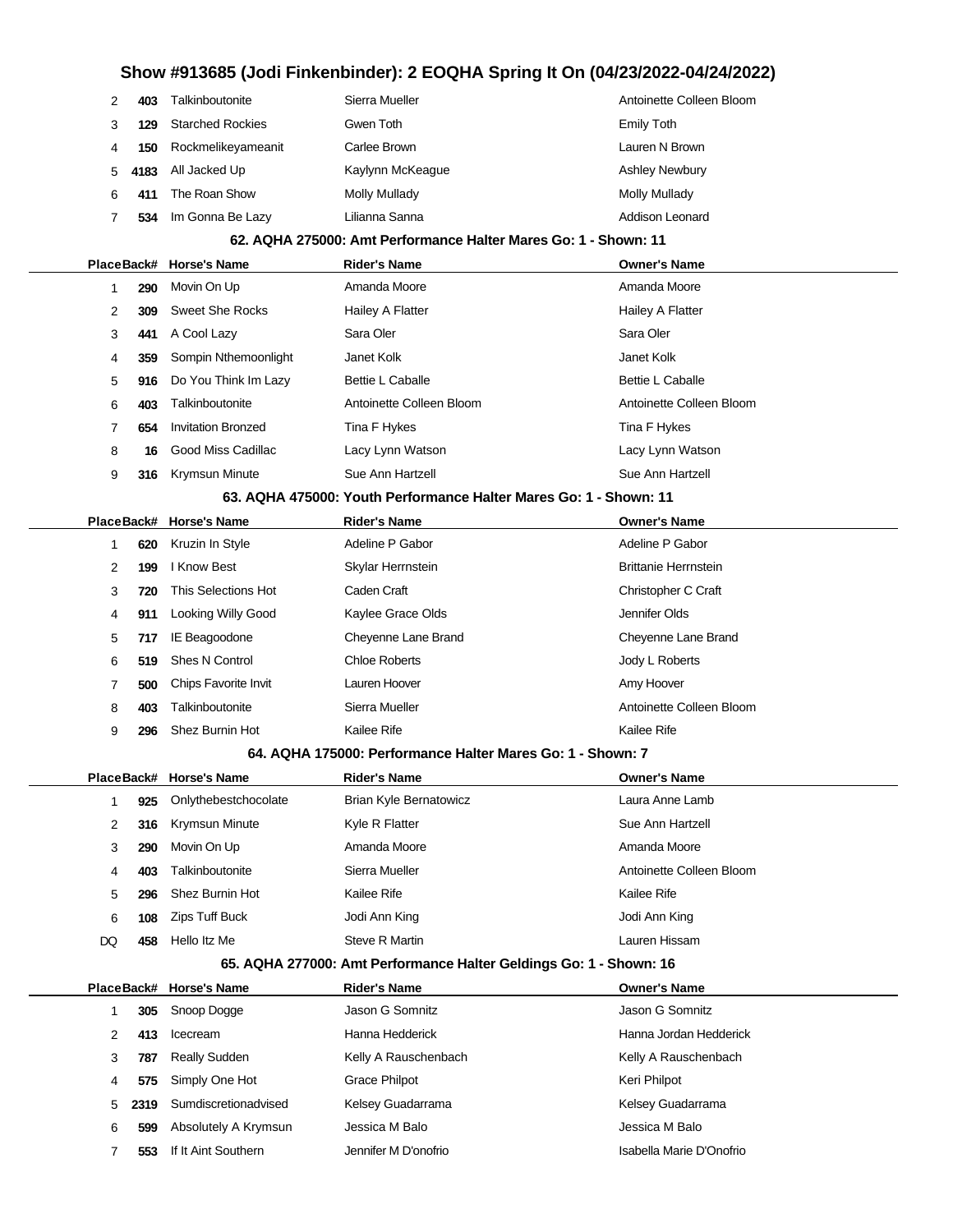# **Show #913685 (Jodi Finkenbinder): 2 EOQHA Spring It On (04/23/2022-04/24/2022) 188** The Roan Rocker Madison Staub Madison Staub **424** My Chex Is Good Chloe M Larson Chloe M Larson **66. AQHA 477000: Youth Performance Halter Geldings Go: 1 - Shown: 17 PlaceBack# Horse's Name Rider's Name Owner's Name 65** How Bout At Midnight Kylie Davis Kylie Davis Kylie Davis Kylie Davis Kylie Davis **553** If It Aint Southern Isabella Marie D'Onofrio Isabella Marie D'Onofrio **4202** Bettr Than Most Christina M Senn Christina M Senn **1013** RR Rufle My Feathers Emily Craft Emily Craft Christopher C Craft **216** Invitedbywillynelson Ella Mae Thompson Ella Mae Thompson **8305** Full Code Taylor Erin Schroeder Taylor Erin Schroeder **119** Playin It Cool **Cynthia Testerman** Kaylee Grace Olds **Cynthia Testerman 7016** A Sudden Extreme **Natalie Riegsecker** Natalie Riegsecker Natalie Riegsecker **4246** Afraid Inthedark Too Grace Rollins Grace Rollins Grace Rollins **67. AQHA 177000: Performance Halter Geldings Go: 1 - Shown: 10 PlaceBack# Horse's Name Rider's Name Owner's Name 305** Snoop Dogge Jason G Somnitz Jason G Somnitz **413** Icecream Hanna Hedderick Hanna Jordan Hedderick **575** Simply One Hot Grace Philpot **Canada Communist Communist Communist Communist Communist Communist Communist Communist Communist Communist Communist Communist Communist Communist Communist Communist Communist Communi 787** Really Sudden **Kelly A Rauschenbach** Kelly A Rauschenbach **910** Mr Macdreamy Matthew Claypool **Stefanie Page 216** Invitedbywillynelson Ella Mae Thompson Ella Mae Thompson **697** Certain Cookie **Millie Marshall** Kyle R Flatter Millie Marshall Millie Marshall **323** Lopen Assets **Martha A Fabry Martha A Fabry** Martha A Fabry **601** Hezwillyexpensive Camilla M Claypool **Camilla M Claypool** Renee Eier **1013** RR Rufle My Feathers Christopher C Craft Christopher C Craft Christopher C Craft **73. AQHA 405700: Youth Aged Mares Go: 1 - Shown: 2 PlaceBack# Horse's Name Rider's Name Owner's Name 291** FG Mesmerized Colton Smith Tammi M Smith **120** Man Im Sassy **Isabella Hamilton** Isabella Hamilton Isabella Hamilton **75. AQHA 205500: Amt Two Yr Old Mares Go: 1 - Shown: 1 PlaceBack# Horse's Name Rider's Name Owner's Name 154** HR Ante Up Elle **Kristin D Cole Amy Jo Ethardt** Amy Jo Erhardt **77. AQHA 205700: Amt Aged Mares Go: 1 - Shown: 2 PlaceBack# Horse's Name Rider's Name Owner's Name 616** Sheza Premadonna Tammi M Smith Dewey Smith **340** Howboutanotherstory Cara Womack Cara Womack **79. AQHA 105500: Two Yr Old Mares Go: 1 - Shown: 1 PlaceBack# Horse's Name Rider's Name Owner's Name 154** HR Ante Up Elle **Andrew Voight Staton** Amy Jo Erhardt **81. AQHA 105700: Aged Mares Go: 1 - Shown: 2 PlaceBack# Horse's Name Rider's Name Owner's Name 616** Sheza Premadonna Colton Smith Colton Smith Dewey Smith **291** FG Mesmerized **Dewey Smith Communist Communist Communist Communist Communist Communist Communist Communist Communist Communist Communist Communist Communist Communist Communist Communist Communist Communist Communi 83. AQHA 407500: Youth Two Yr Old Geldings Go: 1 - Shown: 1**

**PlaceBack# Horse's Name Rider's Name Owner's Name 289** One Silent Secret Caden Craft Can Craft Ralph C Craft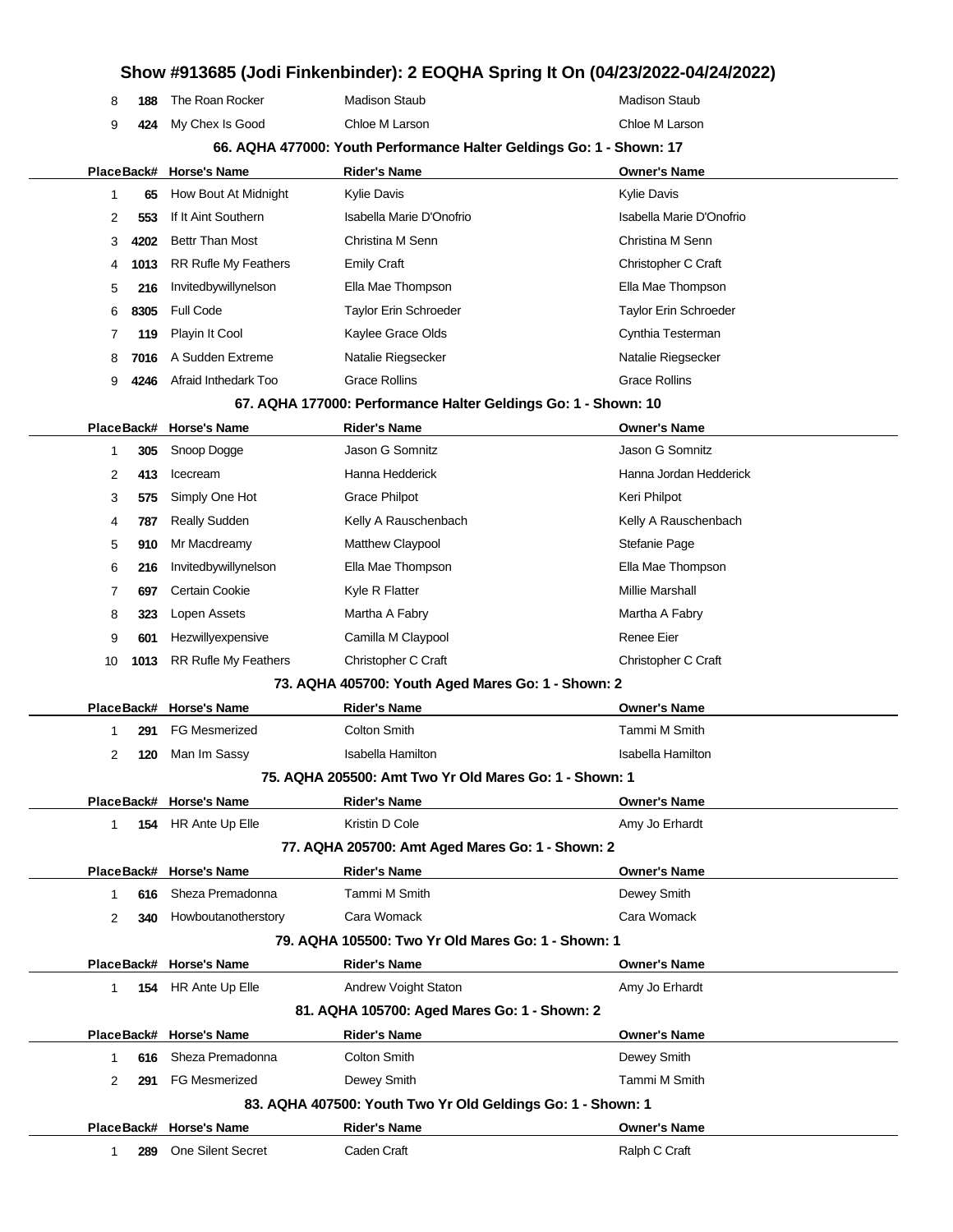# **85. AQHA 407700: Youth Aged Geldings Go: 1 - Shown: 7**

|          | PlaceBack# Horse's Name    | <b>Rider's Name</b>                                         | <b>Owner's Name</b>       |
|----------|----------------------------|-------------------------------------------------------------|---------------------------|
| 511<br>1 | Whata Moonlite Ride        | Isabella Marie D'Onofrio                                    | Isabella Marie D'Onofrio  |
| 2<br>6   | Sleepnmarriedwhoknew       | Tianna S Cooper                                             | Suzanne D Cooper          |
| 3<br>150 | Rockmelikeyameanit         | Carlee Brown                                                | Lauren N Brown            |
| 528<br>4 | Sport Mode                 | <b>Emma Nicole Evitts</b>                                   | Emma Nicole Evitts        |
| 5<br>158 | LW Immense                 | Kamrie Wetzel                                               | Leighton Wetzel           |
| 6<br>368 | Dontkissthismachine        | Serrin A Whitt                                              | Serrin A Whitt            |
| 7<br>715 | AJ Top Of The Rock         | Unie Brechbuhler                                            | Unie Brechbuhler          |
|          |                            | 87. AQHA 207500: Amt Two Yr Old Geldings Go: 1 - Shown: 2   |                           |
|          | PlaceBack# Horse's Name    | <b>Rider's Name</b>                                         | <b>Owner's Name</b>       |
| 251<br>1 | <b>Fearles Premo</b>       | Lisa Scott-Reiss                                            | Lisa Scott-Reiss          |
| 2<br>289 | One Silent Secret          | Christopher C Craft                                         | Ralph C Craft             |
|          |                            | 88. AQHA 207600: Amt Three Yr Old Geldings Go: 1 - Shown: 1 |                           |
|          | PlaceBack# Horse's Name    | <b>Rider's Name</b>                                         | <b>Owner's Name</b>       |
| 1<br>152 | Empowered                  | Kristin D Cole                                              | Amy Jo Erhardt            |
|          |                            | 89. AQHA 207700: Amt Aged Geldings Go: 1 - Shown: 7         |                           |
|          | PlaceBack# Horse's Name    | <b>Rider's Name</b>                                         | <b>Owner's Name</b>       |
| 150<br>1 | Rockmelikeyameanit         | Lauren N Brown                                              | Lauren N Brown            |
| 2<br>158 | LW Immense                 | Leighton Wetzel                                             | Leighton Wetzel           |
| 3<br>314 | <b>Willys Goodride</b>     | Sarah Lebsock                                               | Sarah Lebsock             |
| 556<br>4 | Hidden Agenda              | <b>Jackie Davis</b>                                         | Jackie Davis              |
| 5<br>494 | Always Hottish             | Karen Elicker Crowell                                       | Karen Elicker Crowell     |
| 6<br>913 | Only Lazy Lopin            | Lynette Depalma                                             | Lynette Depalma           |
| 7<br>281 | <b>Employee Number One</b> | Clara Ruth Somnitz                                          | Clara Ruth Somnitz        |
|          |                            | 90. AQHA 107400: Yearling Geldings Go: 1 - Shown: 1         |                           |
|          | PlaceBack# Horse's Name    | <b>Rider's Name</b>                                         | <b>Owner's Name</b>       |
| 149<br>1 | Gunnsandroses              | Andrew Voight Staton                                        | <b>Terry Nutt</b>         |
|          |                            | 91. AQHA 107500: Two Yr Old Geldings Go: 1 - Shown: 2       |                           |
|          | PlaceBack# Horse's Name    | <b>Rider's Name</b>                                         | <b>Owner's Name</b>       |
| 1<br>251 | <b>Fearles Premo</b>       | Dewey Smith                                                 | Lisa Scott-Reiss          |
| 2<br>289 | One Silent Secret          | Matthew Claypool                                            | Ralph C Craft             |
|          |                            | 93. AQHA 107700: Aged Geldings Go: 1 - Shown: 5             |                           |
|          | PlaceBack# Horse's Name    | <b>Rider's Name</b>                                         | <b>Owner's Name</b>       |
| 150<br>1 | Rockmelikeyameanit         | Lauren N Brown                                              | Lauren N Brown            |
| 158<br>2 | LW Immense                 | Leighton Wetzel                                             | Leighton Wetzel           |
| 3<br>281 | Employee Number One        | Jason G Somnitz                                             | <b>Clara Ruth Somnitz</b> |
| 494<br>4 | Always Hottish             | Karen Elicker Crowell                                       | Karen Elicker Crowell     |
| 5<br>913 | Only Lazy Lopin            | Lynette Depalma                                             | Lynette Depalma           |
|          |                            | 102. AQHA 144004: L1 Hunter Under Saddle Go: 1 - Shown: 9   |                           |
|          | PlaceBack# Horse's Name    | <b>Rider's Name</b>                                         | <b>Owner's Name</b>       |
| 1<br>996 | Certifiable Iron           | <b>Tyler Schultz</b>                                        | <b>Tad Windau</b>         |
| 2<br>290 | Movin On Up                | Marion E Troyer                                             | Amanda Moore              |
| 3<br>599 | Absolutely A Krymsun       | Melissa A Thyfault                                          | Jessica M Balo            |
| 798<br>4 | <b>Brock Lesnar</b>        | Lynne M Puthoff                                             | <b>Helenn Voss</b>        |
| 5<br>119 | Playin It Cool             | Jamie Watson                                                | Cynthia Testerman         |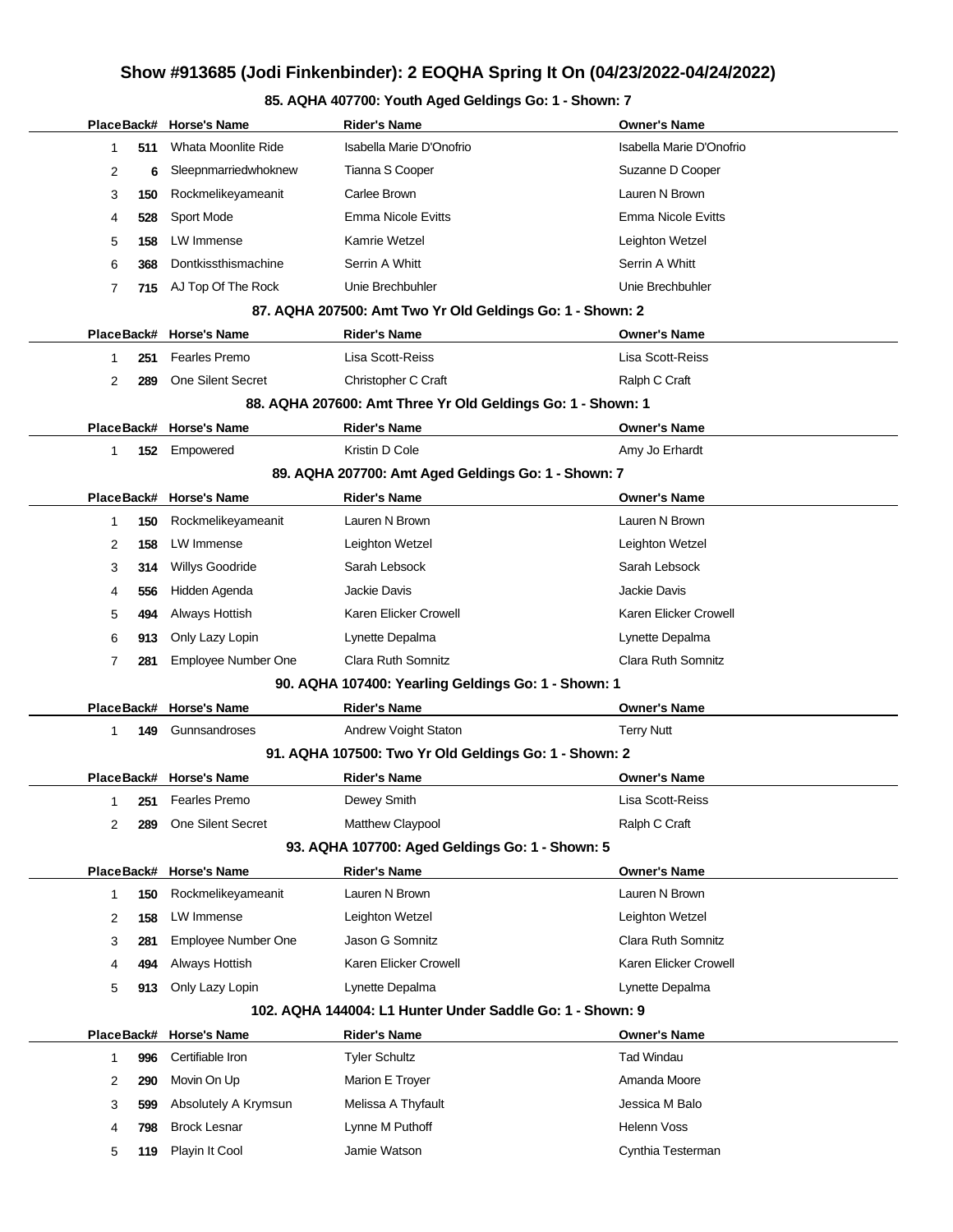| 6 | 629 | Deluxe Catalac             | <b>Kirsty Troyer</b>                                             | Kathleen K Azzarello      |
|---|-----|----------------------------|------------------------------------------------------------------|---------------------------|
| 7 | 436 | Hooshotthesheriff          | Nicole L Rice                                                    | Allyson Lee Mantler       |
| 8 | 296 | Shez Burnin Hot            | Elizabeth A Yoder                                                | Kailee Rife               |
| 9 | 159 | Willy Be A Good One        | <b>Riley Erwin</b>                                               | Janet Sandvick            |
|   |     |                            | 103. AQHA 444002: L1 Youth Hunter Under Saddle Go: 1 - Shown: 17 |                           |
|   |     | PlaceBack# Horse's Name    | <b>Rider's Name</b>                                              | <b>Owner's Name</b>       |
|   | 243 | Hes A Hot Mess             | Eliza Plum                                                       | Eliza Plum                |
| 2 | 368 | Dontkissthismachine        | Serrin A Whitt                                                   | Serrin A Whitt            |
| 3 | 224 | Shesalazyshamrock          | Hannah Marie Beidelman                                           | Hannah Marie Beidelman    |
| 4 | 296 | Shez Burnin Hot            | Kailee Rife                                                      | Kailee Rife               |
| 5 | 558 | <b>KM Justa Little Bit</b> | Kambrie Atkins                                                   | Kambrie Atkins            |
| 6 | 119 | Playin It Cool             | Kaylee Grace Olds                                                | Cynthia Testerman         |
|   | 173 | Certain Valor              | Gabriella Madison Lohrenz                                        | Gabriella Madison Lohrenz |
| 8 | 120 | Man Im Sassy               | <b>Isabella Hamilton</b>                                         | <b>Isabella Hamilton</b>  |

**138** Blazing By Moonlight Madison Ranee Kershaw Madison Ranee Kershaw

#### **104. AQHA 444800: Youth Hunter Under Saddle (14-18) Go: 1 - Shown: 14**

|   |      | PlaceBack# Horse's Name     | <b>Rider's Name</b>      | <b>Owner's Name</b>   |
|---|------|-----------------------------|--------------------------|-----------------------|
|   | 753  | Duplicated In Iron          | Addison Johnson          | Addison Johnson       |
| 2 | 6    | Sleepnmarriedwhoknew        | Tianna S Cooper          | Suzanne D Cooper      |
| 3 | 14   | N A Heartbeat               | Isabella Marie D'Onofrio | Jennifer M D'onofrio  |
| 4 | 138  | <b>Blazing By Moonlight</b> | Madison Ranee Kershaw    | Madison Ranee Kershaw |
| 5 | 216  | Invitedbywillynelson        | Ella Mae Thompson        | Ella Mae Thompson     |
| 6 | 368  | Dontkissthismachine         | Serrin A Whitt           | Serrin A Whitt        |
|   | 4246 | Afraid Inthedark Too        | <b>Grace Rollins</b>     | Grace Rollins         |
| 8 | 243  | Hes A Hot Mess              | Eliza Plum               | Eliza Plum            |
| 9 | 717  | IE Beagoodone               | Cheyenne Lane Brand      | Cheyenne Lane Brand   |

#### **105. AQHA 444700: Youth Hunter Under Saddle (13 & Under) Go: 1 - Shown: 10**

|   |     | PlaceBack# Horse's Name | <b>Rider's Name</b>  | <b>Owner's Name</b>         |
|---|-----|-------------------------|----------------------|-----------------------------|
|   | 119 | Playin It Cool          | Kaylee Grace Olds    | Cynthia Testerman           |
| 2 | 65  | How Bout At Midnight    | <b>Kylie Davis</b>   | <b>Kylie Davis</b>          |
| 3 | 120 | Man Im Sassy            | Isabella Hamilton    | Isabella Hamilton           |
| 4 | 558 | KM Justa Little Bit     | Kambrie Atkins       | <b>Kambrie Atkins</b>       |
| 5 | 716 | Code Complete           | Unie Brechbuhler     | Unie Brechbuhler            |
| 6 | 519 | Shes N Control          | <b>Chloe Roberts</b> | Jody L Roberts              |
|   | 363 | Ima Hot Time            | <b>Mallory Kirby</b> | <b>Mallory Kirby</b>        |
| 8 | 199 | I Know Best             | Skylar Herrnstein    | <b>Brittanie Herrnstein</b> |
| 9 | 500 | Chips Favorite Invit    | Lauren Hoover        | Amy Hoover                  |
|   |     |                         |                      |                             |

#### **106. AQHA 144100: Junior Hunter Under Saddle Go: 1 - Shown: 6**

|   |     | PlaceBack# Horse's Name | <b>Rider's Name</b> | <b>Owner's Name</b>  |
|---|-----|-------------------------|---------------------|----------------------|
|   | 699 | Hez Blazing Brave       | Hilary Hoffman      | Hilary Hoffman       |
| 2 | 565 | Good As Ever            | Melissa A Thyfault  | Jennifer M D'onofrio |
| 3 | 359 | Sompin Nthemoonlight    | Janet Kolk          | Janet Kolk           |
| 4 | 119 | Playin It Cool          | Jamie Watson        | Cynthia Testerman    |
| 5 | 159 | Willy Be A Good One     | <b>Riley Erwin</b>  | Janet Sandvick       |
| 6 | 910 | Mr Macdreamy            | Camilla M Claypool  | Stefanie Page        |
|   |     |                         |                     |                      |

**107. AQHA 244002: L1 Amt Hunter Under Saddle Go: 1 - Shown: 8**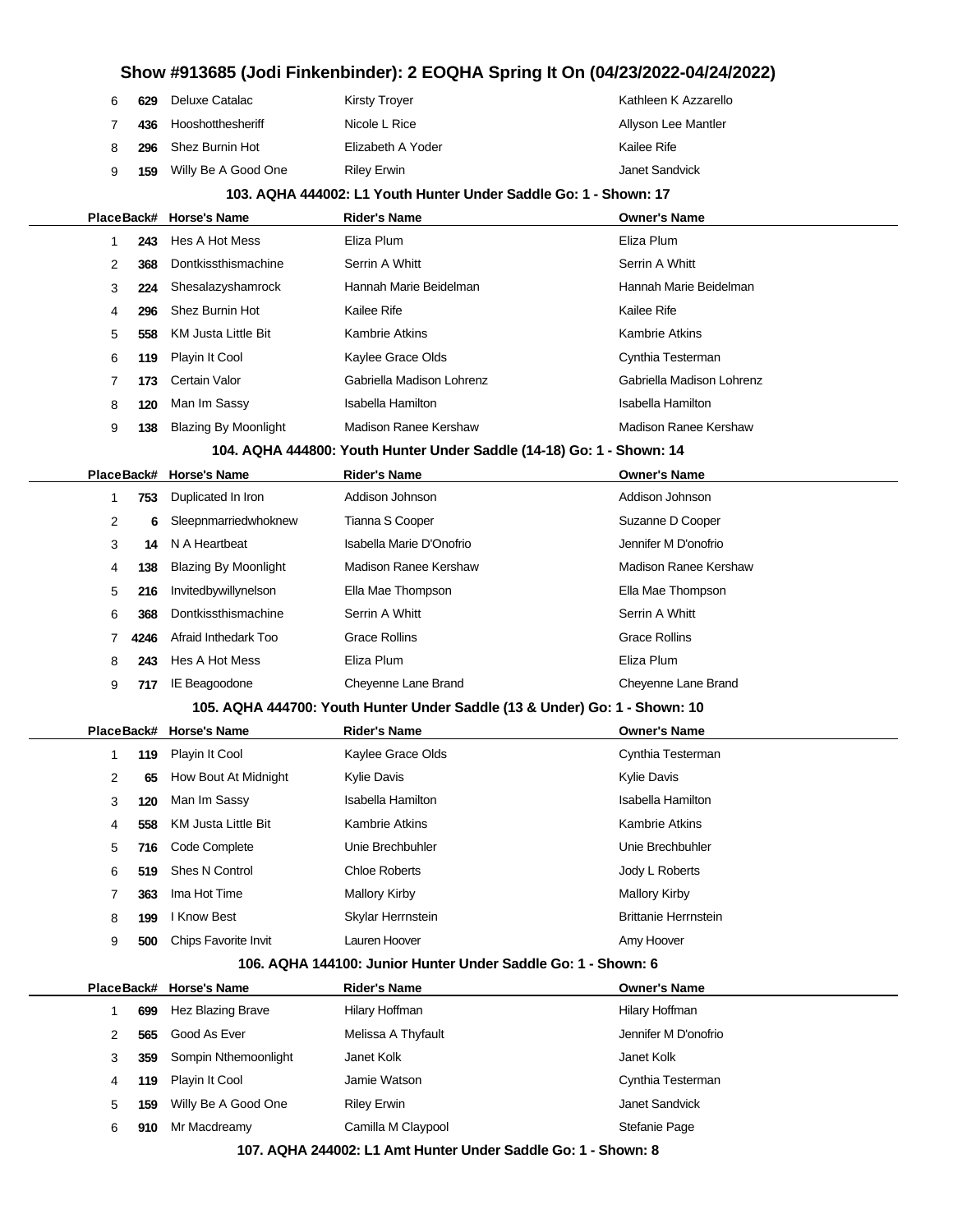|            |      | PlaceBack# Horse's Name     | <b>Rider's Name</b>                                                        | <b>Owner's Name</b>    |
|------------|------|-----------------------------|----------------------------------------------------------------------------|------------------------|
| 1          | 699  | Hez Blazing Brave           | Jennifer Feller                                                            | Hilary Hoffman         |
| 2          | 798  | <b>Brock Lesnar</b>         | Helenn Voss                                                                | <b>Helenn Voss</b>     |
| 3          | 436  | Hooshotthesheriff           | Allyson Lee Mantler                                                        | Allyson Lee Mantler    |
| 4          | 172  | Always Able                 | Linda Kirkendall                                                           | Linda Kirkendall       |
| 5          | 2319 | Sumdiscretionadvised        | Kelsey Guadarrama                                                          | Kelsey Guadarrama      |
| 6          | 181  | One Good Minute             | Lauren Kirkendall                                                          | Linda Kirkendall       |
| 7          | 629  | Deluxe Catalac              | Kathleen K Azzarello                                                       | Kathleen K Azzarello   |
| DQ         | 161  | Allelujah                   | Julie Elizabeth Davis                                                      | Julie Elizabeth Davis  |
|            |      |                             | 108. AQHA 244800: Amt Select Hunter Under Saddle Go: 1 - Shown: 3          |                        |
| PlaceBack# |      | Horse's Name                | <b>Rider's Name</b>                                                        | <b>Owner's Name</b>    |
| 1          | 494  | Always Hottish              | Karen Elicker Crowell                                                      | Karen Elicker Crowell  |
| 2          | 172  | Always Able                 | Linda Kirkendall                                                           | Linda Kirkendall       |
| 3          | 629  | Deluxe Catalac              | Kathleen K Azzarello                                                       | Kathleen K Azzarello   |
|            |      |                             | 109. AQHA 244000: Amt Hunter Under Saddle Go: 1 - Shown: 8                 |                        |
| PlaceBack# |      | <b>Horse's Name</b>         | <b>Rider's Name</b>                                                        | <b>Owner's Name</b>    |
| 1          | 996  | Certifiable Iron            | Rachele Windau                                                             | <b>Tad Windau</b>      |
| 2          | 595  | Ajwhatdoesthefoxsay         | Katelyn Rabe                                                               | Jennifer A Rabe        |
| 3          | 359  | Sompin Nthemoonlight        | Janet Kolk                                                                 | Janet Kolk             |
| 4          | 413  | Icecream                    | Hanna Hedderick                                                            | Hanna Jordan Hedderick |
| 5          | 599  | Absolutely A Krymsun        | Jessica M Balo                                                             | Jessica M Balo         |
| 6          | 290  | Movin On Up                 | Amanda Moore                                                               | Amanda Moore           |
| 7          | 612  | Meant To Be Good            | Maryn E Klaus                                                              | Maryn E Klaus          |
| 8          | 188  | The Roan Rocker             | <b>Madison Staub</b>                                                       | Madison Staub          |
|            |      |                             | 110. AQHA 144200: Senior Hunter Under Saddle Go: 1 - Shown: 5              |                        |
| PlaceBack# |      | <b>Horse's Name</b>         | <b>Rider's Name</b>                                                        | <b>Owner's Name</b>    |
| 1          | 7944 | <b>Escape For Cash</b>      | Tyler Schultz                                                              | <b>Tad Windau</b>      |
| 2          | 14   | N A Heartbeat               | Melissa A Thyfault                                                         | Jennifer M D'onofrio   |
| 3          | 188  | The Roan Rocker             | <b>Madison Staub</b>                                                       | <b>Madison Staub</b>   |
| 4          | 558  | KM Justa Little Bit         | Kambrie Atkins                                                             | Kambrie Atkins         |
| 5          | 595  | Ajwhatdoesthefoxsay         | Katelyn Rabe                                                               | Jennifer A Rabe        |
|            |      |                             | 111. AQHA 444102: L1 Youth Walk Trot Hunter Under Saddle Go: 1 - Shown: 5  |                        |
|            |      | PlaceBack# Horse's Name     | <b>Rider's Name</b>                                                        | <b>Owner's Name</b>    |
| 1          | 620  | Kruzin In Style             | Adeline P Gabor                                                            | Adeline P Gabor        |
| 2          | 862  | AJ Seeking The Truth        | Maren Jaeger                                                               | Amy R Ferguson         |
| 3          | 593  | <b>BMQ Genuine Solution</b> | Meghan Elizabeth Kaser                                                     | McKenna Kaser          |
| 4          | 411  | The Roan Show               | Molly Mullady                                                              | Molly Mullady          |
| 5          | 104  | One Hot Doll                | Kinlie Smith                                                               | Kevin J Earl           |
|            |      |                             | 112. AQHA 452102: L1 Youth Walk Trot Hunt Seat Equitation Go: 1 - Shown: 4 |                        |
| PlaceBack# |      | <b>Horse's Name</b>         | <b>Rider's Name</b>                                                        | <b>Owner's Name</b>    |
| 1          | 620  | Kruzin In Style             | Adeline P Gabor                                                            | Adeline P Gabor        |
| 2          | 862  | AJ Seeking The Truth        | Maren Jaeger                                                               | Amy R Ferguson         |
| 3          | 411  | The Roan Show               | Molly Mullady                                                              | Molly Mullady          |
| 4          | 593  | <b>BMQ Genuine Solution</b> | Meghan Elizabeth Kaser                                                     | McKenna Kaser          |
|            |      |                             | 113. NAQHA 8820: Small Fry Hunter Under Saddle Go: 1 - Shown: 6            |                        |
|            |      | PlaceBack# Horse's Name     | <b>Rider's Name</b>                                                        | <b>Owner's Name</b>    |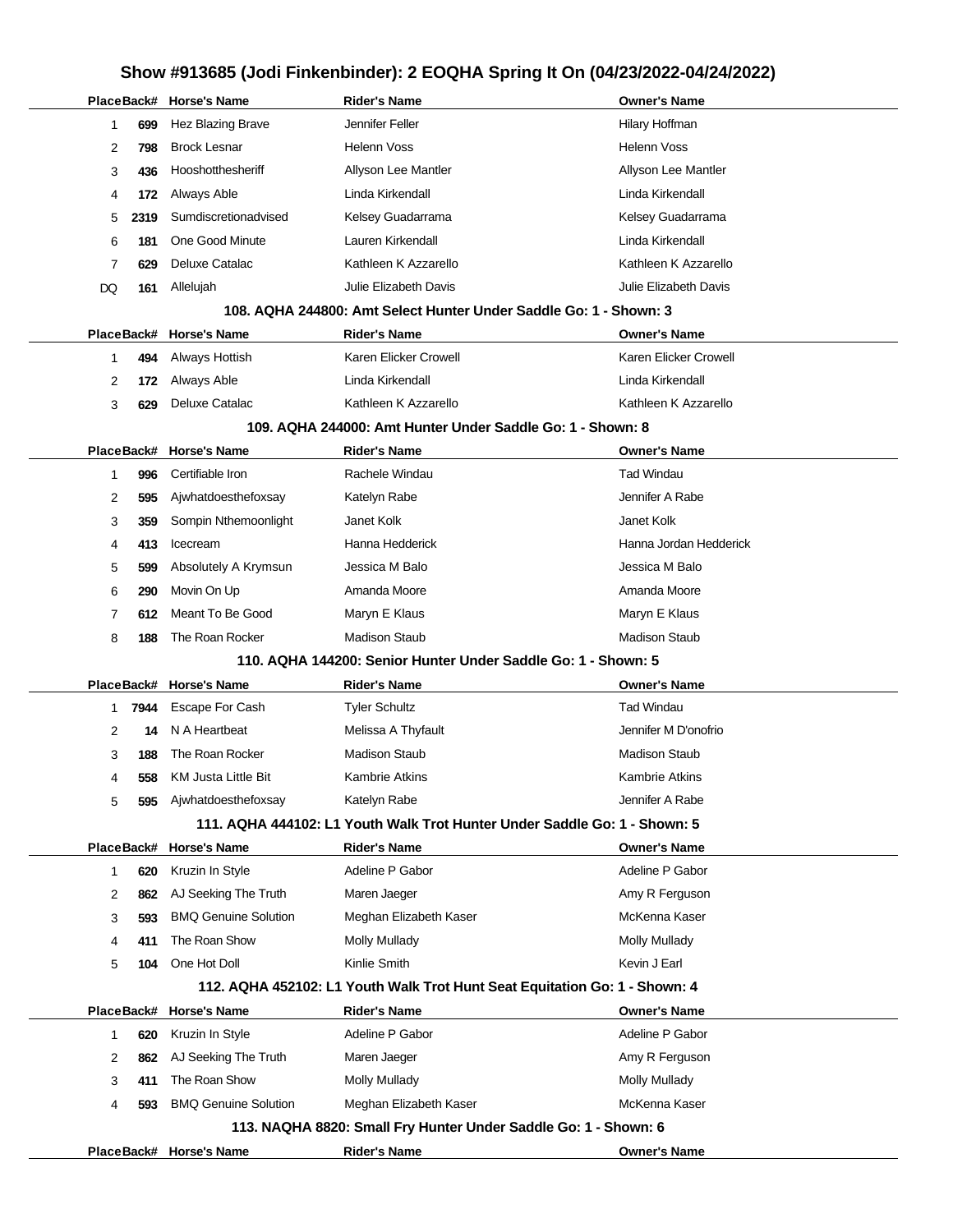|            |      |                             | Show #913685 (Jodi Finkenbinder): 2 EOQHA Spring It On (04/23/2022-04/24/2022) |                              |
|------------|------|-----------------------------|--------------------------------------------------------------------------------|------------------------------|
| 1          | 862  | AJ Seeking The Truth        | Maren Jaeger                                                                   | Amy R Ferguson               |
| 2          | 593  | <b>BMQ Genuine Solution</b> | McKenna Kaser                                                                  | McKenna Kaser                |
| 3          | 129  | <b>Starched Rockies</b>     | Gwen Toth                                                                      | <b>Emily Toth</b>            |
| 4          | 411  | The Roan Show               | <b>Molly Mullady</b>                                                           | <b>Molly Mullady</b>         |
| 5          | 949  | <b>Swiss Miss Cocoa</b>     | Evelyn Balderaz                                                                | Christina Balderaz           |
| 6          | 104  | One Hot Doll                | Kinlie Smith                                                                   | Kevin J Earl                 |
|            |      |                             | 114. NAQHA 8825: Small Fry Equitation Go: 1 - Shown: 5                         |                              |
| PlaceBack# |      | <b>Horse's Name</b>         | <b>Rider's Name</b>                                                            | Owner's Name                 |
| 1          | 129  | <b>Starched Rockies</b>     | Gwen Toth                                                                      | <b>Emily Toth</b>            |
| 2          | 593  | <b>BMQ Genuine Solution</b> | McKenna Kaser                                                                  | McKenna Kaser                |
| 3          | 949  | <b>Swiss Miss Cocoa</b>     | Evelyn Balderaz                                                                | Christina Balderaz           |
| 4          | 411  | The Roan Show               | <b>Molly Mullady</b>                                                           | <b>Molly Mullady</b>         |
| 5          | 862  | AJ Seeking The Truth        | Maren Jaeger                                                                   | Amy R Ferguson               |
|            |      |                             | 115. AQHA 244102: L1 Amt Walk Trot Hunter Under Saddle Go: 1 - Shown: 3        |                              |
| PlaceBack# |      | <b>Horse's Name</b>         | <b>Rider's Name</b>                                                            | <b>Owner's Name</b>          |
| 1          | 556  | Hidden Agenda               | Jackie Davis                                                                   | Jackie Davis                 |
| 2          | 910  | Mr Macdreamy                | Stefanie Page                                                                  | Stefanie Page                |
| 3          | 159  | Willy Be A Good One         | Janet Sandvick                                                                 | Janet Sandvick               |
|            |      |                             | 116. AQHA 252102: L1 Amt Walk Trot Hunt Seat Equitation Go: 1 - Shown: 2       |                              |
| PlaceBack# |      | <b>Horse's Name</b>         | <b>Rider's Name</b>                                                            | <b>Owner's Name</b>          |
| 1          | 910  | Mr Macdreamy                | Stefanie Page                                                                  | Stefanie Page                |
| 2          | 556  | Hidden Agenda               | <b>Jackie Davis</b>                                                            | Jackie Davis                 |
|            |      |                             | 117. AQHA 452002: L1 Youth Hunt Seat Equitation Go: 1 - Shown: 20              |                              |
| PlaceBack# |      | <b>Horse's Name</b>         | <b>Rider's Name</b>                                                            | <b>Owner's Name</b>          |
|            |      |                             |                                                                                |                              |
| 1          | 243  | Hes A Hot Mess              | Eliza Plum                                                                     | Eliza Plum                   |
| 2          | 119  | Playin It Cool              | Kaylee Grace Olds                                                              | Cynthia Testerman            |
| 3          | 716  | Code Complete               | Unie Brechbuhler                                                               | Unie Brechbuhler             |
| 4          | 500  | Chips Favorite Invit        | Lauren Hoover                                                                  | Amy Hoover                   |
| 5          | 368  | Dontkissthismachine         | Serrin A Whitt                                                                 | Serrin A Whitt               |
|            | 2816 | Red E When You Are          | Sarah Trick                                                                    | Sarah Trick                  |
| 7          | 2154 | Vs Blue Me Away             | Ashlyne Lee Ivy                                                                | Ashlyne Lee Ivy              |
| 8          | 296  | Shez Burnin Hot             | Kailee Rife                                                                    | Kailee Rife                  |
| 9          | 4202 | <b>Bettr Than Most</b>      | Christina M Senn                                                               | Christina M Senn             |
|            |      |                             | 118. AQHA 452800: Youth Hunt Seat Equitation (14-18) Go: 1 - Shown: 14         |                              |
|            |      | PlaceBack# Horse's Name     | <b>Rider's Name</b>                                                            | <b>Owner's Name</b>          |
| 1          | 511  | Whata Moonlite Ride         | Isabella Marie D'Onofrio                                                       | Isabella Marie D'Onofrio     |
| 2          | 6    | Sleepnmarriedwhoknew        | Tianna S Cooper                                                                | Suzanne D Cooper             |
| 3          | 296  | Shez Burnin Hot             | Kailee Rife                                                                    | Kailee Rife                  |
| 4          | 8305 | <b>Full Code</b>            | <b>Taylor Erin Schroeder</b>                                                   | <b>Taylor Erin Schroeder</b> |
| 5          | 717  | IE Beagoodone               | Cheyenne Lane Brand                                                            | Cheyenne Lane Brand          |
| 6          | 264  | Mr Slo Mo Amegio            | Shelby Dale                                                                    | Shelby Dale                  |
| 7          | 243  | Hes A Hot Mess              | Eliza Plum                                                                     | Eliza Plum                   |
| 8          | 216  | Invitedbywillynelson        | Ella Mae Thompson                                                              | Ella Mae Thompson            |
| 9          | 528  | Sport Mode                  | <b>Emma Nicole Evitts</b>                                                      | <b>Emma Nicole Evitts</b>    |
|            |      |                             | 119. AQHA 452700: Youth Hunt Seat Equitation (13 & Under) Go: 1 - Shown: 10    |                              |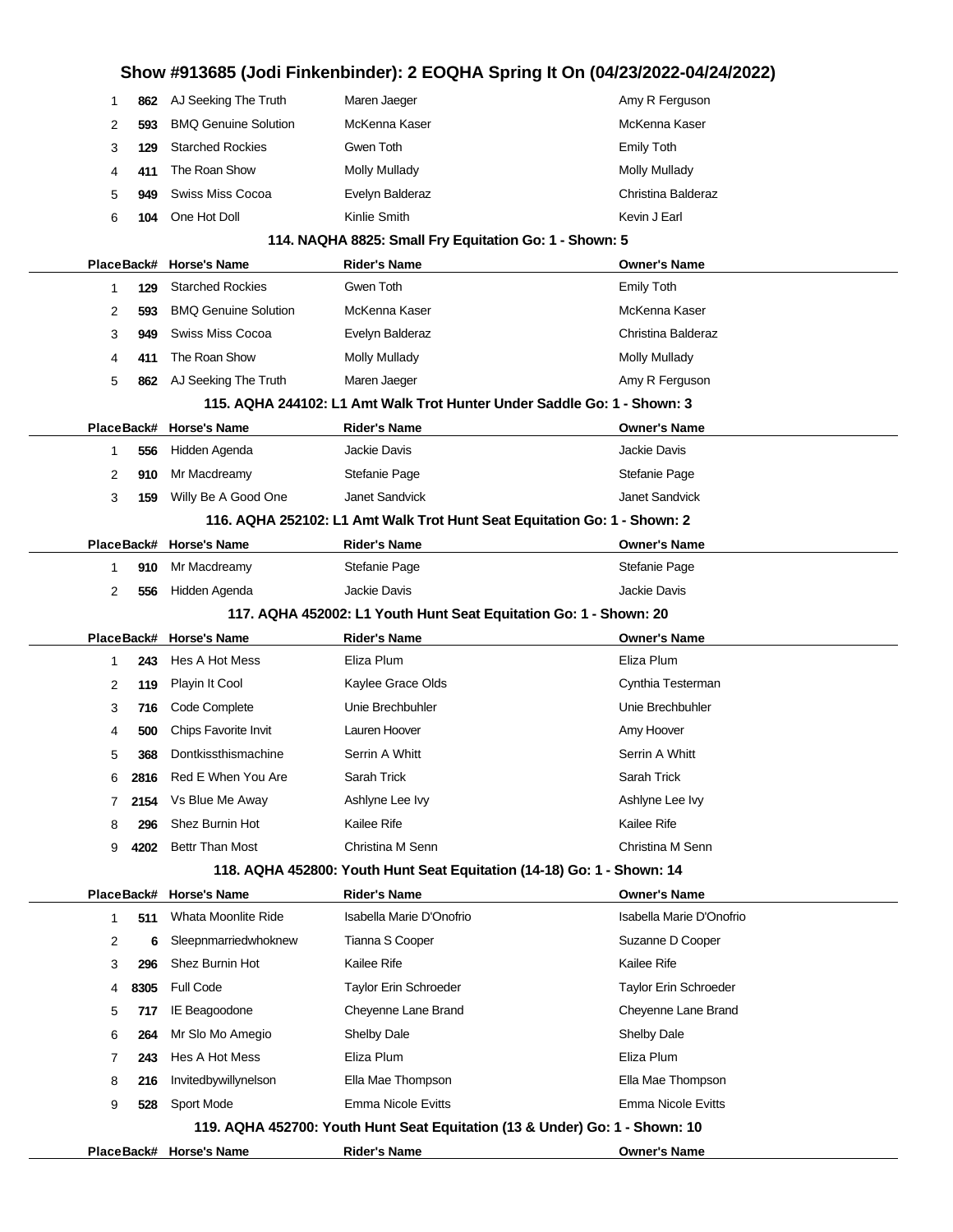| 0  | 119        | Playin It Cool              | Kaylee Grace Olds                                              | Cynthia Testerman        |
|----|------------|-----------------------------|----------------------------------------------------------------|--------------------------|
| 0  | 2154       | Vs Blue Me Away             | Ashlyne Lee Ivy                                                | Ashlyne Lee Ivy          |
| 0  | 716        | Code Complete               | Unie Brechbuhler                                               | Unie Brechbuhler         |
| 0  | 120        | Man Im Sassy                | <b>Isabella Hamilton</b>                                       | Isabella Hamilton        |
| 0  | 500        | Chips Favorite Invit        | Lauren Hoover                                                  | Amy Hoover               |
| 0  | 65         | How Bout At Midnight        | <b>Kylie Davis</b>                                             | Kylie Davis              |
| 0  | 363        | Ima Hot Time                | <b>Mallory Kirby</b>                                           | <b>Mallory Kirby</b>     |
| 0  | 558        | <b>KM Justa Little Bit</b>  | <b>Kambrie Atkins</b>                                          | <b>Kambrie Atkins</b>    |
| 0  | 519        | <b>Shes N Control</b>       | <b>Chloe Roberts</b>                                           | Jody L Roberts           |
| 0  | 1013       | <b>RR Rufle My Feathers</b> | <b>Emily Craft</b>                                             | Christopher C Craft      |
|    |            |                             | 120. AQHA 252002: L1 Amt Hunt Seat Equitation Go: 1 - Shown: 8 |                          |
|    |            | PlaceBack# Horse's Name     | <b>Rider's Name</b>                                            | <b>Owner's Name</b>      |
| 0  | 599        | Absolutely A Krymsun        | Jessica M Balo                                                 | Jessica M Balo           |
| 0  | 798        | <b>Brock Lesnar</b>         | <b>Helenn Voss</b>                                             | Helenn Voss              |
| 0  | 575        | Simply One Hot              | <b>Grace Philpot</b>                                           | Keri Philpot             |
| 0  | 188        | The Roan Rocker             | <b>Madison Staub</b>                                           | <b>Madison Staub</b>     |
| 0  | 4342       | Ima Good Cowgirl            | Kimberly A Riviello                                            | Kimberly A Riviello      |
| 0  | 172        | Always Able                 | Linda Kirkendall                                               | Linda Kirkendall         |
| 0  | 181        | One Good Minute             | Lauren Kirkendall                                              | Linda Kirkendall         |
| DQ | 2319       | Sumdiscretionadvised        | Kelsey Guadarrama                                              | Kelsey Guadarrama        |
|    |            |                             | 122. AQHA 252000: Amt Hunt Seat Equitation Go: 1 - Shown: 12   |                          |
|    | PlaceBack# | <b>Horse's Name</b>         | <b>Rider's Name</b>                                            | <b>Owner's Name</b>      |
| 1  | 413        | Icecream                    | Hanna Hedderick                                                | Hanna Jordan Hedderick   |
| 2  | 16         | Good Miss Cadillac          | Lacy Lynn Watson                                               | Lacy Lynn Watson         |
| 3  | 2549       | My Invitation N Gold        | <b>Bailey N Vandriest</b>                                      | Pam And Bailey Vandriest |
| 4  | 309        | <b>Sweet She Rocks</b>      | Hailey A Flatter                                               | Hailey A Flatter         |
| 5  | 595        | Ajwhatdoesthefoxsay         | Katelyn Rabe                                                   | Jennifer A Rabe          |
| 6  | 261        | Carageous                   | <b>Brianne Urwin</b>                                           | <b>Brianne Urwin</b>     |
| 7  | 612        | Meant To Be Good            | Maryn E Klaus                                                  | Maryn E Klaus            |
| 8  | 181        | One Good Minute             | Lauren Kirkendall                                              | Linda Kirkendall         |
| 9  |            | 359 Sompin Nthemoonlight    | Janet Kolk                                                     | Janet Kolk               |
|    |            |                             | 201. NSBA 230100: NSBA Level 1 Trail Go: 1 - Shown: 6          |                          |
|    |            | PlaceBack# Horse's Name     | <b>Rider's Name</b>                                            | <b>Owner's Name</b>      |
| 1  | 12         | Dude Im Sleeping            | Melvin Yoder                                                   | Suzanne D Cooper         |
| 2  | 553        | If It Aint Southern         | Melissa A Thyfault                                             | Isabella Marie D'Onofrio |
|    |            |                             | 202, NSBA 237100: NSBA Level 1 Youth Trail Go: 1 - Shown: 2    |                          |
|    |            | PlaceBack# Horse's Name     | <b>Rider's Name</b>                                            | Owner's Name             |
| 1  | 368        | Dontkissthismachine         | Serrin A Whitt                                                 | Serrin A Whitt           |
| 2  | 296        | Shez Burnin Hot             | Kailee Rife                                                    | Kailee Rife              |
|    |            |                             | 203. NSBA 237300: NSBA Youth Trail - All Age Go: 1 - Shown: 9  |                          |
|    | PlaceBack# | <b>Horse's Name</b>         | <b>Rider's Name</b>                                            | <b>Owner's Name</b>      |
| 1  | 511        | Whata Moonlite Ride         | Isabella Marie D'Onofrio                                       | Isabella Marie D'Onofrio |
| 2  | 6          | Sleepnmarriedwhoknew        | Tianna S Cooper                                                | Suzanne D Cooper         |
| 3  | 818        | <b>Gettin Rich N Famous</b> | Maegan E Pearson                                               | Maegan E Pearson         |
| 4  | 368        | Dontkissthismachine         | Serrin A Whitt                                                 | Serrin A Whitt           |
| 5  | 65         | How Bout At Midnight        | <b>Kylie Davis</b>                                             | Kylie Davis              |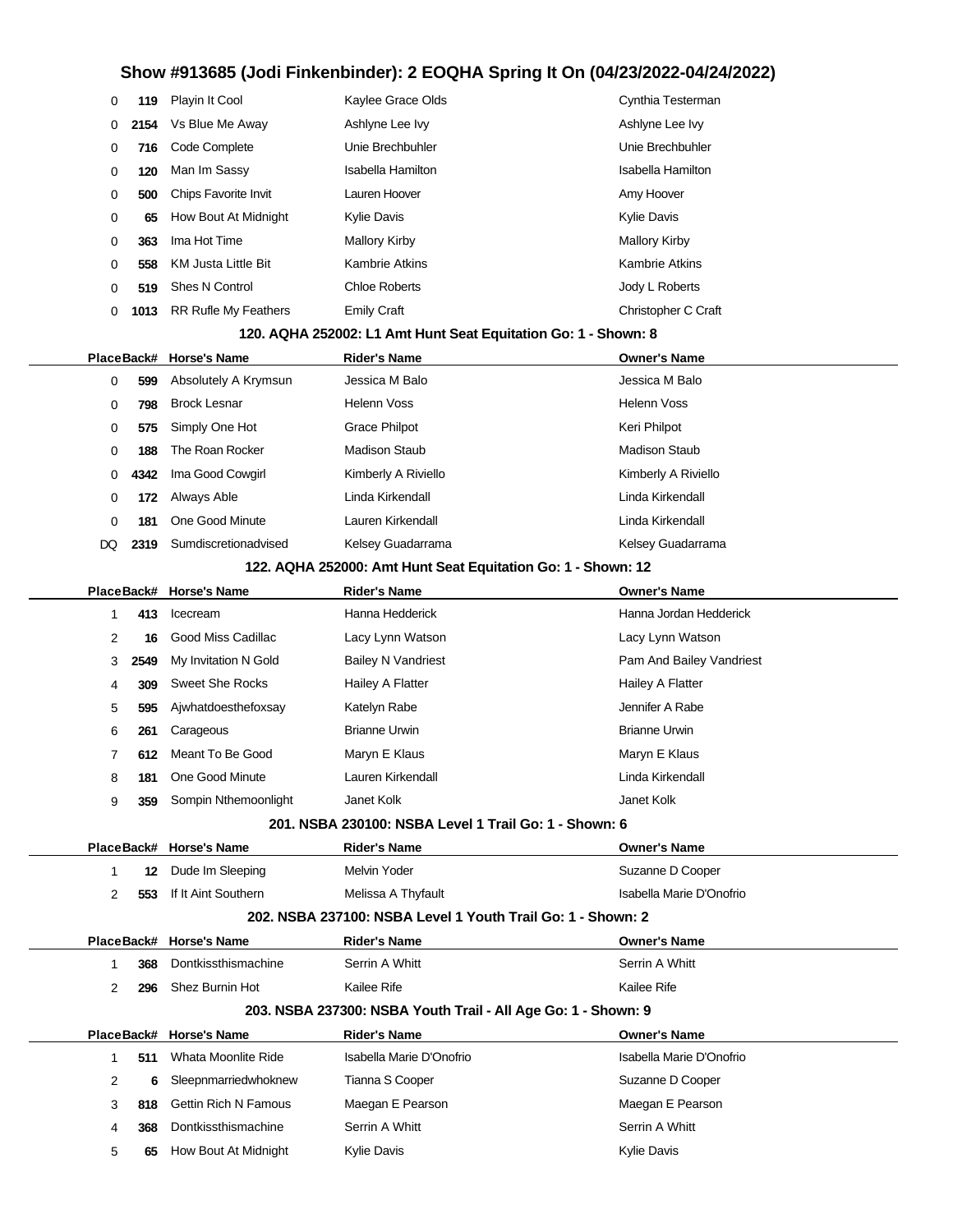| 6  |            | 120 Man Im Sassy            | Isabella Hamilton                                                                    | Isabella Hamilton        |
|----|------------|-----------------------------|--------------------------------------------------------------------------------------|--------------------------|
|    |            |                             | 204. NSBA 235400: NSBA Level 1 Amateur Trail Go: 1 - Shown: 6                        |                          |
|    |            | PlaceBack# Horse's Name     | <b>Rider's Name</b>                                                                  | <b>Owner's Name</b>      |
| 1  | 575        | Simply One Hot              | <b>Grace Philpot</b>                                                                 | Keri Philpot             |
| 2  | 256        | Beyond My Machine           | Pamela M Jones                                                                       | Pamela M Jones           |
| 3  | 4342       | Ima Good Cowgirl            | Kimberly A Riviello                                                                  | Kimberly A Riviello      |
| 4  | 290        | Movin On Up                 | Amanda Moore                                                                         | Amanda Moore             |
|    |            |                             | 205, NSBA 236606: NSBA Select Amateur Trail Go: 1 - Shown: 2                         |                          |
|    | PlaceBack# | <b>Horse's Name</b>         | <b>Rider's Name</b>                                                                  | <b>Owner's Name</b>      |
| 1  | 721        | <b>Check This Machine</b>   | Kimberly A Best                                                                      | Kimberly A Best          |
| 2  | 256        | Beyond My Machine           | Pamela M Jones                                                                       | Pamela M Jones           |
|    |            |                             | 206. NSBA 235600: NSBA Amateur Trail Go: 1 - Shown: 1                                |                          |
|    |            | PlaceBack# Horse's Name     | <b>Rider's Name</b>                                                                  | <b>Owner's Name</b>      |
| 1  | 787        | <b>Really Sudden</b>        | Kelly A Rauschenbach                                                                 | Kelly A Rauschenbach     |
|    |            |                             | 208. NSBA 230302: NSBA Senior Trail Go: 1 - Shown: 8                                 |                          |
|    |            | PlaceBack# Horse's Name     | <b>Rider's Name</b>                                                                  | <b>Owner's Name</b>      |
| 1  | 6          | Sleepnmarriedwhoknew        | Melvin Yoder                                                                         | Suzanne D Cooper         |
| 2  | 511        | Whata Moonlite Ride         | Isabella Marie D'Onofrio                                                             | Isabella Marie D'Onofrio |
| 3  | 787        | <b>Really Sudden</b>        | Brian Kyle Bernatowicz                                                               | Kelly A Rauschenbach     |
| 4  | 4342       | Ima Good Cowgirl            | <b>Brian Bennett</b>                                                                 | Kimberly A Riviello      |
| 5  | 818        | <b>Gettin Rich N Famous</b> | <b>Brent Maxwell</b>                                                                 | Maegan E Pearson         |
| 6  | 458        | Hello Itz Me                | <b>Steve R Martin</b>                                                                | Lauren Hissam            |
|    |            |                             | 209. NSBA 237061: NSBA Youth Walk Trot Trail Small Fry Go: 1 - Shown: 2              |                          |
|    |            | PlaceBack# Horse's Name     | <b>Rider's Name</b>                                                                  | <b>Owner's Name</b>      |
|    |            |                             |                                                                                      |                          |
| 1  | 411        | The Roan Show               | <b>Molly Mullady</b>                                                                 | <b>Molly Mullady</b>     |
| 2  | 129        | <b>Starched Rockies</b>     | Gwen Toth                                                                            | <b>Emily Toth</b>        |
|    |            |                             | 210. NSBA 237160: NSBA Level 1 Youth Walk Trot Trail Go: 1 - Shown: 2                |                          |
|    |            | PlaceBack# Horse's Name     | <b>Rider's Name</b>                                                                  | <b>Owner's Name</b>      |
| 1  | 411        | The Roan Show               | <b>Molly Mullady</b>                                                                 | <b>Molly Mullady</b>     |
| 2  | 558        | KM Justa Little Bit         | Kambrie Atkins                                                                       | Kambrie Atkins           |
|    |            |                             | 211. NSBA 235460: NSBA Level 1 Amateur Walk Trot Trail Go: 1 - Shown: 2              |                          |
|    |            | PlaceBack# Horse's Name     | <b>Rider's Name</b>                                                                  | <b>Owner's Name</b>      |
| 1  |            | 424 My Chex Is Good         | Chloe M Larson                                                                       | Chloe M Larson           |
| 2  | 627        | A Good Cash Deal            | <b>Christine Abrahamsen</b>                                                          | Christine Abrahamsen     |
|    |            |                             | 213. NSBA 210100: NSBA Level 1 Western Pleasure Go: 1 - Shown: 1                     |                          |
|    |            | PlaceBack# Horse's Name     | <b>Rider's Name</b>                                                                  | <b>Owner's Name</b>      |
| 1. | 661        | <b>Sherlock Undercover</b>  | <b>Katie Piper</b>                                                                   | J Jonard                 |
|    |            |                             | 214. NSBA 217160: NSBA Level 1 Yth W/T WP - All Age Go: 1 - Shown: 2                 |                          |
|    |            | PlaceBack# Horse's Name     | <b>Rider's Name</b>                                                                  | <b>Owner's Name</b>      |
| 1  | 411        | The Roan Show               | <b>Molly Mullady</b>                                                                 | <b>Molly Mullady</b>     |
| 2  |            | 163 Impulsed By Flash       | Mary Caroline Minich                                                                 | Mary Caroline Minich     |
|    |            |                             | 215. NSBA 257160: NSBA Level 1 Youth Walk Trot Western Horsemanship Go: 1 - Shown: 2 |                          |
|    |            | PlaceBack# Horse's Name     | <b>Rider's Name</b>                                                                  | <b>Owner's Name</b>      |
| 1  | 163        | Impulsed By Flash           | Mary Caroline Minich                                                                 | Mary Caroline Minich     |
| 2  | 411        | The Roan Show               | <b>Molly Mullady</b>                                                                 | Molly Mullady            |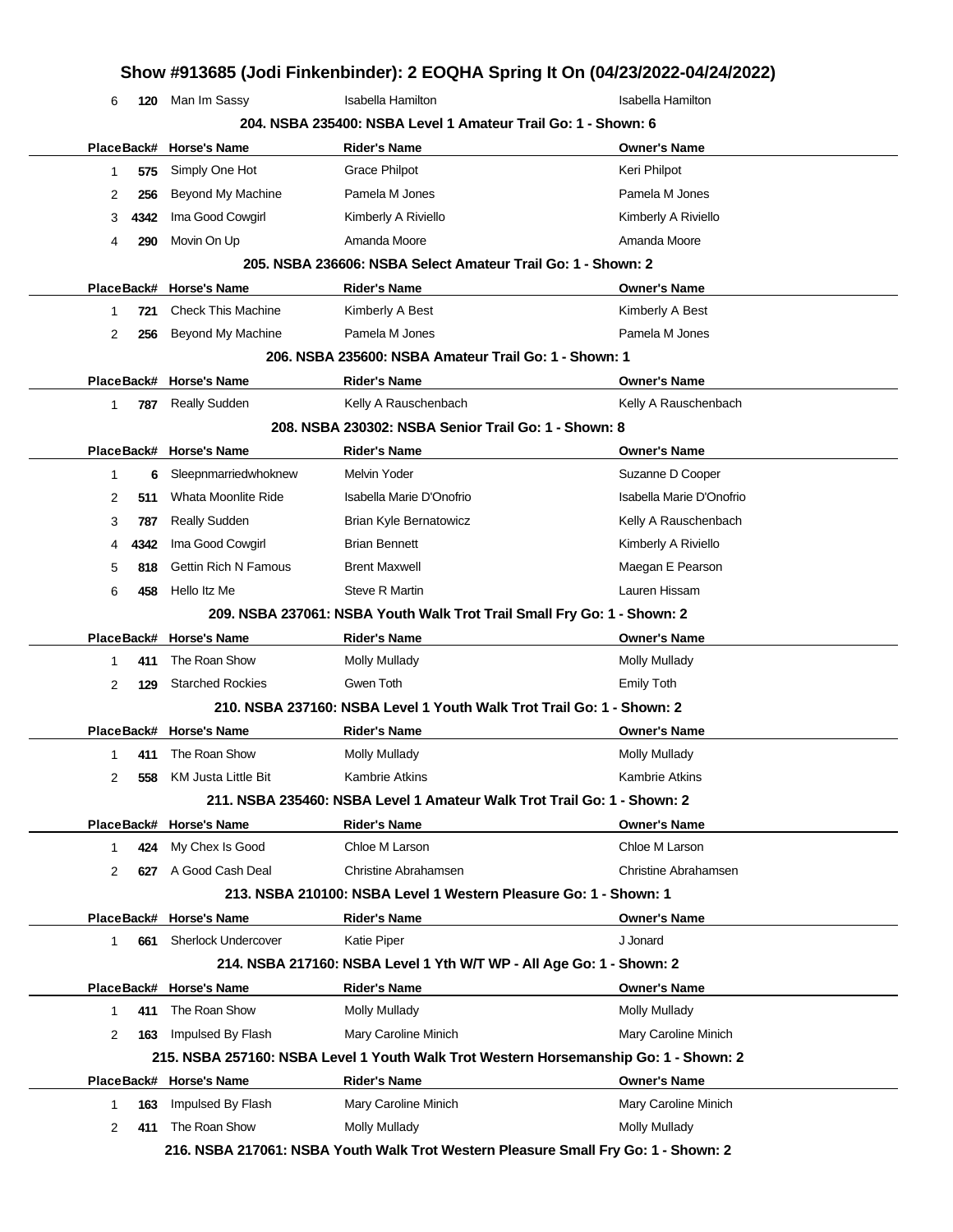| PlaceBack# Horse's Name<br><b>Rider's Name</b><br><b>Owner's Name</b><br>The Roan Show<br><b>Molly Mullady</b><br><b>Molly Mullady</b><br>$\mathbf{1}$<br>411<br><b>Starched Rockies</b><br>Gwen Toth<br><b>Emily Toth</b><br>2<br>129<br>217. NSBA 257061: NSBA Yth W/T Western Horsemanship Small Fry Go: 1 - Shown: 2<br>PlaceBack# Horse's Name<br><b>Rider's Name</b><br><b>Owner's Name</b><br>The Roan Show<br><b>Molly Mullady</b><br><b>Molly Mullady</b><br>$\mathbf{1}$<br>411<br><b>Starched Rockies</b><br>Gwen Toth<br>2<br>Emily Toth<br>129<br>219. NSBA 255460: NSBA Level 1 Amateur Walk Trot Horsemanship Go: 1 - Shown: 1<br>PlaceBack# Horse's Name<br><b>Rider's Name</b><br><b>Owner's Name</b><br>627 A Good Cash Deal<br><b>Christine Abrahamsen</b><br>Christine Abrahamsen<br>$\mathbf{1}$<br>221. NSBA 217100: NSBA Level 1 Youth Western Pleasure Go: 1 - Shown: 9<br>PlaceBack# Horse's Name<br><b>Rider's Name</b><br><b>Owner's Name</b><br>Adeline P Gabor<br>Adeline P Gabor<br>Kruzin In Style<br>620<br>-1<br>Shez Burnin Hot<br>Kailee Rife<br>Kailee Rife<br>2<br>296<br>Tianna S Cooper<br>Dude Im Sleeping<br>Suzanne D Cooper<br>3<br>12<br>Dontkissthismachine<br>Serrin A Whitt<br>Serrin A Whitt<br>4<br>368<br>Man Im Sassy<br><b>Isabella Hamilton</b><br>Isabella Hamilton<br>5<br>120<br>222, NSBA 217303: NSBA Youth Western Pleasure 14-18 Go: 1 - Shown: 3<br>PlaceBack# Horse's Name<br><b>Rider's Name</b><br><b>Owner's Name</b><br>Best Be In Line<br>Mason Dorsey<br><b>Mason Dorsey</b><br>$\mathbf{1}$<br>995<br><b>Blow The World Akiss</b><br>Anna Minich<br>Anna Minich<br>2<br>711<br>She Willy Likes It<br>Machaela Cobler<br>Machaela Cobler<br>3<br>195<br>223. NSBA 217302: NSBA Youth Western Pleasure 13 & Under Go: 1 - Shown: 4<br>PlaceBack# Horse's Name<br><b>Rider's Name</b><br><b>Owner's Name</b><br>How Bout At Midnight<br><b>Kylie Davis</b><br><b>Kylie Davis</b><br>-1<br>65<br>KM Justa Little Bit<br><b>Kambrie Atkins</b><br><b>Kambrie Atkins</b><br>2<br>558<br>3<br>Man Im Sassy<br>Isabella Hamilton<br>Isabella Hamilton<br>120<br>224, NSBA 215408; NSBA Level 1 Amateur Western Pleasure Go: 1 - Shown: 2<br>PlaceBack# Horse's Name<br><b>Owner's Name</b><br>Rider's Name<br><b>Melissa Straits</b><br>Melissa Straits<br>Lazy Lopin In Lace<br>-1<br>50<br>You Got To Be Kiddin<br><b>Brian Craig</b><br>2<br><b>Phyllis Tarter</b><br>693<br>225, NSBA 215606: NSBA Amateur Select Western Pleasure Go: 1 - Shown: 2<br>PlaceBack# Horse's Name<br>Rider's Name<br><b>Owner's Name</b><br><b>Sherlock Undercover</b><br>J Jonard<br>J Jonard<br>661<br>1<br><b>Check This Machine</b><br>Kimberly A Best<br>Kimberly A Best<br>2<br>721<br>226. NSBA 215600: NSBA Amateur Western Pleasure Go: 1 - Shown: 2<br>PlaceBack# Horse's Name<br><b>Rider's Name</b><br><b>Owner's Name</b><br>You Got To Be Kiddin<br><b>Phyllis Tarter</b><br><b>Brian Craig</b><br>$\mathbf{1}$<br>693<br><b>Really Sudden</b><br>Kelly A Rauschenbach<br>Kelly A Rauschenbach<br>2<br>787<br>228. NSBA 257100: NSBA Level 1 Youth Western Horsemanship Go: 1 - Shown: 4<br>PlaceBack# Horse's Name<br>Rider's Name<br><b>Owner's Name</b><br>Shez Burnin Hot<br>Kailee Rife<br>Kailee Rife<br>$\mathbf{1}$<br>296<br><b>Blow The World Akiss</b><br>Anna Minich<br>Anna Minich<br>2<br>711<br>Dontkissthismachine<br>Serrin A Whitt<br>Serrin A Whitt<br>3<br>368<br>Nadia Tornik<br>Nadia Tornik<br>Pure Goodness<br>703<br>4<br>229. NSBA 257303: NSBA Youth Western Horsemanship 14-18 Go: 1 - Shown: 7 |  |  | Show #913685 (Jodi Finkenbinder): 2 EOQHA Spring It On (04/23/2022-04/24/2022) |
|-----------------------------------------------------------------------------------------------------------------------------------------------------------------------------------------------------------------------------------------------------------------------------------------------------------------------------------------------------------------------------------------------------------------------------------------------------------------------------------------------------------------------------------------------------------------------------------------------------------------------------------------------------------------------------------------------------------------------------------------------------------------------------------------------------------------------------------------------------------------------------------------------------------------------------------------------------------------------------------------------------------------------------------------------------------------------------------------------------------------------------------------------------------------------------------------------------------------------------------------------------------------------------------------------------------------------------------------------------------------------------------------------------------------------------------------------------------------------------------------------------------------------------------------------------------------------------------------------------------------------------------------------------------------------------------------------------------------------------------------------------------------------------------------------------------------------------------------------------------------------------------------------------------------------------------------------------------------------------------------------------------------------------------------------------------------------------------------------------------------------------------------------------------------------------------------------------------------------------------------------------------------------------------------------------------------------------------------------------------------------------------------------------------------------------------------------------------------------------------------------------------------------------------------------------------------------------------------------------------------------------------------------------------------------------------------------------------------------------------------------------------------------------------------------------------------------------------------------------------------------------------------------------------------------------------------------------------------------------------------------------------------------------------------------------------------------------------------------------------------------------------------------------------------------------------------------------------------------------------------------------------------------------------------------------------------------------------------------------------------------------------------------------------------------------------------------------------------------------------------------------------------------------------------------------------------------------------------|--|--|--------------------------------------------------------------------------------|
|                                                                                                                                                                                                                                                                                                                                                                                                                                                                                                                                                                                                                                                                                                                                                                                                                                                                                                                                                                                                                                                                                                                                                                                                                                                                                                                                                                                                                                                                                                                                                                                                                                                                                                                                                                                                                                                                                                                                                                                                                                                                                                                                                                                                                                                                                                                                                                                                                                                                                                                                                                                                                                                                                                                                                                                                                                                                                                                                                                                                                                                                                                                                                                                                                                                                                                                                                                                                                                                                                                                                                                                         |  |  |                                                                                |
|                                                                                                                                                                                                                                                                                                                                                                                                                                                                                                                                                                                                                                                                                                                                                                                                                                                                                                                                                                                                                                                                                                                                                                                                                                                                                                                                                                                                                                                                                                                                                                                                                                                                                                                                                                                                                                                                                                                                                                                                                                                                                                                                                                                                                                                                                                                                                                                                                                                                                                                                                                                                                                                                                                                                                                                                                                                                                                                                                                                                                                                                                                                                                                                                                                                                                                                                                                                                                                                                                                                                                                                         |  |  |                                                                                |
|                                                                                                                                                                                                                                                                                                                                                                                                                                                                                                                                                                                                                                                                                                                                                                                                                                                                                                                                                                                                                                                                                                                                                                                                                                                                                                                                                                                                                                                                                                                                                                                                                                                                                                                                                                                                                                                                                                                                                                                                                                                                                                                                                                                                                                                                                                                                                                                                                                                                                                                                                                                                                                                                                                                                                                                                                                                                                                                                                                                                                                                                                                                                                                                                                                                                                                                                                                                                                                                                                                                                                                                         |  |  |                                                                                |
|                                                                                                                                                                                                                                                                                                                                                                                                                                                                                                                                                                                                                                                                                                                                                                                                                                                                                                                                                                                                                                                                                                                                                                                                                                                                                                                                                                                                                                                                                                                                                                                                                                                                                                                                                                                                                                                                                                                                                                                                                                                                                                                                                                                                                                                                                                                                                                                                                                                                                                                                                                                                                                                                                                                                                                                                                                                                                                                                                                                                                                                                                                                                                                                                                                                                                                                                                                                                                                                                                                                                                                                         |  |  |                                                                                |
|                                                                                                                                                                                                                                                                                                                                                                                                                                                                                                                                                                                                                                                                                                                                                                                                                                                                                                                                                                                                                                                                                                                                                                                                                                                                                                                                                                                                                                                                                                                                                                                                                                                                                                                                                                                                                                                                                                                                                                                                                                                                                                                                                                                                                                                                                                                                                                                                                                                                                                                                                                                                                                                                                                                                                                                                                                                                                                                                                                                                                                                                                                                                                                                                                                                                                                                                                                                                                                                                                                                                                                                         |  |  |                                                                                |
|                                                                                                                                                                                                                                                                                                                                                                                                                                                                                                                                                                                                                                                                                                                                                                                                                                                                                                                                                                                                                                                                                                                                                                                                                                                                                                                                                                                                                                                                                                                                                                                                                                                                                                                                                                                                                                                                                                                                                                                                                                                                                                                                                                                                                                                                                                                                                                                                                                                                                                                                                                                                                                                                                                                                                                                                                                                                                                                                                                                                                                                                                                                                                                                                                                                                                                                                                                                                                                                                                                                                                                                         |  |  |                                                                                |
|                                                                                                                                                                                                                                                                                                                                                                                                                                                                                                                                                                                                                                                                                                                                                                                                                                                                                                                                                                                                                                                                                                                                                                                                                                                                                                                                                                                                                                                                                                                                                                                                                                                                                                                                                                                                                                                                                                                                                                                                                                                                                                                                                                                                                                                                                                                                                                                                                                                                                                                                                                                                                                                                                                                                                                                                                                                                                                                                                                                                                                                                                                                                                                                                                                                                                                                                                                                                                                                                                                                                                                                         |  |  |                                                                                |
|                                                                                                                                                                                                                                                                                                                                                                                                                                                                                                                                                                                                                                                                                                                                                                                                                                                                                                                                                                                                                                                                                                                                                                                                                                                                                                                                                                                                                                                                                                                                                                                                                                                                                                                                                                                                                                                                                                                                                                                                                                                                                                                                                                                                                                                                                                                                                                                                                                                                                                                                                                                                                                                                                                                                                                                                                                                                                                                                                                                                                                                                                                                                                                                                                                                                                                                                                                                                                                                                                                                                                                                         |  |  |                                                                                |
|                                                                                                                                                                                                                                                                                                                                                                                                                                                                                                                                                                                                                                                                                                                                                                                                                                                                                                                                                                                                                                                                                                                                                                                                                                                                                                                                                                                                                                                                                                                                                                                                                                                                                                                                                                                                                                                                                                                                                                                                                                                                                                                                                                                                                                                                                                                                                                                                                                                                                                                                                                                                                                                                                                                                                                                                                                                                                                                                                                                                                                                                                                                                                                                                                                                                                                                                                                                                                                                                                                                                                                                         |  |  |                                                                                |
|                                                                                                                                                                                                                                                                                                                                                                                                                                                                                                                                                                                                                                                                                                                                                                                                                                                                                                                                                                                                                                                                                                                                                                                                                                                                                                                                                                                                                                                                                                                                                                                                                                                                                                                                                                                                                                                                                                                                                                                                                                                                                                                                                                                                                                                                                                                                                                                                                                                                                                                                                                                                                                                                                                                                                                                                                                                                                                                                                                                                                                                                                                                                                                                                                                                                                                                                                                                                                                                                                                                                                                                         |  |  |                                                                                |
|                                                                                                                                                                                                                                                                                                                                                                                                                                                                                                                                                                                                                                                                                                                                                                                                                                                                                                                                                                                                                                                                                                                                                                                                                                                                                                                                                                                                                                                                                                                                                                                                                                                                                                                                                                                                                                                                                                                                                                                                                                                                                                                                                                                                                                                                                                                                                                                                                                                                                                                                                                                                                                                                                                                                                                                                                                                                                                                                                                                                                                                                                                                                                                                                                                                                                                                                                                                                                                                                                                                                                                                         |  |  |                                                                                |
|                                                                                                                                                                                                                                                                                                                                                                                                                                                                                                                                                                                                                                                                                                                                                                                                                                                                                                                                                                                                                                                                                                                                                                                                                                                                                                                                                                                                                                                                                                                                                                                                                                                                                                                                                                                                                                                                                                                                                                                                                                                                                                                                                                                                                                                                                                                                                                                                                                                                                                                                                                                                                                                                                                                                                                                                                                                                                                                                                                                                                                                                                                                                                                                                                                                                                                                                                                                                                                                                                                                                                                                         |  |  |                                                                                |
|                                                                                                                                                                                                                                                                                                                                                                                                                                                                                                                                                                                                                                                                                                                                                                                                                                                                                                                                                                                                                                                                                                                                                                                                                                                                                                                                                                                                                                                                                                                                                                                                                                                                                                                                                                                                                                                                                                                                                                                                                                                                                                                                                                                                                                                                                                                                                                                                                                                                                                                                                                                                                                                                                                                                                                                                                                                                                                                                                                                                                                                                                                                                                                                                                                                                                                                                                                                                                                                                                                                                                                                         |  |  |                                                                                |
|                                                                                                                                                                                                                                                                                                                                                                                                                                                                                                                                                                                                                                                                                                                                                                                                                                                                                                                                                                                                                                                                                                                                                                                                                                                                                                                                                                                                                                                                                                                                                                                                                                                                                                                                                                                                                                                                                                                                                                                                                                                                                                                                                                                                                                                                                                                                                                                                                                                                                                                                                                                                                                                                                                                                                                                                                                                                                                                                                                                                                                                                                                                                                                                                                                                                                                                                                                                                                                                                                                                                                                                         |  |  |                                                                                |
|                                                                                                                                                                                                                                                                                                                                                                                                                                                                                                                                                                                                                                                                                                                                                                                                                                                                                                                                                                                                                                                                                                                                                                                                                                                                                                                                                                                                                                                                                                                                                                                                                                                                                                                                                                                                                                                                                                                                                                                                                                                                                                                                                                                                                                                                                                                                                                                                                                                                                                                                                                                                                                                                                                                                                                                                                                                                                                                                                                                                                                                                                                                                                                                                                                                                                                                                                                                                                                                                                                                                                                                         |  |  |                                                                                |
|                                                                                                                                                                                                                                                                                                                                                                                                                                                                                                                                                                                                                                                                                                                                                                                                                                                                                                                                                                                                                                                                                                                                                                                                                                                                                                                                                                                                                                                                                                                                                                                                                                                                                                                                                                                                                                                                                                                                                                                                                                                                                                                                                                                                                                                                                                                                                                                                                                                                                                                                                                                                                                                                                                                                                                                                                                                                                                                                                                                                                                                                                                                                                                                                                                                                                                                                                                                                                                                                                                                                                                                         |  |  |                                                                                |
|                                                                                                                                                                                                                                                                                                                                                                                                                                                                                                                                                                                                                                                                                                                                                                                                                                                                                                                                                                                                                                                                                                                                                                                                                                                                                                                                                                                                                                                                                                                                                                                                                                                                                                                                                                                                                                                                                                                                                                                                                                                                                                                                                                                                                                                                                                                                                                                                                                                                                                                                                                                                                                                                                                                                                                                                                                                                                                                                                                                                                                                                                                                                                                                                                                                                                                                                                                                                                                                                                                                                                                                         |  |  |                                                                                |
|                                                                                                                                                                                                                                                                                                                                                                                                                                                                                                                                                                                                                                                                                                                                                                                                                                                                                                                                                                                                                                                                                                                                                                                                                                                                                                                                                                                                                                                                                                                                                                                                                                                                                                                                                                                                                                                                                                                                                                                                                                                                                                                                                                                                                                                                                                                                                                                                                                                                                                                                                                                                                                                                                                                                                                                                                                                                                                                                                                                                                                                                                                                                                                                                                                                                                                                                                                                                                                                                                                                                                                                         |  |  |                                                                                |
|                                                                                                                                                                                                                                                                                                                                                                                                                                                                                                                                                                                                                                                                                                                                                                                                                                                                                                                                                                                                                                                                                                                                                                                                                                                                                                                                                                                                                                                                                                                                                                                                                                                                                                                                                                                                                                                                                                                                                                                                                                                                                                                                                                                                                                                                                                                                                                                                                                                                                                                                                                                                                                                                                                                                                                                                                                                                                                                                                                                                                                                                                                                                                                                                                                                                                                                                                                                                                                                                                                                                                                                         |  |  |                                                                                |
|                                                                                                                                                                                                                                                                                                                                                                                                                                                                                                                                                                                                                                                                                                                                                                                                                                                                                                                                                                                                                                                                                                                                                                                                                                                                                                                                                                                                                                                                                                                                                                                                                                                                                                                                                                                                                                                                                                                                                                                                                                                                                                                                                                                                                                                                                                                                                                                                                                                                                                                                                                                                                                                                                                                                                                                                                                                                                                                                                                                                                                                                                                                                                                                                                                                                                                                                                                                                                                                                                                                                                                                         |  |  |                                                                                |
|                                                                                                                                                                                                                                                                                                                                                                                                                                                                                                                                                                                                                                                                                                                                                                                                                                                                                                                                                                                                                                                                                                                                                                                                                                                                                                                                                                                                                                                                                                                                                                                                                                                                                                                                                                                                                                                                                                                                                                                                                                                                                                                                                                                                                                                                                                                                                                                                                                                                                                                                                                                                                                                                                                                                                                                                                                                                                                                                                                                                                                                                                                                                                                                                                                                                                                                                                                                                                                                                                                                                                                                         |  |  |                                                                                |
|                                                                                                                                                                                                                                                                                                                                                                                                                                                                                                                                                                                                                                                                                                                                                                                                                                                                                                                                                                                                                                                                                                                                                                                                                                                                                                                                                                                                                                                                                                                                                                                                                                                                                                                                                                                                                                                                                                                                                                                                                                                                                                                                                                                                                                                                                                                                                                                                                                                                                                                                                                                                                                                                                                                                                                                                                                                                                                                                                                                                                                                                                                                                                                                                                                                                                                                                                                                                                                                                                                                                                                                         |  |  |                                                                                |
|                                                                                                                                                                                                                                                                                                                                                                                                                                                                                                                                                                                                                                                                                                                                                                                                                                                                                                                                                                                                                                                                                                                                                                                                                                                                                                                                                                                                                                                                                                                                                                                                                                                                                                                                                                                                                                                                                                                                                                                                                                                                                                                                                                                                                                                                                                                                                                                                                                                                                                                                                                                                                                                                                                                                                                                                                                                                                                                                                                                                                                                                                                                                                                                                                                                                                                                                                                                                                                                                                                                                                                                         |  |  |                                                                                |
|                                                                                                                                                                                                                                                                                                                                                                                                                                                                                                                                                                                                                                                                                                                                                                                                                                                                                                                                                                                                                                                                                                                                                                                                                                                                                                                                                                                                                                                                                                                                                                                                                                                                                                                                                                                                                                                                                                                                                                                                                                                                                                                                                                                                                                                                                                                                                                                                                                                                                                                                                                                                                                                                                                                                                                                                                                                                                                                                                                                                                                                                                                                                                                                                                                                                                                                                                                                                                                                                                                                                                                                         |  |  |                                                                                |
|                                                                                                                                                                                                                                                                                                                                                                                                                                                                                                                                                                                                                                                                                                                                                                                                                                                                                                                                                                                                                                                                                                                                                                                                                                                                                                                                                                                                                                                                                                                                                                                                                                                                                                                                                                                                                                                                                                                                                                                                                                                                                                                                                                                                                                                                                                                                                                                                                                                                                                                                                                                                                                                                                                                                                                                                                                                                                                                                                                                                                                                                                                                                                                                                                                                                                                                                                                                                                                                                                                                                                                                         |  |  |                                                                                |
|                                                                                                                                                                                                                                                                                                                                                                                                                                                                                                                                                                                                                                                                                                                                                                                                                                                                                                                                                                                                                                                                                                                                                                                                                                                                                                                                                                                                                                                                                                                                                                                                                                                                                                                                                                                                                                                                                                                                                                                                                                                                                                                                                                                                                                                                                                                                                                                                                                                                                                                                                                                                                                                                                                                                                                                                                                                                                                                                                                                                                                                                                                                                                                                                                                                                                                                                                                                                                                                                                                                                                                                         |  |  |                                                                                |
|                                                                                                                                                                                                                                                                                                                                                                                                                                                                                                                                                                                                                                                                                                                                                                                                                                                                                                                                                                                                                                                                                                                                                                                                                                                                                                                                                                                                                                                                                                                                                                                                                                                                                                                                                                                                                                                                                                                                                                                                                                                                                                                                                                                                                                                                                                                                                                                                                                                                                                                                                                                                                                                                                                                                                                                                                                                                                                                                                                                                                                                                                                                                                                                                                                                                                                                                                                                                                                                                                                                                                                                         |  |  |                                                                                |
|                                                                                                                                                                                                                                                                                                                                                                                                                                                                                                                                                                                                                                                                                                                                                                                                                                                                                                                                                                                                                                                                                                                                                                                                                                                                                                                                                                                                                                                                                                                                                                                                                                                                                                                                                                                                                                                                                                                                                                                                                                                                                                                                                                                                                                                                                                                                                                                                                                                                                                                                                                                                                                                                                                                                                                                                                                                                                                                                                                                                                                                                                                                                                                                                                                                                                                                                                                                                                                                                                                                                                                                         |  |  |                                                                                |
|                                                                                                                                                                                                                                                                                                                                                                                                                                                                                                                                                                                                                                                                                                                                                                                                                                                                                                                                                                                                                                                                                                                                                                                                                                                                                                                                                                                                                                                                                                                                                                                                                                                                                                                                                                                                                                                                                                                                                                                                                                                                                                                                                                                                                                                                                                                                                                                                                                                                                                                                                                                                                                                                                                                                                                                                                                                                                                                                                                                                                                                                                                                                                                                                                                                                                                                                                                                                                                                                                                                                                                                         |  |  |                                                                                |
|                                                                                                                                                                                                                                                                                                                                                                                                                                                                                                                                                                                                                                                                                                                                                                                                                                                                                                                                                                                                                                                                                                                                                                                                                                                                                                                                                                                                                                                                                                                                                                                                                                                                                                                                                                                                                                                                                                                                                                                                                                                                                                                                                                                                                                                                                                                                                                                                                                                                                                                                                                                                                                                                                                                                                                                                                                                                                                                                                                                                                                                                                                                                                                                                                                                                                                                                                                                                                                                                                                                                                                                         |  |  |                                                                                |
|                                                                                                                                                                                                                                                                                                                                                                                                                                                                                                                                                                                                                                                                                                                                                                                                                                                                                                                                                                                                                                                                                                                                                                                                                                                                                                                                                                                                                                                                                                                                                                                                                                                                                                                                                                                                                                                                                                                                                                                                                                                                                                                                                                                                                                                                                                                                                                                                                                                                                                                                                                                                                                                                                                                                                                                                                                                                                                                                                                                                                                                                                                                                                                                                                                                                                                                                                                                                                                                                                                                                                                                         |  |  |                                                                                |
|                                                                                                                                                                                                                                                                                                                                                                                                                                                                                                                                                                                                                                                                                                                                                                                                                                                                                                                                                                                                                                                                                                                                                                                                                                                                                                                                                                                                                                                                                                                                                                                                                                                                                                                                                                                                                                                                                                                                                                                                                                                                                                                                                                                                                                                                                                                                                                                                                                                                                                                                                                                                                                                                                                                                                                                                                                                                                                                                                                                                                                                                                                                                                                                                                                                                                                                                                                                                                                                                                                                                                                                         |  |  |                                                                                |
|                                                                                                                                                                                                                                                                                                                                                                                                                                                                                                                                                                                                                                                                                                                                                                                                                                                                                                                                                                                                                                                                                                                                                                                                                                                                                                                                                                                                                                                                                                                                                                                                                                                                                                                                                                                                                                                                                                                                                                                                                                                                                                                                                                                                                                                                                                                                                                                                                                                                                                                                                                                                                                                                                                                                                                                                                                                                                                                                                                                                                                                                                                                                                                                                                                                                                                                                                                                                                                                                                                                                                                                         |  |  |                                                                                |
|                                                                                                                                                                                                                                                                                                                                                                                                                                                                                                                                                                                                                                                                                                                                                                                                                                                                                                                                                                                                                                                                                                                                                                                                                                                                                                                                                                                                                                                                                                                                                                                                                                                                                                                                                                                                                                                                                                                                                                                                                                                                                                                                                                                                                                                                                                                                                                                                                                                                                                                                                                                                                                                                                                                                                                                                                                                                                                                                                                                                                                                                                                                                                                                                                                                                                                                                                                                                                                                                                                                                                                                         |  |  |                                                                                |
|                                                                                                                                                                                                                                                                                                                                                                                                                                                                                                                                                                                                                                                                                                                                                                                                                                                                                                                                                                                                                                                                                                                                                                                                                                                                                                                                                                                                                                                                                                                                                                                                                                                                                                                                                                                                                                                                                                                                                                                                                                                                                                                                                                                                                                                                                                                                                                                                                                                                                                                                                                                                                                                                                                                                                                                                                                                                                                                                                                                                                                                                                                                                                                                                                                                                                                                                                                                                                                                                                                                                                                                         |  |  |                                                                                |
|                                                                                                                                                                                                                                                                                                                                                                                                                                                                                                                                                                                                                                                                                                                                                                                                                                                                                                                                                                                                                                                                                                                                                                                                                                                                                                                                                                                                                                                                                                                                                                                                                                                                                                                                                                                                                                                                                                                                                                                                                                                                                                                                                                                                                                                                                                                                                                                                                                                                                                                                                                                                                                                                                                                                                                                                                                                                                                                                                                                                                                                                                                                                                                                                                                                                                                                                                                                                                                                                                                                                                                                         |  |  |                                                                                |
|                                                                                                                                                                                                                                                                                                                                                                                                                                                                                                                                                                                                                                                                                                                                                                                                                                                                                                                                                                                                                                                                                                                                                                                                                                                                                                                                                                                                                                                                                                                                                                                                                                                                                                                                                                                                                                                                                                                                                                                                                                                                                                                                                                                                                                                                                                                                                                                                                                                                                                                                                                                                                                                                                                                                                                                                                                                                                                                                                                                                                                                                                                                                                                                                                                                                                                                                                                                                                                                                                                                                                                                         |  |  |                                                                                |
|                                                                                                                                                                                                                                                                                                                                                                                                                                                                                                                                                                                                                                                                                                                                                                                                                                                                                                                                                                                                                                                                                                                                                                                                                                                                                                                                                                                                                                                                                                                                                                                                                                                                                                                                                                                                                                                                                                                                                                                                                                                                                                                                                                                                                                                                                                                                                                                                                                                                                                                                                                                                                                                                                                                                                                                                                                                                                                                                                                                                                                                                                                                                                                                                                                                                                                                                                                                                                                                                                                                                                                                         |  |  |                                                                                |
|                                                                                                                                                                                                                                                                                                                                                                                                                                                                                                                                                                                                                                                                                                                                                                                                                                                                                                                                                                                                                                                                                                                                                                                                                                                                                                                                                                                                                                                                                                                                                                                                                                                                                                                                                                                                                                                                                                                                                                                                                                                                                                                                                                                                                                                                                                                                                                                                                                                                                                                                                                                                                                                                                                                                                                                                                                                                                                                                                                                                                                                                                                                                                                                                                                                                                                                                                                                                                                                                                                                                                                                         |  |  |                                                                                |
|                                                                                                                                                                                                                                                                                                                                                                                                                                                                                                                                                                                                                                                                                                                                                                                                                                                                                                                                                                                                                                                                                                                                                                                                                                                                                                                                                                                                                                                                                                                                                                                                                                                                                                                                                                                                                                                                                                                                                                                                                                                                                                                                                                                                                                                                                                                                                                                                                                                                                                                                                                                                                                                                                                                                                                                                                                                                                                                                                                                                                                                                                                                                                                                                                                                                                                                                                                                                                                                                                                                                                                                         |  |  |                                                                                |
|                                                                                                                                                                                                                                                                                                                                                                                                                                                                                                                                                                                                                                                                                                                                                                                                                                                                                                                                                                                                                                                                                                                                                                                                                                                                                                                                                                                                                                                                                                                                                                                                                                                                                                                                                                                                                                                                                                                                                                                                                                                                                                                                                                                                                                                                                                                                                                                                                                                                                                                                                                                                                                                                                                                                                                                                                                                                                                                                                                                                                                                                                                                                                                                                                                                                                                                                                                                                                                                                                                                                                                                         |  |  |                                                                                |
|                                                                                                                                                                                                                                                                                                                                                                                                                                                                                                                                                                                                                                                                                                                                                                                                                                                                                                                                                                                                                                                                                                                                                                                                                                                                                                                                                                                                                                                                                                                                                                                                                                                                                                                                                                                                                                                                                                                                                                                                                                                                                                                                                                                                                                                                                                                                                                                                                                                                                                                                                                                                                                                                                                                                                                                                                                                                                                                                                                                                                                                                                                                                                                                                                                                                                                                                                                                                                                                                                                                                                                                         |  |  |                                                                                |
|                                                                                                                                                                                                                                                                                                                                                                                                                                                                                                                                                                                                                                                                                                                                                                                                                                                                                                                                                                                                                                                                                                                                                                                                                                                                                                                                                                                                                                                                                                                                                                                                                                                                                                                                                                                                                                                                                                                                                                                                                                                                                                                                                                                                                                                                                                                                                                                                                                                                                                                                                                                                                                                                                                                                                                                                                                                                                                                                                                                                                                                                                                                                                                                                                                                                                                                                                                                                                                                                                                                                                                                         |  |  |                                                                                |
|                                                                                                                                                                                                                                                                                                                                                                                                                                                                                                                                                                                                                                                                                                                                                                                                                                                                                                                                                                                                                                                                                                                                                                                                                                                                                                                                                                                                                                                                                                                                                                                                                                                                                                                                                                                                                                                                                                                                                                                                                                                                                                                                                                                                                                                                                                                                                                                                                                                                                                                                                                                                                                                                                                                                                                                                                                                                                                                                                                                                                                                                                                                                                                                                                                                                                                                                                                                                                                                                                                                                                                                         |  |  |                                                                                |
|                                                                                                                                                                                                                                                                                                                                                                                                                                                                                                                                                                                                                                                                                                                                                                                                                                                                                                                                                                                                                                                                                                                                                                                                                                                                                                                                                                                                                                                                                                                                                                                                                                                                                                                                                                                                                                                                                                                                                                                                                                                                                                                                                                                                                                                                                                                                                                                                                                                                                                                                                                                                                                                                                                                                                                                                                                                                                                                                                                                                                                                                                                                                                                                                                                                                                                                                                                                                                                                                                                                                                                                         |  |  |                                                                                |
|                                                                                                                                                                                                                                                                                                                                                                                                                                                                                                                                                                                                                                                                                                                                                                                                                                                                                                                                                                                                                                                                                                                                                                                                                                                                                                                                                                                                                                                                                                                                                                                                                                                                                                                                                                                                                                                                                                                                                                                                                                                                                                                                                                                                                                                                                                                                                                                                                                                                                                                                                                                                                                                                                                                                                                                                                                                                                                                                                                                                                                                                                                                                                                                                                                                                                                                                                                                                                                                                                                                                                                                         |  |  |                                                                                |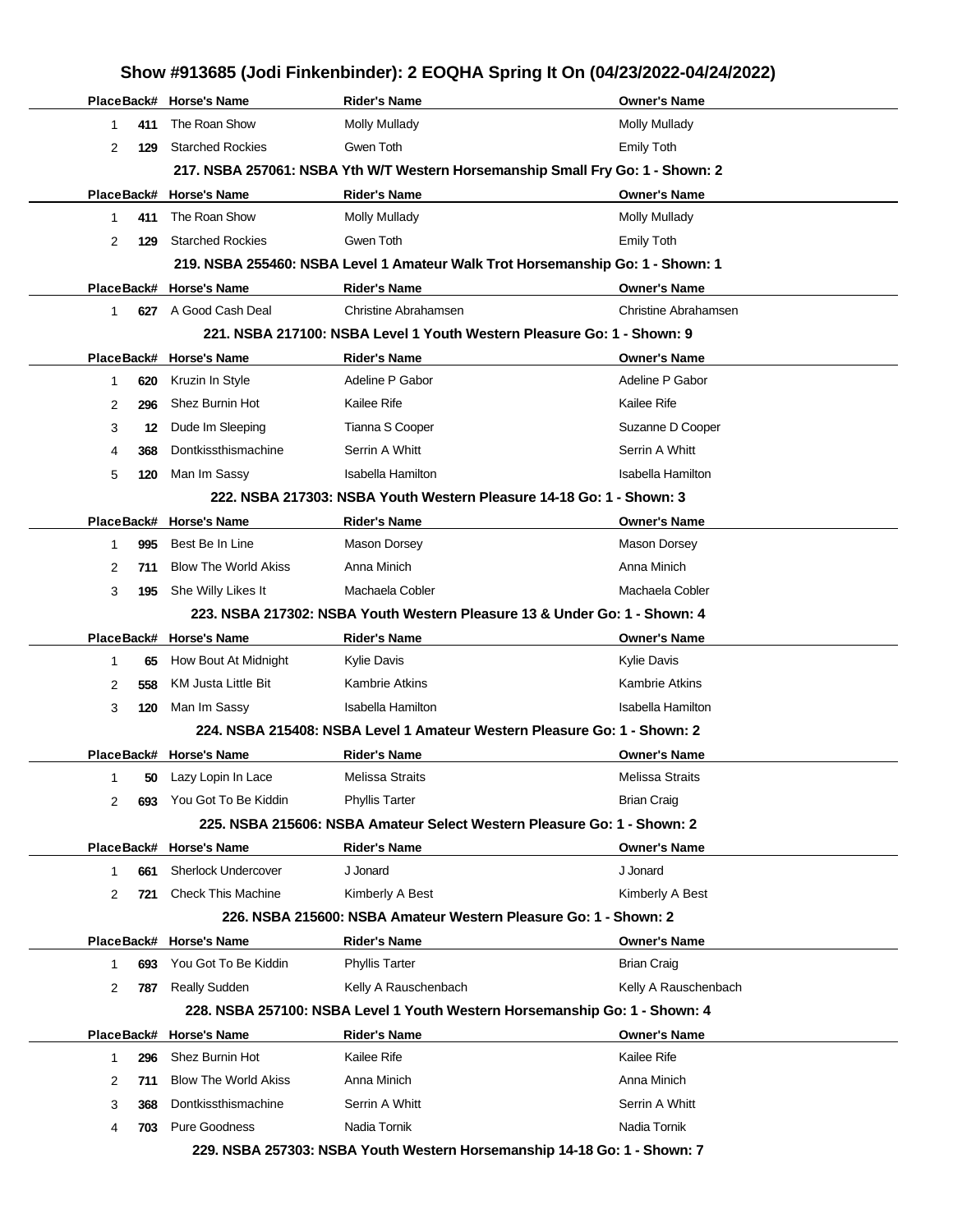# **PlaceBack# Horse's Name Rider's Name Owner's Name** 1 **818** Gettin Rich N Famous Maegan E Pearson Maegan E Pearson 2 **511** Whata Moonlite Ride Isabella Marie D'Onofrio **International Marie D'Onofrio** Isabella Marie D'Onofrio 3 **352** Drunk On Moonshine Jalyn McElmurray Jalyn McElmurray 4 **264** Mr Slo Mo Amegio Shelby Dale Shelby Dale 5 **173** Certain Valor Gabriella Madison Lohrenz Gabriella Madison Lohrenz **230. NSBA 257302: NSBA Youth Western Horsemanship 13 & Under Go: 1 - Shown: 2 PlaceBack# Horse's Name Rider's Name Owner's Name** 1 **65** How Bout At Midnight Kylie Davis Kylie Davis Kylie Davis Kylie Davis Kylie Davis 2 **120** Man Im Sassy **Isabella Hamilton** Isabella Hamilton Isabella Hamilton **231. NSBA 255400: NSBA Level 1 Amateur Western Horsemanship Go: 1 - Shown: 5 PlaceBack# Horse's Name Rider's Name Owner's Name** 1 **256** Beyond My Machine Pamela M Jones Pamela M Jones 2 **575** Simply One Hot Grace Philpot **Cance Rights** Keri Philpot **232. NSBA 256606: NSBA Select Amateur Western Horsemanship Go: 1 - Shown: 3 PlaceBack# Horse's Name Rider's Name Owner's Name** 1 **721** Check This Machine Kimberly A Best Kimberly A Best Kimberly A Best 2 **153** Simply Good Times Suzanne M Mocniak Suzanne M Mocniak 3 **4342** Ima Good Cowgirl Kimberly A Riviello Kimberly A Riviello Kimberly A Riviello **233. NSBA 255600: NSBA Amateur Western Horsemanship Go: 1 - Shown: 3 PlaceBack# Horse's Name Rider's Name Owner's Name** 1 **787** Really Sudden Kelly A Rauschenbach Kelly A Rauschenbach 2 **441** A Cool Lazy Sara Oler Sara Oler Sara Oler Sara Oler **235. NSBA 247100: NSBA Level 1 Youth Western Riding Go: 1 - Shown: 5 PlaceBack# Horse's Name Rider's Name Owner's Name** 1 **65** How Bout At Midnight Kylie Davis **Kylie Davis** Kylie Davis Kylie Davis 2 **6** Sleepnmarriedwhoknew Tianna S Cooper Suzanne D Cooper Suzanne D Cooper 3 **264** Mr Slo Mo Amegio Shelby Dale Shelby Dale 4 **352** Drunk On Moonshine Jalyn McElmurray Jalyn McElmurray **236. NSBA 247300: NSBA Youth Western Riding - All Age Go: 1 - Shown: 3 PlaceBack# Horse's Name Rider's Name Owner's Name** 1 **553** If It Aint Southern **Isabella Marie D'Onofrio** Isabella Marie D'Onofrio 2 **352** Drunk On Moonshine Jalyn McElmurray Jalyn McElmurray DQ 65 How Bout At Midnight Kylie Davis Kylie Davis **Kylie Davis** Kylie Davis **237. NSBA 245400: NSBA Level 1 Amateur Western Riding Go: 1 - Shown: 1 PlaceBack# Horse's Name Rider's Name Owner's Name** 1 **256** Beyond My Machine Pamela M Jones Pamela M Jones **239. NSBA 245600: NSBA Amateur Western Riding Go: 1 - Shown: 2 PlaceBack# Horse's Name Rider's Name Owner's Name** 1 **787** Really Sudden **Kelly A Rauschenbach** Kelly A Rauschenbach Kelly A Rauschenbach 2 **256** Beyond My Machine **Pamela M Jones Pamela M Jones** Pamela M Jones **240. NSBA 240300: NSBA Open Western Riding Go: 1 - Shown: 2 PlaceBack# Horse's Name Rider's Name Owner's Name** 1 **787** Really Sudden **Brian Kyle Bernatowicz Example 2** Kelly A Rauschenbach DQ 256 Beyond My Machine Brian Kyle Bernatowicz **Pamela M Jones** Pamela M Jones

#### **Show #913685 (Jodi Finkenbinder): 2 EOQHA Spring It On (04/23/2022-04/24/2022)**

**241. NSBA 249003: NSBA Youth Ranch Riding Go: 1 - Shown: 4**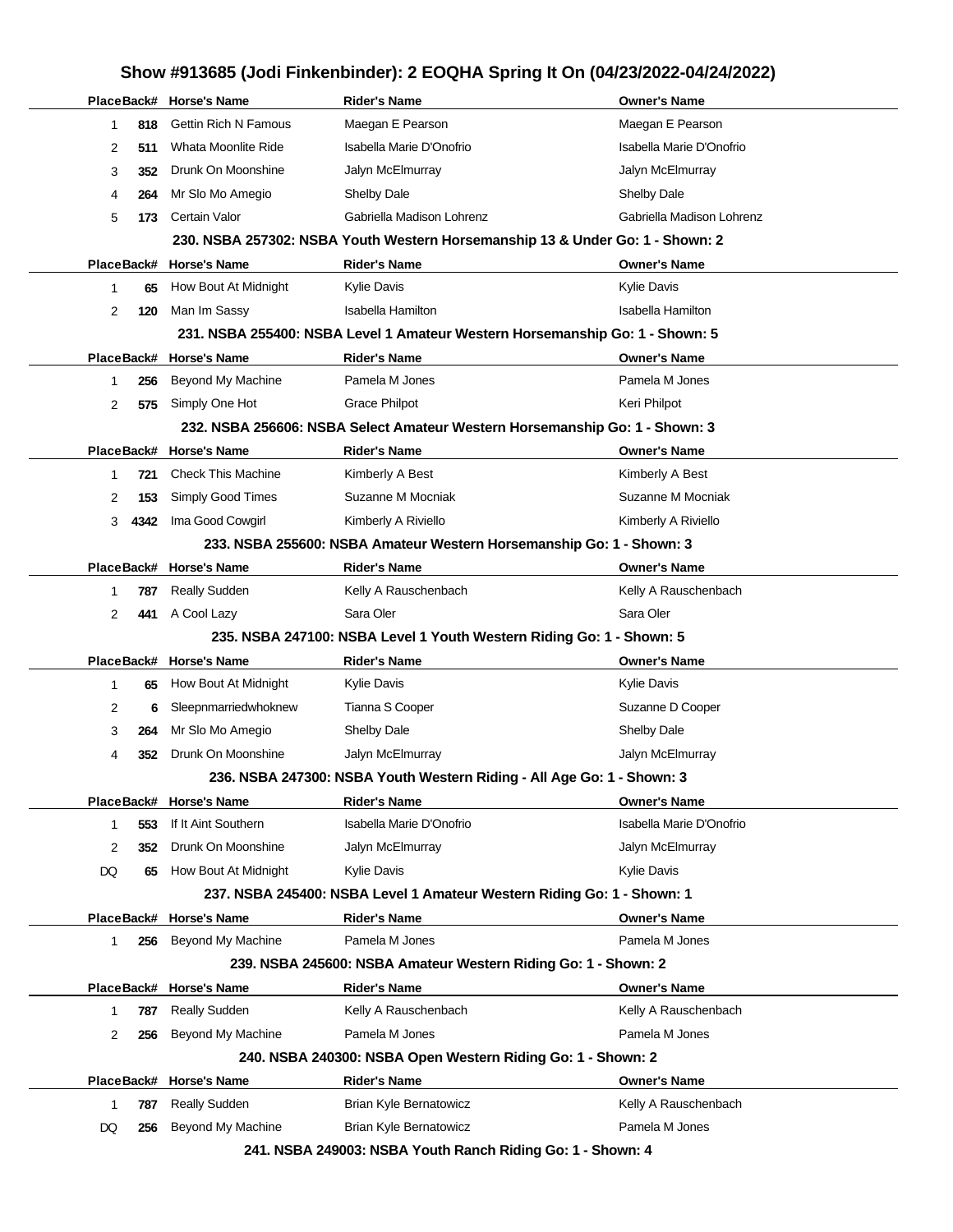|              |      | PlaceBack# Horse's Name     | <b>Rider's Name</b>                                                            | Owner's Name             |
|--------------|------|-----------------------------|--------------------------------------------------------------------------------|--------------------------|
| 1            | 1708 | Whizzin Banjo               | Emily Savannah Patton                                                          | Four Star Quarter Horse  |
| 2            | 557  | <b>Hot Little Desire</b>    | Kailee Rife                                                                    | Kailee Rife              |
| 3            | 27   | SDP Got Fancy Genes         | Tianna S Cooper                                                                | Suzanne D Cooper         |
| 4            | 596  | Voodoo Doll                 | Ryan Jay Mau                                                                   | Jessica Clutter          |
|              |      |                             | 242. NSBA 249600: NSBA Amateur Ranch Riding Go: 1 - Shown: 1                   |                          |
|              |      | PlaceBack# Horse's Name     | <b>Rider's Name</b>                                                            | Owner's Name             |
| 1.           | 2108 | <b>Smokin Custom Crome</b>  | <b>Kristin Patton</b>                                                          | Four Star Quarter Horse  |
|              |      |                             | 243. NSBA 249300: NSBA Open Ranch Riding Go: 1 - Shown: 3                      |                          |
|              |      | PlaceBack# Horse's Name     | <b>Rider's Name</b>                                                            | <b>Owner's Name</b>      |
| 1            | 1708 | Whizzin Banjo               | Emily Savannah Patton                                                          | Four Star Quarter Horse  |
| 2            | 27   | SDP Got Fancy Genes         | Elizabeth A Yoder                                                              | Suzanne D Cooper         |
| 3            | 2108 | <b>Smokin Custom Crome</b>  | <b>Kristin Patton</b>                                                          | Four Star Quarter Horse  |
|              |      |                             | 255. NSBA 207100: NSBA Level 1 Youth Showmanship At Halter Go: 1 - Shown: 4    |                          |
|              |      | PlaceBack# Horse's Name     | <b>Rider's Name</b>                                                            | <b>Owner's Name</b>      |
| 1            | 59   | Im A Platinum Shot          | Madelynn Rose Sullivan                                                         | Jennifer L Sullivan      |
| 2            | 58   | <b>Diesel Dixie</b>         | Morgan Cutright                                                                | Morgan Cutright          |
| 3            | 368  | Dontkissthismachine         | Serrin A Whitt                                                                 | Serrin A Whitt           |
|              |      |                             | 256. NSBA 207303: NSBA Youth Showmanship At Halter 14-18 Go: 1 - Shown: 6      |                          |
|              |      | PlaceBack# Horse's Name     | <b>Rider's Name</b>                                                            | <b>Owner's Name</b>      |
| 1            | 511  | Whata Moonlite Ride         | Isabella Marie D'Onofrio                                                       | Isabella Marie D'Onofrio |
| 2            | 264  | Mr Slo Mo Amegio            | Shelby Dale                                                                    | Shelby Dale              |
| 3            | 818  | <b>Gettin Rich N Famous</b> | Maegan E Pearson                                                               | Maegan E Pearson         |
| 4            | 296  | Shez Burnin Hot             | Kailee Rife                                                                    | Kailee Rife              |
| 5            | 243  | Hes A Hot Mess              | Eliza Plum                                                                     | Eliza Plum               |
|              |      |                             | 257. NSBA 207302: NSBA Youth Showmanship At Halter 13 & Under Go: 1 - Shown: 1 |                          |
|              |      | PlaceBack# Horse's Name     | <b>Rider's Name</b>                                                            | <b>Owner's Name</b>      |
| 1            | 120  | Man Im Sassy                | <b>Isabella Hamilton</b>                                                       | <b>Isabella Hamilton</b> |
|              |      |                             | 258. NSBA 205400: NSBA Level 1 Amateur Showmanship At Halter Go: 1 - Shown: 4  |                          |
|              |      | PlaceBack# Horse's Name     | <b>Rider's Name</b>                                                            | <b>Owner's Name</b>      |
| 1            | 424  | My Chex Is Good             | Chloe M Larson                                                                 | Chloe M Larson           |
| 2            | 4342 | Ima Good Cowgirl            | Kimberly A Riviello                                                            | Kimberly A Riviello      |
|              |      |                             | 259. NSBA 206606: NSBA Select Amateur Showmanship At Halter Go: 1 - Shown: 3   |                          |
|              |      | PlaceBack# Horse's Name     | <b>Rider's Name</b>                                                            | <b>Owner's Name</b>      |
| 1            | 721  | <b>Check This Machine</b>   | Kimberly A Best                                                                | Kimberly A Best          |
| 2            | 153  | Simply Good Times           | Suzanne M Mocniak                                                              | Suzanne M Mocniak        |
| 3            | 916  | Do You Think Im Lazy        | Bettie L Caballe                                                               | Bettie L Caballe         |
|              |      |                             | 260. NSBA 205600: NSBA Amateur Showmanship At Halter Go: 1 - Shown: 7          |                          |
|              |      | PlaceBack# Horse's Name     | <b>Rider's Name</b>                                                            | <b>Owner's Name</b>      |
| $\mathbf{1}$ | 575  | Simply One Hot              | <b>Grace Philpot</b>                                                           | Keri Philpot             |
|              |      |                             | 261. NSBA 207061: NSBA Yth W/T SMS At Halter Small Fry Go: 1 - Shown: 2        |                          |
|              |      | PlaceBack# Horse's Name     | <b>Rider's Name</b>                                                            | <b>Owner's Name</b>      |
| 1            | 129  | <b>Starched Rockies</b>     | Gwen Toth                                                                      | Emily Toth               |
| 2            | 411  | The Roan Show               | <b>Molly Mullady</b>                                                           | <b>Molly Mullady</b>     |
|              |      |                             | 262. NSBA 200684: NSBA Amateur Performance Halter Mares Go: 1 - Shown: 2       |                          |
|              |      | PlaceBack# Horse's Name     | <b>Rider's Name</b>                                                            | <b>Owner's Name</b>      |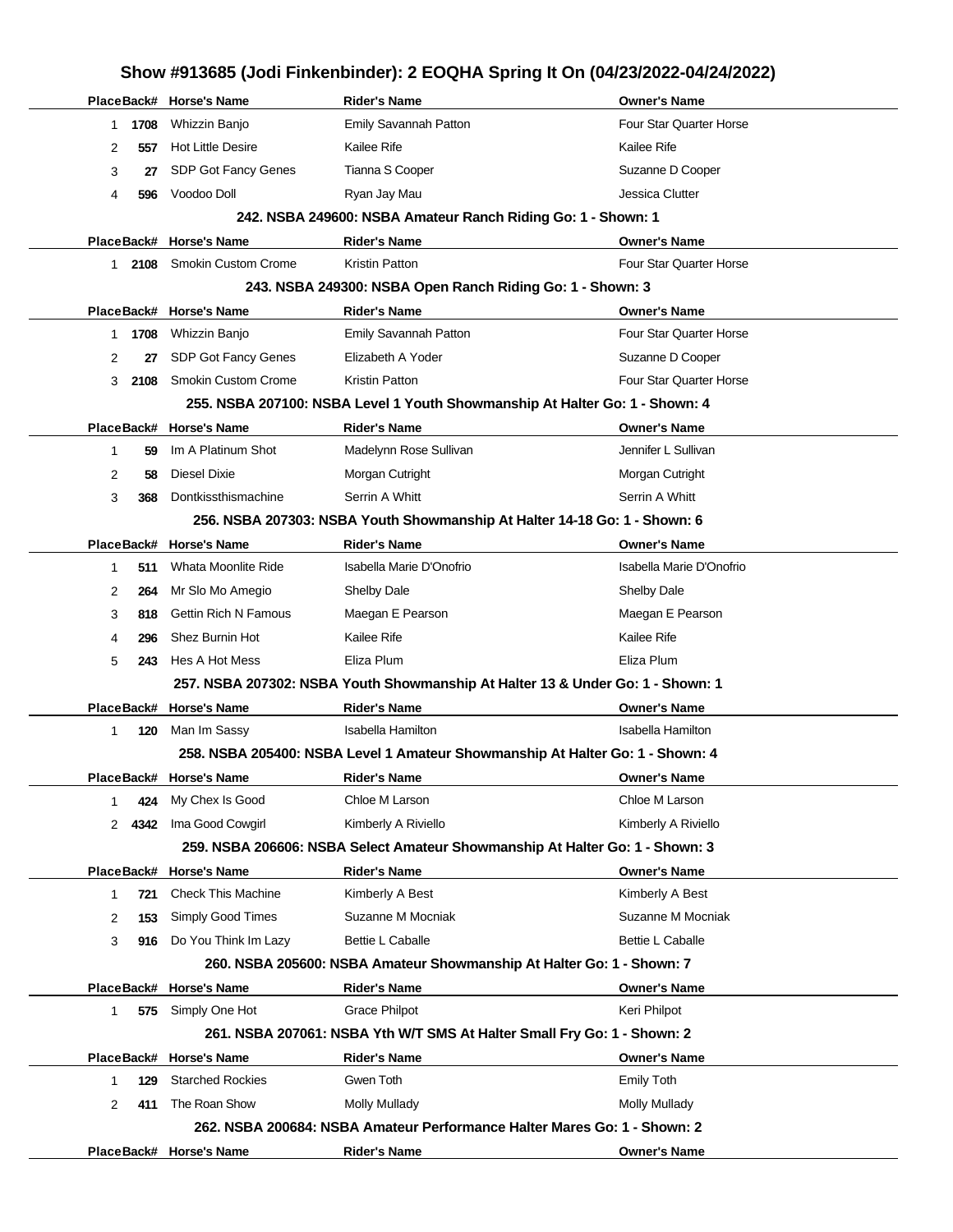|   |     |                            |                                                                              | Show #913685 (Jodi Finkenbinder): 2 EOQHA Spring It On (04/23/2022-04/24/2022) |
|---|-----|----------------------------|------------------------------------------------------------------------------|--------------------------------------------------------------------------------|
| 1 | 441 | A Cool Lazy                | Sara Oler                                                                    | Sara Oler                                                                      |
| 2 |     | 916 Do You Think Im Lazy   | <b>Bettie L Caballe</b>                                                      | <b>Bettie L Caballe</b>                                                        |
|   |     |                            | 263. NSBA 207384: NSBA Youth Performance Halter Mares Go: 1 - Shown: 2       |                                                                                |
|   |     | PlaceBack# Horse's Name    | <b>Rider's Name</b>                                                          | <b>Owner's Name</b>                                                            |
| 1 | 620 | Kruzin In Style            | Adeline P Gabor                                                              | Adeline P Gabor                                                                |
| 2 | 296 | Shez Burnin Hot            | Kailee Rife                                                                  | Kailee Rife                                                                    |
|   |     |                            | 264, NSBA 200384: NSBA Performance Halter Mares Go: 1 - Shown: 1             |                                                                                |
|   |     | PlaceBack# Horse's Name    | <b>Rider's Name</b>                                                          | <b>Owner's Name</b>                                                            |
| 1 | 296 | Shez Burnin Hot            | Kailee Rife                                                                  | Kailee Rife                                                                    |
|   |     |                            | 265. NSBA 200685: NSBA Amateur Performance Halter Geldings Go: 1 - Shown: 4  |                                                                                |
|   |     | PlaceBack# Horse's Name    | <b>Rider's Name</b>                                                          | <b>Owner's Name</b>                                                            |
| 1 | 787 | Really Sudden              | Kelly A Rauschenbach                                                         | Kelly A Rauschenbach                                                           |
| 2 | 575 | Simply One Hot             | <b>Grace Philpot</b>                                                         | Keri Philpot                                                                   |
| 3 | 424 | My Chex Is Good            | Chloe M Larson                                                               | Chloe M Larson                                                                 |
|   |     |                            | 266. NSBA 207385: NSBA Youth Performance Halter Geldings Go: 1 - Shown: 4    |                                                                                |
|   |     | PlaceBack# Horse's Name    | <b>Rider's Name</b>                                                          | <b>Owner's Name</b>                                                            |
| 1 | 65  | How Bout At Midnight       | Kylie Davis                                                                  | <b>Kylie Davis</b>                                                             |
| 2 | 553 | If It Aint Southern        | Isabella Marie D'Onofrio                                                     | Isabella Marie D'Onofrio                                                       |
|   |     |                            | 267. NSBA 200385: NSBA Performance Halter Geldings Go: 1 - Shown: 2          |                                                                                |
|   |     | PlaceBack# Horse's Name    | <b>Rider's Name</b>                                                          | <b>Owner's Name</b>                                                            |
| 1 | 575 | Simply One Hot             | <b>Grace Philpot</b>                                                         | Keri Philpot                                                                   |
| 2 | 910 | Mr Macdreamy               | Matthew Claypool                                                             | Stefanie Page                                                                  |
|   |     |                            | 302. NSBA 220100: NSBA Level 1 Hunter Under Saddle Go: 1 - Shown: 1          |                                                                                |
|   |     | PlaceBack# Horse's Name    | <b>Rider's Name</b>                                                          | <b>Owner's Name</b>                                                            |
| 1 |     | 159 Willy Be A Good One    | <b>Riley Erwin</b>                                                           | <b>Janet Sandvick</b>                                                          |
|   |     |                            | 303. NSBA 227100: NSBA Level 1 Youth Hunter Under Saddle Go: 1 - Shown: 7    |                                                                                |
|   |     | PlaceBack# Horse's Name    | <b>Rider's Name</b>                                                          | <b>Owner's Name</b>                                                            |
| 1 | 243 | Hes A Hot Mess             | Eliza Plum                                                                   | Eliza Plum                                                                     |
| 2 | 368 | Dontkissthismachine        | Serrin A Whitt                                                               | Serrin A Whitt                                                                 |
| 3 | 296 | Shez Burnin Hot            | Kailee Rife                                                                  | Kailee Rife                                                                    |
| 4 | 558 | <b>KM Justa Little Bit</b> | <b>Kambrie Atkins</b>                                                        | <b>Kambrie Atkins</b>                                                          |
| 5 |     | 173 Certain Valor          | Gabriella Madison Lohrenz                                                    | Gabriella Madison Lohrenz                                                      |
| 6 | 120 | Man Im Sassy               | Isabella Hamilton                                                            | Isabella Hamilton                                                              |
|   |     |                            | 304, NSBA 227303: NSBA Youth Hunter Under Saddle 14-18 Go: 1 - Shown: 3      |                                                                                |
|   |     | PlaceBack# Horse's Name    | <b>Rider's Name</b>                                                          | Owner's Name                                                                   |
| 1 | 753 | Duplicated In Iron         | Addison Johnson                                                              | Addison Johnson                                                                |
| 2 | 14  | N A Heartbeat              | Isabella Marie D'Onofrio                                                     | Jennifer M D'onofrio                                                           |
| 3 | 243 | Hes A Hot Mess             | Eliza Plum                                                                   | Eliza Plum                                                                     |
|   |     |                            | 305. NSBA 227302: NSBA Youth Hunter Under Saddle 13 & Under Go: 1 - Shown: 2 |                                                                                |
|   |     | PlaceBack# Horse's Name    | <b>Rider's Name</b>                                                          | <b>Owner's Name</b>                                                            |
| 1 | 120 | Man Im Sassy               | <b>Isabella Hamilton</b>                                                     | <b>Isabella Hamilton</b>                                                       |
| 2 | 558 | <b>KM Justa Little Bit</b> | Kambrie Atkins                                                               | <b>Kambrie Atkins</b>                                                          |
|   |     |                            | 306. NSBA 220301: NSBA Junior Hunter Under Saddle Go: 1 - Shown: 1           |                                                                                |
|   |     | PlaceBack# Horse's Name    | <b>Rider's Name</b>                                                          | <b>Owner's Name</b>                                                            |
| 1 | 910 | Mr Macdreamy               | Camilla M Claypool                                                           | Stefanie Page                                                                  |
|   |     |                            | 310. NSBA 220302: NSBA Senior Hunter Under Saddle Go: 1 - Shown: 1           |                                                                                |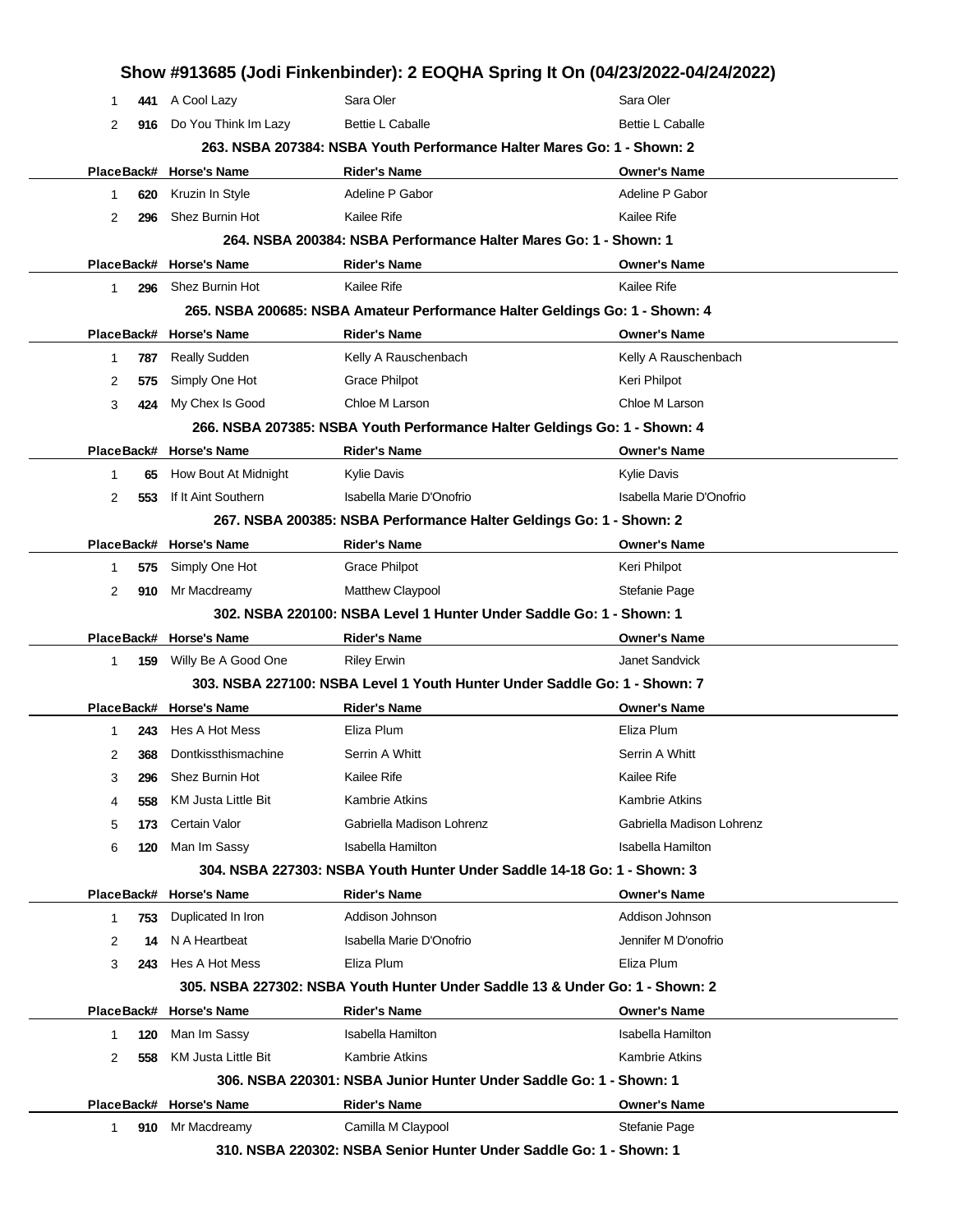|   |      |                                                    |                                                                               | Show #913685 (Jodi Finkenbinder): 2 EOQHA Spring It On (04/23/2022-04/24/2022)        |
|---|------|----------------------------------------------------|-------------------------------------------------------------------------------|---------------------------------------------------------------------------------------|
|   |      | PlaceBack# Horse's Name                            | <b>Rider's Name</b>                                                           | <b>Owner's Name</b>                                                                   |
| 1 | 14   | N A Heartbeat                                      | Melissa A Thyfault                                                            | Jennifer M D'onofrio                                                                  |
|   |      |                                                    | 311. NSBA 227160: NSBA Level 1 Yth W/T HUS - All Age Go: 1 - Shown: 2         |                                                                                       |
|   |      | PlaceBack# Horse's Name                            | <b>Rider's Name</b>                                                           | <b>Owner's Name</b>                                                                   |
| 1 |      | 862 AJ Seeking The Truth                           | Maren Jaeger                                                                  | Amy R Ferguson                                                                        |
| 2 | 411  | The Roan Show                                      | Molly Mullady                                                                 | Molly Mullady                                                                         |
|   |      |                                                    |                                                                               | 312. NSBA 267160: NSBA Level 1 Youth Walk Trot Hunt Seat Equitation Go: 1 - Shown: 2  |
|   |      | PlaceBack# Horse's Name                            | <b>Rider's Name</b>                                                           | <b>Owner's Name</b>                                                                   |
| 1 |      | 862 AJ Seeking The Truth                           | Maren Jaeger                                                                  | Amy R Ferguson                                                                        |
| 2 | 411  | The Roan Show                                      | Molly Mullady                                                                 | <b>Molly Mullady</b>                                                                  |
|   |      |                                                    |                                                                               | 313. NSBA 227061: NSBA Youth Walk Trot Hunter Under Saddle Small Fry Go: 1 - Shown: 3 |
|   |      | PlaceBack# Horse's Name                            | <b>Rider's Name</b>                                                           | <b>Owner's Name</b>                                                                   |
| 1 | 862  | AJ Seeking The Truth                               | Maren Jaeger                                                                  | Amy R Ferguson                                                                        |
| 2 | 129  | <b>Starched Rockies</b>                            | Gwen Toth                                                                     | <b>Emily Toth</b>                                                                     |
| 3 | 411  | The Roan Show                                      | Molly Mullady                                                                 | <b>Molly Mullady</b>                                                                  |
|   |      |                                                    | 314. NSBA 267061: NSBA Yth W/T Hunt Seat Eq - Small Fry Go: 1 - Shown: 3      |                                                                                       |
|   |      | PlaceBack# Horse's Name                            | <b>Rider's Name</b>                                                           | <b>Owner's Name</b>                                                                   |
| 1 | 129  | <b>Starched Rockies</b>                            | Gwen Toth                                                                     | <b>Emily Toth</b>                                                                     |
| 2 | 411  | The Roan Show                                      | <b>Molly Mullady</b>                                                          | <b>Molly Mullady</b>                                                                  |
| 3 | 862  | AJ Seeking The Truth                               | Maren Jaeger                                                                  | Amy R Ferguson                                                                        |
|   |      |                                                    | 315. NSBA 225460: NSBA Level 1 Amt W/T HUS Go: 1 - Shown: 1                   |                                                                                       |
|   |      | PlaceBack# Horse's Name                            | <b>Rider's Name</b>                                                           | <b>Owner's Name</b>                                                                   |
| 1 | 159  | Willy Be A Good One                                | Janet Sandvick                                                                | Janet Sandvick                                                                        |
|   |      |                                                    | 317. NSBA 267100: NSBA Level 1 Youth Hunt Seat Equitation Go: 1 - Shown: 6    |                                                                                       |
|   |      | PlaceBack# Horse's Name                            | <b>Rider's Name</b>                                                           | <b>Owner's Name</b>                                                                   |
| 1 | 243  | Hes A Hot Mess                                     | Eliza Plum                                                                    | Eliza Plum                                                                            |
| 2 | 368  | Dontkissthismachine                                | Serrin A Whitt                                                                | Serrin A Whitt                                                                        |
| 3 | 296  | Shez Burnin Hot                                    | Kailee Rife                                                                   | Kailee Rife                                                                           |
|   |      |                                                    | 318. NSBA 267303: NSBA Youth Hunt Seat Equitation 14-18 Go: 1 - Shown: 5      |                                                                                       |
|   |      | PlaceBack# Horse's Name                            | <b>Rider's Name</b>                                                           | <b>Owner's Name</b>                                                                   |
| 1 | 6    | Sleepnmarriedwhoknew                               | Tianna S Cooper                                                               | Suzanne D Cooper                                                                      |
| 2 | 264  | Mr Slo Mo Amegio                                   | Shelby Dale                                                                   | Shelby Dale                                                                           |
| 3 | 243  | Hes A Hot Mess                                     | Eliza Plum                                                                    | Eliza Plum                                                                            |
|   |      |                                                    | 319. NSBA 267302: NSBA Youth Hunt Seat Equitation 13 & Under Go: 1 - Shown: 2 |                                                                                       |
|   |      | PlaceBack# Horse's Name                            | <b>Rider's Name</b>                                                           | <b>Owner's Name</b><br>Kylie Davis                                                    |
| 1 | 65   | How Bout At Midnight<br><b>KM Justa Little Bit</b> | <b>Kylie Davis</b>                                                            | <b>Kambrie Atkins</b>                                                                 |
| 2 | 558  |                                                    | Kambrie Atkins                                                                |                                                                                       |
|   |      | PlaceBack# Horse's Name                            | 320. NSBA 265400: NSBA Level 1 Amateur Hunt Seat Equitation Go: 1 - Shown: 2  |                                                                                       |
| 1 | 575  | Simply One Hot                                     | <b>Rider's Name</b><br>Grace Philpot                                          | <b>Owner's Name</b><br>Keri Philpot                                                   |
| 2 | 4342 | Ima Good Cowgirl                                   | Kimberly A Riviello                                                           | Kimberly A Riviello                                                                   |
|   |      |                                                    | 927. AQHA 142000: Western Pleasure Go: 1 - Shown: 9                           |                                                                                       |
|   |      | PlaceBack# Horse's Name                            | <b>Rider's Name</b>                                                           | <b>Owner's Name</b>                                                                   |
| 1 | 620  | Kruzin In Style                                    | Melissa A Thyfault                                                            | Adeline P Gabor                                                                       |
| 2 | 925  | Onlythebestchocolate                               | <b>Brian Kyle Bernatowicz</b>                                                 | Laura Anne Lamb                                                                       |
| 3 | 682  | Its Ur Thing                                       | Elizabeth A Yoder                                                             | <b>Madison Hallas</b>                                                                 |
|   |      |                                                    |                                                                               |                                                                                       |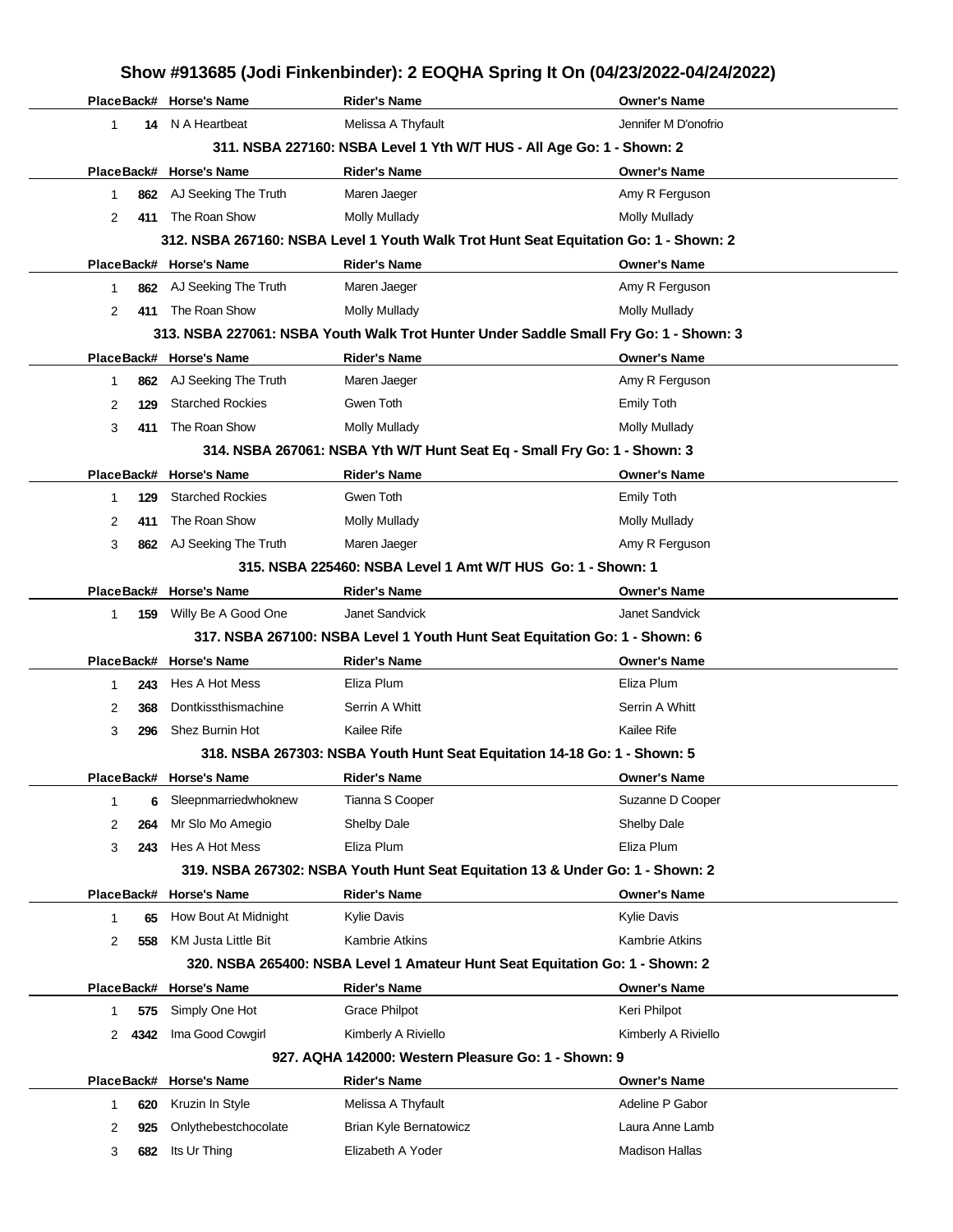|              |     |                           |                                                                    | Show #913685 (Jodi Finkenbinder): 2 EOQHA Spring It On (04/23/2022-04/24/2022) |
|--------------|-----|---------------------------|--------------------------------------------------------------------|--------------------------------------------------------------------------------|
| 4            | 50  | Lazy Lopin In Lace        | <b>Katie Piper</b>                                                 | <b>Melissa Straits</b>                                                         |
| 5            | 343 | Southern Dreamin          | Matthew Claypool                                                   | Regina Lykins                                                                  |
| 6            | 697 | Certain Cookie            | Camilla M Claypool                                                 | <b>Millie Marshall</b>                                                         |
| 7            | 163 | Impulsed By Flash         | <b>Kirsty Troyer</b>                                               | Mary Caroline Minich                                                           |
| 8            | 654 | <b>Invitation Bronzed</b> | Marion E Troyer                                                    | Tina F Hykes                                                                   |
| 9            | 323 | Lopen Assets              | Alexandria Bryner                                                  | Martha A Fabry                                                                 |
|              |     |                           | 1012. AQHA 101200: Grand Champion Mares Go: 1 - Shown: 6           |                                                                                |
|              |     | PlaceBack# Horse's Name   | <b>Rider's Name</b>                                                | <b>Owner's Name</b>                                                            |
| $\mathbf{1}$ | 616 | Sheza Premadonna          | <b>Colton Smith</b>                                                | Dewey Smith                                                                    |
|              |     |                           | 1013. AQHA 101300: Reserve Champion Mare Go: 1 - Shown: 6          |                                                                                |
|              |     | PlaceBack# Horse's Name   | <b>Rider's Name</b>                                                | <b>Owner's Name</b>                                                            |
| 1.           | 154 | HR Ante Up Elle           | Andrew Voight Staton                                               | Amy Jo Erhardt                                                                 |
|              |     |                           | 1014. AQHA 101400: Grand Champion Geldings Go: 1 - Shown: 5        |                                                                                |
|              |     | PlaceBack# Horse's Name   | <b>Rider's Name</b>                                                | <b>Owner's Name</b>                                                            |
| $\mathbf{1}$ | 251 | <b>Fearles Premo</b>      | Dewey Smith                                                        | Lisa Scott-Reiss                                                               |
|              |     |                           | 1015. AQHA 101500: Reserve Champion Gelding Go: 1 - Shown: 11      |                                                                                |
|              |     | PlaceBack# Horse's Name   | <b>Rider's Name</b>                                                | <b>Owner's Name</b>                                                            |
| 1            | 149 | Gunnsandroses             | Andrew Voight Staton                                               | <b>Terry Nutt</b>                                                              |
|              |     |                           | 2012. AQHA 201200: Amt Grand Champion Mares Go: 1 - Shown: 4       |                                                                                |
|              |     | PlaceBack# Horse's Name   | <b>Rider's Name</b>                                                | <b>Owner's Name</b>                                                            |
| $\mathbf{1}$ | 616 | Sheza Premadonna          | Tammi M Smith                                                      | Dewey Smith                                                                    |
|              |     |                           | 2014. AQHA 201400: Amt Grand Champion Gelding Go: 1 - Shown: 6     |                                                                                |
|              |     | PlaceBack# Horse's Name   | <b>Rider's Name</b>                                                | <b>Owner's Name</b>                                                            |
| 1.           | 152 | Empowered                 | Kristin D Cole                                                     | Amy Jo Erhardt                                                                 |
|              |     |                           | 2015. AQHA 201500: Amt Reserve Champion Gelding Go: 1 - Shown: 11  |                                                                                |
|              |     | PlaceBack# Horse's Name   | <b>Rider's Name</b>                                                | <b>Owner's Name</b>                                                            |
| 1.           | 251 | <b>Fearles Premo</b>      | Lisa Scott-Reiss                                                   | Lisa Scott-Reiss                                                               |
|              |     |                           | 4012. AQHA 401200: Youth Grand Champion Mares Go: 1 - Shown: 4     |                                                                                |
|              |     | PlaceBack# Horse's Name   | <b>Rider's Name</b>                                                | <b>Owner's Name</b>                                                            |
| 1            | 291 | <b>FG Mesmerized</b>      | <b>Colton Smith</b>                                                | Tammi M Smith                                                                  |
|              |     |                           | 4013. AQHA 401300: Youth Reserve Champion Mares Go: 1 - Shown: 7   |                                                                                |
|              |     | PlaceBack# Horse's Name   | <b>Rider's Name</b>                                                | <b>Owner's Name</b>                                                            |
| $\mathbf{1}$ | 620 | Kruzin In Style           | Adeline P Gabor                                                    | Adeline P Gabor                                                                |
|              |     |                           | 4014. AQHA 401400: Youth Grand Champion Geldings Go: 1 - Shown: 6  |                                                                                |
|              |     | PlaceBack# Horse's Name   | <b>Rider's Name</b>                                                | <b>Owner's Name</b>                                                            |
| $\mathbf{1}$ | 289 | <b>One Silent Secret</b>  | Caden Craft                                                        | Ralph C Craft                                                                  |
|              |     |                           | 4015. AQHA 401500: Youth Reserve Champion Gelding Go: 1 - Shown: 8 |                                                                                |
|              |     | PlaceBack# Horse's Name   | <b>Rider's Name</b>                                                | <b>Owner's Name</b>                                                            |
| $\mathbf{1}$ |     | 511 Whata Moonlite Ride   | Isabella Marie D'Onofrio                                           | Isabella Marie D'Onofrio                                                       |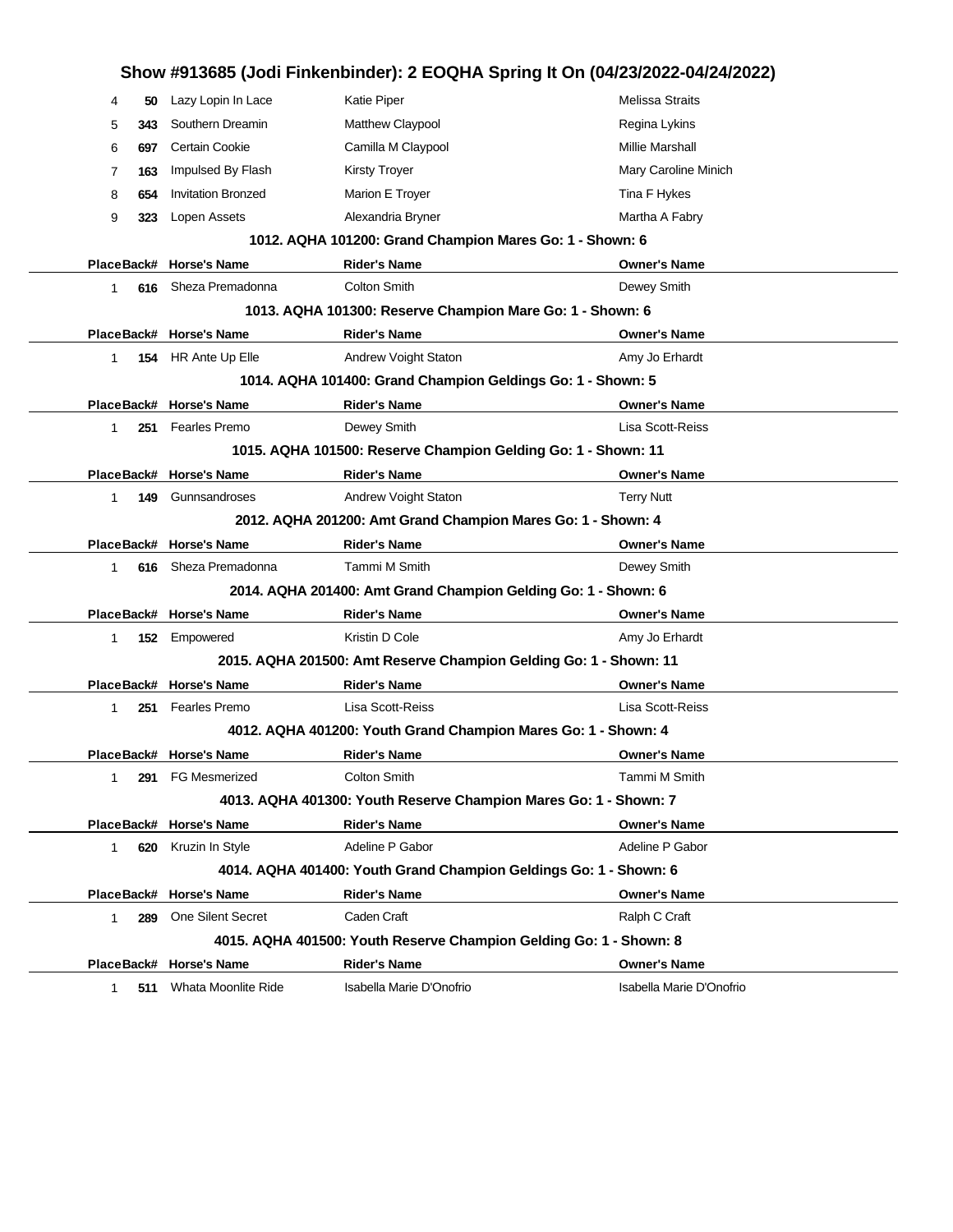### **1. AQHA 138004: L1 Trail Go: 1 - Shown: 30**

|  |              |            | PlaceBack# Horse's Name     | <b>Rider's Name</b>                               | Owner's Name                  |
|--|--------------|------------|-----------------------------|---------------------------------------------------|-------------------------------|
|  | 1            | 12         | Dude Im Sleeping            | <b>Melvin Yoder</b>                               | Suzanne D Cooper              |
|  | 2            | 296        | <b>Shez Burnin Hot</b>      | Elizabeth A Yoder                                 | Kailee Rife                   |
|  | 3            | 188        | The Roan Rocker             | <b>Brian Kyle Bernatowicz</b>                     | <b>Madison Staub</b>          |
|  | 4            | 216        | Invitedbywillynelson        | Kyle J Jones                                      | Ella Mae Thompson             |
|  | 5            | 553        | If It Aint Southern         | Melissa A Thyfault                                | Isabella Marie D'Onofrio      |
|  | 6            | 32         | PSU Willy Invested          | Melvin Yoder                                      | Jennifer & Jerilynne Michaels |
|  | 7            | 290        | Movin On Up                 | Marion E Troyer                                   | Amanda Moore                  |
|  | 8            | 720        | This Selections Hot         | Jamie Watson                                      | Christopher C Craft           |
|  | 9            | 941        | <b>VS Fatal Attraction</b>  | Marion E Troyer                                   | Rebecca Hazek                 |
|  |              |            |                             | 2. AQHA 438002: L1 Youth Trail Go: 1 - Shown: 16  |                               |
|  | PlaceBack#   |            | <b>Horse's Name</b>         | <b>Rider's Name</b>                               | Owner's Name                  |
|  | 1            | 296        | <b>Shez Burnin Hot</b>      | Kailee Rife                                       | Kailee Rife                   |
|  | 2            | 4246       | Afraid Inthedark Too        | <b>Grace Rollins</b>                              | Grace Rollins                 |
|  | 3            | 368        | Dontkissthismachine         | Serrin A Whitt                                    | Serrin A Whitt                |
|  | 4            | 7016       | A Sudden Extreme            | Natalie Riegsecker                                | Natalie Riegsecker            |
|  | 5            | 717        | IE Beagoodone               | Cheyenne Lane Brand                               | Cheyenne Lane Brand           |
|  | 6            | 720        | This Selections Hot         | Caden Craft                                       | Christopher C Craft           |
|  | 7            | 528        | Sport Mode                  | <b>Emma Nicole Evitts</b>                         | <b>Emma Nicole Evitts</b>     |
|  | 8            | 269        | <b>TNTs Valentine</b>       | Sadie Rose Ross                                   | Sadie Rose Ross               |
|  | 9            | 500        | Chips Favorite Invit        | Lauren Hoover                                     | Amy Hoover                    |
|  |              |            |                             | 3. AQHA 438000: Youth Trail Go: 1 - Shown: 22     |                               |
|  | PlaceBack#   |            | <b>Horse's Name</b>         | <b>Rider's Name</b>                               | <b>Owner's Name</b>           |
|  | 1            | 511        | Whata Moonlite Ride         | Isabella Marie D'Onofrio                          | Isabella Marie D'Onofrio      |
|  | 2            | 8305       | <b>Full Code</b>            | Taylor Erin Schroeder                             | Taylor Erin Schroeder         |
|  | 3            | 6          | Sleepnmarriedwhoknew        | Tianna S Cooper                                   | Suzanne D Cooper              |
|  | 4            | 383        | Good To Bea Red Rock        | Abby Lynn Mehl                                    | Cyndi Mehl                    |
|  | 5            | 120        | Man Im Sassy                | Isabella Hamilton                                 | <b>Isabella Hamilton</b>      |
|  | 6            | 368        | Dontkissthismachine         | Serrin A Whitt                                    | Serrin A Whitt                |
|  | 7            | 7016       | A Sudden Extreme            | Natalie Riegsecker                                | Natalie Riegsecker            |
|  | 8            | 717        | IE Beagoodone               | Cheyenne Lane Brand                               | Cheyenne Lane Brand           |
|  | 9            | 818        | <b>Gettin Rich N Famous</b> | Maegan E Pearson                                  | Maegan E Pearson              |
|  |              |            |                             | 4. AQHA 238002: L1 Amt Trail Go: 1 - Shown: 16    |                               |
|  |              | PlaceBack# | <b>Horse's Name</b>         | <b>Rider's Name</b>                               | <b>Owner's Name</b>           |
|  | $\mathbf{1}$ | 2549       | My Invitation N Gold        | <b>Bailey N Vandriest</b>                         | Pam And Bailey Vandriest      |
|  | 2            | 256        | Beyond My Machine           | Pamela M Jones                                    | Pamela M Jones                |
|  | 3            | 261        | Carageous                   | <b>Brianne Urwin</b>                              | <b>Brianne Urwin</b>          |
|  | 4            | 458        | Hello Itz Me                | Lauren Hissam                                     | Lauren Hissam                 |
|  | 5            | 575        | Simply One Hot              | <b>Grace Philpot</b>                              | Keri Philpot                  |
|  | 6            | 150        | Rockmelikeyameanit          | Lauren N Brown                                    | Lauren N Brown                |
|  | 7            | 4342       | Ima Good Cowgirl            | Kimberly A Riviello                               | Kimberly A Riviello           |
|  | 8            | 188        | The Roan Rocker             | <b>Madison Staub</b>                              | <b>Madison Staub</b>          |
|  | 9            | 290        | Movin On Up                 | Amanda Moore                                      | Amanda Moore                  |
|  |              |            |                             | 5. AQHA 238800: Amt Select Trail Go: 1 - Shown: 5 |                               |
|  |              |            | PlaceBack# Horse's Name     | <b>Rider's Name</b>                               | <b>Owner's Name</b>           |
|  |              |            |                             |                                                   |                               |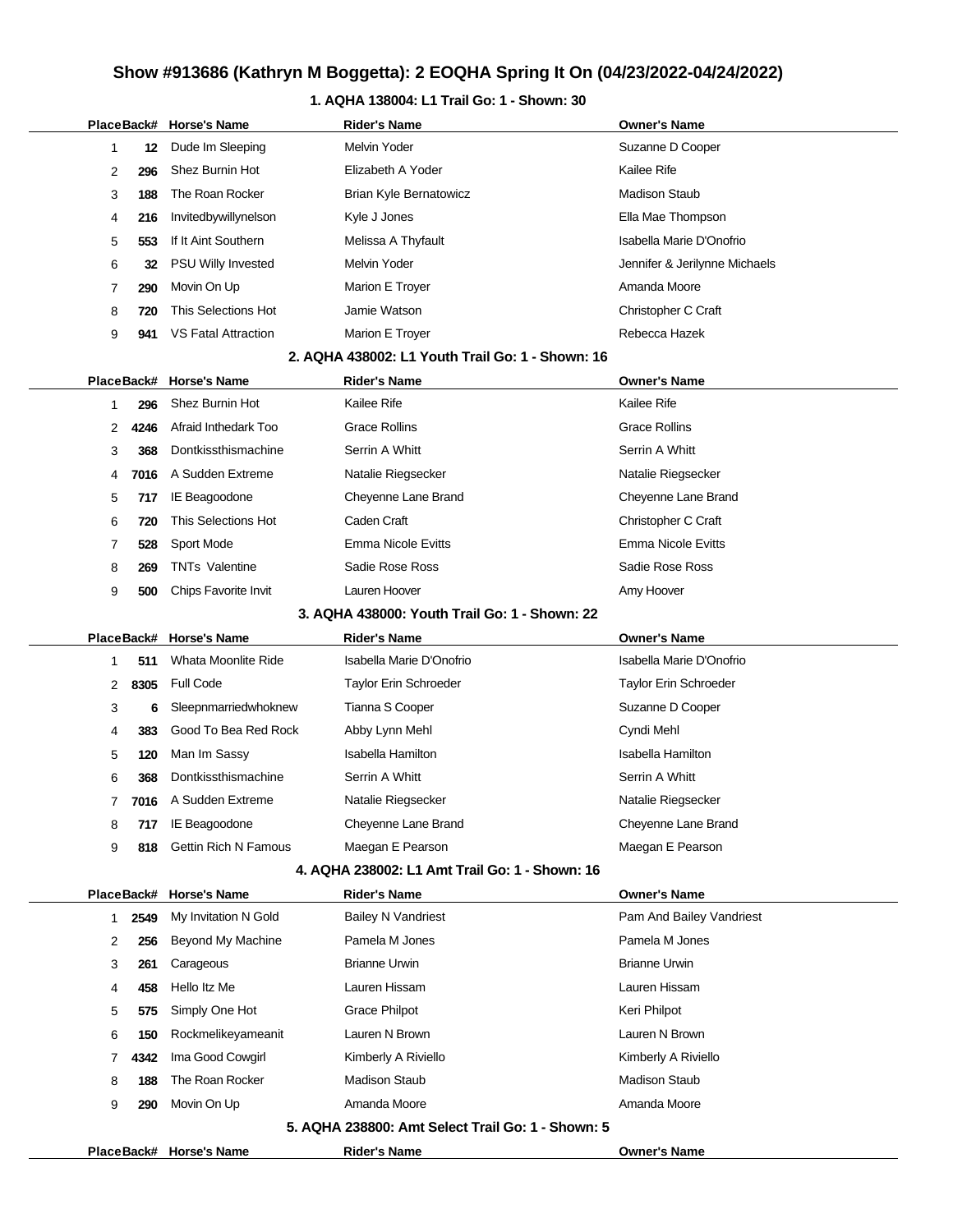|    | 1<br>721   | <b>Check This Machine</b>   | Kimberly A Best                                            | Kimberly A Best          |
|----|------------|-----------------------------|------------------------------------------------------------|--------------------------|
|    | 2<br>256   | <b>Beyond My Machine</b>    | Pamela M Jones                                             | Pamela M Jones           |
|    | 3<br>323   | Lopen Assets                | Martha A Fabry                                             | Martha A Fabry           |
|    | 4<br>403   | Talkinboutonite             | Antoinette Colleen Bloom                                   | Antoinette Colleen Bloom |
|    | 5<br>604   | SL Just One Look            | <b>Tamra Sisk</b>                                          | Tamra Sisk               |
|    |            |                             | 6. AQHA 238000: Amt Trail Go: 1 - Shown: 10                |                          |
|    | PlaceBack# | <b>Horse's Name</b>         | <b>Rider's Name</b>                                        | <b>Owner's Name</b>      |
|    | 1<br>787   | <b>Really Sudden</b>        | Kelly A Rauschenbach                                       | Kelly A Rauschenbach     |
|    | 2<br>913   | Only Lazy Lopin             | Lynette Depalma                                            | Lynette Depalma          |
|    | 3<br>8166  | One Hot Bay B               | Jessica J Conley                                           | Jessica J Conley         |
|    | 985<br>4   | <b>Extremely Hot Rodder</b> | Leah Ruth Stites                                           | Leah Ruth Stites         |
|    | 5<br>188   | The Roan Rocker             | <b>Madison Staub</b>                                       | <b>Madison Staub</b>     |
|    | 6<br>2319  | Sumdiscretionadvised        | Kelsey Guadarrama                                          | Kelsey Guadarrama        |
|    | 7<br>261   | Carageous                   | <b>Brianne Urwin</b>                                       | <b>Brianne Urwin</b>     |
|    | 8<br>359   | Sompin Nthemoonlight        | Janet Kolk                                                 | Janet Kolk               |
|    | 9<br>150   | Rockmelikeyameanit          | Lauren N Brown                                             | Lauren N Brown           |
|    |            |                             | 7. AQHA 138100: Junior Trail Go: 1 - Shown: 7              |                          |
|    | PlaceBack# | <b>Horse's Name</b>         | <b>Rider's Name</b>                                        | <b>Owner's Name</b>      |
|    | 1<br>922   | <b>KM Members Only</b>      | <b>Brian Kyle Bernatowicz</b>                              | Laura Anne Lamb          |
|    | 2<br>837   | <b>GTG Southern Comfort</b> | Kyle R Flatter                                             | Angela Dahse             |
| DQ | 119        | Playin It Cool              | Jamie Watson                                               | Cynthia Testerman        |
| DQ | 798        | <b>Brock Lesnar</b>         | Lynne M Puthoff                                            | <b>Helenn Voss</b>       |
| DQ | 316        | Krymsun Minute              | Kyle R Flatter                                             | Sue Ann Hartzell         |
| DQ | 314        | Willys Goodride             | Sarah Lebsock                                              | Sarah Lebsock            |
| DQ | 601        | Hezwillyexpensive           | <b>Renee Eier</b>                                          | Renee Eier               |
|    |            |                             | 8. AQHA 138200: Senior Trail Go: 1 - Shown: 21             |                          |
|    | PlaceBack# | <b>Horse's Name</b>         | <b>Rider's Name</b>                                        | <b>Owner's Name</b>      |
|    | 1<br>368   | Dontkissthismachine         | Brian Kyle Bernatowicz                                     | Serrin A Whitt           |
|    | 2<br>264   | Mr Slo Mo Amegio            | Spencer Zimmerman                                          | Shelby Dale              |
|    | 3<br>6     | Sleepnmarriedwhoknew        | Melvin Yoder                                               | Suzanne D Cooper         |
|    | 323<br>4   | Lopen Assets                | Kyle J Jones                                               | Martha A Fabry           |
|    | 5<br>511   | Whata Moonlite Ride         | Isabella Marie D'Onofrio                                   | Isabella Marie D'Onofrio |
|    | 6<br>787   | <b>Really Sudden</b>        | Brian Kyle Bernatowicz                                     | Kelly A Rauschenbach     |
|    | 7<br>4342  | Ima Good Cowgirl            | <b>Brian Bennett</b>                                       | Kimberly A Riviello      |
|    | 8<br>818   | <b>Gettin Rich N Famous</b> | <b>Brent Maxwell</b>                                       | Maegan E Pearson         |
|    | 9<br>458   | Hello Itz Me                | <b>Steve R Martin</b>                                      | Lauren Hissam            |
|    |            |                             | 9. NAQHA 8805: Small Fry Trail Go: 1 - Shown: 3            |                          |
|    | PlaceBack# | <b>Horse's Name</b>         | <b>Rider's Name</b>                                        | <b>Owner's Name</b>      |
|    | 411<br>1   | The Roan Show               | <b>Molly Mullady</b>                                       | <b>Molly Mullady</b>     |
|    | 2<br>129   | <b>Starched Rockies</b>     | Gwen Toth                                                  | <b>Emily Toth</b>        |
|    | 3<br>4183  | All Jacked Up               | Kaylynn McKeague                                           | <b>Ashley Newbury</b>    |
|    |            |                             | 10. AQHA 438102: L1 Youth Walk Trot Trail Go: 1 - Shown: 6 |                          |
|    |            | PlaceBack# Horse's Name     | <b>Rider's Name</b>                                        | <b>Owner's Name</b>      |
|    | 1<br>129   | <b>Starched Rockies</b>     | Gwen Toth                                                  | <b>Emily Toth</b>        |
|    | 2<br>411   | The Roan Show               | <b>Molly Mullady</b>                                       | <b>Molly Mullady</b>     |
|    | 3<br>558   | KM Justa Little Bit         | <b>Kambrie Atkins</b>                                      | Kambrie Atkins           |
|    |            |                             |                                                            |                          |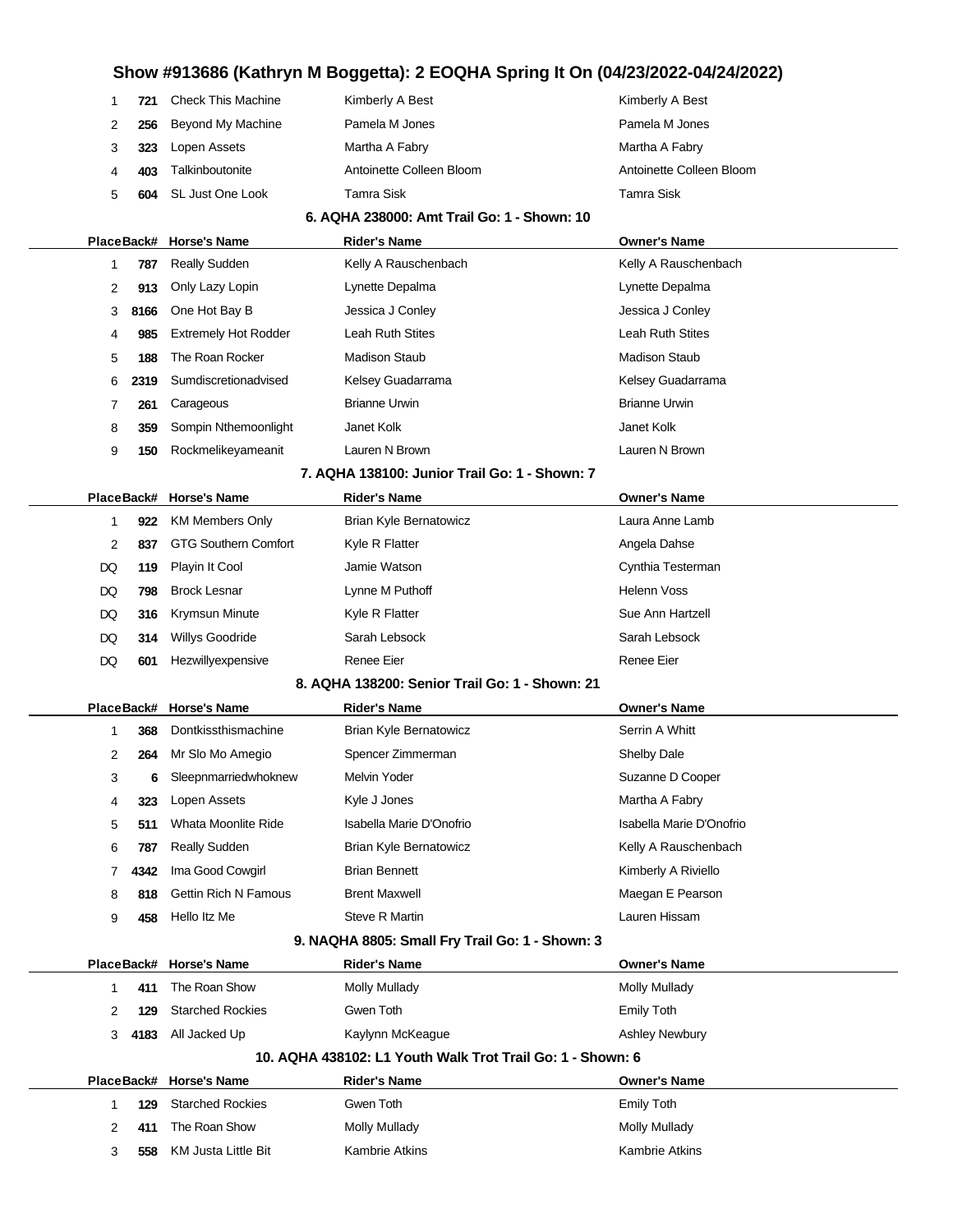|   |      |                             |                                                                       | Show #913686 (Kathryn M Boggetta): 2 EOQHA Spring It On (04/23/2022-04/24/2022) |
|---|------|-----------------------------|-----------------------------------------------------------------------|---------------------------------------------------------------------------------|
| 4 | 985  | <b>Extremely Hot Rodder</b> | Jacey Pierson                                                         | Leah Ruth Stites                                                                |
| 5 | 1013 | <b>RR Rufle My Feathers</b> | <b>Emily Craft</b>                                                    | Christopher C Craft                                                             |
| 6 | 199  | I Know Best                 | Skylar Herrnstein                                                     | <b>Brittanie Herrnstein</b>                                                     |
|   |      |                             | 11. AQHA 238102: L1 Amt Walk Trot Trail Go: 1 - Shown: 6              |                                                                                 |
|   |      | PlaceBack# Horse's Name     | Rider's Name                                                          | Owner's Name                                                                    |
| 1 | 798  | <b>Brock Lesnar</b>         | <b>Helenn Voss</b>                                                    | Helenn Voss                                                                     |
| 2 | 424  | My Chex Is Good             | Chloe M Larson                                                        | Chloe M Larson                                                                  |
| 3 | 627  | A Good Cash Deal            | Christine Abrahamsen                                                  | Christine Abrahamsen                                                            |
| 4 | 494  | Always Hottish              | Karen Elicker Crowell                                                 | Karen Elicker Crowell                                                           |
| 5 | 595  | Ajwhatdoesthefoxsay         | Jennifer A Rabe                                                       | Jennifer A Rabe                                                                 |
| 6 | 789  | Shes Blue N The Face        | <b>Tracy Bishop</b>                                                   | Clara Brandenburg                                                               |
|   |      |                             | 12. NAQHA 8850: Small Fry Lead Line 6 & Under Go: 1 - Shown: 4        |                                                                                 |
|   |      | PlaceBack# Horse's Name     | <b>Rider's Name</b>                                                   | <b>Owner's Name</b>                                                             |
| 1 | 129  | <b>Starched Rockies</b>     | Ellie Toth                                                            | <b>Emily Toth</b>                                                               |
| 2 | 441  | A Cool Lazy                 | Kolbi Zimmerman                                                       | Sara Oler                                                                       |
| 3 | 557  | <b>Hot Little Desire</b>    | Charlotte Yoder                                                       | Kailee Rife                                                                     |
| 4 | 4183 | All Jacked Up               | Leigha McKeague                                                       | <b>Ashley Newbury</b>                                                           |
|   |      |                             | 13. AQHA 142004: L1 Western Pleasure Go: 1 - Shown: 10                |                                                                                 |
|   |      | PlaceBack# Horse's Name     | <b>Rider's Name</b>                                                   | <b>Owner's Name</b>                                                             |
| 1 | 661  | <b>Sherlock Undercover</b>  | Katie Piper                                                           | J Jonard                                                                        |
| 2 | 599  | Absolutely A Krymsun        | Melissa A Thyfault                                                    | Jessica M Balo                                                                  |
| 3 | 682  | Its Ur Thing                | <b>Melvin Yoder</b>                                                   | <b>Madison Hallas</b>                                                           |
| 4 | 484  | <b>Moonlite Crush</b>       | <b>Brent Maxwell</b>                                                  | Lauren Bishop                                                                   |
| 5 | 741  | He Made My Day              | Ryan C Strunk                                                         | Tammi lams                                                                      |
| 6 | 711  | <b>Blow The World Akiss</b> | Marion E Troyer                                                       | Anna Minich                                                                     |
| 7 | 296  | Shez Burnin Hot             | Elizabeth A Yoder                                                     | Kailee Rife                                                                     |
| 8 | 102  | <b>Certainly Lazy</b>       | Matthew Claypool                                                      | Melissa Noble                                                                   |
| 9 | 712  | Forget Mee Never            | <b>Tyler Hultberg</b>                                                 | Tyler Hultberg                                                                  |
|   |      |                             | 14. AQHA 442102: L1 Youth Walk Trot Western Pleasure Go: 1 - Shown: 8 |                                                                                 |
|   |      | PlaceBack# Horse's Name     | Rider's Name                                                          | <b>Owner's Name</b>                                                             |
| 1 | 163  | Impulsed By Flash           | Mary Caroline Minich                                                  | Mary Caroline Minich                                                            |
| 2 | 43   | <b>Rcees Version</b>        | Jaxson Pierson                                                        | Jacey Pierson                                                                   |
| 3 | 984  | Im So Gorgeous              | Jacey Pierson                                                         | Leah Ruth Stites                                                                |
| 4 | 411  | The Roan Show               | Molly Mullady                                                         | Molly Mullady                                                                   |
| 5 | 403  | Talkinboutonite             | Sierra Mueller                                                        | Antoinette Colleen Bloom                                                        |
| 6 | 534  | Im Gonna Be Lazy            | Lilianna Sanna                                                        | Addison Leonard                                                                 |
| 7 | 104  | One Hot Doll                | Kinlie Smith                                                          | Kevin J Earl                                                                    |
| 8 | 762  | Lion Tiger N Zziple         | Jocelyn Wyatt                                                         | Jennifer Dalton                                                                 |
|   |      |                             | 15. AQHA 440102: L1 Youth Walk Trot Horsemanship Go: 1 - Shown: 7     |                                                                                 |
|   |      | PlaceBack# Horse's Name     | <b>Rider's Name</b>                                                   | <b>Owner's Name</b>                                                             |
| 1 | 620  | Kruzin In Style             | Adeline P Gabor                                                       | Adeline P Gabor                                                                 |
| 2 | 403  | Talkinboutonite             | Sierra Mueller                                                        | Antoinette Colleen Bloom                                                        |
| 3 | 163  | Impulsed By Flash           | Mary Caroline Minich                                                  | Mary Caroline Minich                                                            |
| 4 | 762  | Lion Tiger N Zziple         | Jocelyn Wyatt                                                         | Jennifer Dalton                                                                 |

**534** Im Gonna Be Lazy Lilianna Sanna **Addison Leonard** Addison Leonard **411** The Roan Show Molly Mullady Mullady Molly Mullady Molly Mullady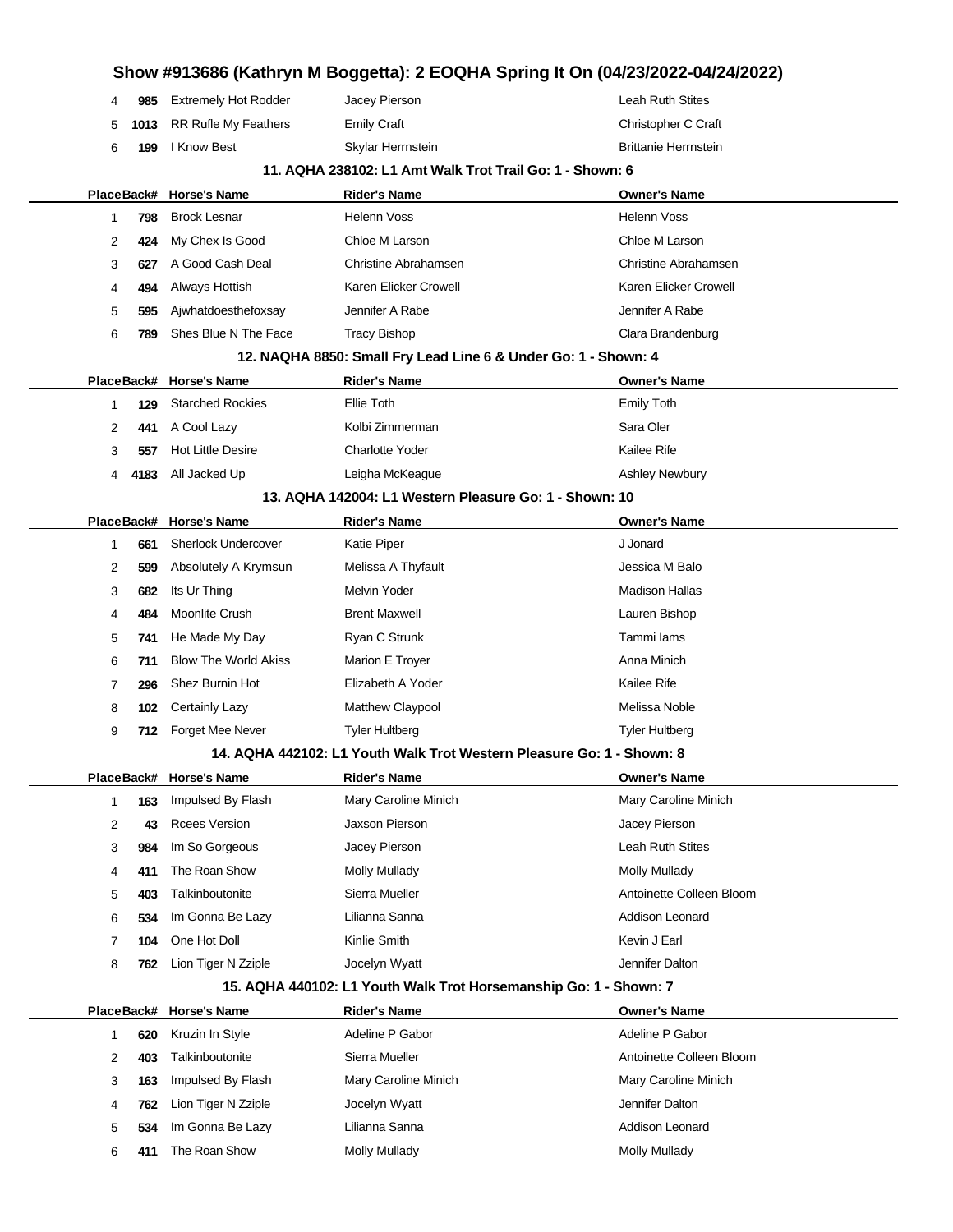**593** BMQ Genuine Solution Meghan Elizabeth Kaser **MCKenna Kaser** McKenna Kaser

| 16. NAQHA 8815: Small Fry Western Pleasure 9 & Under Go: 1 - Shown: 10 |      |                           |                                                                     |                          |
|------------------------------------------------------------------------|------|---------------------------|---------------------------------------------------------------------|--------------------------|
|                                                                        |      | PlaceBack# Horse's Name   | <b>Rider's Name</b>                                                 | <b>Owner's Name</b>      |
| 1                                                                      | 628  | <b>Get Her Vitals</b>     | McKenna Kaser                                                       | Ila Williams             |
| 2                                                                      | 403  | Talkinboutonite           | Sierra Mueller                                                      | Antoinette Colleen Bloom |
| 3                                                                      | 43   | <b>Rcees Version</b>      | Jaxson Pierson                                                      | Jacey Pierson            |
| 4                                                                      | 411  | The Roan Show             | <b>Molly Mullady</b>                                                | <b>Molly Mullady</b>     |
| 5                                                                      | 949  | <b>Swiss Miss Cocoa</b>   | Evelyn Balderaz                                                     | Christina Balderaz       |
| 6                                                                      | 129  | <b>Starched Rockies</b>   | Gwen Toth                                                           | <b>Emily Toth</b>        |
| 7                                                                      | 104  | One Hot Doll              | Kinlie Smith                                                        | Kevin J Earl             |
| 8                                                                      | 150  | Rockmelikeyameanit        | Carlee Brown                                                        | Lauren N Brown           |
| 9                                                                      | 534  | Im Gonna Be Lazy          | Lilianna Sanna                                                      | Addison Leonard          |
| 10                                                                     | 4183 | All Jacked Up             | Kaylynn McKeague                                                    | <b>Ashley Newbury</b>    |
|                                                                        |      |                           | 17. NAQHA 8810: Small Fry Horsemanship 9 & Under Go: 1 - Shown: 6   |                          |
|                                                                        |      | PlaceBack# Horse's Name   | <b>Rider's Name</b>                                                 | <b>Owner's Name</b>      |
| 1                                                                      | 411  | The Roan Show             | <b>Molly Mullady</b>                                                | <b>Molly Mullady</b>     |
| 2                                                                      | 129  | <b>Starched Rockies</b>   | Gwen Toth                                                           | <b>Emily Toth</b>        |
| 3                                                                      | 403  | Talkinboutonite           | Sierra Mueller                                                      | Antoinette Colleen Bloom |
| 4                                                                      | 949  | Swiss Miss Cocoa          | Evelyn Balderaz                                                     | Christina Balderaz       |
| 5                                                                      | 534  | Im Gonna Be Lazy          | Lilianna Sanna                                                      | Addison Leonard          |
| 6                                                                      | 4183 | All Jacked Up             | Kaylynn McKeague                                                    | <b>Ashley Newbury</b>    |
|                                                                        |      |                           | 18. AQHA 242102: L1 Amt Walk Trot Western Pleasure Go: 1 - Shown: 9 |                          |
|                                                                        |      | PlaceBack# Horse's Name   | <b>Rider's Name</b>                                                 | <b>Owner's Name</b>      |
| 1                                                                      | 599  | Absolutely A Krymsun      | Jessica M Balo                                                      | Jessica M Balo           |
| 2                                                                      | 798  | <b>Brock Lesnar</b>       | <b>Helenn Voss</b>                                                  | <b>Helenn Voss</b>       |
| 3                                                                      | 556  | Hidden Agenda             | Jackie Davis                                                        | Jackie Davis             |
| 4                                                                      | 1952 | Im In Slow Moe            | Bonnie Jeanne Richards                                              | Bonnie Jeanne Richards   |
| 5                                                                      | 534  | Im Gonna Be Lazy          | Katrina McClain                                                     | Addison Leonard          |
| 6                                                                      | 761  | Sheza Total Diva          | Tim Voris                                                           | Tim Voris                |
| 7                                                                      | 819  | Gorgeous In Gray          | Amy Lynne Firgau                                                    | Linda S Thornsley        |
| 8                                                                      | 789  | Shes Blue N The Face      | <b>Tracy Bishop</b>                                                 | Clara Brandenburg        |
| 9                                                                      |      | <b>102</b> Certainly Lazy | Melissa Noble                                                       | Melissa Noble            |
|                                                                        |      |                           | 19. AQHA 240102: L1 Amt Walk Trot Horsemanship Go: 1 - Shown: 8     |                          |
|                                                                        |      | PlaceBack# Horse's Name   | <b>Rider's Name</b>                                                 | <b>Owner's Name</b>      |
| 1                                                                      | 534  | Im Gonna Be Lazy          | Katrina McClain                                                     | Addison Leonard          |
| 2                                                                      | 595  | Ajwhatdoesthefoxsay       | Jennifer A Rabe                                                     | Jennifer A Rabe          |
| 3                                                                      | 556  | Hidden Agenda             | Jackie Davis                                                        | <b>Jackie Davis</b>      |
| 4                                                                      | 789  | Shes Blue N The Face      | <b>Tracy Bishop</b>                                                 | Clara Brandenburg        |
| 5                                                                      | 627  | A Good Cash Deal          | Christine Abrahamsen                                                | Christine Abrahamsen     |
| 6                                                                      | 819  | Gorgeous In Gray          | Amy Lynne Firgau                                                    | Linda S Thornsley        |
| 7                                                                      | 340  | Howboutanotherstory       | Cara Womack                                                         | Cara Womack              |
| 8                                                                      | 1952 | Im In Slow Moe            | Bonnie Jeanne Richards                                              | Bonnie Jeanne Richards   |
|                                                                        |      |                           | 21. AQHA 442002: L1 Youth Western Pleasure Go: 1 - Shown: 21        |                          |
|                                                                        |      | PlaceBack# Horse's Name   | <b>Rider's Name</b>                                                 | <b>Owner's Name</b>      |
| 1                                                                      | 620  | Kruzin In Style           | Adeline P Gabor                                                     | Adeline P Gabor          |
|                                                                        |      | Dontkissthismachine       | Serrin A Whitt                                                      | Serrin A Whitt           |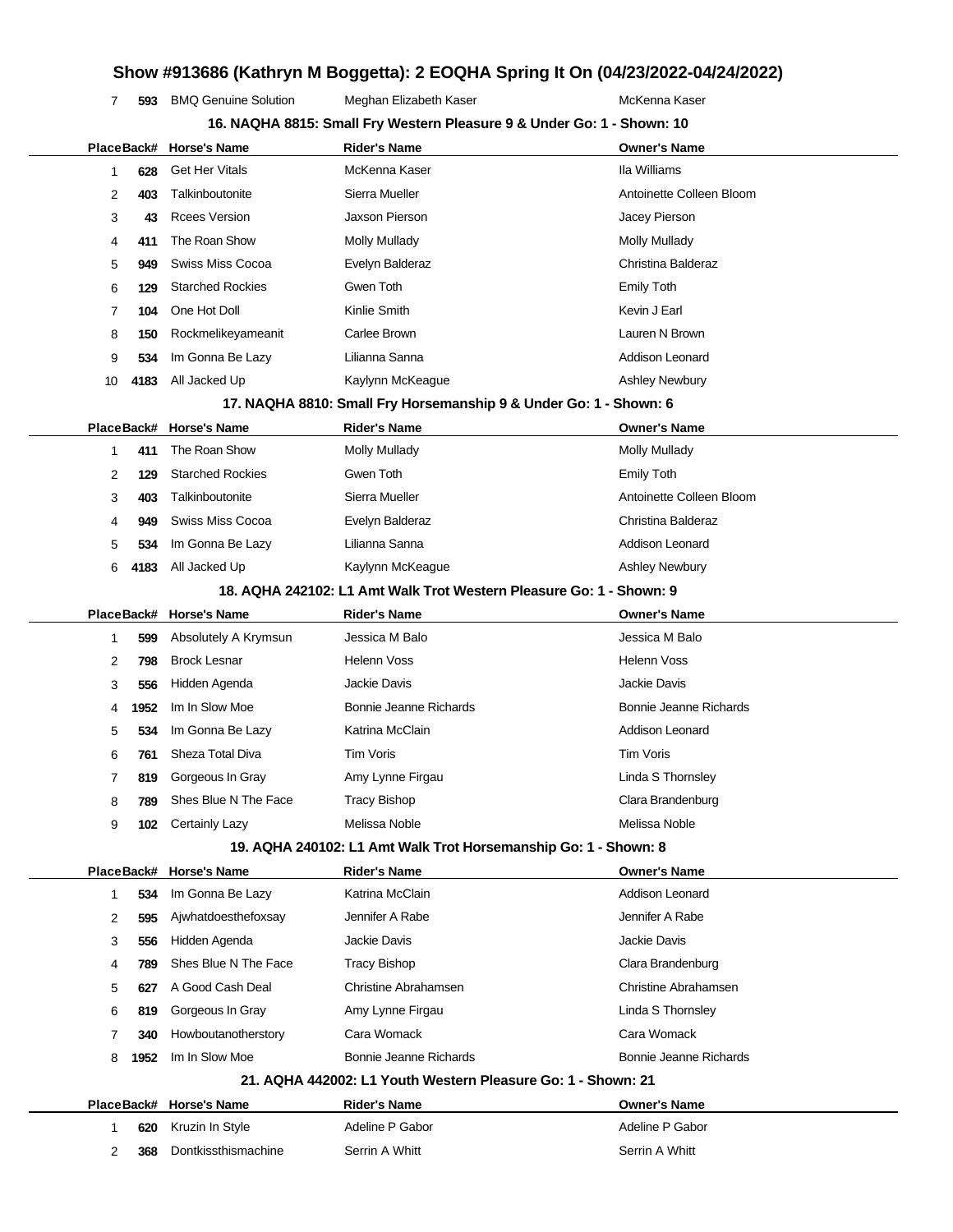|   | 363 | Ima Hot Time          | Mallory Kirby         | <b>Mallory Kirby</b>  |
|---|-----|-----------------------|-----------------------|-----------------------|
| 4 | 120 | Man Im Sassy          | Isabella Hamilton     | Isabella Hamilton     |
| 5 | 911 | Looking Willy Good    | Kaylee Grace Olds     | Jennifer Olds         |
| 6 | 628 | <b>Get Her Vitals</b> | Ila Williams          | Ila Williams          |
|   | 296 | Shez Burnin Hot       | Kailee Rife           | Kailee Rife           |
| 8 | 558 | KM Justa Little Bit   | <b>Kambrie Atkins</b> | <b>Kambrie Atkins</b> |
|   | 720 | This Selections Hot   | Caden Craft           | Christopher C Craft   |

#### **22. AQHA 442800: Youth Western Pleasure (14-18) Go: 1 - Shown: 11**

|   |                                                                        | PlaceBack# Horse's Name     | <b>Rider's Name</b>          | <b>Owner's Name</b>          |  |  |  |
|---|------------------------------------------------------------------------|-----------------------------|------------------------------|------------------------------|--|--|--|
|   | 553                                                                    | If It Aint Southern         | Isabella Marie D'Onofrio     | Isabella Marie D'Onofrio     |  |  |  |
| 2 | 995                                                                    | Best Be In Line             | Mason Dorsey                 | Mason Dorsey                 |  |  |  |
| 3 | 368                                                                    | Dontkissthismachine         | Serrin A Whitt               | Serrin A Whitt               |  |  |  |
| 4 | 8305                                                                   | Full Code                   | <b>Taylor Erin Schroeder</b> | <b>Taylor Erin Schroeder</b> |  |  |  |
| 5 | 195                                                                    | She Willy Likes It          | Machaela Cobler              | Machaela Cobler              |  |  |  |
| 6 | 720                                                                    | This Selections Hot         | Caden Craft                  | Christopher C Craft          |  |  |  |
|   | 711                                                                    | <b>Blow The World Akiss</b> | Anna Minich                  | Anna Minich                  |  |  |  |
| 8 | 296                                                                    | Shez Burnin Hot             | Kailee Rife                  | Kailee Rife                  |  |  |  |
| 9 | 960                                                                    | A Minor Leaguer             | Ava Nyweide                  | Samantha Nyweide             |  |  |  |
|   | 23. AQHA 442700: Youth Western Pleasure (13 & Under) Go: 1 - Shown: 11 |                             |                              |                              |  |  |  |

### **PlaceBack# Horse's Name Rider's Name Owner's Name**

|  |   |     | г гассыасмт гногэсэ нашс | NUGI 3 NGHIG          | <b>UWIIGI STRAING</b>       |
|--|---|-----|--------------------------|-----------------------|-----------------------------|
|  |   | 363 | Ima Hot Time             | <b>Mallory Kirby</b>  | <b>Mallory Kirby</b>        |
|  | 2 | 65  | How Bout At Midnight     | <b>Kylie Davis</b>    | Kylie Davis                 |
|  | 3 | 911 | Looking Willy Good       | Kaylee Grace Olds     | Jennifer Olds               |
|  | 4 | 703 | Pure Goodness            | Nadia Tornik          | Nadia Tornik                |
|  | 5 | 120 | Man Im Sassy             | Isabella Hamilton     | Isabella Hamilton           |
|  | 6 | 519 | Shes N Control           | <b>Chloe Roberts</b>  | Jody L Roberts              |
|  |   | 558 | KM Justa Little Bit      | <b>Kambrie Atkins</b> | <b>Kambrie Atkins</b>       |
|  | 8 | 628 | <b>Get Her Vitals</b>    | Ila Williams          | Ila Williams                |
|  | 9 | 199 | I Know Best              | Skylar Herrnstein     | <b>Brittanie Herrnstein</b> |

#### **24. AQHA 242002: L1 Amt Western Pleasure Go: 1 - Shown: 18**

|  |   |      | PlaceBack# Horse's Name | <b>Rider's Name</b>                                                                                                                                                                                                                                                                                       | <b>Owner's Name</b>      |
|--|---|------|-------------------------|-----------------------------------------------------------------------------------------------------------------------------------------------------------------------------------------------------------------------------------------------------------------------------------------------------------|--------------------------|
|  |   | 553  | If It Aint Southern     | Jennifer M D'onofrio                                                                                                                                                                                                                                                                                      | Isabella Marie D'Onofrio |
|  | 2 | 50   | Lazy Lopin In Lace      | Melissa Straits                                                                                                                                                                                                                                                                                           | Melissa Straits          |
|  | 3 | 327  | Chex Out My Invite      | Jacqueline T Moorefield                                                                                                                                                                                                                                                                                   | Monica C Sankovich       |
|  | 4 | 2549 | My Invitation N Gold    | <b>Bailey N Vandriest</b>                                                                                                                                                                                                                                                                                 | Pam And Bailey Vandriest |
|  | 5 | 422  | Slooow Burn             | Alex Howells                                                                                                                                                                                                                                                                                              | Alex Howells             |
|  | 6 | 484  | Moonlite Crush          | Lauren Bishop                                                                                                                                                                                                                                                                                             | Lauren Bishop            |
|  |   | 519  | Shes N Control          | Jody L Roberts                                                                                                                                                                                                                                                                                            | Jody L Roberts           |
|  | 8 | 604  | SL Just One Look        | Tamra Sisk                                                                                                                                                                                                                                                                                                | Tamra Sisk               |
|  | 9 | 403  | Talkinboutonite         | Antoinette Colleen Bloom                                                                                                                                                                                                                                                                                  | Antoinette Colleen Bloom |
|  |   |      |                         | $\overline{AB}$ in $\overline{AB}$ is a set of $\overline{AB}$ is the set of $\overline{AB}$ is a set of $\overline{AB}$ is a set of $\overline{AB}$ is a set of $\overline{AB}$ is a set of $\overline{AB}$ is a set of $\overline{AB}$ is a set of $\overline{AB}$ is a set of $\overline{AB}$ is a set |                          |

#### **25. AQHA 242800: Amt Select Western Pleasure Go: 1 - Shown: 9**

|  |     | PlaceBack# Horse's Name | <b>Rider's Name</b> | <b>Owner's Name</b> |  |
|--|-----|-------------------------|---------------------|---------------------|--|
|  | 661 | Sherlock Undercover     | J Jonard            | J Jonard            |  |
|  | 236 | You Bet Ima Batman      | Tash Schulze        | Tash Schulze        |  |
|  | 778 | Hotroddin Girlfriend    | Glee Ann Wills      | Glee Ann Wills      |  |
|  | 323 | Lopen Assets            | Martha A Fabry      | Martha A Fabry      |  |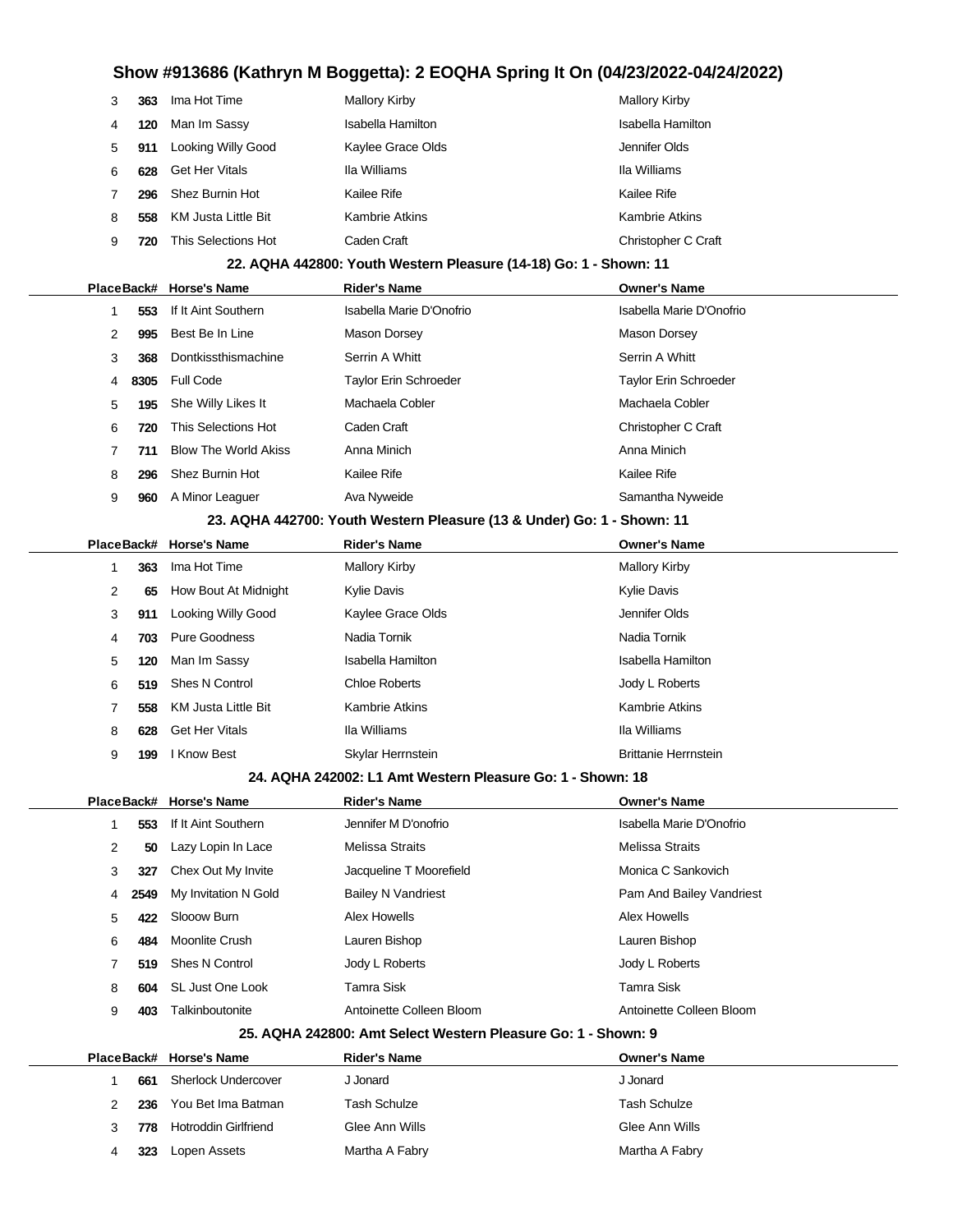| 5           |     | <b>721</b> Check This Machine | Kimberly A Best       | Kimberly A Best       |
|-------------|-----|-------------------------------|-----------------------|-----------------------|
|             | 654 | <b>Invitation Bronzed</b>     | Tina F Hykes          | Tina F Hykes          |
| $7^{\circ}$ |     | 1063 Only Gabbin              | Shelly Holl           | Shelly Holl           |
| 8           | 494 | Always Hottish                | Karen Elicker Crowell | Karen Elicker Crowell |

#### **26. AQHA 242000: Amt Western Pleasure Go: 1 - Shown: 9**

|            |      | PlaceBack# Horse's Name     | <b>Rider's Name</b>                                                      | <b>Owner's Name</b>      |
|------------|------|-----------------------------|--------------------------------------------------------------------------|--------------------------|
| 1          | 314  | Willys Goodride             | Sarah Lebsock                                                            | Sarah Lebsock            |
| 2          | 787  | <b>Really Sudden</b>        | Kelly A Rauschenbach                                                     | Kelly A Rauschenbach     |
| 3          | 984  | Im So Gorgeous              | Leah Ruth Stites                                                         | Leah Ruth Stites         |
| 4          | 693  | You Got To Be Kiddin        | <b>Phyllis Tarter</b>                                                    | <b>Brian Craig</b>       |
| 5          | 439  | Holyaftershockbatman        | Samantha L Curry                                                         | Samantha L Curry         |
| 6          | 359  | Sompin Nthemoonlight        | Janet Kolk                                                               | Janet Kolk               |
| 7          | 86   | Show Me The Moonie          | Amanda Mozal                                                             | Amanda Mozal             |
| 8          | 309  | <b>Sweet She Rocks</b>      | Hailey A Flatter                                                         | Hailey A Flatter         |
|            |      |                             | 28. AQHA 440002: L1 Youth Western Horsemanship Go: 1 - Shown: 20         |                          |
| PlaceBack# |      | <b>Horse's Name</b>         | <b>Rider's Name</b>                                                      | <b>Owner's Name</b>      |
| 1          | 720  | This Selections Hot         | Caden Craft                                                              | Christopher C Craft      |
| 2          | 296  | Shez Burnin Hot             | Kailee Rife                                                              | Kailee Rife              |
| 3          | 711  | <b>Blow The World Akiss</b> | Anna Minich                                                              | Anna Minich              |
| 4          | 703  | <b>Pure Goodness</b>        | Nadia Tornik                                                             | Nadia Tornik             |
| 5          | 716  | Code Complete               | Unie Brechbuhler                                                         | Unie Brechbuhler         |
| 6          | 7016 | A Sudden Extreme            | Natalie Riegsecker                                                       | Natalie Riegsecker       |
| 7          | 269  | <b>TNTs Valentine</b>       | Sadie Rose Ross                                                          | Sadie Rose Ross          |
| 8          | 4202 | <b>Bettr Than Most</b>      | Christina M Senn                                                         | Christina M Senn         |
| 9          | 500  | Chips Favorite Invit        | Lauren Hoover                                                            | Amy Hoover               |
|            |      |                             | 29. AQHA 440800: Youth Western Horsemanship 14 - 18 Go: 1 - Shown: 18    |                          |
| PlaceBack# |      | <b>Horse's Name</b>         | <b>Rider's Name</b>                                                      | <b>Owner's Name</b>      |
| 1          | 720  | This Selections Hot         | Caden Craft                                                              | Christopher C Craft      |
| 2          | 818  | <b>Gettin Rich N Famous</b> | Maegan E Pearson                                                         | Maegan E Pearson         |
| 3          | 511  | Whata Moonlite Ride         | Isabella Marie D'Onofrio                                                 | Isabella Marie D'Onofrio |
| 4          | 264  | Mr Slo Mo Amegio            | Shelby Dale                                                              | Shelby Dale              |
| 5          | 717  | IE Beagoodone               | Cheyenne Lane Brand                                                      | Cheyenne Lane Brand      |
| 6          | 383  | Good To Bea Red Rock        | Abby Lynn Mehl                                                           | Cyndi Mehl               |
| 7          | 352  | Drunk On Moonshine          | Jalyn McElmurray                                                         | Jalyn McElmurray         |
| 8          | 528  | Sport Mode                  | Emma Nicole Evitts                                                       | Emma Nicole Evitts       |
| 9          | 368  | Dontkissthismachine         | Serrin A Whitt                                                           | Serrin A Whitt           |
|            |      |                             | 30. AQHA 440700: Youth Western Horsemanship 13 & Under Go: 1 - Shown: 10 |                          |
| PlaceBack# |      | <b>Horse's Name</b>         | <b>Rider's Name</b>                                                      | <b>Owner's Name</b>      |
| 1          | 120  | Man Im Sassy                | <b>Isabella Hamilton</b>                                                 | <b>Isabella Hamilton</b> |
| 2          | 65   | How Bout At Midnight        | Kylie Davis                                                              | <b>Kylie Davis</b>       |
| 3          | 500  | Chips Favorite Invit        | Lauren Hoover                                                            | Amy Hoover               |
| 4          | 363  | Ima Hot Time                | <b>Mallory Kirby</b>                                                     | <b>Mallory Kirby</b>     |
| 5          | 519  | <b>Shes N Control</b>       | <b>Chloe Roberts</b>                                                     | Jody L Roberts           |
| 6          | 716  | Code Complete               | Unie Brechbuhler                                                         | Unie Brechbuhler         |

 **119** Playin It Cool Kaylee Grace Olds Cynthia Testerman **999** Get Down Swayze Riley Kehrer Riley Kehrer Riley Kehrer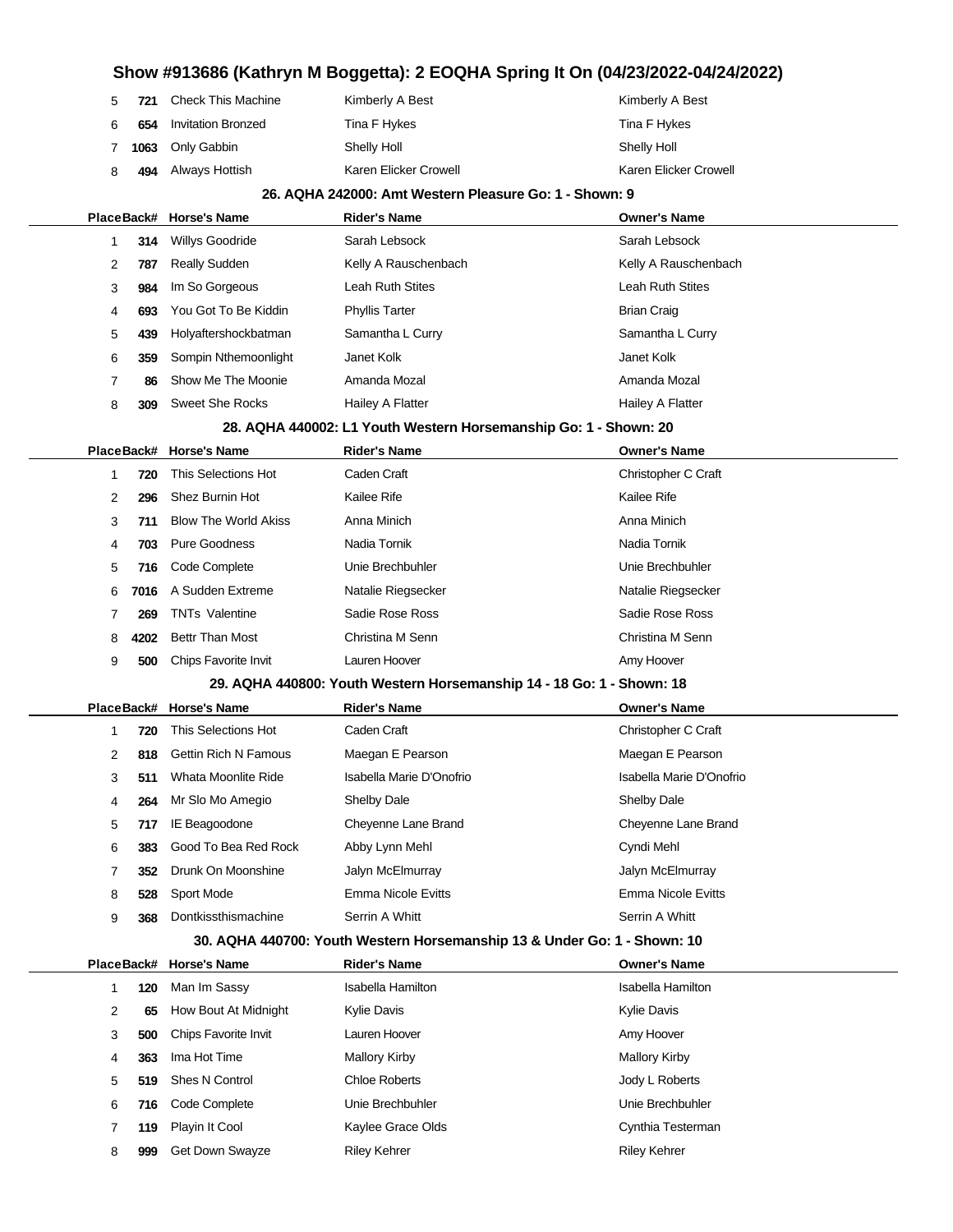**1013** RR Rufle My Feathers Emily Craft Emily Craft Christopher C Craft

|            | 31. AQHA 240002: L1 Amt Western Horsemanship Go: 1 - Shown: 16 |                           |                                                                   |                          |  |
|------------|----------------------------------------------------------------|---------------------------|-------------------------------------------------------------------|--------------------------|--|
|            |                                                                | PlaceBack# Horse's Name   | <b>Rider's Name</b>                                               | <b>Owner's Name</b>      |  |
| 1          | 2319                                                           | Sumdiscretionadvised      | Kelsey Guadarrama                                                 | Kelsey Guadarrama        |  |
| 2          | 540                                                            | <b>Xtremely Hot</b>       | Cole Brooks                                                       | Cole Brooks              |  |
| 3          | 505                                                            | Born In Motion            | Megan L Howard                                                    | Megan L Howard           |  |
| 4          | 290                                                            | Movin On Up               | Amanda Moore                                                      | Amanda Moore             |  |
| 5          | 798                                                            | <b>Brock Lesnar</b>       | <b>Helenn Voss</b>                                                | <b>Helenn Voss</b>       |  |
| 6          | 424                                                            | My Chex Is Good           | Chloe M Larson                                                    | Chloe M Larson           |  |
| 7          | 575                                                            | Simply One Hot            | <b>Grace Philpot</b>                                              | Keri Philpot             |  |
| 8          | 256                                                            | Beyond My Machine         | Pamela M Jones                                                    | Pamela M Jones           |  |
| 9          | 604                                                            | SL Just One Look          | <b>Tamra Sisk</b>                                                 | <b>Tamra Sisk</b>        |  |
|            |                                                                |                           | 32. AQHA 240800: Amt Select Western Horsemanship Go: 1 - Shown: 8 |                          |  |
|            |                                                                | PlaceBack# Horse's Name   | <b>Rider's Name</b>                                               | <b>Owner's Name</b>      |  |
| 1          | 721                                                            | <b>Check This Machine</b> | Kimberly A Best                                                   | Kimberly A Best          |  |
| 2          | 153                                                            | Simply Good Times         | Suzanne M Mocniak                                                 | Suzanne M Mocniak        |  |
| 3          | 610                                                            | Only Zipped For Now       | Luanne Coleman                                                    | Luanne Coleman           |  |
| 4          | 604                                                            | SL Just One Look          | <b>Tamra Sisk</b>                                                 | <b>Tamra Sisk</b>        |  |
| 5          | 316                                                            | Krymsun Minute            | Sue Ann Hartzell                                                  | Sue Ann Hartzell         |  |
| 6          | 4342                                                           | Ima Good Cowgirl          | Kimberly A Riviello                                               | Kimberly A Riviello      |  |
| 7          | 494                                                            | Always Hottish            | Karen Elicker Crowell                                             | Karen Elicker Crowell    |  |
| DQ         | 323                                                            | Lopen Assets              | Martha A Fabry                                                    | Martha A Fabry           |  |
|            |                                                                |                           | 33. AQHA 240000: Amt Western Horsemanship Go: 1 - Shown: 17       |                          |  |
| PlaceBack# |                                                                | <b>Horse's Name</b>       | <b>Rider's Name</b>                                               | <b>Owner's Name</b>      |  |
| 1          | 787                                                            | <b>Really Sudden</b>      | Kelly A Rauschenbach                                              | Kelly A Rauschenbach     |  |
| 2          | 314                                                            | <b>Willys Goodride</b>    | Sarah Lebsock                                                     | Sarah Lebsock            |  |
| 3          | 309                                                            | <b>Sweet She Rocks</b>    | Hailey A Flatter                                                  | Hailey A Flatter         |  |
| 4          | 913                                                            | Only Lazy Lopin           | Lynette Depalma                                                   | Lynette Depalma          |  |
| 5          | 261                                                            | Carageous                 | <b>Brianne Urwin</b>                                              | <b>Brianne Urwin</b>     |  |
| 6          | 441                                                            | A Cool Lazy               | Sara Oler                                                         | Sara Oler                |  |
| 7          | 150                                                            | Rockmelikeyameanit        | Lauren N Brown                                                    | Lauren N Brown           |  |
| 8          | 16                                                             | Good Miss Cadillac        | Lacy Lynn Watson                                                  | Lacy Lynn Watson         |  |
| 9          | 359                                                            | Sompin Nthemoonlight      | Janet Kolk                                                        | Janet Kolk               |  |
|            |                                                                |                           | 34. AQHA 136004: L1 Western Riding Go: 1 - Shown: 2               |                          |  |
|            |                                                                | PlaceBack# Horse's Name   | <b>Rider's Name</b>                                               | <b>Owner's Name</b>      |  |
| 1          | 413                                                            | Icecream                  | Spencer Zimmerman                                                 | Hanna Jordan Hedderick   |  |
| DQ         | 397                                                            | The Kat Tails             | Darian J Knotts                                                   | Darian J Knotts          |  |
|            |                                                                |                           | 35. AQHA 436002: L1 Youth Western Riding Go: 1 - Shown: 7         |                          |  |
|            |                                                                | PlaceBack# Horse's Name   | <b>Rider's Name</b>                                               | <b>Owner's Name</b>      |  |
| 1          | 65                                                             | How Bout At Midnight      | Kylie Davis                                                       | <b>Kylie Davis</b>       |  |
| 2          | 264                                                            | Mr Slo Mo Amegio          | Shelby Dale                                                       | <b>Shelby Dale</b>       |  |
| 3          | 6                                                              | Sleepnmarriedwhoknew      | Tianna S Cooper                                                   | Suzanne D Cooper         |  |
| 4          | 120                                                            | Man Im Sassy              | <b>Isabella Hamilton</b>                                          | <b>Isabella Hamilton</b> |  |
| 5          | 4246                                                           | Afraid Inthedark Too      | <b>Grace Rollins</b>                                              | <b>Grace Rollins</b>     |  |
| 6          | 352                                                            | Drunk On Moonshine        | Jalyn McElmurray                                                  | Jalyn McElmurray         |  |
| 7          | 7016                                                           | A Sudden Extreme          | Natalie Riegsecker                                                | Natalie Riegsecker       |  |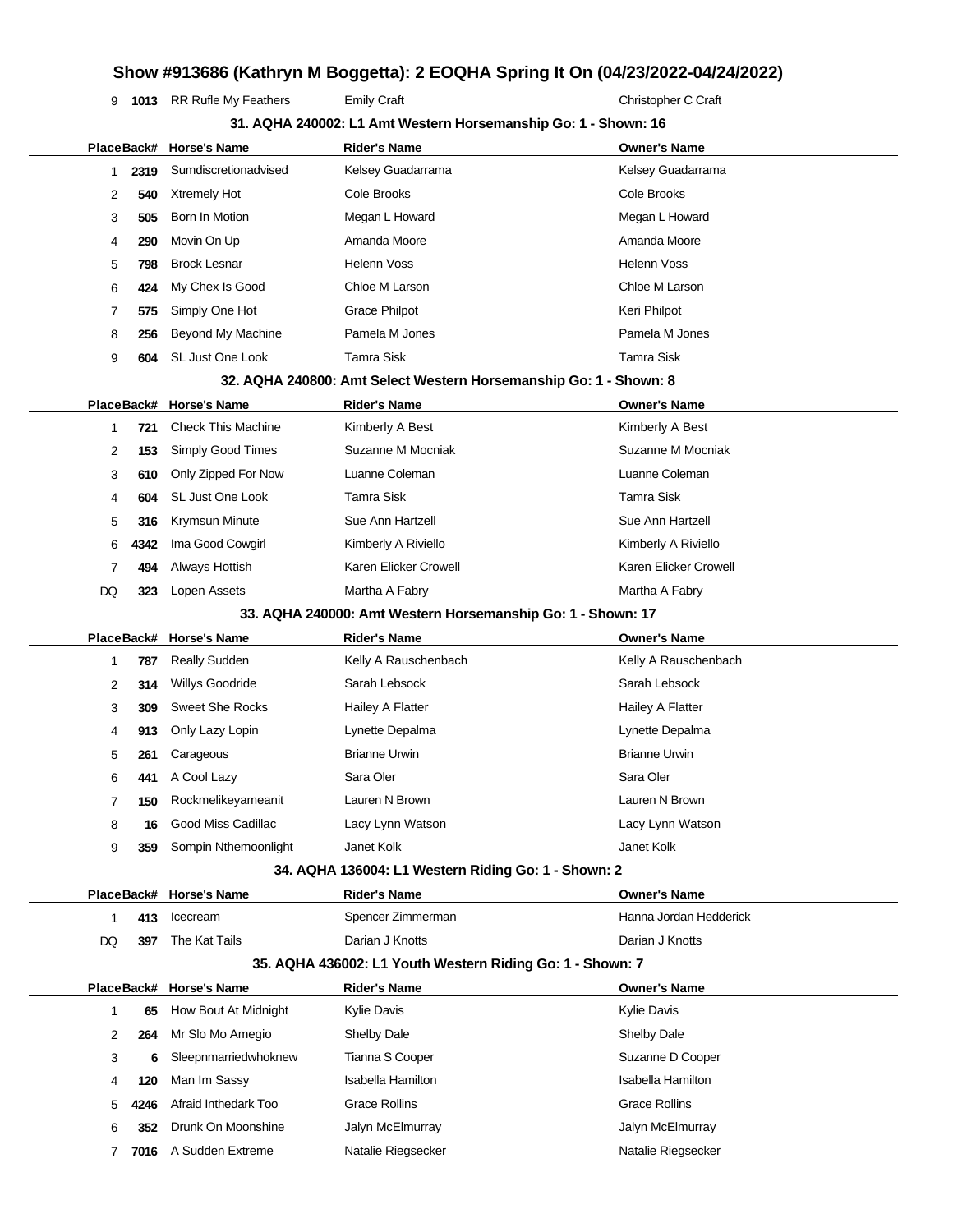### **36. AQHA 436000: Youth Western Riding Go: 1 - Shown: 4**

|                                                         |            | PlaceBack# Horse's Name    | <b>Rider's Name</b>                                  | <b>Owner's Name</b>            |  |  |  |  |  |
|---------------------------------------------------------|------------|----------------------------|------------------------------------------------------|--------------------------------|--|--|--|--|--|
| 1                                                       | 553        | If It Aint Southern        | Isabella Marie D'Onofrio                             | Isabella Marie D'Onofrio       |  |  |  |  |  |
| 2                                                       | 352        | Drunk On Moonshine         | Jalyn McElmurray                                     | Jalyn McElmurray               |  |  |  |  |  |
| DQ                                                      | 120        | Man Im Sassy               | Isabella Hamilton                                    | Isabella Hamilton              |  |  |  |  |  |
| DQ                                                      | 65         | How Bout At Midnight       | Kylie Davis                                          | <b>Kylie Davis</b>             |  |  |  |  |  |
| 37. AQHA 236002: L1 Amt Western Riding Go: 1 - Shown: 3 |            |                            |                                                      |                                |  |  |  |  |  |
|                                                         | PlaceBack# | <b>Horse's Name</b>        | <b>Rider's Name</b>                                  | <b>Owner's Name</b>            |  |  |  |  |  |
| 1                                                       | 505        | Born In Motion             | Megan L Howard                                       | Megan L Howard                 |  |  |  |  |  |
| 2                                                       | 913        | Only Lazy Lopin            | Lynette Depalma                                      | Lynette Depalma                |  |  |  |  |  |
| 3                                                       | 256        | Beyond My Machine          | Pamela M Jones                                       | Pamela M Jones                 |  |  |  |  |  |
| 39. AQHA 236000: Amt Western Riding Go: 1 - Shown: 3    |            |                            |                                                      |                                |  |  |  |  |  |
|                                                         | PlaceBack# | <b>Horse's Name</b>        | <b>Rider's Name</b>                                  | <b>Owner's Name</b>            |  |  |  |  |  |
| 1                                                       | 787        | <b>Really Sudden</b>       | Kelly A Rauschenbach                                 | Kelly A Rauschenbach           |  |  |  |  |  |
| 2                                                       | 256        | Beyond My Machine          | Pamela M Jones                                       | Pamela M Jones                 |  |  |  |  |  |
| DQ                                                      | 913        | Only Lazy Lopin            | Lynette Depalma                                      | Lynette Depalma                |  |  |  |  |  |
| 40. AQHA 136000: Western Riding Go: 1 - Shown: 4        |            |                            |                                                      |                                |  |  |  |  |  |
|                                                         |            | PlaceBack# Horse's Name    | <b>Rider's Name</b>                                  | <b>Owner's Name</b>            |  |  |  |  |  |
| 1                                                       | 787        | <b>Really Sudden</b>       | Brian Kyle Bernatowicz                               | Kelly A Rauschenbach           |  |  |  |  |  |
| DQ                                                      | 256        | Beyond My Machine          | Brian Kyle Bernatowicz                               | Pamela M Jones                 |  |  |  |  |  |
| DQ                                                      | 553        | If It Aint Southern        | Melissa A Thyfault                                   | Isabella Marie D'Onofrio       |  |  |  |  |  |
| DQ                                                      | 913        | Only Lazy Lopin            | <b>Brent Maxwell</b>                                 | Lynette Depalma                |  |  |  |  |  |
|                                                         |            |                            | 41. AQHA 443000: Youth Ranch Riding Go: 1 - Shown: 6 |                                |  |  |  |  |  |
|                                                         |            | PlaceBack# Horse's Name    | <b>Rider's Name</b>                                  | <b>Owner's Name</b>            |  |  |  |  |  |
| 1                                                       | 1708       | Whizzin Banjo              | Emily Savannah Patton                                | <b>Four Star Quarter Horse</b> |  |  |  |  |  |
| 2                                                       | 27         | SDP Got Fancy Genes        | Tianna S Cooper                                      | Suzanne D Cooper               |  |  |  |  |  |
| 3                                                       | 557        | <b>Hot Little Desire</b>   | Kailee Rife                                          | Kailee Rife                    |  |  |  |  |  |
| 4                                                       | 269        | <b>TNTs Valentine</b>      | Sadie Rose Ross                                      | Sadie Rose Ross                |  |  |  |  |  |
| 5                                                       | 596        | Voodoo Doll                | Ryan Jay Mau                                         | Jessica Clutter                |  |  |  |  |  |
| 6                                                       | 495        | ATI Kahluah                | Lillian Hamilton                                     | Jordon Hamilton                |  |  |  |  |  |
|                                                         |            |                            | 42. AQHA 243000: Amt Ranch Riding Go: 1 - Shown: 9   |                                |  |  |  |  |  |
|                                                         |            | PlaceBack# Horse's Name    | <b>Rider's Name</b>                                  | <b>Owner's Name</b>            |  |  |  |  |  |
| 1                                                       | 341        | Lil Joe Penny              | Jill Moore                                           | Jill Moore                     |  |  |  |  |  |
| 2                                                       | 881        | Breathalyzer               | Leah Seimer Bohrer                                   | Leah Seimer Bohrer             |  |  |  |  |  |
| 3                                                       | 2108       | <b>Smokin Custom Crome</b> | Kristin Patton                                       | Four Star Quarter Horse        |  |  |  |  |  |
| 4                                                       | 213        | Wimpy Code Red             | <b>Taylor Overmier</b>                               | <b>Taylor Overmier</b>         |  |  |  |  |  |
| 5                                                       | 518        | Red River Banjo            | Heather D Roe                                        | Heather D Roe                  |  |  |  |  |  |
| 6                                                       | 249        | Gotta Lil Strut            | Jessie Macy                                          | Jessie Macy                    |  |  |  |  |  |
| 7                                                       | 658        | Lil Jac In My Juice        | Marisa Vetula                                        | Marisa Vetula                  |  |  |  |  |  |
| 8                                                       | 424        | My Chex Is Good            | Chloe M Larson                                       | Chloe M Larson                 |  |  |  |  |  |
| 9                                                       | 108        | Zips Tuff Buck             | Jodi Ann King                                        | Jodi Ann King                  |  |  |  |  |  |
| 43. AQHA 143000: Ranch Riding Go: 1 - Shown: 13         |            |                            |                                                      |                                |  |  |  |  |  |
|                                                         | PlaceBack# | <b>Horse's Name</b>        | <b>Rider's Name</b>                                  | <b>Owner's Name</b>            |  |  |  |  |  |
| 1                                                       | 341        | Lil Joe Penny              | Jill Moore                                           | Jill Moore                     |  |  |  |  |  |
| 2                                                       | 881        | Breathalyzer               | Leah Seimer Bohrer                                   | Leah Seimer Bohrer             |  |  |  |  |  |
| 3                                                       | 1708       | Whizzin Banjo              | Emily Savannah Patton                                | Four Star Quarter Horse        |  |  |  |  |  |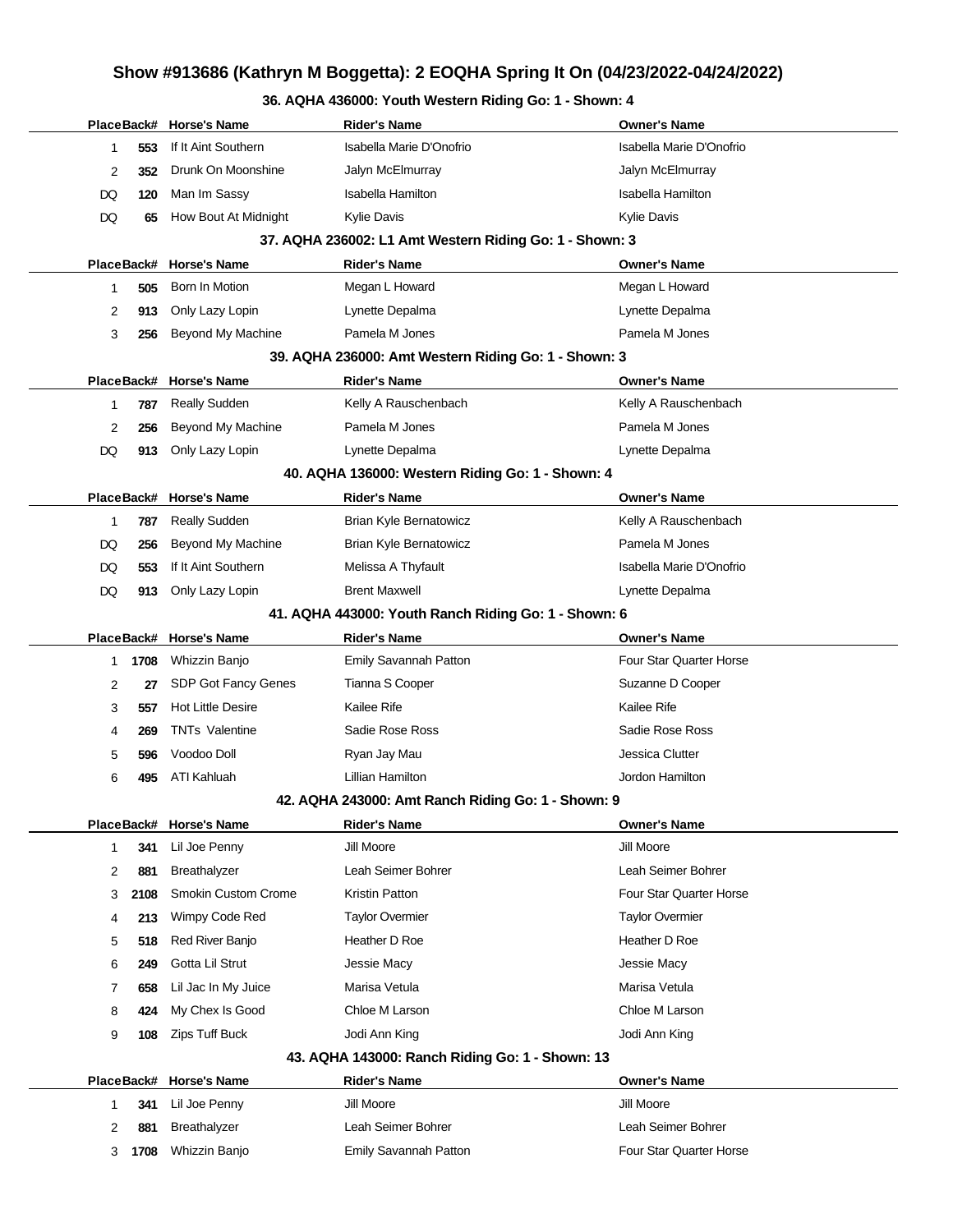# **Show #913686 (Kathryn M Boggetta): 2 EOQHA Spring It On (04/23/2022-04/24/2022)** 4 **658** Lil Jac In My Juice **Elizabeth A Yoder** Marisa Vetula 5 **495** ATI Kahluah Lillian Hamilton Jordon Hamilton 6 **518** Red River Banjo Heather D Roe Heather D Roe 7 **424** My Chex Is Good Chloe M Larson Chloe M Larson 8 **293** Passing With A Sigh Sara Ann Bradley Sara Ann Bradley Ben D Bradley 9 **2108** Smokin Custom Crome Kristin Patton **Four Star Quarter Horse** Four Star Quarter Horse **44. AQHA 434000: Youth Reining Go: 1 - Shown: 4 PlaceBack# Horse's Name Rider's Name Owner's Name** 1 **25** Chexys Cash Card Tianna S Cooper Suzanne D Cooper Suzanne D Cooper 2 **96** Half A Buckk Jocelyn Canter Jocelyn Canter DQ 596 Voodoo Doll **Ryan Jay Mau Jessica Clutter** Jessica Clutter DQ 557 Hot Little Desire Kailee Rife Kailee Rife Kailee Rife Kailee Rife Kailee Rife Kailee Rife Kailee Rife Kailee Rife Kailee Rife Kailee Rife Kailee Rife Kailee Rife Kailee Rife Kailee Rife Kailee Rife Kailee Rife Kaile **45. AQHA 234000: Amt Reining Go: 1 - Shown: 1 PlaceBack# Horse's Name Rider's Name Owner's Name** 1 **213** Wimpy Code Red Taylor Overmier Taylor Overmier **46. AQHA 134000: Reining Go: 1 - Shown: 1 PlaceBack# Horse's Name Rider's Name Owner's Name** DQ 557 Hot Little Desire **Elizabeth A Yoder** Kailee Rife **47. AQHA 428000: Youth Barrel Racing Go: 1 - Shown: 3 PlaceBack# Horse's Name Rider's Name Owner's Name** 1 **176** Dodge A Bullett Steven Beiser Steven Beiser Steven Beiser 2 **90** No Room For Alibis **Hailey Kilgore** Megan Wilkin Megan Wilkin 3 **669** Real Golden Blaze Kami Kile Kami Kile Kami Kile **48. AQHA 228000: Amt Barrel Racing Go: 1 - Shown: 5 PlaceBack# Horse's Name Rider's Name Owner's Name** 1 **178** Dont Spank My Chick Caitlyn L Colvin Caitlyn Lexible Caitlyn LP Colvin 2 **866** Jamminwithmyredteddy KC Critchet KC Critchet 3 **75** RJL Frenchmans Fame Caitlyn L Colvin Caitlyn L Colvin 4 **537** Flameboyant Sequel Kori Kile Kori Kile Kami Kile 5 **176** Dodge A Bullett Caitlyn L Colvin Caitlyn Colvin Steven Beiser **49. AQHA 128000: Barrel Racing Go: 1 - Shown: 5 PlaceBack# Horse's Name Rider's Name Owner's Name** 1 **75** RJL Frenchmans Fame Caitlyn L Colvin Caitles Caitlyn L Colvin 2 **866** Jamminwithmyredteddy KC Critchet KC Critchet 3 **178** Dont Spank My Chick Caitlyn L Colvin Caitlyn LP Colvin 4 **669** Real Golden Blaze Kami Kile Kami Kile Kami Kile Kami Kile Kami Kile 5 **176** Dodge A Bullett Caitlyn L Colvin Colvin Steven Beiser **50. AQHA 430000: Youth Pole Bending Go: 1 - Shown: 2 PlaceBack# Horse's Name Rider's Name Owner's Name** 1 **669** Real Golden Blaze Kami Kile Kami Kile Kami Kile 2 **176** Dodge A Bullett Steven Beiser Steven Beiser Steven Beiser **51. AQHA 230000: Amt Pole Bending Go: 1 - Shown: 3 PlaceBack# Horse's Name Rider's Name Owner's Name** 1 **178** Dont Spank My Chick Caitlyn L Colvin Caitlyn L Colvin Caitlyn LP Colvin 2 866 Jamminwithmyredteddy KC Critchet KC Critchet KC Critchet KC Critchet 3 **75** RJL Frenchmans Fame Caitlyn L Colvin Caitlyn L Colvin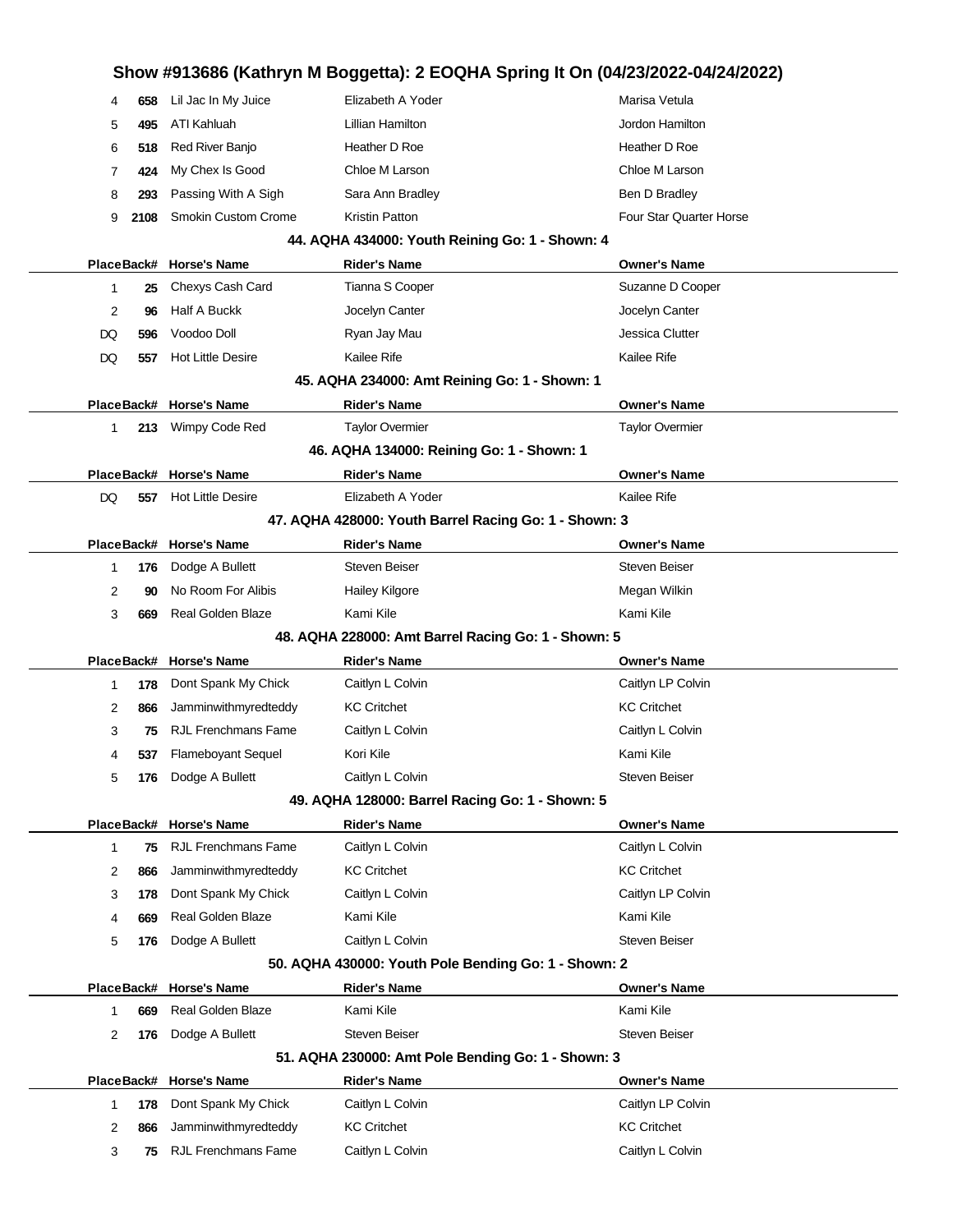# **Show #913686 (2 Lisa Mathews): 2 EOQHA Spring It On (04/23/2022-04/24/2022)**

### **52. AQHA 130000: Pole Bending Go: 1 - Shown: 5**

Ĭ.

|                                                    |                                                                   |      | PlaceBack# Horse's Name     | <b>Rider's Name</b>                                               | <b>Owner's Name</b>      |  |  |  |  |  |
|----------------------------------------------------|-------------------------------------------------------------------|------|-----------------------------|-------------------------------------------------------------------|--------------------------|--|--|--|--|--|
|                                                    | 1                                                                 | 669  | Real Golden Blaze           | Kami Kile                                                         | Kami Kile                |  |  |  |  |  |
|                                                    | 2                                                                 | 178  | Dont Spank My Chick         | Caitlyn L Colvin                                                  | Caitlyn LP Colvin        |  |  |  |  |  |
|                                                    | 3                                                                 | 866  | Jamminwithmyredteddy        | <b>KC Critchet</b>                                                | <b>KC Critchet</b>       |  |  |  |  |  |
|                                                    | 4                                                                 | 75   | <b>RJL Frenchmans Fame</b>  | Caitlyn L Colvin                                                  | Caitlyn L Colvin         |  |  |  |  |  |
|                                                    | 5                                                                 | 176  | Dodge A Bullett             | Caitlyn L Colvin                                                  | <b>Steven Beiser</b>     |  |  |  |  |  |
| 53. AQHA 432000: Youth Stake Race Go: 1 - Shown: 2 |                                                                   |      |                             |                                                                   |                          |  |  |  |  |  |
|                                                    |                                                                   |      | PlaceBack# Horse's Name     | Rider's Name                                                      | Owner's Name             |  |  |  |  |  |
|                                                    | 1                                                                 | 669  | <b>Real Golden Blaze</b>    | Kami Kile                                                         | Kami Kile                |  |  |  |  |  |
|                                                    | 2                                                                 | 176  | Dodge A Bullett             | <b>Steven Beiser</b>                                              | <b>Steven Beiser</b>     |  |  |  |  |  |
| 54. AQHA 232000: Amt Stake Race Go: 1 - Shown: 5   |                                                                   |      |                             |                                                                   |                          |  |  |  |  |  |
|                                                    |                                                                   |      | PlaceBack# Horse's Name     | <b>Rider's Name</b>                                               | Owner's Name             |  |  |  |  |  |
|                                                    | 1                                                                 | 178  | Dont Spank My Chick         | Caitlyn L Colvin                                                  | Caitlyn LP Colvin        |  |  |  |  |  |
|                                                    | 2                                                                 | 866  | Jamminwithmyredteddy        | <b>KC Critchet</b>                                                | <b>KC Critchet</b>       |  |  |  |  |  |
|                                                    | 3                                                                 | 75   | <b>RJL Frenchmans Fame</b>  | Caitlyn L Colvin                                                  | Caitlyn L Colvin         |  |  |  |  |  |
|                                                    | 4                                                                 | 176  | Dodge A Bullett             | Caitlyn L Colvin                                                  | <b>Steven Beiser</b>     |  |  |  |  |  |
|                                                    | 5                                                                 | 537  | <b>Flameboyant Sequel</b>   | Kori Kile                                                         | Kami Kile                |  |  |  |  |  |
|                                                    | 55. AQHA 412002: L1 Youth Showmanship at Halter Go: 1 - Shown: 20 |      |                             |                                                                   |                          |  |  |  |  |  |
|                                                    |                                                                   |      | PlaceBack# Horse's Name     | <b>Rider's Name</b>                                               | <b>Owner's Name</b>      |  |  |  |  |  |
|                                                    | 1.                                                                | 4202 | <b>Bettr Than Most</b>      | Christina M Senn                                                  | Christina M Senn         |  |  |  |  |  |
|                                                    | 2                                                                 | 59   | Im A Platinum Shot          | Madelynn Rose Sullivan                                            | Jennifer L Sullivan      |  |  |  |  |  |
|                                                    | 3                                                                 | 2154 | Vs Blue Me Away             | Ashlyne Lee Ivy                                                   | Ashlyne Lee Ivy          |  |  |  |  |  |
|                                                    | 4                                                                 | 58   | <b>Diesel Dixie</b>         | Morgan Cutright                                                   | Morgan Cutright          |  |  |  |  |  |
|                                                    | 5                                                                 | 368  | Dontkissthismachine         | Serrin A Whitt                                                    | Serrin A Whitt           |  |  |  |  |  |
|                                                    | 6                                                                 | 716  | Code Complete               | Unie Brechbuhler                                                  | Unie Brechbuhler         |  |  |  |  |  |
|                                                    | 7                                                                 | 363  | Ima Hot Time                | <b>Mallory Kirby</b>                                              | <b>Mallory Kirby</b>     |  |  |  |  |  |
|                                                    | 8                                                                 | 243  | Hes A Hot Mess              | Eliza Plum                                                        | Eliza Plum               |  |  |  |  |  |
|                                                    | 9                                                                 | 7016 | A Sudden Extreme            | Natalie Riegsecker                                                | Natalie Riegsecker       |  |  |  |  |  |
|                                                    |                                                                   |      |                             | 56. AQHA 412800: Youth Showmanship (14 - 18) Go: 1 - Shown: 20    |                          |  |  |  |  |  |
|                                                    |                                                                   |      | PlaceBack# Horse's Name     | <b>Rider's Name</b>                                               | Owner's Name             |  |  |  |  |  |
|                                                    | 1                                                                 | 4202 | <b>Bettr Than Most</b>      | Christina M Senn                                                  | Christina M Senn         |  |  |  |  |  |
|                                                    | 2                                                                 | 720  | This Selections Hot         | Caden Craft                                                       | Christopher C Craft      |  |  |  |  |  |
|                                                    | 3                                                                 | 511  | Whata Moonlite Ride         | Isabella Marie D'Onofrio                                          | Isabella Marie D'Onofrio |  |  |  |  |  |
|                                                    | 4                                                                 | 383  | Good To Bea Red Rock        | Abby Lynn Mehl                                                    | Cyndi Mehl               |  |  |  |  |  |
|                                                    | 5                                                                 | 264  | Mr Slo Mo Amegio            | <b>Shelby Dale</b>                                                | Shelby Dale              |  |  |  |  |  |
|                                                    | 6                                                                 | 243  | Hes A Hot Mess              | Eliza Plum                                                        | Eliza Plum               |  |  |  |  |  |
|                                                    | 7                                                                 | 717  | IE Beagoodone               | Cheyenne Lane Brand                                               | Cheyenne Lane Brand      |  |  |  |  |  |
|                                                    | 8                                                                 | 818  | <b>Gettin Rich N Famous</b> | Maegan E Pearson                                                  | Maegan E Pearson         |  |  |  |  |  |
|                                                    | 9                                                                 | 296  | Shez Burnin Hot             | Kailee Rife                                                       | Kailee Rife              |  |  |  |  |  |
|                                                    |                                                                   |      |                             | 57. AQHA 412700: Youth Showmanship (13 & Under) Go: 1 - Shown: 10 |                          |  |  |  |  |  |
|                                                    |                                                                   |      | PlaceBack# Horse's Name     | <b>Rider's Name</b>                                               | <b>Owner's Name</b>      |  |  |  |  |  |
|                                                    | 1                                                                 | 120  | Man Im Sassy                | <b>Isabella Hamilton</b>                                          | <b>Isabella Hamilton</b> |  |  |  |  |  |
|                                                    | 2                                                                 | 911  | Looking Willy Good          | Kaylee Grace Olds                                                 | Jennifer Olds            |  |  |  |  |  |
|                                                    | 3                                                                 | 999  | Get Down Swayze             | <b>Riley Kehrer</b>                                               | <b>Riley Kehrer</b>      |  |  |  |  |  |
|                                                    | 4                                                                 | 363  | Ima Hot Time                | Mallory Kirby                                                     | <b>Mallory Kirby</b>     |  |  |  |  |  |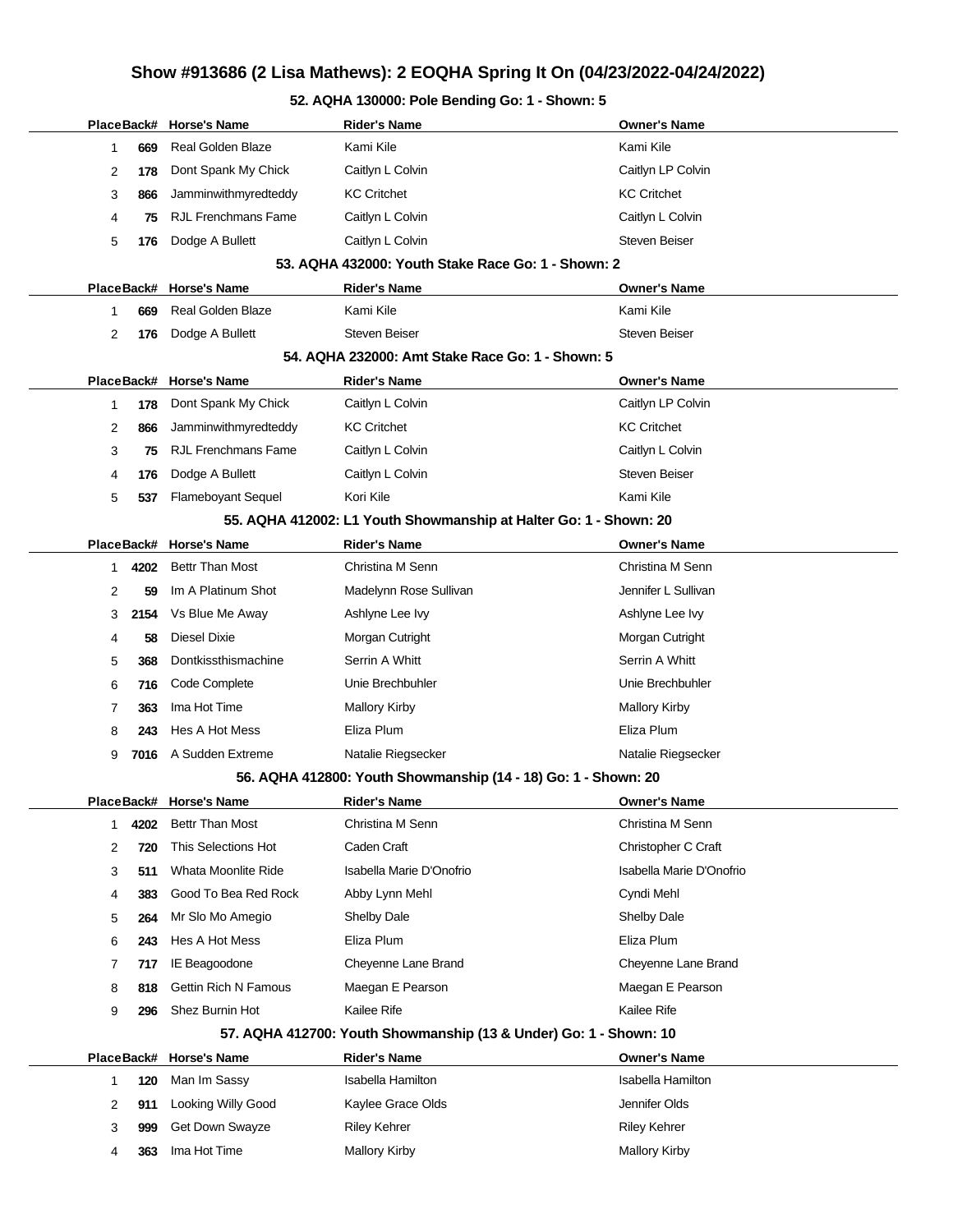| 5                                                                | 500   | Chips Favorite Invit        | Lauren Hoover                                                      | Amy Hoover               |  |  |  |  |
|------------------------------------------------------------------|-------|-----------------------------|--------------------------------------------------------------------|--------------------------|--|--|--|--|
| 6                                                                | 519   | <b>Shes N Control</b>       | <b>Chloe Roberts</b>                                               | Jody L Roberts           |  |  |  |  |
| 7                                                                | 2154  | Vs Blue Me Away             | Ashlyne Lee Ivy                                                    | Ashlyne Lee Ivy          |  |  |  |  |
| 8                                                                | 593   | <b>BMQ Genuine Solution</b> | Meghan Elizabeth Kaser                                             | McKenna Kaser            |  |  |  |  |
| 9                                                                | 1013  | <b>RR Rufle My Feathers</b> | <b>Emily Craft</b>                                                 | Christopher C Craft      |  |  |  |  |
| 58. AQHA 212002: L1 Amt Showmanship at Halter Go: 1 - Shown: 14  |       |                             |                                                                    |                          |  |  |  |  |
|                                                                  |       | PlaceBack# Horse's Name     | <b>Rider's Name</b>                                                | <b>Owner's Name</b>      |  |  |  |  |
| 1                                                                | 9214  | Born To Be Immortal         | Rachele Windau                                                     | <b>Tad Windau</b>        |  |  |  |  |
| 2                                                                | 2319  | Sumdiscretionadvised        | Kelsey Guadarrama                                                  | Kelsey Guadarrama        |  |  |  |  |
| 3                                                                | 424   | My Chex Is Good             | Chloe M Larson                                                     | Chloe M Larson           |  |  |  |  |
| 4                                                                | 556   | Hidden Agenda               | Jackie Davis                                                       | <b>Jackie Davis</b>      |  |  |  |  |
| 5                                                                | 403   | Talkinboutonite             | Antoinette Colleen Bloom                                           | Antoinette Colleen Bloom |  |  |  |  |
| 6                                                                | 458   | Hello Itz Me                | Lauren Hissam                                                      | Lauren Hissam            |  |  |  |  |
| 7                                                                | 4342  | Ima Good Cowgirl            | Kimberly A Riviello                                                | Kimberly A Riviello      |  |  |  |  |
| 8                                                                | 411   | The Roan Show               | Erin Mullady                                                       | <b>Molly Mullady</b>     |  |  |  |  |
| 9                                                                | 316   | <b>Krymsun Minute</b>       | Sue Ann Hartzell                                                   | Sue Ann Hartzell         |  |  |  |  |
|                                                                  |       |                             | 59. AQHA 212800: Amt Select Showmanship at Halter Go: 1 - Shown: 9 |                          |  |  |  |  |
|                                                                  |       | PlaceBack# Horse's Name     | <b>Rider's Name</b>                                                | <b>Owner's Name</b>      |  |  |  |  |
| 1                                                                | 323   | Lopen Assets                | Martha A Fabry                                                     | Martha A Fabry           |  |  |  |  |
| 2                                                                | 721   | <b>Check This Machine</b>   | Kimberly A Best                                                    | Kimberly A Best          |  |  |  |  |
| 3                                                                | 916   | Do You Think Im Lazy        | Bettie L Caballe                                                   | <b>Bettie L Caballe</b>  |  |  |  |  |
| 4                                                                | 153   | Simply Good Times           | Suzanne M Mocniak                                                  | Suzanne M Mocniak        |  |  |  |  |
| 5                                                                | 556   | Hidden Agenda               | Jackie Davis                                                       | <b>Jackie Davis</b>      |  |  |  |  |
| 6                                                                | 316   | Krymsun Minute              | Sue Ann Hartzell                                                   | Sue Ann Hartzell         |  |  |  |  |
| 7                                                                | 629   | Deluxe Catalac              | Kathleen K Azzarello                                               | Kathleen K Azzarello     |  |  |  |  |
| 8                                                                | 494   | Always Hottish              | Karen Elicker Crowell                                              | Karen Elicker Crowell    |  |  |  |  |
| 9                                                                | 1013  | <b>RR Rufle My Feathers</b> | Christopher C Craft                                                | Christopher C Craft      |  |  |  |  |
|                                                                  |       |                             | 60. AQHA 212000: Amt Showmanship at Halter Go: 1 - Shown: 21       |                          |  |  |  |  |
|                                                                  |       | PlaceBack# Horse's Name     | <b>Rider's Name</b>                                                | <b>Owner's Name</b>      |  |  |  |  |
| 1                                                                | 413   | Icecream                    | Hanna Hedderick                                                    | Hanna Jordan Hedderick   |  |  |  |  |
| 2                                                                | 16    | Good Miss Cadillac          | Lacy Lynn Watson                                                   | Lacy Lynn Watson         |  |  |  |  |
| 3                                                                | 913   | Only Lazy Lopin             | Lynette Depalma                                                    | Lynette Depalma          |  |  |  |  |
| 4                                                                | 441   | A Cool Lazy                 | Sara Oler                                                          | Sara Oler                |  |  |  |  |
| 5                                                                | 2319  | Sumdiscretionadvised        | Kelsey Guadarrama                                                  | Kelsey Guadarrama        |  |  |  |  |
| 6                                                                | 787   | <b>Really Sudden</b>        | Kelly A Rauschenbach                                               | Kelly A Rauschenbach     |  |  |  |  |
| 7                                                                | 131   | My Good Machine             | Mikayla Heintschel                                                 | Mikayla Heintschel       |  |  |  |  |
| 8                                                                | 309   | <b>Sweet She Rocks</b>      | Hailey A Flatter                                                   | Hailey A Flatter         |  |  |  |  |
| 9                                                                | 314   | Willys Goodride             | Sarah Lebsock                                                      | Sarah Lebsock            |  |  |  |  |
| 61. NAQHA 8800: Small Fry Showmanship 9 & Under Go: 1 - Shown: 7 |       |                             |                                                                    |                          |  |  |  |  |
|                                                                  |       | PlaceBack# Horse's Name     | <b>Rider's Name</b>                                                | <b>Owner's Name</b>      |  |  |  |  |
| 1                                                                | 593   | <b>BMQ Genuine Solution</b> | McKenna Kaser                                                      | McKenna Kaser            |  |  |  |  |
| 2                                                                | 403   | Talkinboutonite             | Sierra Mueller                                                     | Antoinette Colleen Bloom |  |  |  |  |
| 3                                                                | 129   | <b>Starched Rockies</b>     | Gwen Toth                                                          | <b>Emily Toth</b>        |  |  |  |  |
|                                                                  | 4 E M | <b>Dookmalikovamoonit</b>   | Corloo Drown                                                       | ouron N Drown            |  |  |  |  |

 **150** Rockmelikeyameanit Carlee Brown Lauren N Brown **4183** All Jacked Up **Kaylynn McKeague Ashley Newbury** Ashley Newbury **411** The Roan Show Molly Mullady Mullady Molly Mullady Mullady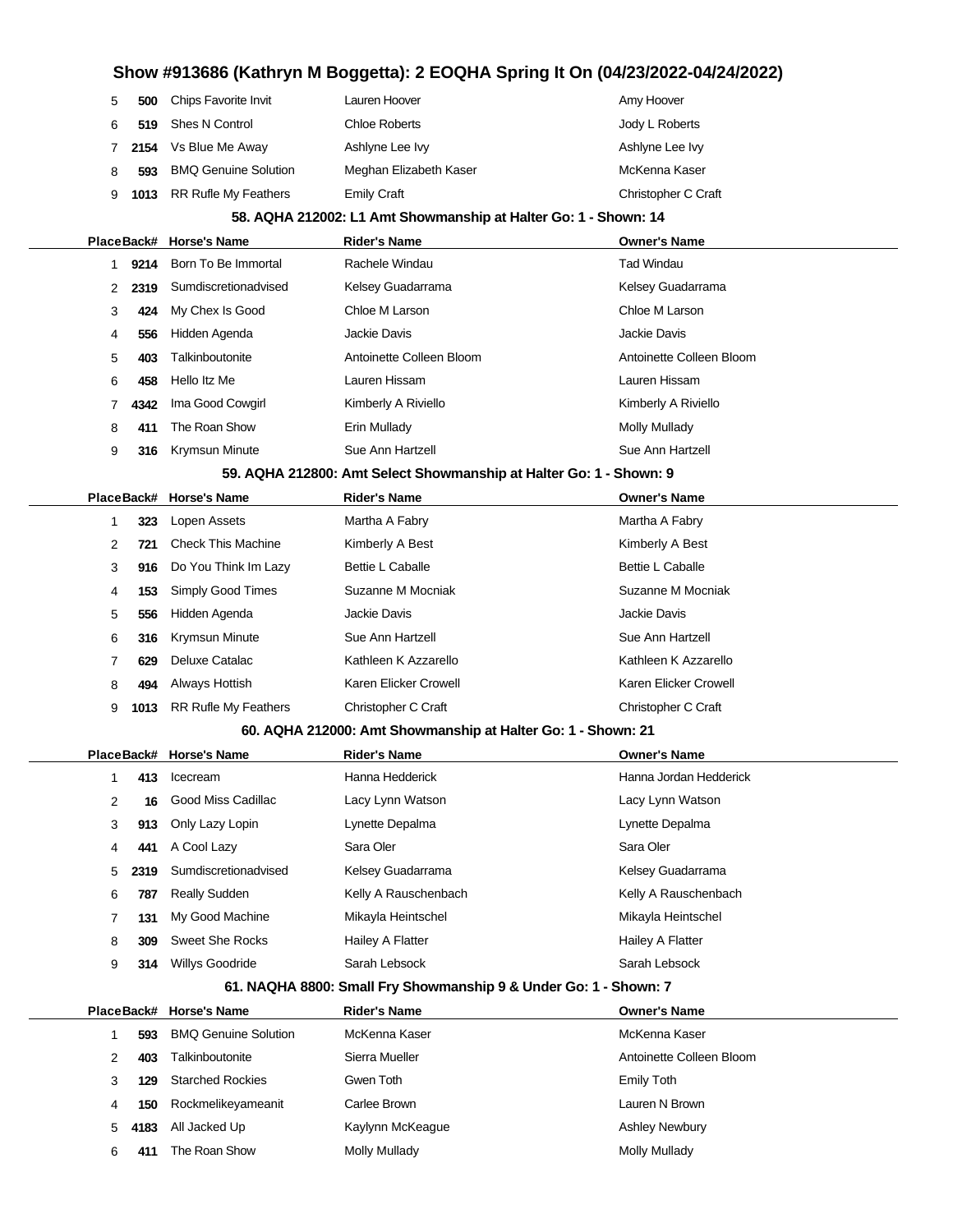**534** Im Gonna Be Lazy **Lilianna Sanna** Alexandre Addison Leonard

|            |      | PlaceBack# Horse's Name   | <b>Rider's Name</b>                                                  | <b>Owner's Name</b>         |
|------------|------|---------------------------|----------------------------------------------------------------------|-----------------------------|
| 1          | 316  | Krymsun Minute            | Sue Ann Hartzell                                                     | Sue Ann Hartzell            |
| 2          | 290  | Movin On Up               | Amanda Moore                                                         | Amanda Moore                |
| 3          | 604  | SL Just One Look          | <b>Tamra Sisk</b>                                                    | <b>Tamra Sisk</b>           |
| 4          | 916  | Do You Think Im Lazy      | <b>Bettie L Caballe</b>                                              | <b>Bettie L Caballe</b>     |
| 5          | 309  | <b>Sweet She Rocks</b>    | Hailey A Flatter                                                     | Hailey A Flatter            |
| 6          | 403  | Talkinboutonite           | Antoinette Colleen Bloom                                             | Antoinette Colleen Bloom    |
| 7          | 654  | <b>Invitation Bronzed</b> | Tina F Hykes                                                         | Tina F Hykes                |
| 8          | 16   | Good Miss Cadillac        | Lacy Lynn Watson                                                     | Lacy Lynn Watson            |
| 9          | 458  | Hello Itz Me              | Lauren Hissam                                                        | Lauren Hissam               |
|            |      |                           | 63. AQHA 475000: Youth Performance Halter Mares Go: 1 - Shown: 11    |                             |
| PlaceBack# |      | <b>Horse's Name</b>       | <b>Rider's Name</b>                                                  | <b>Owner's Name</b>         |
| 1          | 720  | This Selections Hot       | Caden Craft                                                          | Christopher C Craft         |
| 2          | 620  | Kruzin In Style           | Adeline P Gabor                                                      | Adeline P Gabor             |
| 3          | 911  | Looking Willy Good        | Kaylee Grace Olds                                                    | Jennifer Olds               |
| 4          | 403  | Talkinboutonite           | Sierra Mueller                                                       | Antoinette Colleen Bloom    |
| 5          | 500  | Chips Favorite Invit      | Lauren Hoover                                                        | Amy Hoover                  |
| 6          | 519  | Shes N Control            | <b>Chloe Roberts</b>                                                 | Jody L Roberts              |
| 7          | 199  | I Know Best               | Skylar Herrnstein                                                    | <b>Brittanie Herrnstein</b> |
| 8          | 363  | Ima Hot Time              | <b>Mallory Kirby</b>                                                 | <b>Mallory Kirby</b>        |
| 9          | 717  | IE Beagoodone             | Cheyenne Lane Brand                                                  | Cheyenne Lane Brand         |
|            |      |                           | 64. AQHA 175000: Performance Halter Mares Go: 1 - Shown: 7           |                             |
| PlaceBack# |      | <b>Horse's Name</b>       | <b>Rider's Name</b>                                                  | <b>Owner's Name</b>         |
| 1          | 316  | <b>Krymsun Minute</b>     | Kyle R Flatter                                                       | Sue Ann Hartzell            |
| 2          | 290  | Movin On Up               | Amanda Moore                                                         | Amanda Moore                |
| 3          | 925  | Onlythebestchocolate      | Brian Kyle Bernatowicz                                               | Laura Anne Lamb             |
| 4          | 108  | <b>Zips Tuff Buck</b>     | Jodi Ann King                                                        | Jodi Ann King               |
| 5          | 403  | Talkinboutonite           | Sierra Mueller                                                       | Antoinette Colleen Bloom    |
| 6          | 296  | Shez Burnin Hot           | Kailee Rife                                                          | Kailee Rife                 |
| DQ         | 458  | Hello Itz Me              | Steve R Martin                                                       | Lauren Hissam               |
|            |      |                           | 65. AQHA 277000: Amt Performance Halter Geldings Go: 1 - Shown: 16   |                             |
|            |      | PlaceBack# Horse's Name   | <b>Rider's Name</b>                                                  | <b>Owner's Name</b>         |
| 1          | 553  | If It Aint Southern       | Jennifer M D'onofrio                                                 | Isabella Marie D'Onofrio    |
|            | 413  | Icecream                  | Hanna Hedderick                                                      | Hanna Jordan Hedderick      |
| 2          |      |                           |                                                                      |                             |
| 3          | 599  | Absolutely A Krymsun      | Jessica M Balo                                                       | Jessica M Balo              |
| 4          | 305  | Snoop Dogge               | Jason G Somnitz                                                      | Jason G Somnitz             |
| 5          | 323  | Lopen Assets              | Martha A Fabry                                                       | Martha A Fabry              |
| 6          | 2319 | Sumdiscretionadvised      | Kelsey Guadarrama                                                    | Kelsey Guadarrama           |
| 7          | 787  | <b>Really Sudden</b>      | Kelly A Rauschenbach                                                 | Kelly A Rauschenbach        |
| 8          | 188  | The Roan Rocker           | <b>Madison Staub</b>                                                 | <b>Madison Staub</b>        |
| 9          | 575  | Simply One Hot            | <b>Grace Philpot</b>                                                 | Keri Philpot                |
|            |      |                           | 66. AQHA 477000: Youth Performance Halter Geldings Go: 1 - Shown: 17 |                             |
|            |      | PlaceBack# Horse's Name   | <b>Rider's Name</b>                                                  | <b>Owner's Name</b>         |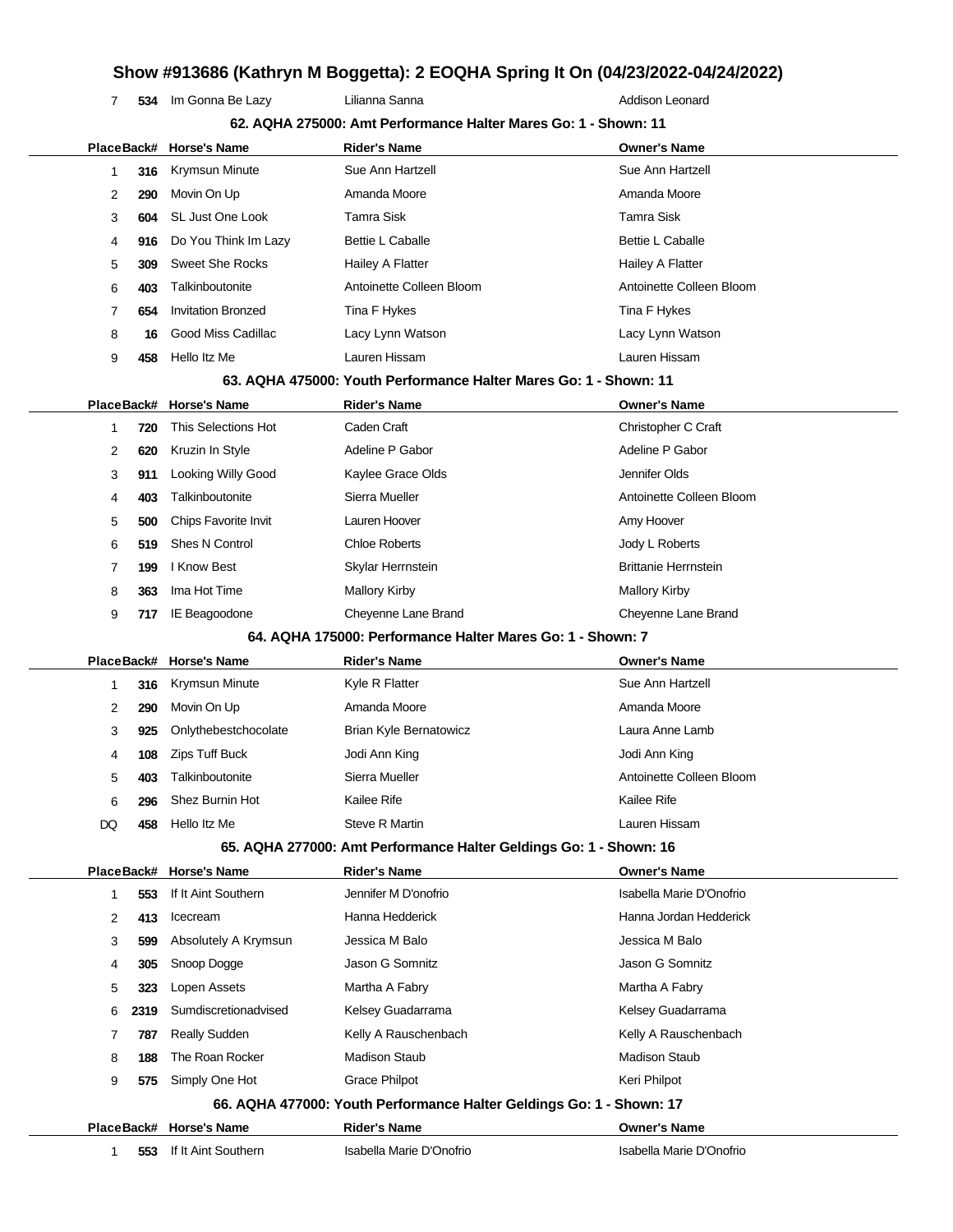| 2  | 4202       | <b>Bettr Than Most</b> | Christina M Senn                                               | Christina M Senn       |
|----|------------|------------------------|----------------------------------------------------------------|------------------------|
| 3  | 65         | How Bout At Midnight   | Kylie Davis                                                    | Kylie Davis            |
| 4  | 216        | Invitedbywillynelson   | Ella Mae Thompson                                              | Ella Mae Thompson      |
| 5. |            | 7016 A Sudden Extreme  | Natalie Riegsecker                                             | Natalie Riegsecker     |
| 6  | 8305       | Full Code              | Taylor Erin Schroeder                                          | Taylor Erin Schroeder  |
|    | 558        | KM Justa Little Bit    | Kambrie Atkins                                                 | <b>Kambrie Atkins</b>  |
| 8  | 243        | Hes A Hot Mess         | Eliza Plum                                                     | Eliza Plum             |
| 9  | 4246       | Afraid Inthedark Too   | Grace Rollins                                                  | <b>Grace Rollins</b>   |
|    |            |                        | 67. AQHA 177000: Performance Halter Geldings Go: 1 - Shown: 10 |                        |
|    | PlaceBack# | <b>Horse's Name</b>    | <b>Rider's Name</b>                                            | <b>Owner's Name</b>    |
|    | 305        | Snoop Dogge            | Jason G Somnitz                                                | Jason G Somnitz        |
| 2  | 910        | Mr Macdreamy           | <b>Matthew Claypool</b>                                        | Stefanie Page          |
| 3  | 697        | <b>Certain Cookie</b>  | Kyle R Flatter                                                 | <b>Millie Marshall</b> |

**413** Icecream **Hanna Hedderick** Hanna Hedderick Hanna Jordan Hedderick 5 787 Really Sudden **Kelly A Rauschenbach** Kelly A Rauschenbach **323** Lopen Assets Martha A Fabry Martha A Fabry **601** Hezwillyexpensive Camilla M Claypool **Camilla M** Claypool **575** Simply One Hot Grace Philpot Grace Philpot

**216** Invitedbywillynelson Ella Mae Thompson Ella Mae Thompson

|                                                        | 73. AQHA 405700: Youth Aged Mares Go: 1 - Shown: 2 |     |                         |                     |                     |  |  |
|--------------------------------------------------------|----------------------------------------------------|-----|-------------------------|---------------------|---------------------|--|--|
|                                                        |                                                    |     | PlaceBack# Horse's Name | <b>Rider's Name</b> | <b>Owner's Name</b> |  |  |
|                                                        |                                                    | 291 | FG Mesmerized           | Colton Smith        | Tammi M Smith       |  |  |
|                                                        | 2                                                  | 120 | Man Im Sassy            | Isabella Hamilton   | Isabella Hamilton   |  |  |
| 75. AQHA 205500: Amt Two Yr Old Mares Go: 1 - Shown: 1 |                                                    |     |                         |                     |                     |  |  |
|                                                        |                                                    |     | PlaceBack# Horse's Name | <b>Rider's Name</b> | <b>Owner's Name</b> |  |  |

| PlaceBack#                                                  |     | <b>Horse's Name</b>      | <b>Rider's Name</b>                                   | <b>Owner's Name</b> |  |  |  |  |
|-------------------------------------------------------------|-----|--------------------------|-------------------------------------------------------|---------------------|--|--|--|--|
| 1.                                                          | 154 | HR Ante Up Elle          | Kristin D Cole                                        | Amy Jo Erhardt      |  |  |  |  |
| 77. AQHA 205700: Amt Aged Mares Go: 1 - Shown: 2            |     |                          |                                                       |                     |  |  |  |  |
|                                                             |     | PlaceBack# Horse's Name  | <b>Rider's Name</b>                                   | <b>Owner's Name</b> |  |  |  |  |
| 1                                                           | 616 | Sheza Premadonna         | Tammi M Smith                                         | Dewey Smith         |  |  |  |  |
| 2                                                           | 340 | Howboutanotherstory      | Cara Womack                                           | Cara Womack         |  |  |  |  |
|                                                             |     |                          | 79. AQHA 105500: Two Yr Old Mares Go: 1 - Shown: 1    |                     |  |  |  |  |
|                                                             |     | PlaceBack# Horse's Name  | <b>Rider's Name</b>                                   | <b>Owner's Name</b> |  |  |  |  |
| 1                                                           | 154 | HR Ante Up Elle          | <b>Andrew Voight Staton</b>                           | Amy Jo Erhardt      |  |  |  |  |
|                                                             |     |                          | 81. AQHA 105700: Aged Mares Go: 1 - Shown: 2          |                     |  |  |  |  |
|                                                             |     | PlaceBack# Horse's Name  | <b>Rider's Name</b>                                   | <b>Owner's Name</b> |  |  |  |  |
| 1                                                           | 291 | <b>FG Mesmerized</b>     | Dewey Smith                                           | Tammi M Smith       |  |  |  |  |
| 2                                                           | 616 | Sheza Premadonna         | Colton Smith                                          | Dewey Smith         |  |  |  |  |
| 83. AQHA 407500: Youth Two Yr Old Geldings Go: 1 - Shown: 1 |     |                          |                                                       |                     |  |  |  |  |
|                                                             |     | PlaceBack# Horse's Name  | <b>Rider's Name</b>                                   | <b>Owner's Name</b> |  |  |  |  |
| 1                                                           | 289 | <b>One Silent Secret</b> | Caden Craft                                           | Ralph C Craft       |  |  |  |  |
|                                                             |     |                          | 85. AQHA 407700: Youth Aged Geldings Go: 1 - Shown: 7 |                     |  |  |  |  |
|                                                             |     | PlaceBack# Horse's Name  | <b>Rider's Name</b>                                   | <b>Owner's Name</b> |  |  |  |  |

 **158** LW Immense Kamrie Wetzel Leighton Wetzel **511** Whata Moonlite Ride Isabella Marie D'Onofrio Isabella Marie D'Onofrio **150** Rockmelikeyameanit Carlee Brown Lauren N Brown **6** Sleepnmarriedwhoknew Tianna S Cooper Suzanne D Cooper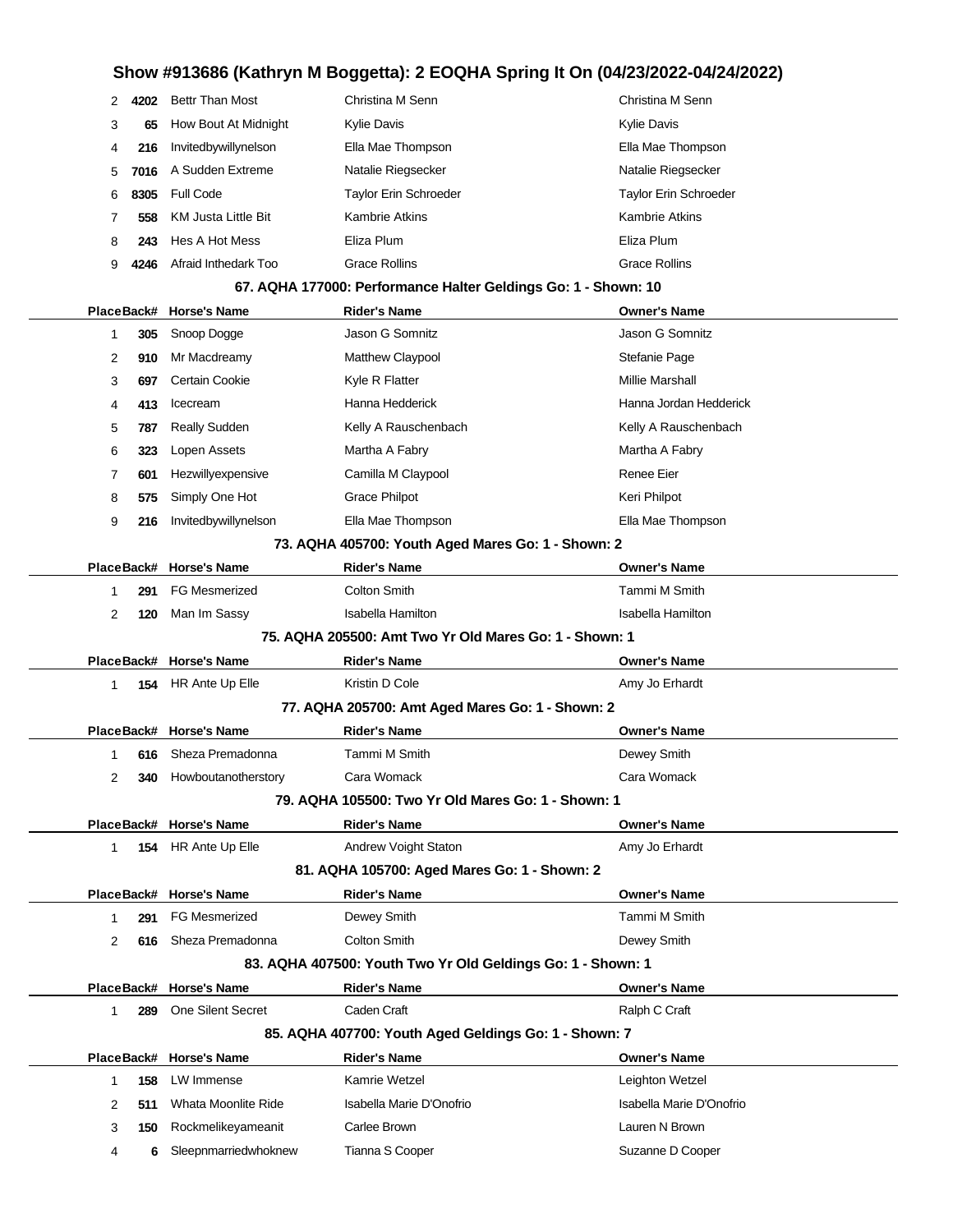|            |     |                          |                                                                  | Show #913686 (Kathryn M Boggetta): 2 EOQHA Spring It On (04/23/2022-04/24/2022) |
|------------|-----|--------------------------|------------------------------------------------------------------|---------------------------------------------------------------------------------|
| 5          | 528 | Sport Mode               | Emma Nicole Evitts                                               | <b>Emma Nicole Evitts</b>                                                       |
| 6          | 368 | Dontkissthismachine      | Serrin A Whitt                                                   | Serrin A Whitt                                                                  |
| 7          | 715 | AJ Top Of The Rock       | Unie Brechbuhler                                                 | Unie Brechbuhler                                                                |
|            |     |                          | 87. AQHA 207500: Amt Two Yr Old Geldings Go: 1 - Shown: 2        |                                                                                 |
| PlaceBack# |     | <b>Horse's Name</b>      | <b>Rider's Name</b>                                              | <b>Owner's Name</b>                                                             |
| 1          | 251 | Fearles Premo            | Lisa Scott-Reiss                                                 | Lisa Scott-Reiss                                                                |
| 2          | 289 | <b>One Silent Secret</b> | Christopher C Craft                                              | Ralph C Craft                                                                   |
|            |     |                          | 88. AQHA 207600: Amt Three Yr Old Geldings Go: 1 - Shown: 1      |                                                                                 |
|            |     | PlaceBack# Horse's Name  | <b>Rider's Name</b>                                              | <b>Owner's Name</b>                                                             |
| 1.         | 152 | Empowered                | Kristin D Cole                                                   | Amy Jo Erhardt                                                                  |
|            |     |                          | 89. AQHA 207700: Amt Aged Geldings Go: 1 - Shown: 7              |                                                                                 |
|            |     | PlaceBack# Horse's Name  | <b>Rider's Name</b>                                              | <b>Owner's Name</b>                                                             |
| 1          | 158 | LW Immense               | Leighton Wetzel                                                  | Leighton Wetzel                                                                 |
| 2          | 913 | Only Lazy Lopin          | Lynette Depalma                                                  | Lynette Depalma                                                                 |
| 3          | 150 | Rockmelikeyameanit       | Lauren N Brown                                                   | Lauren N Brown                                                                  |
| 4          | 556 | Hidden Agenda            | Jackie Davis                                                     | <b>Jackie Davis</b>                                                             |
| 5          | 314 | Willys Goodride          | Sarah Lebsock                                                    | Sarah Lebsock                                                                   |
| 6          | 281 | Employee Number One      | Clara Ruth Somnitz                                               | Clara Ruth Somnitz                                                              |
| 7          | 494 | Always Hottish           | Karen Elicker Crowell                                            | Karen Elicker Crowell                                                           |
|            |     |                          | 90. AQHA 107400: Yearling Geldings Go: 1 - Shown: 1              |                                                                                 |
| PlaceBack# |     | <b>Horse's Name</b>      | <b>Rider's Name</b>                                              | <b>Owner's Name</b>                                                             |
| 1.         | 149 | Gunnsandroses            | Andrew Voight Staton                                             | <b>Terry Nutt</b>                                                               |
|            |     |                          | 91. AQHA 107500: Two Yr Old Geldings Go: 1 - Shown: 2            |                                                                                 |
|            |     | PlaceBack# Horse's Name  | <b>Rider's Name</b>                                              | <b>Owner's Name</b>                                                             |
| 1          | 251 | Fearles Premo            | Dewey Smith                                                      | Lisa Scott-Reiss                                                                |
| 2          | 289 | <b>One Silent Secret</b> | Matthew Claypool                                                 | Ralph C Craft                                                                   |
|            |     |                          | 93. AQHA 107700: Aged Geldings Go: 1 - Shown: 5                  |                                                                                 |
|            |     | PlaceBack# Horse's Name  | <b>Rider's Name</b>                                              | <b>Owner's Name</b>                                                             |
| 1          | 158 | LW Immense               | Leighton Wetzel                                                  | Leighton Wetzel                                                                 |
| 2          | 913 | Only Lazy Lopin          | Lynette Depalma                                                  | Lynette Depalma                                                                 |
| 3          | 150 | Rockmelikeyameanit       | Lauren N Brown                                                   | Lauren N Brown                                                                  |
| 4          | 281 | Employee Number One      | Jason G Somnitz                                                  | Clara Ruth Somnitz                                                              |
| 5          | 494 | Always Hottish           | Karen Elicker Crowell                                            | Karen Elicker Crowell                                                           |
|            |     |                          | 102. AQHA 144004: L1 Hunter Under Saddle Go: 1 - Shown: 9        |                                                                                 |
| PlaceBack# |     | <b>Horse's Name</b>      | <b>Rider's Name</b>                                              | <b>Owner's Name</b>                                                             |
| 1          | 996 | Certifiable Iron         | <b>Tyler Schultz</b>                                             | <b>Tad Windau</b>                                                               |
| 2          | 599 | Absolutely A Krymsun     | Melissa A Thyfault                                               | Jessica M Balo                                                                  |
| 3          | 436 | Hooshotthesheriff        | Nicole L Rice                                                    | Allyson Lee Mantler                                                             |
| 4          | 798 | <b>Brock Lesnar</b>      | Lynne M Puthoff                                                  | <b>Helenn Voss</b>                                                              |
| 5          | 119 | Playin It Cool           | Jamie Watson                                                     | Cynthia Testerman                                                               |
| 6          | 290 | Movin On Up              | Marion E Troyer                                                  | Amanda Moore                                                                    |
| 7          | 296 | Shez Burnin Hot          | Elizabeth A Yoder                                                | <b>Kailee Rife</b>                                                              |
| 8          | 629 | Deluxe Catalac           | <b>Kirsty Troyer</b>                                             | Kathleen K Azzarello                                                            |
| 9          | 159 | Willy Be A Good One      | <b>Riley Erwin</b>                                               | Janet Sandvick                                                                  |
|            |     |                          | 103. AQHA 444002: L1 Youth Hunter Under Saddle Go: 1 - Shown: 17 |                                                                                 |
|            |     | PlaceBack# Horse's Name  | <b>Rider's Name</b>                                              | <b>Owner's Name</b>                                                             |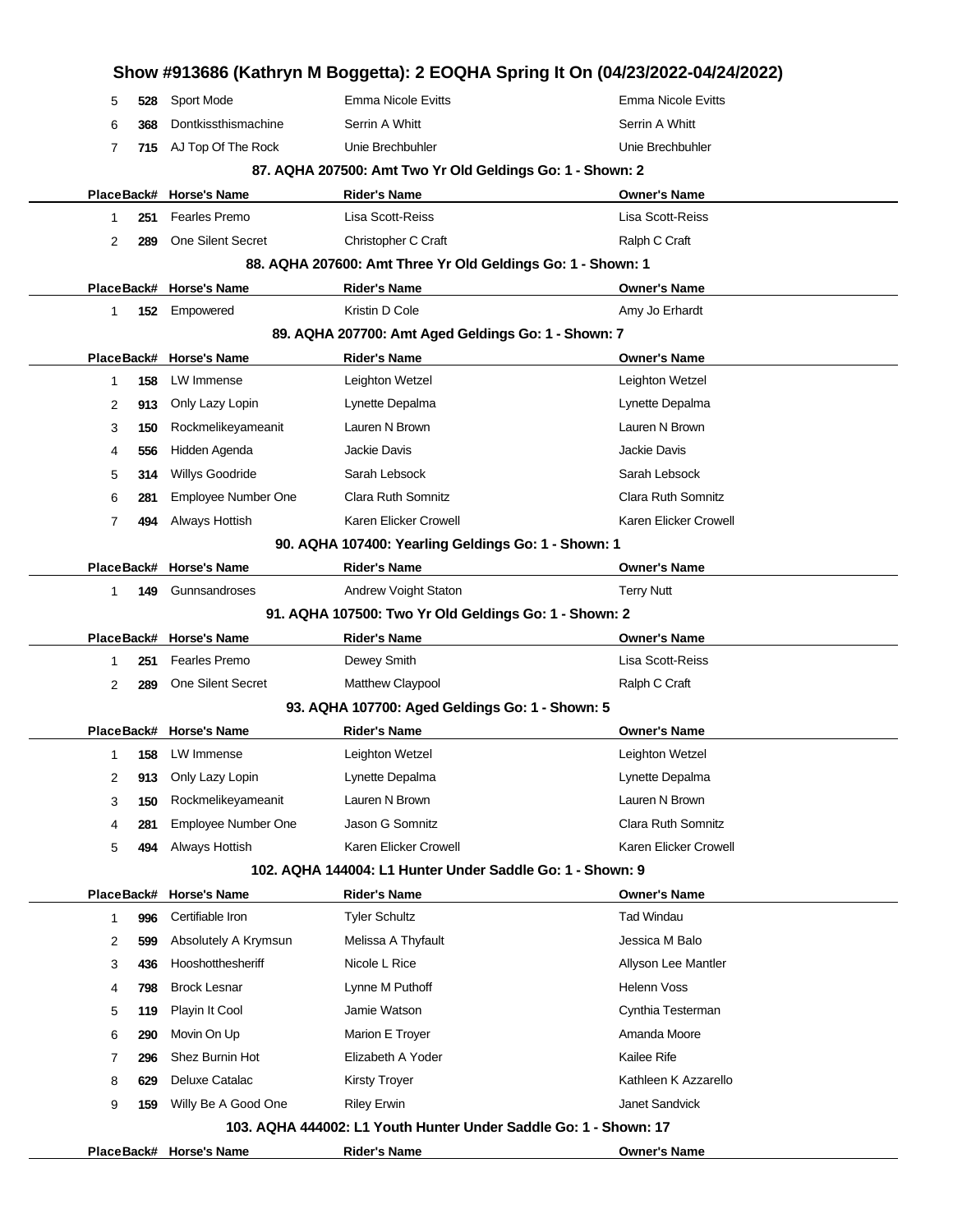| 1 | 558  | KM Justa Little Bit              | Kambrie Atkins                                                             | <b>Kambrie Atkins</b>        |  |  |  |  |
|---|------|----------------------------------|----------------------------------------------------------------------------|------------------------------|--|--|--|--|
| 2 | 4202 | <b>Bettr Than Most</b>           | Christina M Senn                                                           | Christina M Senn             |  |  |  |  |
| 3 | 120  | Man Im Sassy                     | Isabella Hamilton                                                          | Isabella Hamilton            |  |  |  |  |
| 4 | 243  | Hes A Hot Mess                   | Eliza Plum                                                                 | Eliza Plum                   |  |  |  |  |
| 5 | 138  | <b>Blazing By Moonlight</b>      | <b>Madison Ranee Kershaw</b>                                               | <b>Madison Ranee Kershaw</b> |  |  |  |  |
| 6 | 368  | Dontkissthismachine              | Serrin A Whitt                                                             | Serrin A Whitt               |  |  |  |  |
| 7 | 119  | Playin It Cool                   | Kaylee Grace Olds                                                          | Cynthia Testerman            |  |  |  |  |
| 8 | 224  | Shesalazyshamrock                | Hannah Marie Beidelman                                                     | Hannah Marie Beidelman       |  |  |  |  |
| 9 | 2816 | Red E When You Are               | Sarah Trick                                                                | Sarah Trick                  |  |  |  |  |
|   |      |                                  | 104. AQHA 444800: Youth Hunter Under Saddle (14-18) Go: 1 - Shown: 14      |                              |  |  |  |  |
|   |      | PlaceBack# Horse's Name          | <b>Rider's Name</b>                                                        | <b>Owner's Name</b>          |  |  |  |  |
| 1 | 14   | N A Heartbeat                    | Isabella Marie D'Onofrio                                                   | Jennifer M D'onofrio         |  |  |  |  |
| 2 | 753  | Duplicated In Iron               | Addison Johnson                                                            | Addison Johnson              |  |  |  |  |
| 3 | 6    | Sleepnmarriedwhoknew             | Tianna S Cooper                                                            | Suzanne D Cooper             |  |  |  |  |
| 4 | 717  | IE Beagoodone                    | Cheyenne Lane Brand                                                        | Cheyenne Lane Brand          |  |  |  |  |
| 5 | 4202 | <b>Bettr Than Most</b>           | Christina M Senn                                                           | Christina M Senn             |  |  |  |  |
| 6 | 216  | Invitedbywillynelson             | Ella Mae Thompson                                                          | Ella Mae Thompson            |  |  |  |  |
| 7 | 243  | Hes A Hot Mess                   | Eliza Plum                                                                 | Eliza Plum                   |  |  |  |  |
| 8 | 368  | Dontkissthismachine              | Serrin A Whitt                                                             | Serrin A Whitt               |  |  |  |  |
| 9 | 224  | Shesalazyshamrock                | Hannah Marie Beidelman                                                     | Hannah Marie Beidelman       |  |  |  |  |
|   |      |                                  | 105. AQHA 444700: Youth Hunter Under Saddle (13 & Under) Go: 1 - Shown: 10 |                              |  |  |  |  |
|   |      | PlaceBack# Horse's Name          | <b>Rider's Name</b>                                                        | <b>Owner's Name</b>          |  |  |  |  |
| 1 | 558  | KM Justa Little Bit              | Kambrie Atkins                                                             | <b>Kambrie Atkins</b>        |  |  |  |  |
| 2 | 716  | Code Complete                    | Unie Brechbuhler                                                           | Unie Brechbuhler             |  |  |  |  |
| 3 | 65   | How Bout At Midnight             | Kylie Davis                                                                | <b>Kylie Davis</b>           |  |  |  |  |
| 4 | 120  | Man Im Sassy                     | <b>Isabella Hamilton</b>                                                   | <b>Isabella Hamilton</b>     |  |  |  |  |
| 5 | 363  | Ima Hot Time                     | <b>Mallory Kirby</b>                                                       | <b>Mallory Kirby</b>         |  |  |  |  |
| 6 | 519  | <b>Shes N Control</b>            | <b>Chloe Roberts</b>                                                       | Jody L Roberts               |  |  |  |  |
| 7 | 119  | Playin It Cool                   | Kaylee Grace Olds                                                          | Cynthia Testerman            |  |  |  |  |
| 8 | 199  | I Know Best                      | Skylar Herrnstein                                                          | <b>Brittanie Herrnstein</b>  |  |  |  |  |
| 9 |      | <b>1013</b> RR Rufle My Feathers | Emily Craft                                                                | Christopher C Craft          |  |  |  |  |
|   |      |                                  | 106. AQHA 144100: Junior Hunter Under Saddle Go: 1 - Shown: 6              |                              |  |  |  |  |
|   |      | PlaceBack# Horse's Name          | <b>Rider's Name</b>                                                        | <b>Owner's Name</b>          |  |  |  |  |
| 1 | 565  | Good As Ever                     | Melissa A Thyfault                                                         | Jennifer M D'onofrio         |  |  |  |  |
| 2 | 699  | Hez Blazing Brave                | Hilary Hoffman                                                             | Hilary Hoffman               |  |  |  |  |
| 3 | 119  | Playin It Cool                   | Jamie Watson                                                               | Cynthia Testerman            |  |  |  |  |
| 4 | 359  | Sompin Nthemoonlight             | Janet Kolk                                                                 | Janet Kolk                   |  |  |  |  |
| 5 | 159  | Willy Be A Good One              | <b>Riley Erwin</b>                                                         | Janet Sandvick               |  |  |  |  |
| 6 | 910  | Mr Macdreamy                     | Camilla M Claypool                                                         | Stefanie Page                |  |  |  |  |
|   |      |                                  | 107. AQHA 244002: L1 Amt Hunter Under Saddle Go: 1 - Shown: 8              |                              |  |  |  |  |
|   |      | PlaceBack# Horse's Name          | Rider's Name                                                               | <b>Owner's Name</b>          |  |  |  |  |
| 1 | 699  | Hez Blazing Brave                | Jennifer Feller                                                            | Hilary Hoffman               |  |  |  |  |
| 2 | 798  | <b>Brock Lesnar</b>              | Helenn Voss                                                                | Helenn Voss                  |  |  |  |  |
| 3 | 2319 | Sumdiscretionadvised             | Kelsey Guadarrama                                                          | Kelsey Guadarrama            |  |  |  |  |
| 4 | 172  | Always Able                      | Linda Kirkendall                                                           | Linda Kirkendall             |  |  |  |  |
| 5 | 436  | Hooshotthesheriff                | Allyson Lee Mantler                                                        | Allyson Lee Mantler          |  |  |  |  |
|   |      |                                  |                                                                            |                              |  |  |  |  |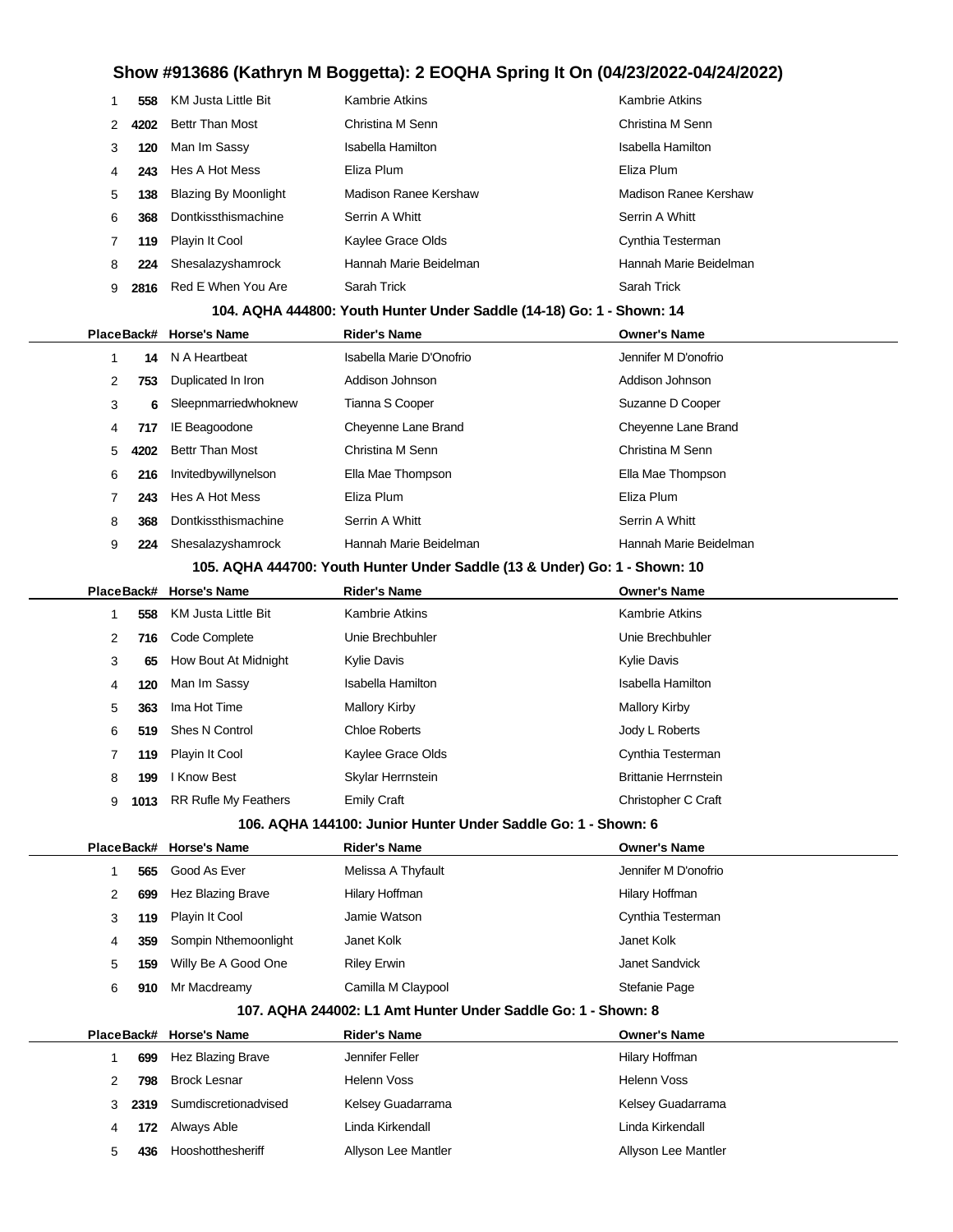|            |      |                             |                                                                   | Show #913686 (Kathryn M Boggetta): 2 EOQHA Spring It On (04/23/2022-04/24/2022) |
|------------|------|-----------------------------|-------------------------------------------------------------------|---------------------------------------------------------------------------------|
| 6          | 181  | One Good Minute             | Lauren Kirkendall                                                 | Linda Kirkendall                                                                |
| 7          | 629  | Deluxe Catalac              | Kathleen K Azzarello                                              | Kathleen K Azzarello                                                            |
| DQ         | 161  | Allelujah                   | Julie Elizabeth Davis                                             | Julie Elizabeth Davis                                                           |
|            |      |                             | 108. AQHA 244800: Amt Select Hunter Under Saddle Go: 1 - Shown: 3 |                                                                                 |
| PlaceBack# |      | <b>Horse's Name</b>         | <b>Rider's Name</b>                                               | Owner's Name                                                                    |
| 1          | 172  | Always Able                 | Linda Kirkendall                                                  | Linda Kirkendall                                                                |
| 2          | 494  | Always Hottish              | Karen Elicker Crowell                                             | Karen Elicker Crowell                                                           |
| 3          | 629  | <b>Deluxe Catalac</b>       | Kathleen K Azzarello                                              | Kathleen K Azzarello                                                            |
|            |      |                             | 109. AQHA 244000: Amt Hunter Under Saddle Go: 1 - Shown: 8        |                                                                                 |
| PlaceBack# |      | <b>Horse's Name</b>         | <b>Rider's Name</b>                                               | <b>Owner's Name</b>                                                             |
| 1          | 996  | Certifiable Iron            | Rachele Windau                                                    | Tad Windau                                                                      |
| 2          | 599  | Absolutely A Krymsun        | Jessica M Balo                                                    | Jessica M Balo                                                                  |
| 3          | 359  | Sompin Nthemoonlight        | Janet Kolk                                                        | Janet Kolk                                                                      |
| 4          | 595  | Ajwhatdoesthefoxsay         | Katelyn Rabe                                                      | Jennifer A Rabe                                                                 |
| 5          | 290  | Movin On Up                 | Amanda Moore                                                      | Amanda Moore                                                                    |
| 6          | 413  | Icecream                    | Hanna Hedderick                                                   | Hanna Jordan Hedderick                                                          |
| 7          | 188  | The Roan Rocker             | <b>Madison Staub</b>                                              | <b>Madison Staub</b>                                                            |
| 8          | 612  | Meant To Be Good            | Maryn E Klaus                                                     | Maryn E Klaus                                                                   |
|            |      |                             | 110. AQHA 144200: Senior Hunter Under Saddle Go: 1 - Shown: 5     |                                                                                 |
|            |      | PlaceBack# Horse's Name     | <b>Rider's Name</b>                                               | <b>Owner's Name</b>                                                             |
| 1          | 14   | N A Heartbeat               | Melissa A Thyfault                                                | Jennifer M D'onofrio                                                            |
| 2          | 7944 | <b>Escape For Cash</b>      | <b>Tyler Schultz</b>                                              | <b>Tad Windau</b>                                                               |
| 3          | 595  | Ajwhatdoesthefoxsay         | Katelyn Rabe                                                      | Jennifer A Rabe                                                                 |
| 4          | 558  | <b>KM Justa Little Bit</b>  | <b>Kambrie Atkins</b>                                             | <b>Kambrie Atkins</b>                                                           |
| 5          | 188  | The Roan Rocker             | <b>Madison Staub</b>                                              | <b>Madison Staub</b>                                                            |
|            |      |                             |                                                                   | 111. AQHA 444102: L1 Youth Walk Trot Hunter Under Saddle Go: 1 - Shown: 5       |
| PlaceBack# |      | <b>Horse's Name</b>         | Rider's Name                                                      | Owner's Name                                                                    |
| 1          | 620  | Kruzin In Style             | Adeline P Gabor                                                   | Adeline P Gabor                                                                 |
| 2          | 862  | AJ Seeking The Truth        | Maren Jaeger                                                      | Amy R Ferguson                                                                  |
| 3          | 593  | <b>BMQ Genuine Solution</b> | Meghan Elizabeth Kaser                                            | McKenna Kaser                                                                   |
| 4          | 411  | The Roan Show               | <b>Molly Mullady</b>                                              | <b>Molly Mullady</b>                                                            |
| 5          | 104  | One Hot Doll                | Kinlie Smith                                                      | Kevin J Earl                                                                    |
|            |      |                             |                                                                   | 112. AQHA 452102: L1 Youth Walk Trot Hunt Seat Equitation Go: 1 - Shown: 4      |
| PlaceBack# |      | <b>Horse's Name</b>         | <b>Rider's Name</b>                                               | <b>Owner's Name</b>                                                             |
| 1          | 620  | Kruzin In Style             | Adeline P Gabor                                                   | Adeline P Gabor                                                                 |
| 2          | 862  | AJ Seeking The Truth        | Maren Jaeger                                                      | Amy R Ferguson                                                                  |
| 3          | 411  | The Roan Show               | <b>Molly Mullady</b>                                              | Molly Mullady                                                                   |
| 4          | 593  | <b>BMQ Genuine Solution</b> | Meghan Elizabeth Kaser                                            | McKenna Kaser                                                                   |
|            |      |                             | 113. NAQHA 8820: Small Fry Hunter Under Saddle Go: 1 - Shown: 6   |                                                                                 |
| PlaceBack# |      | <b>Horse's Name</b>         | <b>Rider's Name</b>                                               | <b>Owner's Name</b>                                                             |
| 1          | 593  | <b>BMQ Genuine Solution</b> | McKenna Kaser                                                     | McKenna Kaser                                                                   |
| 2          | 129  | <b>Starched Rockies</b>     | Gwen Toth                                                         | <b>Emily Toth</b>                                                               |
| 3          | 862  | AJ Seeking The Truth        | Maren Jaeger                                                      | Amy R Ferguson                                                                  |
| 4          | 411  | The Roan Show               | <b>Molly Mullady</b>                                              | Molly Mullady                                                                   |
| 5          | 949  | Swiss Miss Cocoa            | Evelyn Balderaz                                                   | Christina Balderaz                                                              |
| 6          | 104  | One Hot Doll                | Kinlie Smith                                                      | Kevin J Earl                                                                    |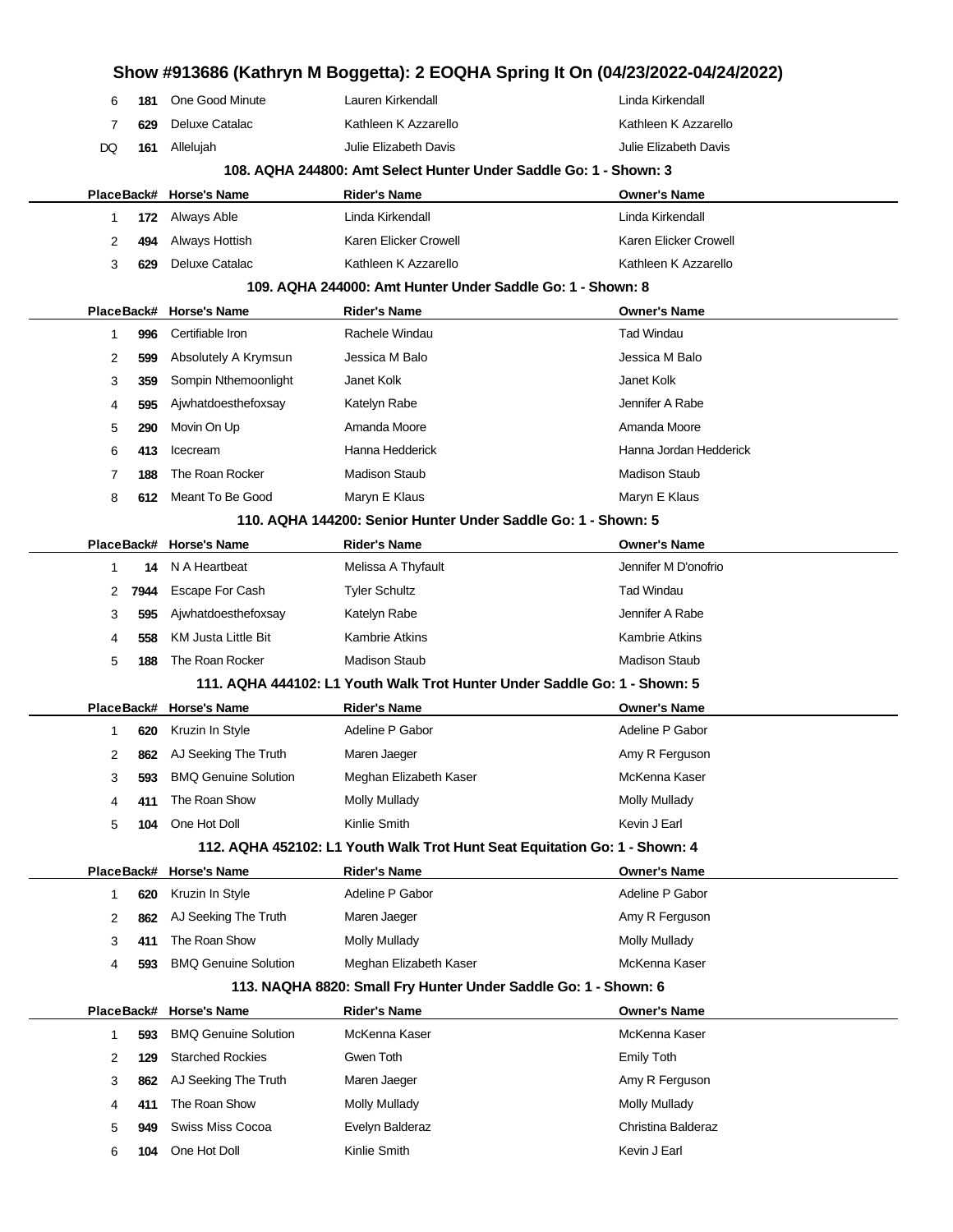## **114. NAQHA 8825: Small Fry Equitation Go: 1 - Shown: 5**

|            |      | PlaceBack# Horse's Name     | <b>Rider's Name</b>                                                         | Owner's Name             |
|------------|------|-----------------------------|-----------------------------------------------------------------------------|--------------------------|
| 1          | 129  | <b>Starched Rockies</b>     | Gwen Toth                                                                   | <b>Emily Toth</b>        |
| 2          | 593  | <b>BMQ Genuine Solution</b> | McKenna Kaser                                                               | McKenna Kaser            |
| 3          | 949  | Swiss Miss Cocoa            | Evelyn Balderaz                                                             | Christina Balderaz       |
| 4          | 411  | The Roan Show               | <b>Molly Mullady</b>                                                        | Molly Mullady            |
| 5          | 862  | AJ Seeking The Truth        | Maren Jaeger                                                                | Amy R Ferguson           |
|            |      |                             | 115. AQHA 244102: L1 Amt Walk Trot Hunter Under Saddle Go: 1 - Shown: 3     |                          |
| PlaceBack# |      | <b>Horse's Name</b>         | Rider's Name                                                                | Owner's Name             |
| 1          | 910  | Mr Macdreamy                | Stefanie Page                                                               | Stefanie Page            |
| 2          | 556  | Hidden Agenda               | <b>Jackie Davis</b>                                                         | Jackie Davis             |
| 3          | 159  | Willy Be A Good One         | Janet Sandvick                                                              | Janet Sandvick           |
|            |      |                             | 116. AQHA 252102: L1 Amt Walk Trot Hunt Seat Equitation Go: 1 - Shown: 2    |                          |
| PlaceBack# |      | <b>Horse's Name</b>         | <b>Rider's Name</b>                                                         | Owner's Name             |
| 1          | 910  | Mr Macdreamy                | Stefanie Page                                                               | Stefanie Page            |
| 2          | 556  | Hidden Agenda               | <b>Jackie Davis</b>                                                         | Jackie Davis             |
|            |      |                             | 117. AQHA 452002: L1 Youth Hunt Seat Equitation Go: 1 - Shown: 20           |                          |
| PlaceBack# |      | <b>Horse's Name</b>         | <b>Rider's Name</b>                                                         | <b>Owner's Name</b>      |
| 1          | 500  | Chips Favorite Invit        | Lauren Hoover                                                               | Amy Hoover               |
| 2          | 716  | Code Complete               | Unie Brechbuhler                                                            | Unie Brechbuhler         |
| 3          | 368  | Dontkissthismachine         | Serrin A Whitt                                                              | Serrin A Whitt           |
| 4          | 4202 | <b>Bettr Than Most</b>      | Christina M Senn                                                            | Christina M Senn         |
| 5          | 243  | Hes A Hot Mess              | Eliza Plum                                                                  | Eliza Plum               |
| 6          | 706  | <b>Willy Smokin</b>         | Adrianna Weygandt                                                           | Adrianna Weygandt        |
| 7          | 2154 | Vs Blue Me Away             | Ashlyne Lee Ivy                                                             | Ashlyne Lee Ivy          |
| 8          | 8305 | <b>Full Code</b>            | Taylor Erin Schroeder                                                       | Taylor Erin Schroeder    |
| 9          | 296  | Shez Burnin Hot             | Kailee Rife                                                                 | Kailee Rife              |
|            |      |                             | 118. AQHA 452800: Youth Hunt Seat Equitation (14-18) Go: 1 - Shown: 14      |                          |
| PlaceBack# |      | <b>Horse's Name</b>         | Rider's Name                                                                | <b>Owner's Name</b>      |
| 1          | 511  | Whata Moonlite Ride         | Isabella Marie D'Onofrio                                                    | Isabella Marie D'Onofrio |
| 2          | 264  | Mr Slo Mo Amegio            | Shelby Dale                                                                 | Shelby Dale              |
| 3          | 216  | Invitedbywillynelson        | Ella Mae Thompson                                                           | Ella Mae Thompson        |
| 4          | 717  | IE Beagoodone               | Cheyenne Lane Brand                                                         | Cheyenne Lane Brand      |
| 5          | 6    | Sleepnmarriedwhoknew        | Tianna S Cooper                                                             | Suzanne D Cooper         |
| 6          | 243  | Hes A Hot Mess              | Eliza Plum                                                                  | Eliza Plum               |
| 7          | 8305 | Full Code                   | Taylor Erin Schroeder                                                       | Taylor Erin Schroeder    |
| 8          | 296  | Shez Burnin Hot             | Kailee Rife                                                                 | Kailee Rife              |
| 9          | 7016 | A Sudden Extreme            | Natalie Riegsecker                                                          | Natalie Riegsecker       |
|            |      |                             | 119. AQHA 452700: Youth Hunt Seat Equitation (13 & Under) Go: 1 - Shown: 10 |                          |
| PlaceBack# |      | <b>Horse's Name</b>         | <b>Rider's Name</b>                                                         | <b>Owner's Name</b>      |
| 0          | 119  | Playin It Cool              | Kaylee Grace Olds                                                           | Cynthia Testerman        |
| 0          | 2154 | Vs Blue Me Away             | Ashlyne Lee Ivy                                                             | Ashlyne Lee Ivy          |
| 0          | 716  | Code Complete               | Unie Brechbuhler                                                            | Unie Brechbuhler         |
| 0          | 120  | Man Im Sassy                | <b>Isabella Hamilton</b>                                                    | <b>Isabella Hamilton</b> |
| 0          | 500  | Chips Favorite Invit        | Lauren Hoover                                                               | Amy Hoover               |
| 0          | 65   | How Bout At Midnight        | Kylie Davis                                                                 | Kylie Davis              |
|            |      |                             |                                                                             |                          |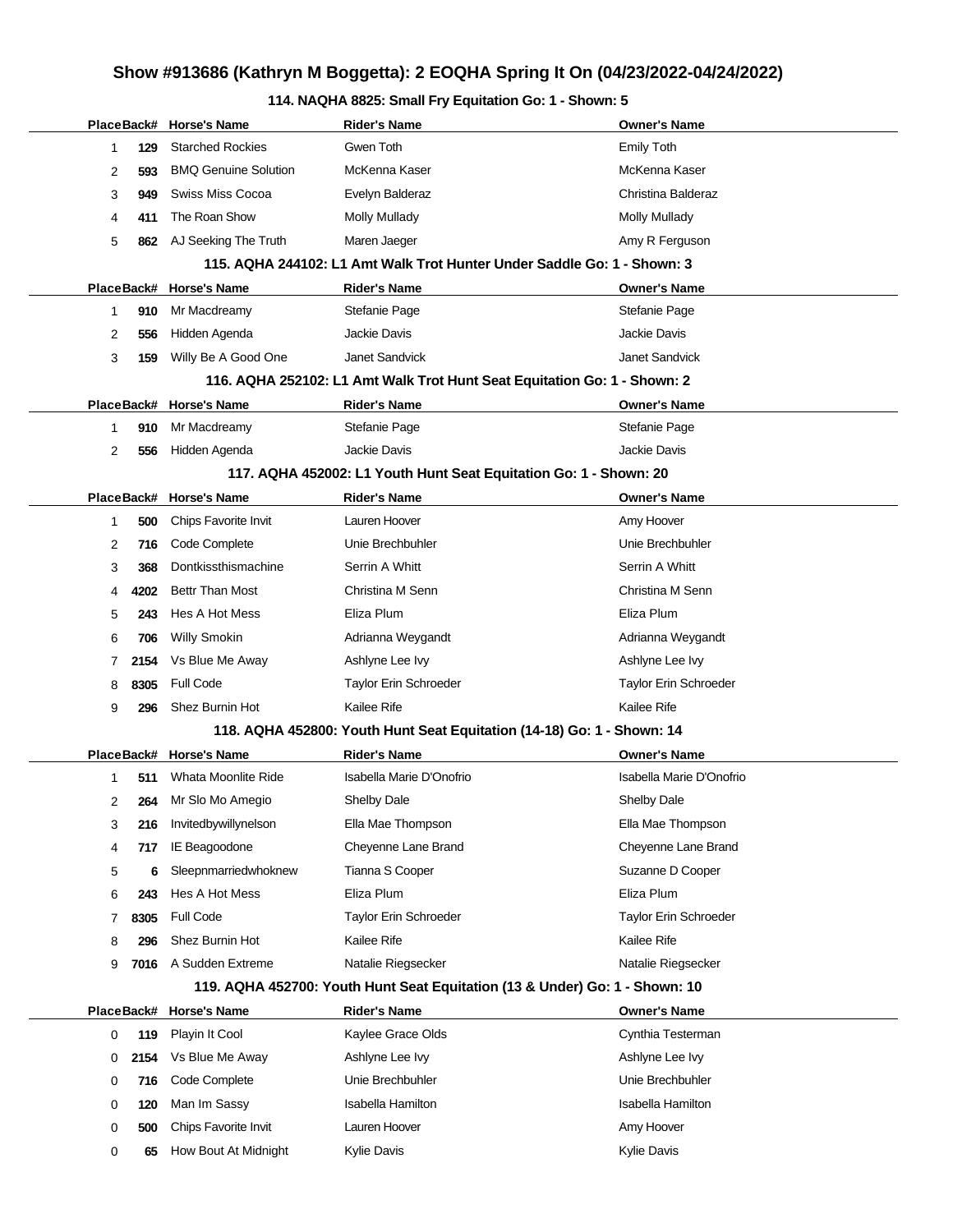| 363 | Ima Hot Time                | Mallory Kirby      | Mallory Kirby       |
|-----|-----------------------------|--------------------|---------------------|
| 558 | KM Justa Little Bit         | Kambrie Atkins     | Kambrie Atkins      |
|     | 519 Shes N Control          | Chloe Roberts      | Jody L Roberts      |
|     | 0 1013 RR Rufle My Feathers | <b>Emily Craft</b> | Christopher C Craft |

#### **120. AQHA 252002: L1 Amt Hunt Seat Equitation Go: 1 - Shown: 8**

|                                                              |      | PlaceBack# Horse's Name | <b>Rider's Name</b>  | <b>Owner's Name</b>  |  |  |
|--------------------------------------------------------------|------|-------------------------|----------------------|----------------------|--|--|
| 0                                                            | 599  | Absolutely A Krymsun    | Jessica M Balo       | Jessica M Balo       |  |  |
| 0                                                            | 798  | <b>Brock Lesnar</b>     | Helenn Voss          | Helenn Voss          |  |  |
| 0                                                            | 575  | Simply One Hot          | <b>Grace Philpot</b> | Keri Philpot         |  |  |
| 0                                                            | 188  | The Roan Rocker         | <b>Madison Staub</b> | <b>Madison Staub</b> |  |  |
| 0                                                            | 4342 | Ima Good Cowgirl        | Kimberly A Riviello  | Kimberly A Riviello  |  |  |
| $\mathbf 0$                                                  | 172  | Always Able             | Linda Kirkendall     | Linda Kirkendall     |  |  |
| $\Omega$                                                     | 181  | One Good Minute         | Lauren Kirkendall    | Linda Kirkendall     |  |  |
| DQ.                                                          | 2319 | Sumdiscretionadvised    | Kelsey Guadarrama    | Kelsey Guadarrama    |  |  |
| 122. AQHA 252000: Amt Hunt Seat Equitation Go: 1 - Shown: 12 |      |                         |                      |                      |  |  |
|                                                              |      |                         |                      |                      |  |  |

|   |      | PlaceBack# Horse's Name | <b>Rider's Name</b>       | <b>Owner's Name</b>      |
|---|------|-------------------------|---------------------------|--------------------------|
|   | 413  | Icecream                | Hanna Hedderick           | Hanna Jordan Hedderick   |
| 2 | 16   | Good Miss Cadillac      | Lacy Lynn Watson          | Lacy Lynn Watson         |
| 3 | 309  | Sweet She Rocks         | Hailey A Flatter          | Hailey A Flatter         |
| 4 | 261  | Carageous               | <b>Brianne Urwin</b>      | <b>Brianne Urwin</b>     |
| 5 | 2549 | My Invitation N Gold    | <b>Bailey N Vandriest</b> | Pam And Bailey Vandriest |
| 6 | 359  | Sompin Nthemoonlight    | Janet Kolk                | Janet Kolk               |
|   | 612  | Meant To Be Good        | Maryn E Klaus             | Maryn E Klaus            |
| 8 | 595  | Ajwhatdoesthefoxsay     | Katelyn Rabe              | Jennifer A Rabe          |
| 9 | 181  | One Good Minute         | Lauren Kirkendall         | Linda Kirkendall         |

#### **201. NSBA 230100: NSBA Level 1 Trail Go: 1 - Shown: 6**

|                                                             |            | PlaceBack# Horse's Name | <b>Rider's Name</b> | <b>Owner's Name</b> |  |  |  |
|-------------------------------------------------------------|------------|-------------------------|---------------------|---------------------|--|--|--|
|                                                             | 12         | Dude Im Sleeping        | Melvin Yoder        | Suzanne D Cooper    |  |  |  |
|                                                             | <b>290</b> | Movin On Up             | Marion E Troyer     | Amanda Moore        |  |  |  |
| 202. NSBA 237100: NSBA Level 1 Youth Trail Go: 1 - Shown: 2 |            |                         |                     |                     |  |  |  |
|                                                             |            | PlaceBack# Horse's Name | <b>Rider's Name</b> | <b>Owner's Name</b> |  |  |  |

|            | 296  | Shez Burnin Hot             | Kailee Rife                                                   | Kailee Rife              |
|------------|------|-----------------------------|---------------------------------------------------------------|--------------------------|
| 2          | 368  | Dontkissthismachine         | Serrin A Whitt                                                | Serrin A Whitt           |
|            |      |                             | 203. NSBA 237300: NSBA Youth Trail - All Age Go: 1 - Shown: 9 |                          |
|            |      | PlaceBack# Horse's Name     | <b>Rider's Name</b>                                           | <b>Owner's Name</b>      |
| 1          | 511  | Whata Moonlite Ride         | Isabella Marie D'Onofrio                                      | Isabella Marie D'Onofrio |
| 2          | 6    | Sleepnmarriedwhoknew        | Tianna S Cooper                                               | Suzanne D Cooper         |
| 3          | 120  | Man Im Sassy                | Isabella Hamilton                                             | Isabella Hamilton        |
| 4          | 368  | Dontkissthismachine         | Serrin A Whitt                                                | Serrin A Whitt           |
| 5          | 818  | <b>Gettin Rich N Famous</b> | Maegan E Pearson                                              | Maegan E Pearson         |
|            |      |                             | 204, NSBA 235400: NSBA Level 1 Amateur Trail Go: 1 - Shown: 6 |                          |
| PlaceBack# |      | <b>Horse's Name</b>         | <b>Rider's Name</b>                                           | <b>Owner's Name</b>      |
|            | 256  | Beyond My Machine           | Pamela M Jones                                                | Pamela M Jones           |
| 2          | 458  | Hello Itz Me                | Lauren Hissam                                                 | Lauren Hissam            |
| 3          | 575  | Simply One Hot              | Grace Philpot                                                 | Keri Philpot             |
|            | 4342 | Ima Good Cowgirl            | Kimberly A Riviello                                           | Kimberly A Riviello      |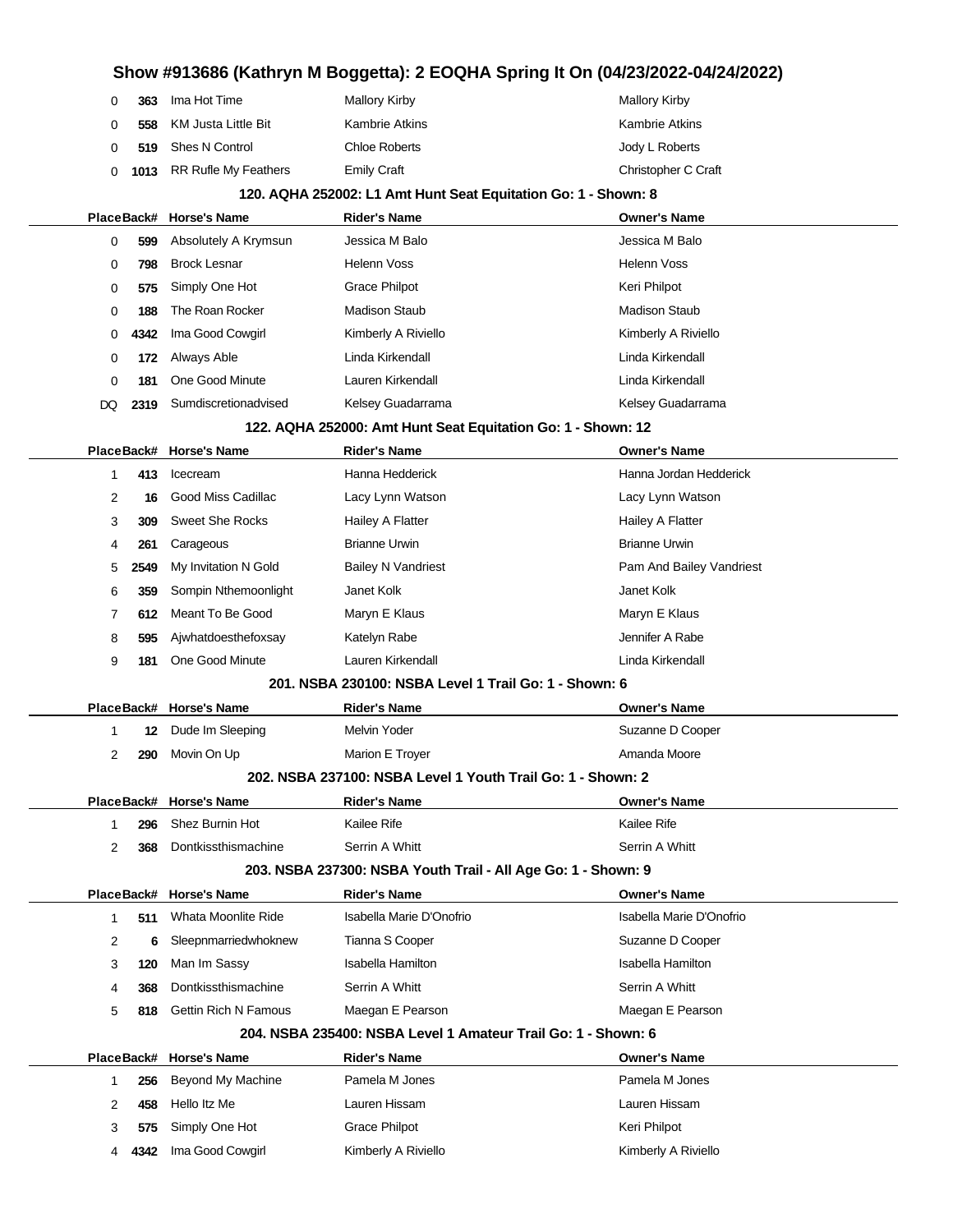|                |      |                             |                                                                         | Show #913686 (Kathryn M Boggetta): 2 EOQHA Spring It On (04/23/2022-04/24/2022)      |
|----------------|------|-----------------------------|-------------------------------------------------------------------------|--------------------------------------------------------------------------------------|
| 5              | 290  | Movin On Up                 | Amanda Moore                                                            | Amanda Moore                                                                         |
|                |      |                             | 205, NSBA 236606: NSBA Select Amateur Trail Go: 1 - Shown: 2            |                                                                                      |
|                |      | PlaceBack# Horse's Name     | <b>Rider's Name</b>                                                     | <b>Owner's Name</b>                                                                  |
| 1              | 721  | <b>Check This Machine</b>   | Kimberly A Best                                                         | Kimberly A Best                                                                      |
| 2              | 256  | Beyond My Machine           | Pamela M Jones                                                          | Pamela M Jones                                                                       |
|                |      |                             | 206, NSBA 235600: NSBA Amateur Trail Go: 1 - Shown: 1                   |                                                                                      |
|                |      | PlaceBack# Horse's Name     | <b>Rider's Name</b>                                                     | <b>Owner's Name</b>                                                                  |
| 1              | 787  | <b>Really Sudden</b>        | Kelly A Rauschenbach                                                    | Kelly A Rauschenbach                                                                 |
|                |      |                             | 208. NSBA 230302: NSBA Senior Trail Go: 1 - Shown: 8                    |                                                                                      |
|                |      | PlaceBack# Horse's Name     | <b>Rider's Name</b>                                                     | <b>Owner's Name</b>                                                                  |
| 1              | 6    | Sleepnmarriedwhoknew        | Melvin Yoder                                                            | Suzanne D Cooper                                                                     |
| 2              | 787  | <b>Really Sudden</b>        | Brian Kyle Bernatowicz                                                  | Kelly A Rauschenbach                                                                 |
| 3              | 721  | <b>Check This Machine</b>   | Sarah J Bernatowicz                                                     | Kimberly A Best                                                                      |
| 4              | 818  | <b>Gettin Rich N Famous</b> | <b>Brent Maxwell</b>                                                    | Maegan E Pearson                                                                     |
| 5              | 511  | Whata Moonlite Ride         | Isabella Marie D'Onofrio                                                | Isabella Marie D'Onofrio                                                             |
| 6              | 4342 | Ima Good Cowgirl            | <b>Brian Bennett</b>                                                    | Kimberly A Riviello                                                                  |
|                |      |                             | 209. NSBA 237061: NSBA Youth Walk Trot Trail Small Fry Go: 1 - Shown: 2 |                                                                                      |
|                |      | PlaceBack# Horse's Name     | <b>Rider's Name</b>                                                     | <b>Owner's Name</b>                                                                  |
| 1              | 411  | The Roan Show               | <b>Molly Mullady</b>                                                    | <b>Molly Mullady</b>                                                                 |
| 2              | 129  | <b>Starched Rockies</b>     | Gwen Toth                                                               | <b>Emily Toth</b>                                                                    |
|                |      |                             | 210. NSBA 237160: NSBA Level 1 Youth Walk Trot Trail Go: 1 - Shown: 2   |                                                                                      |
|                |      | PlaceBack# Horse's Name     | <b>Rider's Name</b>                                                     | <b>Owner's Name</b>                                                                  |
| 1              | 411  | The Roan Show               | <b>Molly Mullady</b>                                                    | <b>Molly Mullady</b>                                                                 |
| 2              | 558  | KM Justa Little Bit         | <b>Kambrie Atkins</b>                                                   | <b>Kambrie Atkins</b>                                                                |
|                |      |                             | 211. NSBA 235460: NSBA Level 1 Amateur Walk Trot Trail Go: 1 - Shown: 2 |                                                                                      |
|                |      | PlaceBack# Horse's Name     | <b>Rider's Name</b>                                                     | <b>Owner's Name</b>                                                                  |
| 1              | 424  | My Chex Is Good             | Chloe M Larson                                                          | Chloe M Larson                                                                       |
| 2              | 627  | A Good Cash Deal            | <b>Christine Abrahamsen</b>                                             | <b>Christine Abrahamsen</b>                                                          |
|                |      |                             | 213. NSBA 210100: NSBA Level 1 Western Pleasure Go: 1 - Shown: 1        |                                                                                      |
|                |      | PlaceBack# Horse's Name     | <b>Rider's Name</b>                                                     | <b>Owner's Name</b>                                                                  |
| $\mathbf{1}$   | 661  | <b>Sherlock Undercover</b>  | Katie Piper                                                             | J Jonard                                                                             |
|                |      |                             | 214. NSBA 217160: NSBA Level 1 Yth W/T WP - All Age Go: 1 - Shown: 2    |                                                                                      |
|                |      | PlaceBack# Horse's Name     | <b>Rider's Name</b>                                                     | <b>Owner's Name</b>                                                                  |
| 1              | 163  | Impulsed By Flash           | Mary Caroline Minich                                                    | Mary Caroline Minich                                                                 |
| $\overline{2}$ | 411  | The Roan Show               | <b>Molly Mullady</b>                                                    | <b>Molly Mullady</b>                                                                 |
|                |      |                             |                                                                         | 215. NSBA 257160: NSBA Level 1 Youth Walk Trot Western Horsemanship Go: 1 - Shown: 2 |
|                |      | PlaceBack# Horse's Name     | <b>Rider's Name</b>                                                     | <b>Owner's Name</b>                                                                  |
| 1              | 163  | Impulsed By Flash           | Mary Caroline Minich                                                    | Mary Caroline Minich                                                                 |
| $\overline{2}$ |      | 411 The Roan Show           | Molly Mullady                                                           | <b>Molly Mullady</b>                                                                 |
|                |      |                             |                                                                         | 216. NSBA 217061: NSBA Youth Walk Trot Western Pleasure Small Fry Go: 1 - Shown: 2   |
|                |      | PlaceBack# Horse's Name     | <b>Rider's Name</b>                                                     | <b>Owner's Name</b>                                                                  |
| 1              | 411  | The Roan Show               | <b>Molly Mullady</b>                                                    | Molly Mullady                                                                        |
| $\overline{2}$ | 129  | <b>Starched Rockies</b>     | Gwen Toth                                                               | <b>Emily Toth</b>                                                                    |
|                |      |                             |                                                                         | 217. NSBA 257061: NSBA Yth W/T Western Horsemanship Small Fry Go: 1 - Shown: 2       |
|                |      | PlaceBack# Horse's Name     | <b>Rider's Name</b>                                                     | <b>Owner's Name</b>                                                                  |
| 1              | 411  | The Roan Show               | <b>Molly Mullady</b>                                                    | <b>Molly Mullady</b>                                                                 |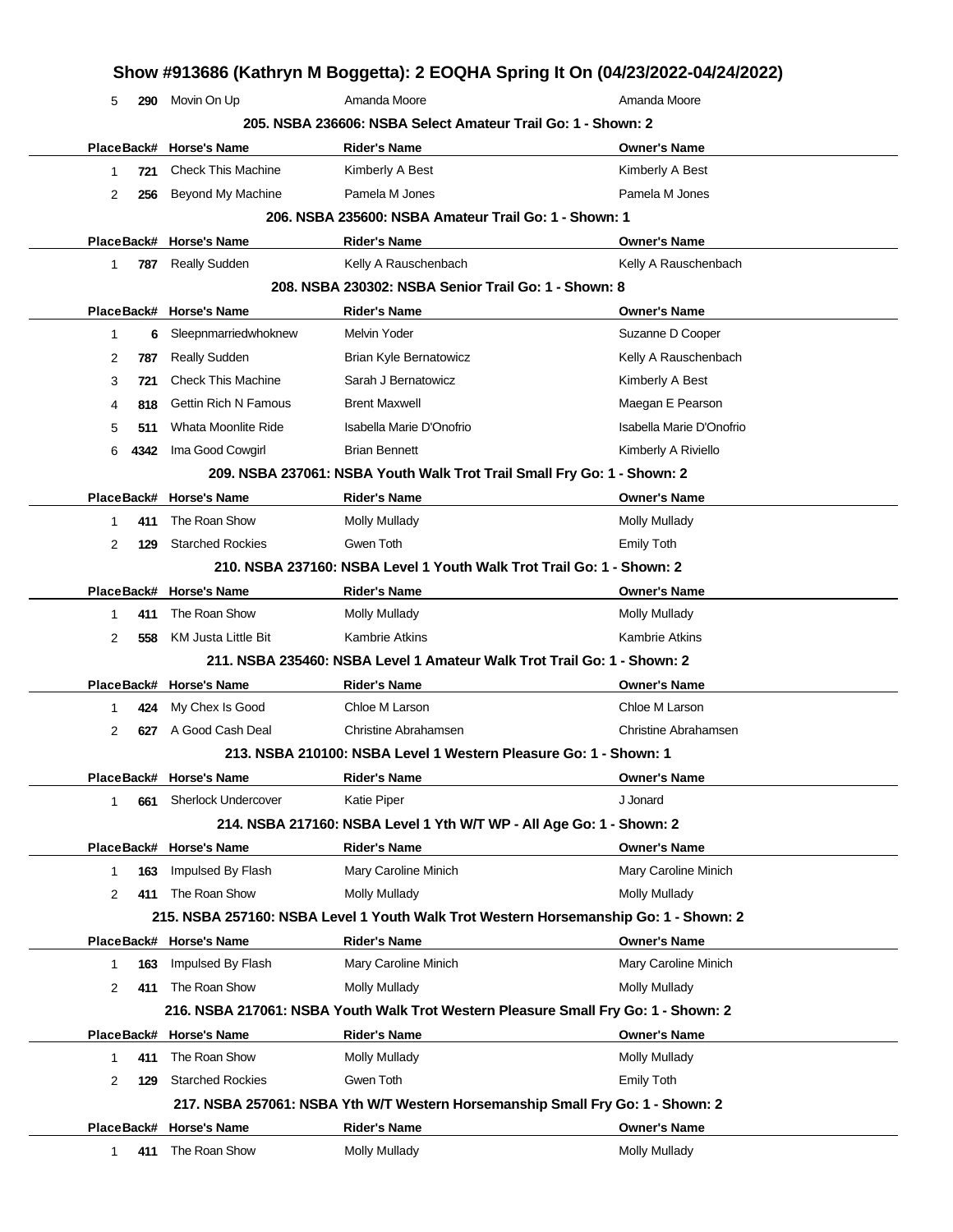|              |            |                             | Show #913686 (Kathryn M Boggetta): 2 EOQHA Spring It On (04/23/2022-04/24/2022) |                             |
|--------------|------------|-----------------------------|---------------------------------------------------------------------------------|-----------------------------|
| 2            | 129        | <b>Starched Rockies</b>     | Gwen Toth                                                                       | <b>Emily Toth</b>           |
|              |            |                             | 219. NSBA 255460: NSBA Level 1 Amateur Walk Trot Horsemanship Go: 1 - Shown: 1  |                             |
|              |            | PlaceBack# Horse's Name     | <b>Rider's Name</b>                                                             | <b>Owner's Name</b>         |
| $\mathbf{1}$ |            | 627 A Good Cash Deal        | <b>Christine Abrahamsen</b>                                                     | <b>Christine Abrahamsen</b> |
|              |            |                             | 221. NSBA 217100: NSBA Level 1 Youth Western Pleasure Go: 1 - Shown: 9          |                             |
|              | PlaceBack# | <b>Horse's Name</b>         | <b>Rider's Name</b>                                                             | <b>Owner's Name</b>         |
| 1            | 620        | Kruzin In Style             | Adeline P Gabor                                                                 | Adeline P Gabor             |
| 2            | 368        | Dontkissthismachine         | Serrin A Whitt                                                                  | Serrin A Whitt              |
| 3            | 120        | Man Im Sassy                | Isabella Hamilton                                                               | Isabella Hamilton           |
| 4            | 296        | Shez Burnin Hot             | Kailee Rife                                                                     | <b>Kailee Rife</b>          |
| 5            | 558        | <b>KM Justa Little Bit</b>  | <b>Kambrie Atkins</b>                                                           | <b>Kambrie Atkins</b>       |
|              |            |                             | 222, NSBA 217303: NSBA Youth Western Pleasure 14-18 Go: 1 - Shown: 3            |                             |
|              | PlaceBack# | <b>Horse's Name</b>         | <b>Rider's Name</b>                                                             | <b>Owner's Name</b>         |
| 1            | 995        | Best Be In Line             | Mason Dorsey                                                                    | Mason Dorsey                |
| 2            | 195        | She Willy Likes It          | Machaela Cobler                                                                 | Machaela Cobler             |
| 3            | 711        | <b>Blow The World Akiss</b> | Anna Minich                                                                     | Anna Minich                 |
|              |            |                             | 223. NSBA 217302: NSBA Youth Western Pleasure 13 & Under Go: 1 - Shown: 4       |                             |
|              |            | PlaceBack# Horse's Name     | <b>Rider's Name</b>                                                             | <b>Owner's Name</b>         |
| 1            | 65         | How Bout At Midnight        | <b>Kylie Davis</b>                                                              | <b>Kylie Davis</b>          |
| 2            | 703        | <b>Pure Goodness</b>        | Nadia Tornik                                                                    | Nadia Tornik                |
| 3            | 120        | Man Im Sassy                | <b>Isabella Hamilton</b>                                                        | Isabella Hamilton           |
|              |            |                             | 224. NSBA 215408: NSBA Level 1 Amateur Western Pleasure Go: 1 - Shown: 2        |                             |
|              | PlaceBack# | <b>Horse's Name</b>         | <b>Rider's Name</b>                                                             | <b>Owner's Name</b>         |
| 1            | 50.        | Lazy Lopin In Lace          | <b>Melissa Straits</b>                                                          | <b>Melissa Straits</b>      |
|              |            |                             | 225, NSBA 215606: NSBA Amateur Select Western Pleasure Go: 1 - Shown: 2         |                             |
|              | PlaceBack# | <b>Horse's Name</b>         | <b>Rider's Name</b>                                                             | <b>Owner's Name</b>         |
| 1            | 661        | <b>Sherlock Undercover</b>  | J Jonard                                                                        | J Jonard                    |
| 2            | 721        | <b>Check This Machine</b>   | Kimberly A Best                                                                 | Kimberly A Best             |
|              |            |                             | 226. NSBA 215600: NSBA Amateur Western Pleasure Go: 1 - Shown: 2                |                             |
|              |            | PlaceBack# Horse's Name     | <b>Rider's Name</b>                                                             | <b>Owner's Name</b>         |
| 1            | 787        | <b>Really Sudden</b>        | Kelly A Rauschenbach                                                            | Kelly A Rauschenbach        |
| 2            | 693        | You Got To Be Kiddin        | <b>Phyllis Tarter</b>                                                           | <b>Brian Craig</b>          |
|              |            |                             | 228. NSBA 257100: NSBA Level 1 Youth Western Horsemanship Go: 1 - Shown: 4      |                             |
|              |            | PlaceBack# Horse's Name     | <b>Rider's Name</b>                                                             | <b>Owner's Name</b>         |
| 1            | 296        | Shez Burnin Hot             | Kailee Rife                                                                     | Kailee Rife                 |
| 2            | 711        | <b>Blow The World Akiss</b> | Anna Minich                                                                     | Anna Minich                 |
| 3            | 703        | <b>Pure Goodness</b>        | Nadia Tornik                                                                    | Nadia Tornik                |
|              |            |                             | 229. NSBA 257303: NSBA Youth Western Horsemanship 14-18 Go: 1 - Shown: 7        |                             |
|              | PlaceBack# | <b>Horse's Name</b>         | <b>Rider's Name</b>                                                             | <b>Owner's Name</b>         |
| 1            | 818        | <b>Gettin Rich N Famous</b> | Maegan E Pearson                                                                | Maegan E Pearson            |
| 2            | 511        | Whata Moonlite Ride         | Isabella Marie D'Onofrio                                                        | Isabella Marie D'Onofrio    |
| 3            | 264        | Mr Slo Mo Amegio            | Shelby Dale                                                                     | Shelby Dale                 |
| 4            | 352        | Drunk On Moonshine          | Jalyn McElmurray                                                                | Jalyn McElmurray            |
|              |            |                             | 230. NSBA 257302: NSBA Youth Western Horsemanship 13 & Under Go: 1 - Shown: 2   |                             |
|              | PlaceBack# | <b>Horse's Name</b>         | <b>Rider's Name</b>                                                             | <b>Owner's Name</b>         |
| 1            | 120        | Man Im Sassy                | <b>Isabella Hamilton</b>                                                        | <b>Isabella Hamilton</b>    |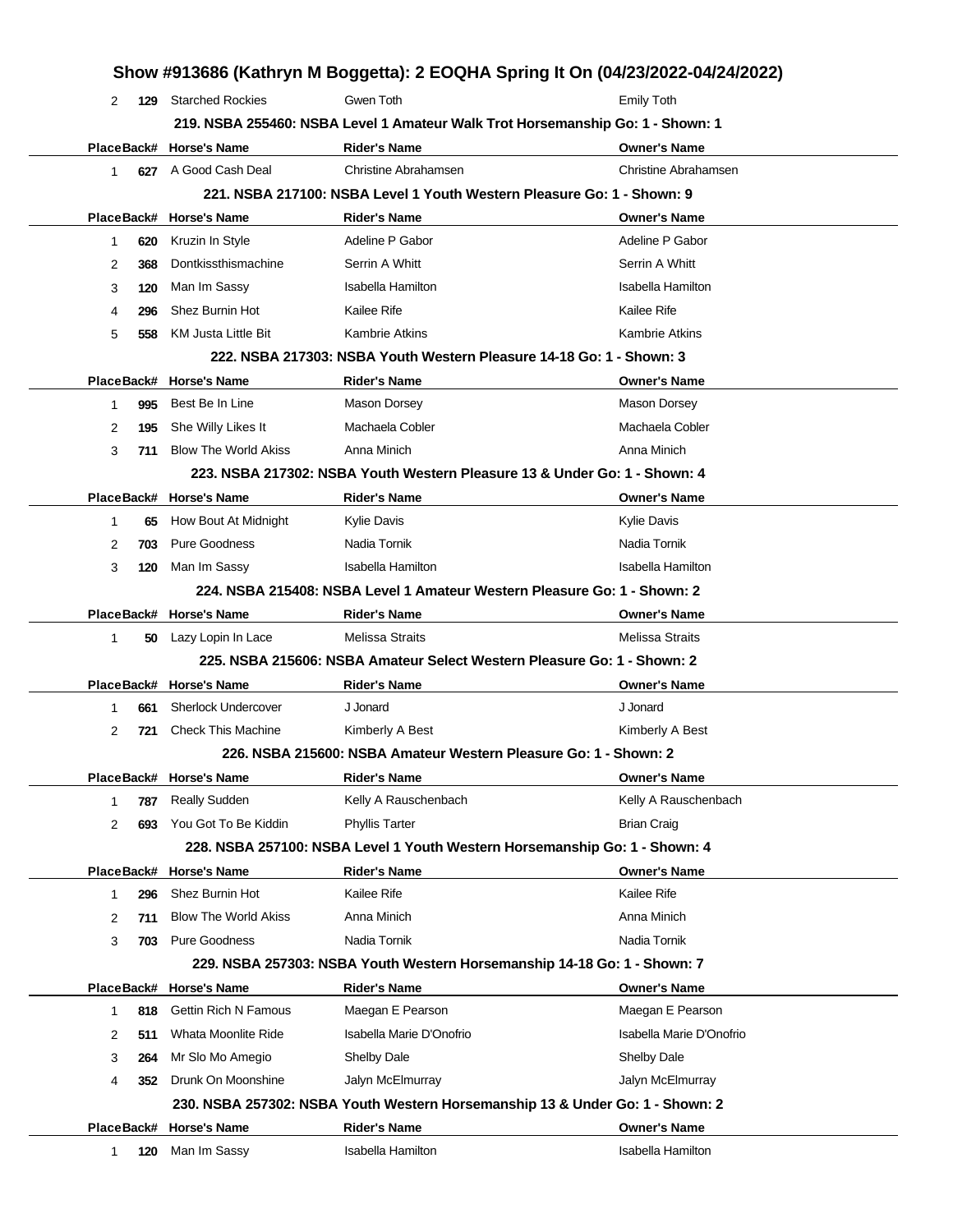|    |      |                           |                                                                        | Show #913686 (Kathryn M Boggetta): 2 EOQHA Spring It On (04/23/2022-04/24/2022) |
|----|------|---------------------------|------------------------------------------------------------------------|---------------------------------------------------------------------------------|
| 2  | 65   | How Bout At Midnight      | Kylie Davis                                                            | <b>Kylie Davis</b>                                                              |
|    |      |                           |                                                                        | 231. NSBA 255400: NSBA Level 1 Amateur Western Horsemanship Go: 1 - Shown: 5    |
|    |      | PlaceBack# Horse's Name   | <b>Rider's Name</b>                                                    | <b>Owner's Name</b>                                                             |
| 1  | 290  | Movin On Up               | Amanda Moore                                                           | Amanda Moore                                                                    |
| 2  | 424  | My Chex Is Good           | Chloe M Larson                                                         | Chloe M Larson                                                                  |
| 3  | 575  | Simply One Hot            | <b>Grace Philpot</b>                                                   | Keri Philpot                                                                    |
| 4  | 256  | Beyond My Machine         | Pamela M Jones                                                         | Pamela M Jones                                                                  |
|    |      |                           |                                                                        | 232. NSBA 256606: NSBA Select Amateur Western Horsemanship Go: 1 - Shown: 3     |
|    |      | PlaceBack# Horse's Name   | <b>Rider's Name</b>                                                    | <b>Owner's Name</b>                                                             |
| 1  | 721  | <b>Check This Machine</b> | Kimberly A Best                                                        | Kimberly A Best                                                                 |
| 2  | 153  | Simply Good Times         | Suzanne M Mocniak                                                      | Suzanne M Mocniak                                                               |
| 3  | 4342 | Ima Good Cowgirl          | Kimberly A Riviello                                                    | Kimberly A Riviello                                                             |
|    |      |                           | 233. NSBA 255600: NSBA Amateur Western Horsemanship Go: 1 - Shown: 3   |                                                                                 |
|    |      | PlaceBack# Horse's Name   | <b>Rider's Name</b>                                                    | <b>Owner's Name</b>                                                             |
| 1  | 787  | Really Sudden             | Kelly A Rauschenbach                                                   | Kelly A Rauschenbach                                                            |
| 2  | 441  | A Cool Lazy               | Sara Oler                                                              | Sara Oler                                                                       |
|    |      |                           | 235. NSBA 247100: NSBA Level 1 Youth Western Riding Go: 1 - Shown: 5   |                                                                                 |
|    |      | PlaceBack# Horse's Name   | <b>Rider's Name</b>                                                    | <b>Owner's Name</b>                                                             |
| 1  | 65   | How Bout At Midnight      | Kylie Davis                                                            | Kylie Davis                                                                     |
| 2  | 264  | Mr Slo Mo Amegio          | <b>Shelby Dale</b>                                                     | <b>Shelby Dale</b>                                                              |
| 3  | 6    | Sleepnmarriedwhoknew      | Tianna S Cooper                                                        | Suzanne D Cooper                                                                |
| 4  | 120  | Man Im Sassy              | Isabella Hamilton                                                      | Isabella Hamilton                                                               |
|    |      |                           | 236. NSBA 247300: NSBA Youth Western Riding - All Age Go: 1 - Shown: 3 |                                                                                 |
|    |      | PlaceBack# Horse's Name   | <b>Rider's Name</b>                                                    | <b>Owner's Name</b>                                                             |
| 1  | 553  | If It Aint Southern       | Isabella Marie D'Onofrio                                               | Isabella Marie D'Onofrio                                                        |
| 2  | 352  | Drunk On Moonshine        | Jalyn McElmurray                                                       | Jalyn McElmurray                                                                |
| DQ | 65   | How Bout At Midnight      | Kylie Davis                                                            | Kylie Davis                                                                     |
|    |      |                           | 237. NSBA 245400: NSBA Level 1 Amateur Western Riding Go: 1 - Shown: 1 |                                                                                 |
|    |      | PlaceBack# Horse's Name   | <b>Rider's Name</b>                                                    | <b>Owner's Name</b>                                                             |
| 1  | 256  | <b>Beyond My Machine</b>  | Pamela M Jones                                                         | Pamela M Jones                                                                  |
|    |      |                           | 239. NSBA 245600: NSBA Amateur Western Riding Go: 1 - Shown: 2         |                                                                                 |
|    |      | PlaceBack# Horse's Name   | <b>Rider's Name</b>                                                    | <b>Owner's Name</b>                                                             |
| 1  | 787  | <b>Really Sudden</b>      | Kelly A Rauschenbach                                                   | Kelly A Rauschenbach                                                            |
| 2  | 256  | Beyond My Machine         | Pamela M Jones                                                         | Pamela M Jones                                                                  |
|    |      |                           | 240. NSBA 240300: NSBA Open Western Riding Go: 1 - Shown: 2            |                                                                                 |
|    |      | PlaceBack# Horse's Name   | <b>Rider's Name</b>                                                    | <b>Owner's Name</b>                                                             |
| 1  | 787  | Really Sudden             | <b>Brian Kyle Bernatowicz</b>                                          | Kelly A Rauschenbach                                                            |
| DQ | 256  | Beyond My Machine         | <b>Brian Kyle Bernatowicz</b>                                          | Pamela M Jones                                                                  |
|    |      |                           | 241. NSBA 249003: NSBA Youth Ranch Riding Go: 1 - Shown: 4             |                                                                                 |
|    |      | PlaceBack# Horse's Name   | <b>Rider's Name</b>                                                    | <b>Owner's Name</b>                                                             |
| 1  | 1708 | Whizzin Banjo             | Emily Savannah Patton                                                  | Four Star Quarter Horse                                                         |
| 2  | 27   | SDP Got Fancy Genes       | Tianna S Cooper                                                        | Suzanne D Cooper                                                                |
| 3  | 557  | <b>Hot Little Desire</b>  | Kailee Rife                                                            | Kailee Rife                                                                     |
| 4  | 596  | Voodoo Doll               | Ryan Jay Mau                                                           | Jessica Clutter                                                                 |
|    |      |                           | 242. NSBA 249600: NSBA Amateur Ranch Riding Go: 1 - Shown: 1           |                                                                                 |
|    |      | PlaceBack# Horse's Name   | <b>Rider's Name</b>                                                    | <b>Owner's Name</b>                                                             |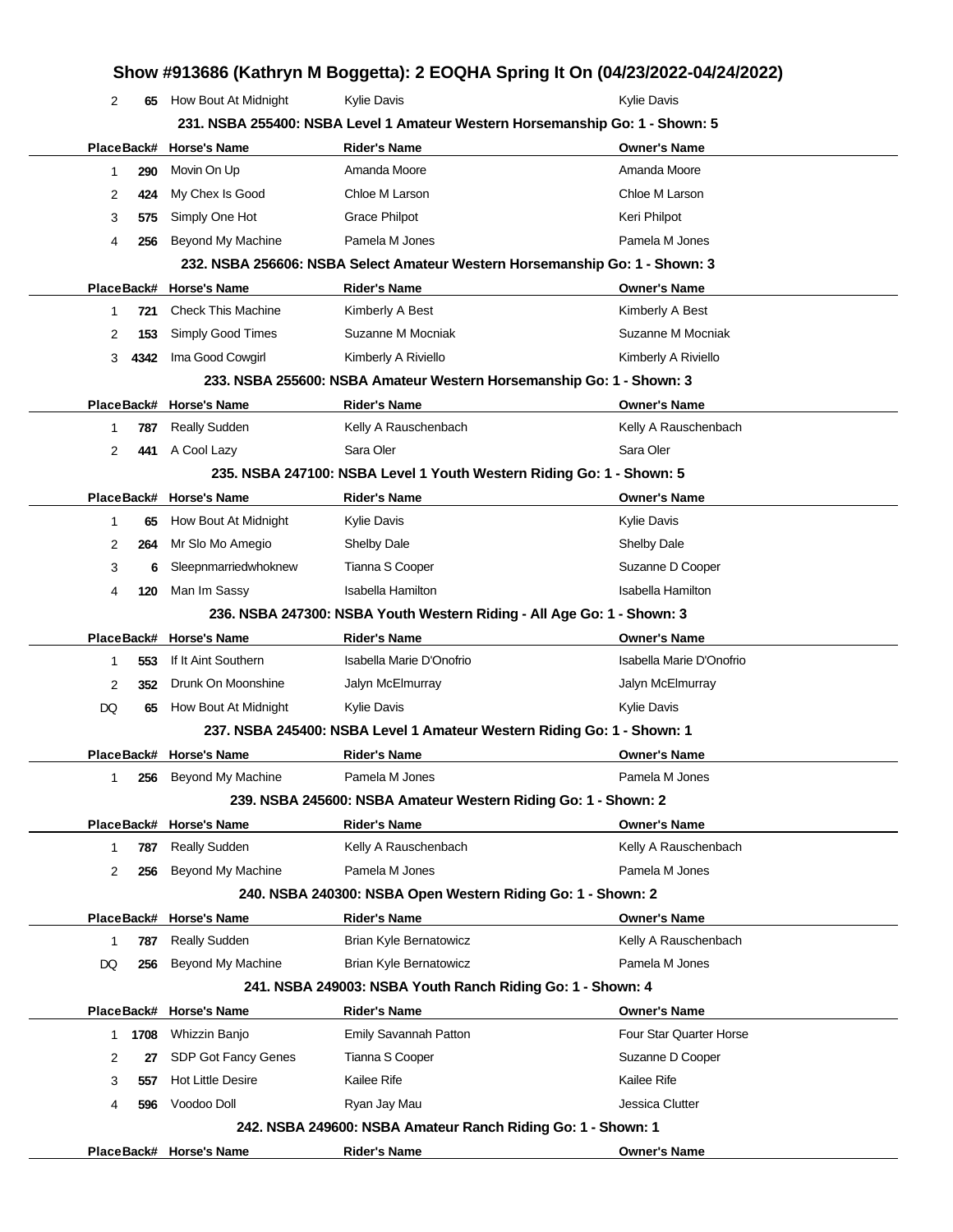|    |        |                             |                                                           | Show #913686 (Kathryn M Boggetta): 2 EOQHA Spring It On (04/23/2022-04/24/2022) |
|----|--------|-----------------------------|-----------------------------------------------------------|---------------------------------------------------------------------------------|
| 1. |        | 2108 Smokin Custom Crome    | Kristin Patton                                            | Four Star Quarter Horse                                                         |
|    |        |                             | 243. NSBA 249300: NSBA Open Ranch Riding Go: 1 - Shown: 3 |                                                                                 |
|    |        | PlaceBack# Horse's Name     | <b>Rider's Name</b>                                       | <b>Owner's Name</b>                                                             |
|    | 1 1708 | Whizzin Banjo               | Emily Savannah Patton                                     | Four Star Quarter Horse                                                         |
| 2  | 2108   | <b>Smokin Custom Crome</b>  | Kristin Patton                                            | Four Star Quarter Horse                                                         |
|    |        |                             |                                                           | 255. NSBA 207100: NSBA Level 1 Youth Showmanship At Halter Go: 1 - Shown: 4     |
|    |        | PlaceBack# Horse's Name     | <b>Rider's Name</b>                                       | <b>Owner's Name</b>                                                             |
| 1  | 59     | Im A Platinum Shot          | Madelynn Rose Sullivan                                    | Jennifer L Sullivan                                                             |
| 2  | 58     | Diesel Dixie                | Morgan Cutright                                           | Morgan Cutright                                                                 |
| 3  | 368    | Dontkissthismachine         | Serrin A Whitt                                            | Serrin A Whitt                                                                  |
| 4  | 243    | Hes A Hot Mess              | Eliza Plum                                                | Eliza Plum                                                                      |
|    |        |                             |                                                           | 256. NSBA 207303: NSBA Youth Showmanship At Halter 14-18 Go: 1 - Shown: 6       |
|    |        | PlaceBack# Horse's Name     | <b>Rider's Name</b>                                       | <b>Owner's Name</b>                                                             |
| 1  | 511    | Whata Moonlite Ride         | Isabella Marie D'Onofrio                                  | Isabella Marie D'Onofrio                                                        |
| 2  | 264    | Mr Slo Mo Amegio            | <b>Shelby Dale</b>                                        | <b>Shelby Dale</b>                                                              |
| 3  | 243    | Hes A Hot Mess              | Eliza Plum                                                | Eliza Plum                                                                      |
| 4  | 818    | <b>Gettin Rich N Famous</b> | Maegan E Pearson                                          | Maegan E Pearson                                                                |
| 5  | 296    | Shez Burnin Hot             | Kailee Rife                                               | Kailee Rife                                                                     |
|    |        |                             |                                                           | 257. NSBA 207302: NSBA Youth Showmanship At Halter 13 & Under Go: 1 - Shown: 1  |
|    |        | PlaceBack# Horse's Name     | <b>Rider's Name</b>                                       | <b>Owner's Name</b>                                                             |
| 1  | 120    | Man Im Sassy                | <b>Isabella Hamilton</b>                                  | <b>Isabella Hamilton</b>                                                        |
|    |        |                             |                                                           | 258. NSBA 205400: NSBA Level 1 Amateur Showmanship At Halter Go: 1 - Shown: 4   |
|    |        | PlaceBack# Horse's Name     | <b>Rider's Name</b>                                       | <b>Owner's Name</b>                                                             |
| 1  | 424    | My Chex Is Good             | Chloe M Larson                                            | Chloe M Larson                                                                  |
| 2  | 458    | Hello Itz Me                | Lauren Hissam                                             | Lauren Hissam                                                                   |
| 3  | 4342   | Ima Good Cowgirl            | Kimberly A Riviello                                       | Kimberly A Riviello                                                             |
|    |        |                             |                                                           | 259. NSBA 206606: NSBA Select Amateur Showmanship At Halter Go: 1 - Shown: 3    |
|    |        | PlaceBack# Horse's Name     | <b>Rider's Name</b>                                       | <b>Owner's Name</b>                                                             |
| 1  | 721    | <b>Check This Machine</b>   | Kimberly A Best                                           | Kimberly A Best                                                                 |
| 2  | 916    | Do You Think Im Lazy        | <b>Bettie L Caballe</b>                                   | <b>Bettie L Caballe</b>                                                         |
| 3  | 153    | Simply Good Times           | Suzanne M Mocniak                                         | Suzanne M Mocniak                                                               |
|    |        |                             |                                                           | 260. NSBA 205600: NSBA Amateur Showmanship At Halter Go: 1 - Shown: 7           |
|    |        | PlaceBack# Horse's Name     | <b>Rider's Name</b>                                       | <b>Owner's Name</b>                                                             |
| 1  | 441    | A Cool Lazy                 | Sara Oler                                                 | Sara Oler                                                                       |
| 2  | 787    | <b>Really Sudden</b>        | Kelly A Rauschenbach                                      | Kelly A Rauschenbach                                                            |
| 3  | 131    | My Good Machine             | Mikayla Heintschel                                        | Mikayla Heintschel                                                              |
|    |        |                             |                                                           | 261. NSBA 207061: NSBA Yth W/T SMS At Halter Small Fry Go: 1 - Shown: 2         |
|    |        | PlaceBack# Horse's Name     | <b>Rider's Name</b>                                       | <b>Owner's Name</b>                                                             |
| 1  | 129    | <b>Starched Rockies</b>     | Gwen Toth                                                 | <b>Emily Toth</b>                                                               |
| 2  | 411    | The Roan Show               | <b>Molly Mullady</b>                                      | Molly Mullady                                                                   |
|    |        |                             |                                                           | 262. NSBA 200684: NSBA Amateur Performance Halter Mares Go: 1 - Shown: 2        |
|    |        | PlaceBack# Horse's Name     | <b>Rider's Name</b>                                       | <b>Owner's Name</b>                                                             |
| 1  |        | 916 Do You Think Im Lazy    | <b>Bettie L Caballe</b>                                   | Bettie L Caballe                                                                |
|    |        |                             |                                                           | 263, NSBA 207384: NSBA Youth Performance Halter Mares Go: 1 - Shown: 2          |
|    |        | PlaceBack# Horse's Name     | <b>Rider's Name</b>                                       | <b>Owner's Name</b>                                                             |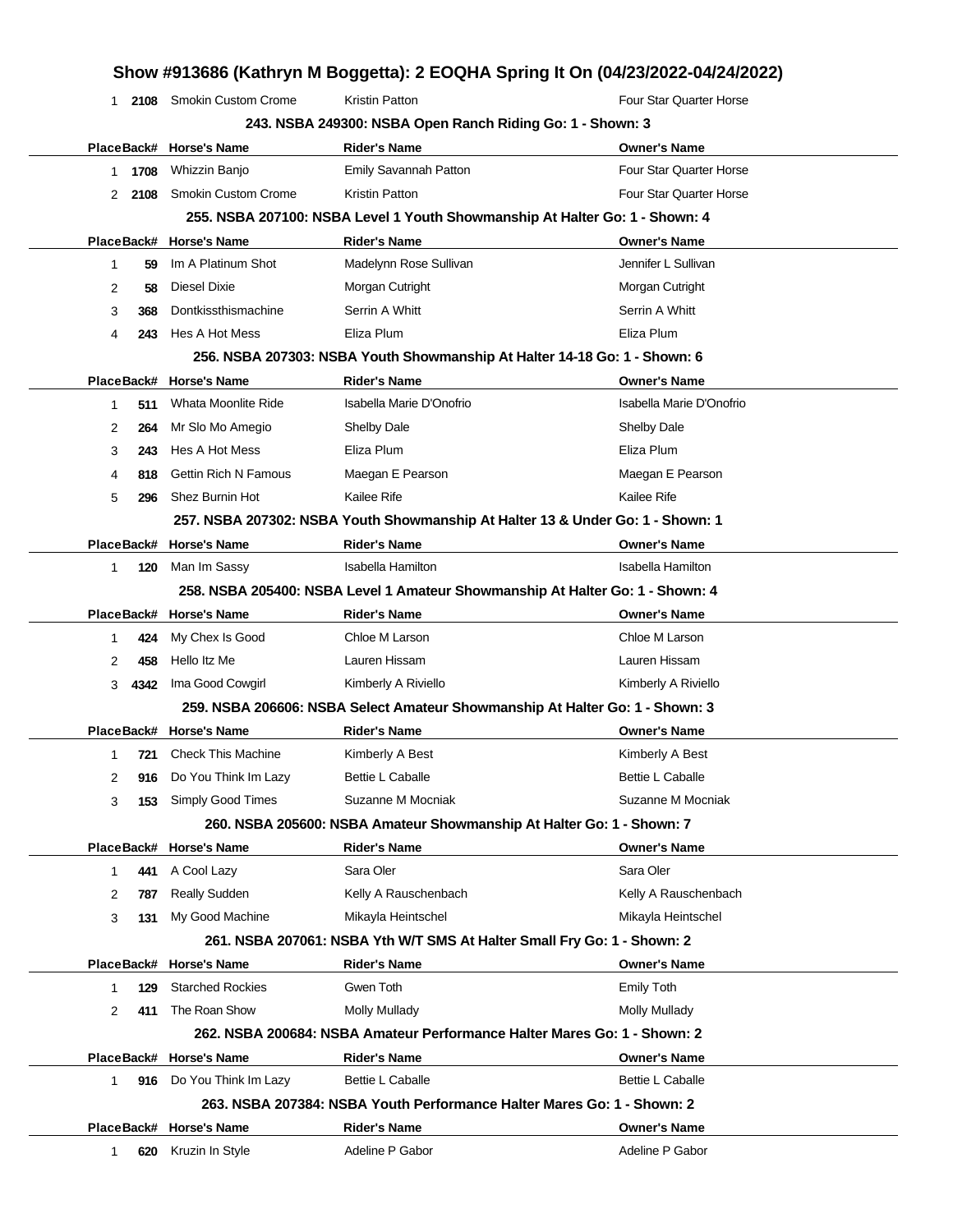#### **264. NSBA 200384: NSBA Performance Halter Mares Go: 1 - Shown: 1**

|           | PlaceBack# Horse's Name | <b>Rider's Name</b>                                                                  | Owner's Name             |
|-----------|-------------------------|--------------------------------------------------------------------------------------|--------------------------|
| 296<br>1. | Shez Burnin Hot         | Kailee Rife                                                                          | Kailee Rife              |
|           |                         | 265. NSBA 200685: NSBA Amateur Performance Halter Geldings Go: 1 - Shown: 4          |                          |
|           | PlaceBack# Horse's Name | <b>Rider's Name</b>                                                                  | <b>Owner's Name</b>      |
| 1<br>787  | <b>Really Sudden</b>    | Kelly A Rauschenbach                                                                 | Kelly A Rauschenbach     |
| 2<br>575  | Simply One Hot          | <b>Grace Philpot</b>                                                                 | Keri Philpot             |
|           |                         | 266. NSBA 207385: NSBA Youth Performance Halter Geldings Go: 1 - Shown: 4            |                          |
|           | PlaceBack# Horse's Name | <b>Rider's Name</b>                                                                  | Owner's Name             |
| 553<br>1  | If It Aint Southern     | Isabella Marie D'Onofrio                                                             | Isabella Marie D'Onofrio |
| 2<br>65   | How Bout At Midnight    | Kylie Davis                                                                          | Kylie Davis              |
| 3<br>558  | KM Justa Little Bit     | Kambrie Atkins                                                                       | Kambrie Atkins           |
| 4<br>243  | Hes A Hot Mess          | Eliza Plum                                                                           | Eliza Plum               |
|           |                         | 267. NSBA 200385: NSBA Performance Halter Geldings Go: 1 - Shown: 2                  |                          |
|           | PlaceBack# Horse's Name | <b>Rider's Name</b>                                                                  | <b>Owner's Name</b>      |
| 910<br>1  | Mr Macdreamy            | Matthew Claypool                                                                     | Stefanie Page            |
| 2<br>575  | Simply One Hot          | Grace Philpot                                                                        | Keri Philpot             |
|           |                         | 302. NSBA 220100: NSBA Level 1 Hunter Under Saddle Go: 1 - Shown: 1                  |                          |
|           | PlaceBack# Horse's Name | <b>Rider's Name</b>                                                                  | <b>Owner's Name</b>      |
| 1.<br>159 | Willy Be A Good One     | <b>Riley Erwin</b>                                                                   | Janet Sandvick           |
|           |                         | 303. NSBA 227100: NSBA Level 1 Youth Hunter Under Saddle Go: 1 - Shown: 7            |                          |
|           | PlaceBack# Horse's Name | <b>Rider's Name</b>                                                                  | <b>Owner's Name</b>      |
| 558<br>1  | KM Justa Little Bit     | Kambrie Atkins                                                                       | Kambrie Atkins           |
| 2<br>120  | Man Im Sassy            | Isabella Hamilton                                                                    | Isabella Hamilton        |
| 3<br>243  | Hes A Hot Mess          | Eliza Plum                                                                           | Eliza Plum               |
| 4<br>368  | Dontkissthismachine     | Serrin A Whitt                                                                       | Serrin A Whitt           |
|           |                         | 304. NSBA 227303: NSBA Youth Hunter Under Saddle 14-18 Go: 1 - Shown: 3              |                          |
|           | PlaceBack# Horse's Name | <b>Rider's Name</b>                                                                  | Owner's Name             |
| 1         | 14 N A Heartbeat        | Isabella Marie D'Onofrio                                                             | Jennifer M D'onofrio     |
| 2<br>753  | Duplicated In Iron      | Addison Johnson                                                                      | Addison Johnson          |
| 3         | 243 Hes A Hot Mess      | Eliza Plum                                                                           | Eliza Plum               |
|           |                         | 305. NSBA 227302: NSBA Youth Hunter Under Saddle 13 & Under Go: 1 - Shown: 2         |                          |
|           | PlaceBack# Horse's Name | <b>Rider's Name</b>                                                                  | <b>Owner's Name</b>      |
| 1<br>558  | KM Justa Little Bit     | Kambrie Atkins                                                                       | Kambrie Atkins           |
| 2<br>120  | Man Im Sassy            | Isabella Hamilton                                                                    | Isabella Hamilton        |
|           |                         | 306. NSBA 220301: NSBA Junior Hunter Under Saddle Go: 1 - Shown: 1                   |                          |
|           | PlaceBack# Horse's Name | <b>Rider's Name</b>                                                                  | Owner's Name             |
| 1.        | 910 Mr Macdreamy        | Camilla M Claypool                                                                   | Stefanie Page            |
|           |                         | 310. NSBA 220302: NSBA Senior Hunter Under Saddle Go: 1 - Shown: 1                   |                          |
|           | PlaceBack# Horse's Name | <b>Rider's Name</b>                                                                  | <b>Owner's Name</b>      |
| 1         | 14 N A Heartbeat        | Melissa A Thyfault                                                                   | Jennifer M D'onofrio     |
|           |                         | 311. NSBA 227160: NSBA Level 1 Yth W/T HUS - All Age Go: 1 - Shown: 2                |                          |
|           | PlaceBack# Horse's Name | <b>Rider's Name</b>                                                                  | Owner's Name             |
| 1<br>862  | AJ Seeking The Truth    | Maren Jaeger                                                                         | Amy R Ferguson           |
| 2         | 411 The Roan Show       | <b>Molly Mullady</b>                                                                 | <b>Molly Mullady</b>     |
|           |                         | 312. NSBA 267160: NSBA Level 1 Youth Walk Trot Hunt Seat Equitation Go: 1 - Shown: 2 |                          |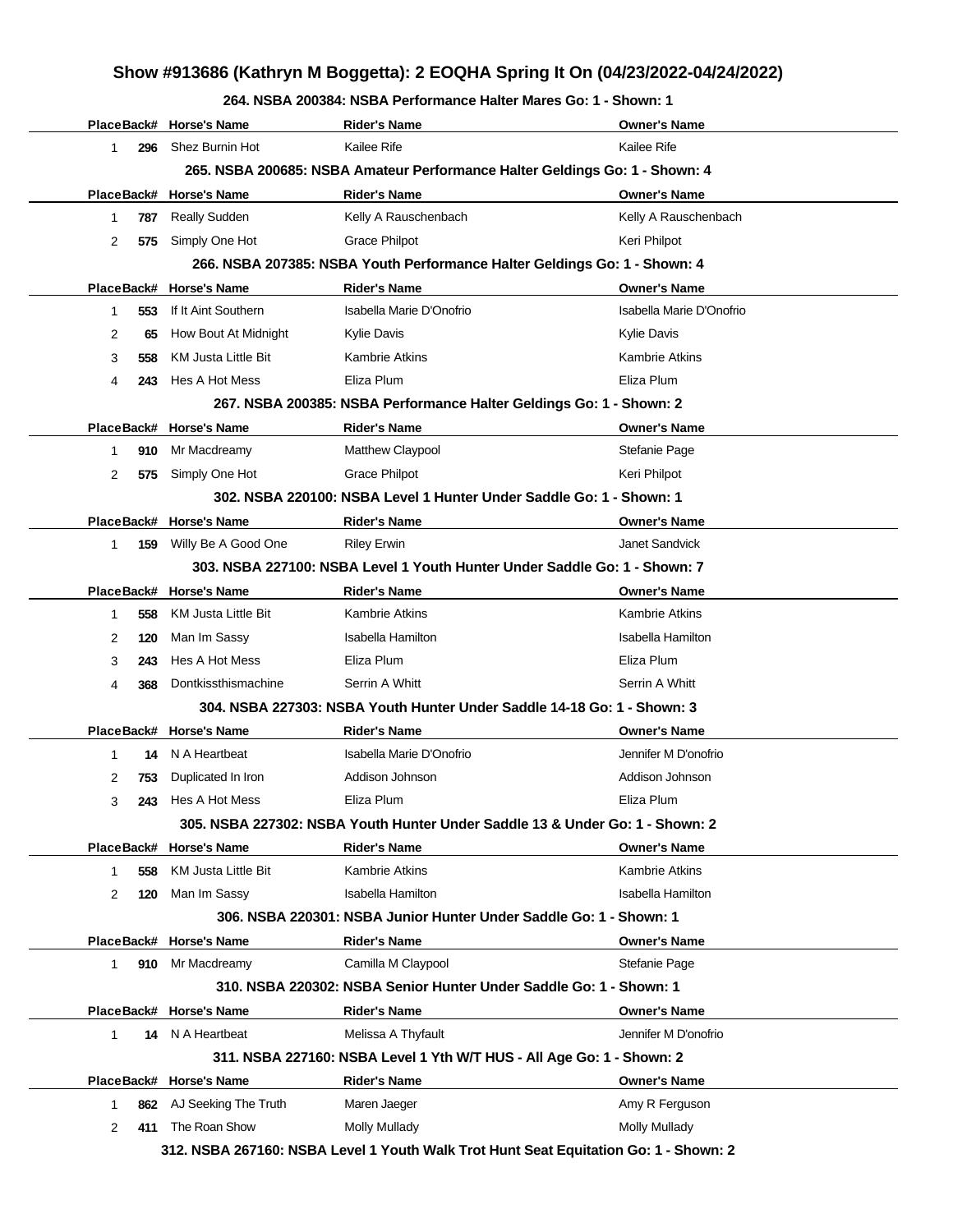# **PlaceBack# Horse's Name Rider's Name Owner's Name** 1 **862** AJ Seeking The Truth Maren Jaeger Amy R Ferguson Amy R Ferguson 2 **411** The Roan Show Molly Mullady **Molly Mullady** Molly Mullady **313. NSBA 227061: NSBA Youth Walk Trot Hunter Under Saddle Small Fry Go: 1 - Shown: 3 PlaceBack# Horse's Name Rider's Name Owner's Name** 1 **129** Starched Rockies Gwen Toth **Gwen Toth Emily Toth** Emily Toth 2 **862** AJ Seeking The Truth Maren Jaeger Amy R Ferguson 3 **411** The Roan Show Molly Mullady Mullady Molly Mullady **314. NSBA 267061: NSBA Yth W/T Hunt Seat Eq - Small Fry Go: 1 - Shown: 3 PlaceBack# Horse's Name Rider's Name Owner's Name** 1 **129** Starched Rockies Gwen Toth Emily Toth 2 **411** The Roan Show Molly Mullady **Molly Mullady** Molly Mullady 3 **862** AJ Seeking The Truth Maren Jaeger Amy R Ferguson **315. NSBA 225460: NSBA Level 1 Amt W/T HUS Go: 1 - Shown: 1 PlaceBack# Horse's Name Rider's Name Owner's Name** 1 **159** Willy Be A Good One Janet Sandvick **Janet Sandvick** Janet Sandvick **317. NSBA 267100: NSBA Level 1 Youth Hunt Seat Equitation Go: 1 - Shown: 6 PlaceBack# Horse's Name Rider's Name Owner's Name** 1 **368** Dontkissthismachine Serrin A Whitt Serrin A Whitt Serrin A Whitt 2 **243** Hes A Hot Mess Eliza Plum Eliza Plum 3 **296** Shez Burnin Hot Kailee Rife **Kailee Rife** Kailee Rife Kailee Rife Kailee Rife **318. NSBA 267303: NSBA Youth Hunt Seat Equitation 14-18 Go: 1 - Shown: 5 PlaceBack# Horse's Name Rider's Name Owner's Name** 1 **264** Mr Slo Mo Amegio Shelby Dale Shelby Dale 2 **6** Sleepnmarriedwhoknew Tianna S Cooper Suzanne D Cooper Suzanne D Cooper 3 **243** Hes A Hot Mess Eliza Plum Eliza Plum **319. NSBA 267302: NSBA Youth Hunt Seat Equitation 13 & Under Go: 1 - Shown: 2 PlaceBack# Horse's Name Rider's Name Owner's Name** 1 **65** How Bout At Midnight Kylie Davis **Kylie Davis** Kylie Davis **Kylie Davis** Kylie Davis 2 **558** KM Justa Little Bit Kambrie Atkins **Kambrie Atkins** Kambrie Atkins **320. NSBA 265400: NSBA Level 1 Amateur Hunt Seat Equitation Go: 1 - Shown: 2 PlaceBack# Horse's Name Rider's Name Owner's Name** 1 **575** Simply One Hot Grace Philpot **Communist Communist Communist Communist Communist Communist Communist Communist Communist Communist Communist Communist Communist Communist Communist Communist Communist Communist Comm** 2 **4342** Ima Good Cowgirl Kimberly A Riviello **Kimberly A Riviello** Kimberly A Riviello **927. AQHA 142000: Western Pleasure Go: 1 - Shown: 9 PlaceBack# Horse's Name Rider's Name Owner's Name** 1 **620** Kruzin In Style **Melissa A Thyfault** Adeline P Gabor 2 **50** Lazy Lopin In Lace **Katie Piper Melissa Straits** Melissa Straits 3 **925** Onlythebestchocolate Brian Kyle Bernatowicz Laura Anne Lamb 4 **163** Impulsed By Flash Kirsty Troyer Mary Caroline Minich 5 **343** Southern Dreamin **Matthew Claypool** Matthew Claypool Regina Lykins 6 **323** Lopen Assets **Alexandria Bryner** Martha A Fabry 7 **654** Invitation Bronzed Marion E Troyer The State of Tina F Hykes 8 **697** Certain Cookie Camilla M Claypool **Camilla M** Claypool Millie Marshall

**1012. AQHA 101200: Grand Champion Mares Go: 1 - Shown: 6**

9 **682** Its Ur Thing **Elizabeth A Yoder** Madison Hallas

## **Show #913686 (Kathryn M Boggetta): 2 EOQHA Spring It On (04/23/2022-04/24/2022)**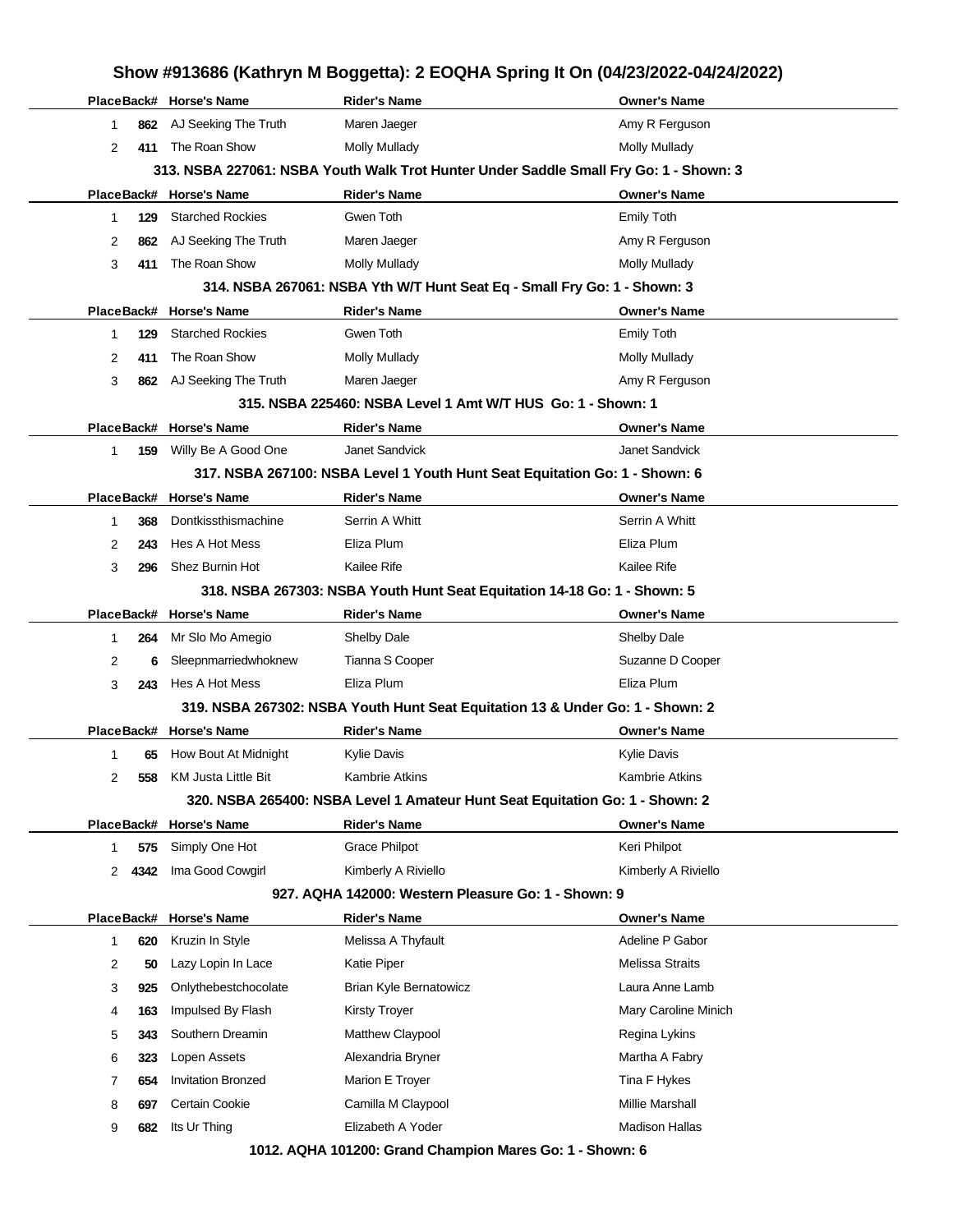|                    |                          | Show #913686 (Kathryn M Boggetta): 2 EOQHA Spring It On (04/23/2022-04/24/2022) |                     |
|--------------------|--------------------------|---------------------------------------------------------------------------------|---------------------|
|                    | PlaceBack# Horse's Name  | <b>Rider's Name</b>                                                             | <b>Owner's Name</b> |
| 1                  | 291 FG Mesmerized        | Dewey Smith                                                                     | Tammi M Smith       |
|                    |                          | 1013. AQHA 101300: Reserve Champion Mare Go: 1 - Shown: 6                       |                     |
|                    | PlaceBack# Horse's Name  | <b>Rider's Name</b>                                                             | <b>Owner's Name</b> |
| 1                  | 616 Sheza Premadonna     | <b>Colton Smith</b>                                                             | Dewey Smith         |
|                    |                          | 1014. AQHA 101400: Grand Champion Geldings Go: 1 - Shown: 5                     |                     |
|                    | PlaceBack# Horse's Name  | <b>Rider's Name</b>                                                             | <b>Owner's Name</b> |
| 149<br>$\mathbf 1$ | Gunnsandroses            | <b>Andrew Voight Staton</b>                                                     | <b>Terry Nutt</b>   |
|                    |                          | 1015. AQHA 101500: Reserve Champion Gelding Go: 1 - Shown: 11                   |                     |
|                    | PlaceBack# Horse's Name  | <b>Rider's Name</b>                                                             | <b>Owner's Name</b> |
| $\mathbf{1}$       | 251 Fearles Premo        | Dewey Smith                                                                     | Lisa Scott-Reiss    |
|                    |                          | 2012. AQHA 201200: Amt Grand Champion Mares Go: 1 - Shown: 4                    |                     |
|                    | PlaceBack# Horse's Name  | <b>Rider's Name</b>                                                             | <b>Owner's Name</b> |
| 1                  | 616 Sheza Premadonna     | Tammi M Smith                                                                   | Dewey Smith         |
|                    |                          | 2014. AQHA 201400: Amt Grand Champion Gelding Go: 1 - Shown: 6                  |                     |
|                    | PlaceBack# Horse's Name  | <b>Rider's Name</b>                                                             | <b>Owner's Name</b> |
| $\mathbf{1}$       | 152 Empowered            | Kristin D Cole                                                                  | Amy Jo Erhardt      |
|                    |                          | 2015. AQHA 201500: Amt Reserve Champion Gelding Go: 1 - Shown: 11               |                     |
|                    | PlaceBack# Horse's Name  | <b>Rider's Name</b>                                                             | <b>Owner's Name</b> |
| $\mathbf 1$        | 251 Fearles Premo        | Lisa Scott-Reiss                                                                | Lisa Scott-Reiss    |
|                    |                          | 4012. AQHA 401200: Youth Grand Champion Mares Go: 1 - Shown: 4                  |                     |
|                    | PlaceBack# Horse's Name  | <b>Rider's Name</b>                                                             | <b>Owner's Name</b> |
| $\mathbf{1}$       | 291 FG Mesmerized        | <b>Colton Smith</b>                                                             | Tammi M Smith       |
|                    |                          | 4013. AQHA 401300: Youth Reserve Champion Mares Go: 1 - Shown: 7                |                     |
|                    | PlaceBack# Horse's Name  | <b>Rider's Name</b>                                                             | <b>Owner's Name</b> |
| $\mathbf 1$<br>720 | This Selections Hot      | Caden Craft                                                                     | Christopher C Craft |
|                    |                          | 4014. AQHA 401400: Youth Grand Champion Geldings Go: 1 - Shown: 6               |                     |
|                    | PlaceBack# Horse's Name  | <b>Rider's Name</b>                                                             | <b>Owner's Name</b> |
| 289<br>1           | <b>One Silent Secret</b> | Caden Craft                                                                     | Ralph C Craft       |
|                    |                          | 4015. AQHA 401500: Youth Reserve Champion Gelding Go: 1 - Shown: 8              |                     |
|                    | PlaceBack# Horse's Name  | <b>Rider's Name</b>                                                             | <b>Owner's Name</b> |
|                    | 1 4202 Bettr Than Most   | Christina M Senn                                                                | Christina M Senn    |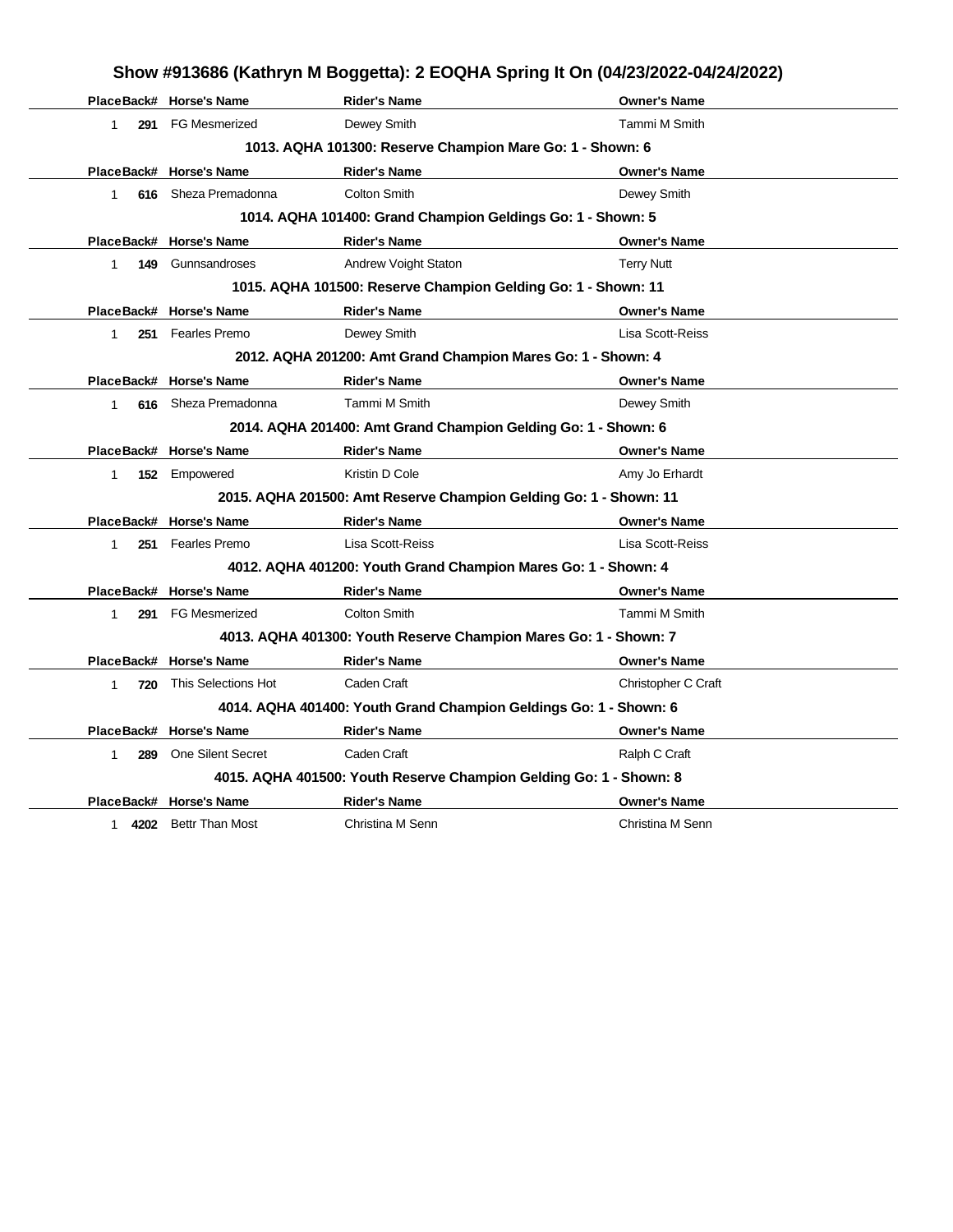## **1. AQHA 138004: L1 Trail Go: 1 - Shown: 30**

|   |            | PlaceBack# Horse's Name | <b>Rider's Name</b>                               | Owner's Name                  |
|---|------------|-------------------------|---------------------------------------------------|-------------------------------|
| 1 | 32         | PSU Willy Invested      | <b>Melvin Yoder</b>                               | Jennifer & Jerilynne Michaels |
| 2 | 12         | Dude Im Sleeping        | Melvin Yoder                                      | Suzanne D Cooper              |
| 3 | 553        | If It Aint Southern     | Melissa A Thyfault                                | Isabella Marie D'Onofrio      |
| 4 | 188        | The Roan Rocker         | Brian Kyle Bernatowicz                            | Madison Staub                 |
| 5 | 484        | Moonlite Crush          | <b>Brent Maxwell</b>                              | Lauren Bishop                 |
| 6 | 119        | Playin It Cool          | Jamie Watson                                      | Cynthia Testerman             |
| 7 | 720        | This Selections Hot     | Jamie Watson                                      | Christopher C Craft           |
| 8 | 922        | <b>KM Members Only</b>  | <b>Brian Kyle Bernatowicz</b>                     | Laura Anne Lamb               |
| 9 | 216        | Invitedbywillynelson    | Kyle J Jones                                      | Ella Mae Thompson             |
|   |            |                         | 2. AQHA 438002: L1 Youth Trail Go: 1 - Shown: 16  |                               |
|   | PlaceBack# | <b>Horse's Name</b>     | <b>Rider's Name</b>                               | <b>Owner's Name</b>           |
| 1 | 368        | Dontkissthismachine     | Serrin A Whitt                                    | Serrin A Whitt                |
| 2 | 296        | Shez Burnin Hot         | Kailee Rife                                       | Kailee Rife                   |
| 3 | 717        | IE Beagoodone           | Cheyenne Lane Brand                               | Cheyenne Lane Brand           |
| 4 | 720        | This Selections Hot     | Caden Craft                                       | Christopher C Craft           |
| 5 | 4246       | Afraid Inthedark Too    | <b>Grace Rollins</b>                              | <b>Grace Rollins</b>          |
| 6 | 528        | Sport Mode              | <b>Emma Nicole Evitts</b>                         | <b>Emma Nicole Evitts</b>     |
| 7 | 7016       | A Sudden Extreme        | Natalie Riegsecker                                | Natalie Riegsecker            |
| 8 | 269        | <b>TNTs Valentine</b>   | Sadie Rose Ross                                   | Sadie Rose Ross               |
| 9 | 716        | Code Complete           | Unie Brechbuhler                                  | Unie Brechbuhler              |
|   |            |                         | 3. AQHA 438000: Youth Trail Go: 1 - Shown: 22     |                               |
|   | PlaceBack# | <b>Horse's Name</b>     | <b>Rider's Name</b>                               | <b>Owner's Name</b>           |
| 1 | 511        | Whata Moonlite Ride     | Isabella Marie D'Onofrio                          | Isabella Marie D'Onofrio      |
| 2 | 383        | Good To Bea Red Rock    | Abby Lynn Mehl                                    | Cyndi Mehl                    |
| 3 | 6          | Sleepnmarriedwhoknew    | Tianna S Cooper                                   | Suzanne D Cooper              |
| 4 | 8305       | <b>Full Code</b>        | Taylor Erin Schroeder                             | Taylor Erin Schroeder         |
| 5 | 7016       | A Sudden Extreme        | Natalie Riegsecker                                | Natalie Riegsecker            |
| 6 | 368        | Dontkissthismachine     | Serrin A Whitt                                    | Serrin A Whitt                |
| 7 | 120        | Man Im Sassy            | Isabella Hamilton                                 | Isabella Hamilton             |
| 8 | 717        | IE Beagoodone           | Cheyenne Lane Brand                               | Cheyenne Lane Brand           |
| 9 | 528        | Sport Mode              | <b>Emma Nicole Evitts</b>                         | <b>Emma Nicole Evitts</b>     |
|   |            |                         | 4. AQHA 238002: L1 Amt Trail Go: 1 - Shown: 16    |                               |
|   | PlaceBack# | <b>Horse's Name</b>     | <b>Rider's Name</b>                               | <b>Owner's Name</b>           |
| 1 | 575        | Simply One Hot          | <b>Grace Philpot</b>                              | Keri Philpot                  |
| 2 | 150        | Rockmelikeyameanit      | Lauren N Brown                                    | Lauren N Brown                |
| 3 | 188        | The Roan Rocker         | <b>Madison Staub</b>                              | <b>Madison Staub</b>          |
| 4 | 2549       | My Invitation N Gold    | <b>Bailey N Vandriest</b>                         | Pam And Bailey Vandriest      |
| 5 | 261        | Carageous               | <b>Brianne Urwin</b>                              | <b>Brianne Urwin</b>          |
| 6 | 290        | Movin On Up             | Amanda Moore                                      | Amanda Moore                  |
| 7 | 4342       | Ima Good Cowgirl        | Kimberly A Riviello                               | Kimberly A Riviello           |
| 8 | 256        | Beyond My Machine       | Pamela M Jones                                    | Pamela M Jones                |
| 9 | 343        | Southern Dreamin        | Regina Lykins                                     | Regina Lykins                 |
|   |            |                         | 5. AQHA 238800: Amt Select Trail Go: 1 - Shown: 5 |                               |
|   |            | PlaceBack# Horse's Name | <b>Rider's Name</b>                               | <b>Owner's Name</b>           |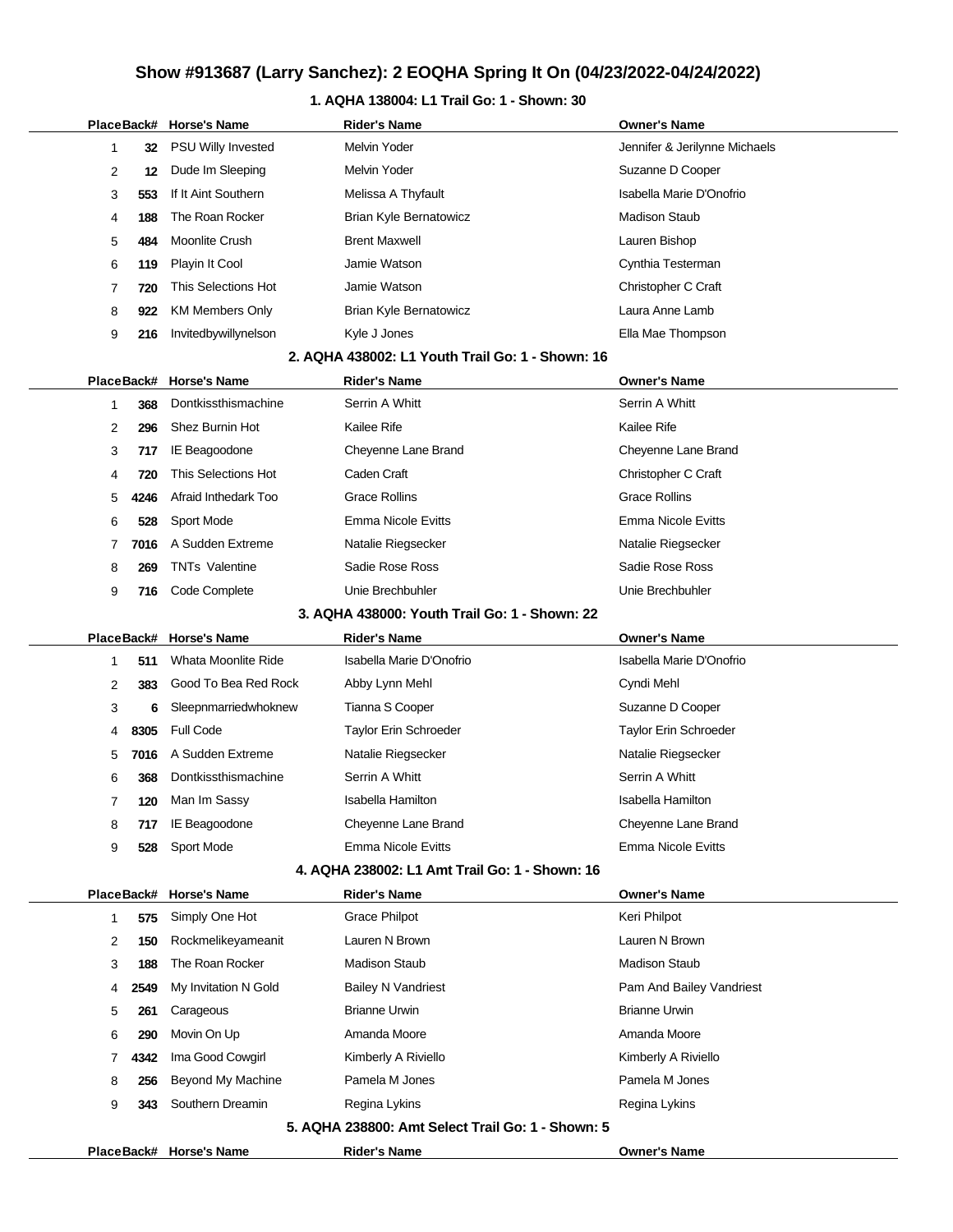| 2<br>Lopen Assets<br>Martha A Fabry<br>Martha A Fabry<br>323<br>Beyond My Machine<br>Pamela M Jones<br>Pamela M Jones<br>3<br>256<br>Talkinboutonite<br>Antoinette Colleen Bloom<br>Antoinette Colleen Bloom<br>403<br>4<br>Tamra Sisk<br>Tamra Sisk<br>5<br>SL Just One Look<br>604<br>6. AQHA 238000: Amt Trail Go: 1 - Shown: 10<br>PlaceBack# Horse's Name<br><b>Rider's Name</b><br><b>Owner's Name</b><br>The Roan Rocker<br><b>Madison Staub</b><br><b>Madison Staub</b><br>1<br>188<br><b>Really Sudden</b><br>2<br>Kelly A Rauschenbach<br>Kelly A Rauschenbach<br>787<br>Leah Ruth Stites<br><b>Leah Ruth Stites</b><br>3<br><b>Extremely Hot Rodder</b><br>985<br>Janet Kolk<br>Janet Kolk<br>Sompin Nthemoonlight<br>4<br>359 |  |
|-------------------------------------------------------------------------------------------------------------------------------------------------------------------------------------------------------------------------------------------------------------------------------------------------------------------------------------------------------------------------------------------------------------------------------------------------------------------------------------------------------------------------------------------------------------------------------------------------------------------------------------------------------------------------------------------------------------------------------------------|--|
|                                                                                                                                                                                                                                                                                                                                                                                                                                                                                                                                                                                                                                                                                                                                           |  |
|                                                                                                                                                                                                                                                                                                                                                                                                                                                                                                                                                                                                                                                                                                                                           |  |
|                                                                                                                                                                                                                                                                                                                                                                                                                                                                                                                                                                                                                                                                                                                                           |  |
|                                                                                                                                                                                                                                                                                                                                                                                                                                                                                                                                                                                                                                                                                                                                           |  |
|                                                                                                                                                                                                                                                                                                                                                                                                                                                                                                                                                                                                                                                                                                                                           |  |
|                                                                                                                                                                                                                                                                                                                                                                                                                                                                                                                                                                                                                                                                                                                                           |  |
|                                                                                                                                                                                                                                                                                                                                                                                                                                                                                                                                                                                                                                                                                                                                           |  |
|                                                                                                                                                                                                                                                                                                                                                                                                                                                                                                                                                                                                                                                                                                                                           |  |
|                                                                                                                                                                                                                                                                                                                                                                                                                                                                                                                                                                                                                                                                                                                                           |  |
|                                                                                                                                                                                                                                                                                                                                                                                                                                                                                                                                                                                                                                                                                                                                           |  |
| Only Lazy Lopin<br>Lynette Depalma<br>Lynette Depalma<br>5<br>913                                                                                                                                                                                                                                                                                                                                                                                                                                                                                                                                                                                                                                                                         |  |
| Sumdiscretionadvised<br>Kelsey Guadarrama<br>Kelsey Guadarrama<br>6<br>2319                                                                                                                                                                                                                                                                                                                                                                                                                                                                                                                                                                                                                                                               |  |
| <b>Brianne Urwin</b><br><b>Brianne Urwin</b><br>7<br>Carageous<br>261                                                                                                                                                                                                                                                                                                                                                                                                                                                                                                                                                                                                                                                                     |  |
| Rockmelikeyameanit<br>Lauren N Brown<br>Lauren N Brown<br>8<br>150                                                                                                                                                                                                                                                                                                                                                                                                                                                                                                                                                                                                                                                                        |  |
| One Hot Bay B<br>Jessica J Conley<br>Jessica J Conley<br>9<br>8166                                                                                                                                                                                                                                                                                                                                                                                                                                                                                                                                                                                                                                                                        |  |
| 7. AQHA 138100: Junior Trail Go: 1 - Shown: 7                                                                                                                                                                                                                                                                                                                                                                                                                                                                                                                                                                                                                                                                                             |  |
| <b>Rider's Name</b><br>PlaceBack# Horse's Name<br><b>Owner's Name</b>                                                                                                                                                                                                                                                                                                                                                                                                                                                                                                                                                                                                                                                                     |  |
| Brian Kyle Bernatowicz<br>Laura Anne Lamb<br><b>KM Members Only</b><br>1<br>922                                                                                                                                                                                                                                                                                                                                                                                                                                                                                                                                                                                                                                                           |  |
| <b>GTG Southern Comfort</b><br>Kyle R Flatter<br>2<br>Angela Dahse<br>837                                                                                                                                                                                                                                                                                                                                                                                                                                                                                                                                                                                                                                                                 |  |
| Playin It Cool<br>Jamie Watson<br>Cynthia Testerman<br>DQ<br>119                                                                                                                                                                                                                                                                                                                                                                                                                                                                                                                                                                                                                                                                          |  |
| Lynne M Puthoff<br><b>Helenn Voss</b><br>DQ<br><b>Brock Lesnar</b><br>798                                                                                                                                                                                                                                                                                                                                                                                                                                                                                                                                                                                                                                                                 |  |
| Sue Ann Hartzell<br>DQ<br>Krymsun Minute<br>Kyle R Flatter<br>316                                                                                                                                                                                                                                                                                                                                                                                                                                                                                                                                                                                                                                                                         |  |
| Willys Goodride<br>Sarah Lebsock<br>Sarah Lebsock<br>DQ<br>314                                                                                                                                                                                                                                                                                                                                                                                                                                                                                                                                                                                                                                                                            |  |
| <b>Renee Eier</b><br>Renee Eier<br>DQ<br>Hezwillyexpensive<br>601                                                                                                                                                                                                                                                                                                                                                                                                                                                                                                                                                                                                                                                                         |  |
| 8. AQHA 138200: Senior Trail Go: 1 - Shown: 21                                                                                                                                                                                                                                                                                                                                                                                                                                                                                                                                                                                                                                                                                            |  |
| PlaceBack# Horse's Name<br><b>Owner's Name</b><br><b>Rider's Name</b>                                                                                                                                                                                                                                                                                                                                                                                                                                                                                                                                                                                                                                                                     |  |
| Sleepnmarriedwhoknew<br>Melvin Yoder<br>Suzanne D Cooper<br>1<br>6                                                                                                                                                                                                                                                                                                                                                                                                                                                                                                                                                                                                                                                                        |  |
| Lopen Assets<br>Kyle J Jones<br>Martha A Fabry<br>2<br>323                                                                                                                                                                                                                                                                                                                                                                                                                                                                                                                                                                                                                                                                                |  |
| Spencer Zimmerman<br>3<br>Mr Slo Mo Amegio<br><b>Shelby Dale</b><br>264                                                                                                                                                                                                                                                                                                                                                                                                                                                                                                                                                                                                                                                                   |  |
|                                                                                                                                                                                                                                                                                                                                                                                                                                                                                                                                                                                                                                                                                                                                           |  |
| <b>Really Sudden</b><br><b>Brian Kyle Bernatowicz</b><br>Kelly A Rauschenbach<br>787<br>4                                                                                                                                                                                                                                                                                                                                                                                                                                                                                                                                                                                                                                                 |  |
| <b>Check This Machine</b><br>Sarah J Bernatowicz<br>Kimberly A Best<br>5<br>721                                                                                                                                                                                                                                                                                                                                                                                                                                                                                                                                                                                                                                                           |  |
| Dontkissthismachine<br>Brian Kyle Bernatowicz<br>Serrin A Whitt<br>6<br>368                                                                                                                                                                                                                                                                                                                                                                                                                                                                                                                                                                                                                                                               |  |
| <b>Gettin Rich N Famous</b><br><b>Brent Maxwell</b><br>Maegan E Pearson<br>7<br>818                                                                                                                                                                                                                                                                                                                                                                                                                                                                                                                                                                                                                                                       |  |
| Whata Moonlite Ride<br>Isabella Marie D'Onofrio<br>Isabella Marie D'Onofrio<br>8<br>511                                                                                                                                                                                                                                                                                                                                                                                                                                                                                                                                                                                                                                                   |  |
| Ima Good Cowgirl<br><b>Brian Bennett</b><br>Kimberly A Riviello<br>9<br>4342                                                                                                                                                                                                                                                                                                                                                                                                                                                                                                                                                                                                                                                              |  |
| 9. NAQHA 8805: Small Fry Trail Go: 1 - Shown: 3                                                                                                                                                                                                                                                                                                                                                                                                                                                                                                                                                                                                                                                                                           |  |
| PlaceBack# Horse's Name<br><b>Rider's Name</b><br><b>Owner's Name</b>                                                                                                                                                                                                                                                                                                                                                                                                                                                                                                                                                                                                                                                                     |  |
| <b>Starched Rockies</b><br>Gwen Toth<br><b>Emily Toth</b><br>1<br>129                                                                                                                                                                                                                                                                                                                                                                                                                                                                                                                                                                                                                                                                     |  |
| The Roan Show<br><b>Molly Mullady</b><br><b>Molly Mullady</b><br>2<br>411                                                                                                                                                                                                                                                                                                                                                                                                                                                                                                                                                                                                                                                                 |  |
| All Jacked Up<br>Kaylynn McKeague<br>3<br><b>Ashley Newbury</b><br>4183                                                                                                                                                                                                                                                                                                                                                                                                                                                                                                                                                                                                                                                                   |  |
| 10. AQHA 438102: L1 Youth Walk Trot Trail Go: 1 - Shown: 6                                                                                                                                                                                                                                                                                                                                                                                                                                                                                                                                                                                                                                                                                |  |
| PlaceBack# Horse's Name<br>Rider's Name<br><b>Owner's Name</b>                                                                                                                                                                                                                                                                                                                                                                                                                                                                                                                                                                                                                                                                            |  |
| The Roan Show<br><b>Molly Mullady</b><br>411<br><b>Molly Mullady</b><br>1                                                                                                                                                                                                                                                                                                                                                                                                                                                                                                                                                                                                                                                                 |  |
| I Know Best<br><b>Brittanie Herrnstein</b><br>2<br>Skylar Herrnstein<br>199<br>KM Justa Little Bit<br><b>Kambrie Atkins</b><br><b>Kambrie Atkins</b><br>3<br>558                                                                                                                                                                                                                                                                                                                                                                                                                                                                                                                                                                          |  |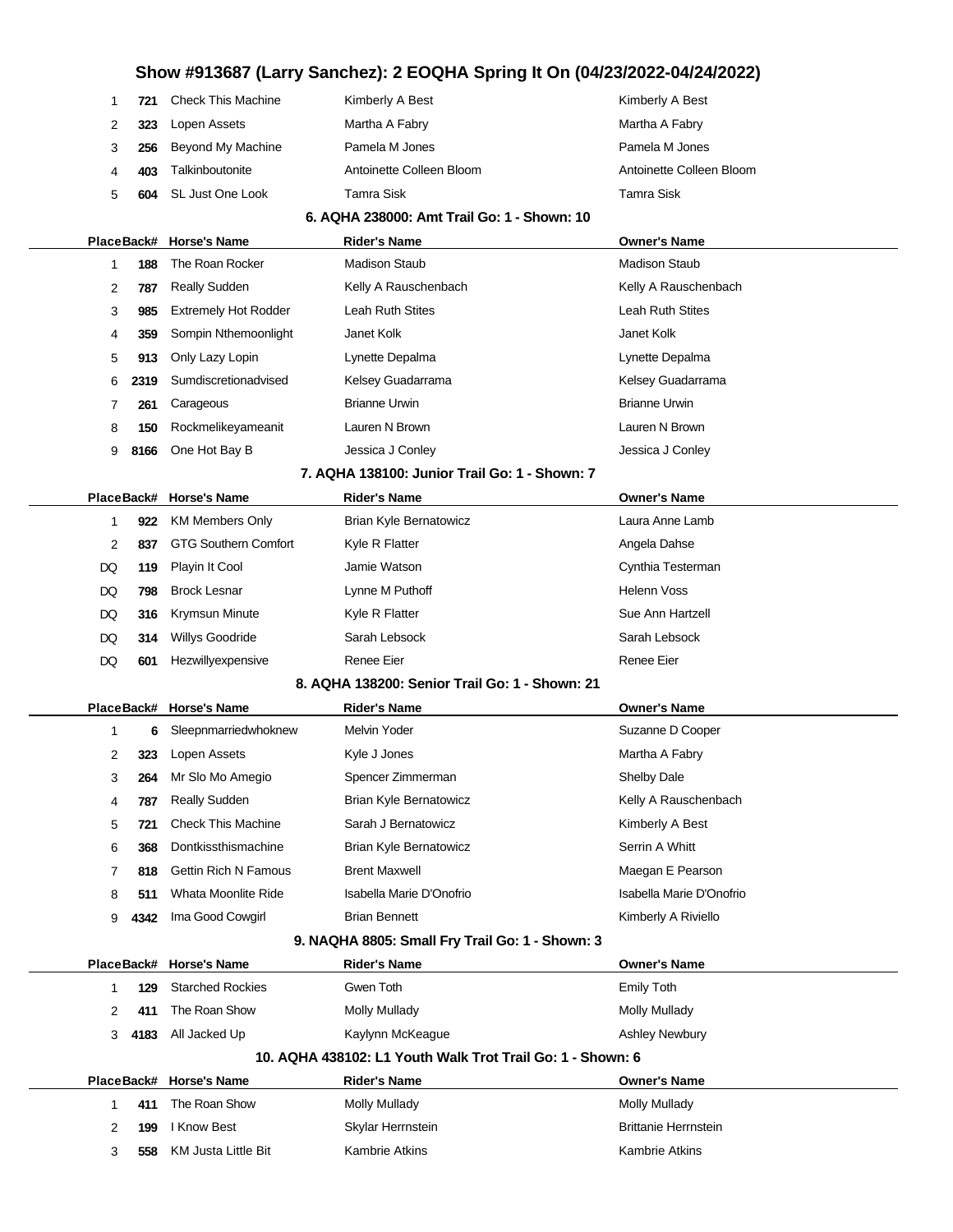|            |      |                             | Show #913687 (Larry Sanchez): 2 EOQHA Spring It On (04/23/2022-04/24/2022) |                          |
|------------|------|-----------------------------|----------------------------------------------------------------------------|--------------------------|
| 4          | 985  | <b>Extremely Hot Rodder</b> | Jacey Pierson                                                              | Leah Ruth Stites         |
| 5          | 1013 | <b>RR Rufle My Feathers</b> | <b>Emily Craft</b>                                                         | Christopher C Craft      |
| 6          | 129  | <b>Starched Rockies</b>     | Gwen Toth                                                                  | <b>Emily Toth</b>        |
|            |      |                             | 11. AQHA 238102: L1 Amt Walk Trot Trail Go: 1 - Shown: 6                   |                          |
|            |      | PlaceBack# Horse's Name     | <b>Rider's Name</b>                                                        | <b>Owner's Name</b>      |
| 1          | 424  | My Chex Is Good             | Chloe M Larson                                                             | Chloe M Larson           |
| 2          | 798  | <b>Brock Lesnar</b>         | <b>Helenn Voss</b>                                                         | <b>Helenn Voss</b>       |
| 3          | 627  | A Good Cash Deal            | Christine Abrahamsen                                                       | Christine Abrahamsen     |
| 4          | 494  | Always Hottish              | Karen Elicker Crowell                                                      | Karen Elicker Crowell    |
| 5          | 595  | Ajwhatdoesthefoxsay         | Jennifer A Rabe                                                            | Jennifer A Rabe          |
| 6          | 789  | Shes Blue N The Face        | <b>Tracy Bishop</b>                                                        | Clara Brandenburg        |
|            |      |                             | 12. NAQHA 8850: Small Fry Lead Line 6 & Under Go: 1 - Shown: 4             |                          |
|            |      | PlaceBack# Horse's Name     | <b>Rider's Name</b>                                                        | <b>Owner's Name</b>      |
| 1          | 441  | A Cool Lazy                 | Kolbi Zimmerman                                                            | Sara Oler                |
| 2          | 129  | <b>Starched Rockies</b>     | Ellie Toth                                                                 | <b>Emily Toth</b>        |
| 3          | 4183 | All Jacked Up               | Leigha McKeague                                                            | <b>Ashley Newbury</b>    |
| 4          | 557  | <b>Hot Little Desire</b>    | <b>Charlotte Yoder</b>                                                     | Kailee Rife              |
|            |      |                             | 13. AQHA 142004: L1 Western Pleasure Go: 1 - Shown: 10                     |                          |
|            |      | PlaceBack# Horse's Name     | <b>Rider's Name</b>                                                        | <b>Owner's Name</b>      |
| 1          | 599  | Absolutely A Krymsun        | Melissa A Thyfault                                                         | Jessica M Balo           |
| 2          | 484  | Moonlite Crush              | <b>Brent Maxwell</b>                                                       | Lauren Bishop            |
| 3          | 296  | Shez Burnin Hot             | Elizabeth A Yoder                                                          | <b>Kailee Rife</b>       |
| 4          | 741  | He Made My Day              | Ryan C Strunk                                                              | Tammi lams               |
| 5          | 682  | Its Ur Thing                | Melvin Yoder                                                               | <b>Madison Hallas</b>    |
| 6          | 661  | <b>Sherlock Undercover</b>  | Katie Piper                                                                | J Jonard                 |
| 7          | 85   | Good Signs Are Vital        | Nicole L Rice                                                              | Diana L Conrad           |
| 8          | 712  | Forget Mee Never            | <b>Tyler Hultberg</b>                                                      | <b>Tyler Hultberg</b>    |
|            |      |                             | 14. AQHA 442102: L1 Youth Walk Trot Western Pleasure Go: 1 - Shown: 8      |                          |
|            |      | PlaceBack# Horse's Name     | <b>Rider's Name</b>                                                        | <b>Owner's Name</b>      |
| 1          | 43   | <b>Rcees Version</b>        | Jaxson Pierson                                                             | Jacey Pierson            |
| 2          | 411  | The Roan Show               | <b>Molly Mullady</b>                                                       | <b>Molly Mullady</b>     |
| 3          | 984  | Im So Gorgeous              | Jacey Pierson                                                              | Leah Ruth Stites         |
| 4          | 403  | Talkinboutonite             | Sierra Mueller                                                             | Antoinette Colleen Bloom |
| 5          | 163  | Impulsed By Flash           | Mary Caroline Minich                                                       | Mary Caroline Minich     |
| 6          | 534  | Im Gonna Be Lazy            | Lilianna Sanna                                                             | Addison Leonard          |
| 7          | 104  | One Hot Doll                | Kinlie Smith                                                               | Kevin J Earl             |
| 8          | 762  | Lion Tiger N Zziple         | Jocelyn Wyatt                                                              | Jennifer Dalton          |
|            |      |                             | 15. AQHA 440102: L1 Youth Walk Trot Horsemanship Go: 1 - Shown: 7          |                          |
| PlaceBack# |      | <b>Horse's Name</b>         | <b>Rider's Name</b>                                                        | <b>Owner's Name</b>      |
| 1          | 620  | Kruzin In Style             | Adeline P Gabor                                                            | Adeline P Gabor          |
| 2          | 403  | Talkinboutonite             | Sierra Mueller                                                             | Antoinette Colleen Bloom |
| 3          | 163  | Impulsed By Flash           | Mary Caroline Minich                                                       | Mary Caroline Minich     |
| 4          | 762  | Lion Tiger N Zziple         | Jocelyn Wyatt                                                              | Jennifer Dalton          |
| 5          | 534  | Im Gonna Be Lazy            | Lilianna Sanna                                                             | Addison Leonard          |
| 6          | 411  | The Roan Show               | Molly Mullady                                                              | <b>Molly Mullady</b>     |
| 7          | 593  | <b>BMQ Genuine Solution</b> | Meghan Elizabeth Kaser                                                     | McKenna Kaser            |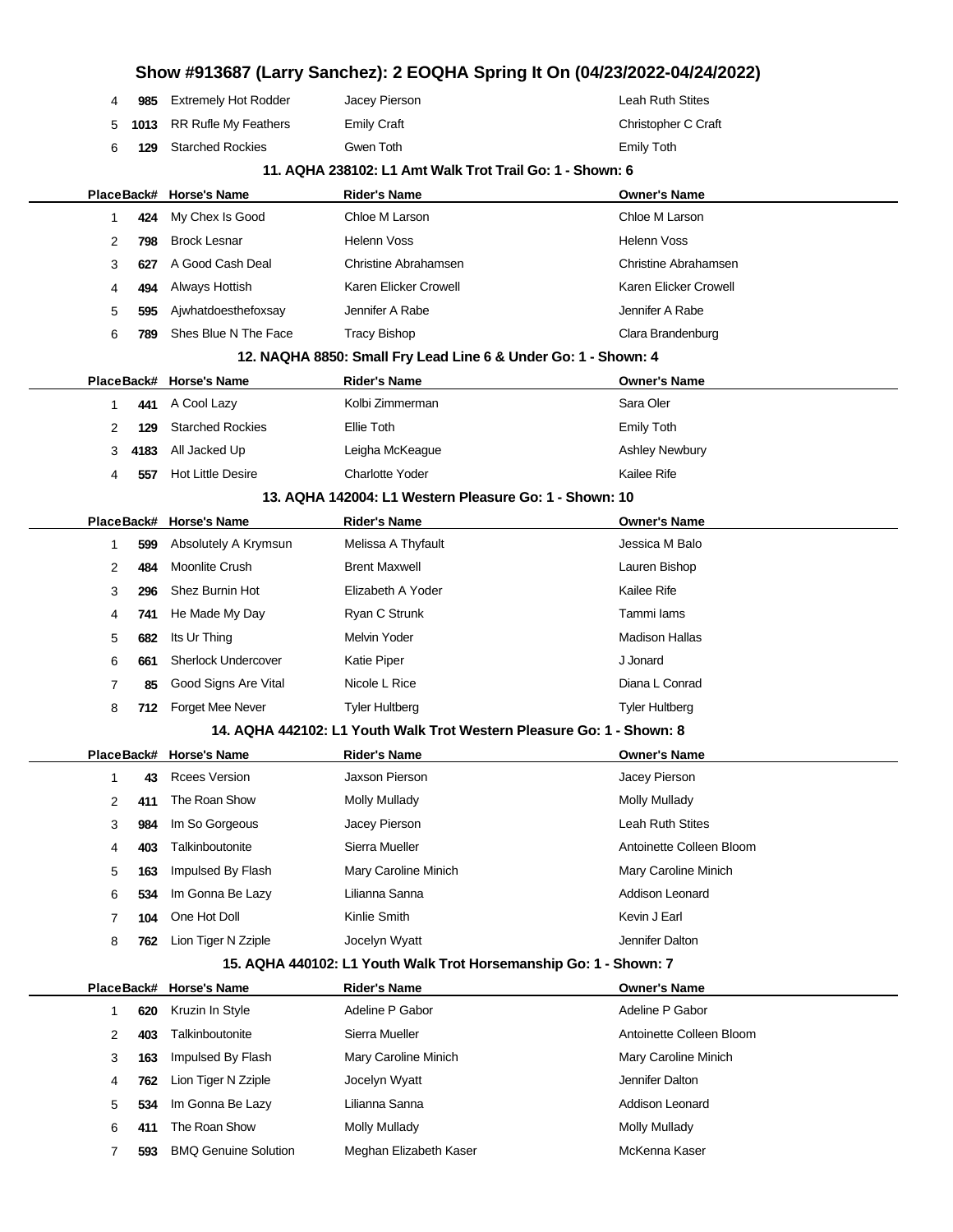## **16. NAQHA 8815: Small Fry Western Pleasure 9 & Under Go: 1 - Shown: 10**

|   |      | PlaceBack# Horse's Name   | <b>Rider's Name</b>                                                 | <b>Owner's Name</b>      |
|---|------|---------------------------|---------------------------------------------------------------------|--------------------------|
| 1 | 43   | <b>Rcees Version</b>      | Jaxson Pierson                                                      | Jacey Pierson            |
| 2 | 411  | The Roan Show             | <b>Molly Mullady</b>                                                | <b>Molly Mullady</b>     |
| 3 | 150  | Rockmelikeyameanit        | Carlee Brown                                                        | Lauren N Brown           |
| 4 | 403  | Talkinboutonite           | Sierra Mueller                                                      | Antoinette Colleen Bloom |
| 5 | 949  | <b>Swiss Miss Cocoa</b>   | Evelyn Balderaz                                                     | Christina Balderaz       |
| 6 | 628  | <b>Get Her Vitals</b>     | McKenna Kaser                                                       | Ila Williams             |
| 7 | 104  | One Hot Doll              | Kinlie Smith                                                        | Kevin J Earl             |
| 8 | 129  | <b>Starched Rockies</b>   | Gwen Toth                                                           | <b>Emily Toth</b>        |
| 9 | 534  | Im Gonna Be Lazy          | Lilianna Sanna                                                      | Addison Leonard          |
|   |      |                           | 17. NAQHA 8810: Small Fry Horsemanship 9 & Under Go: 1 - Shown: 6   |                          |
|   |      | PlaceBack# Horse's Name   | <b>Rider's Name</b>                                                 | <b>Owner's Name</b>      |
| 1 | 411  | The Roan Show             | <b>Molly Mullady</b>                                                | <b>Molly Mullady</b>     |
| 2 | 129  | <b>Starched Rockies</b>   | Gwen Toth                                                           | <b>Emily Toth</b>        |
| 3 | 403  | Talkinboutonite           | Sierra Mueller                                                      | Antoinette Colleen Bloom |
| 4 | 949  | Swiss Miss Cocoa          | Evelyn Balderaz                                                     | Christina Balderaz       |
| 5 | 534  | Im Gonna Be Lazy          | Lilianna Sanna                                                      | <b>Addison Leonard</b>   |
| 6 | 4183 | All Jacked Up             | Kaylynn McKeague                                                    | <b>Ashley Newbury</b>    |
|   |      |                           | 18. AQHA 242102: L1 Amt Walk Trot Western Pleasure Go: 1 - Shown: 9 |                          |
|   |      | PlaceBack# Horse's Name   | <b>Rider's Name</b>                                                 | <b>Owner's Name</b>      |
| 1 | 599  | Absolutely A Krymsun      | Jessica M Balo                                                      | Jessica M Balo           |
| 2 | 556  | Hidden Agenda             | Jackie Davis                                                        | Jackie Davis             |
| 3 | 798  | <b>Brock Lesnar</b>       | <b>Helenn Voss</b>                                                  | <b>Helenn Voss</b>       |
| 4 | 1952 | Im In Slow Moe            | <b>Bonnie Jeanne Richards</b>                                       | Bonnie Jeanne Richards   |
| 5 | 534  | Im Gonna Be Lazy          | Katrina McClain                                                     | Addison Leonard          |
| 6 | 761  | Sheza Total Diva          | Tim Voris                                                           | Tim Voris                |
| 7 | 102  | <b>Certainly Lazy</b>     | Melissa Noble                                                       | Melissa Noble            |
| 8 | 789  | Shes Blue N The Face      | <b>Tracy Bishop</b>                                                 | Clara Brandenburg        |
| 9 | 819  | Gorgeous In Gray          | Amy Lynne Firgau                                                    | Linda S Thornsley        |
|   |      |                           | 19. AQHA 240102: L1 Amt Walk Trot Horsemanship Go: 1 - Shown: 8     |                          |
|   |      | PlaceBack# Horse's Name   | <b>Rider's Name</b>                                                 | <b>Owner's Name</b>      |
| 1 | 534  | Im Gonna Be Lazy          | Katrina McClain                                                     | Addison Leonard          |
| 2 | 595  | Ajwhatdoesthefoxsay       | Jennifer A Rabe                                                     | Jennifer A Rabe          |
| 3 | 556  | Hidden Agenda             | Jackie Davis                                                        | Jackie Davis             |
| 4 | 789  | Shes Blue N The Face      | Tracy Bishop                                                        | Clara Brandenburg        |
| 5 | 627  | A Good Cash Deal          | Christine Abrahamsen                                                | Christine Abrahamsen     |
| 6 | 340  | Howboutanotherstory       | Cara Womack                                                         | Cara Womack              |
| 7 | 819  | Gorgeous In Gray          | Amy Lynne Firgau                                                    | Linda S Thornsley        |
| 8 | 1952 | Im In Slow Moe            | Bonnie Jeanne Richards                                              | Bonnie Jeanne Richards   |
|   |      |                           | 21. AQHA 442002: L1 Youth Western Pleasure Go: 1 - Shown: 21        |                          |
|   |      | PlaceBack# Horse's Name   | <b>Rider's Name</b>                                                 | <b>Owner's Name</b>      |
| 1 | 911  | <b>Looking Willy Good</b> | Kaylee Grace Olds                                                   | Jennifer Olds            |
| 2 | 620  | Kruzin In Style           | Adeline P Gabor                                                     | Adeline P Gabor          |
| 3 | 628  | <b>Get Her Vitals</b>     | Ila Williams                                                        | Ila Williams             |
| 4 | 703  | <b>Pure Goodness</b>      | Nadia Tornik                                                        | Nadia Tornik             |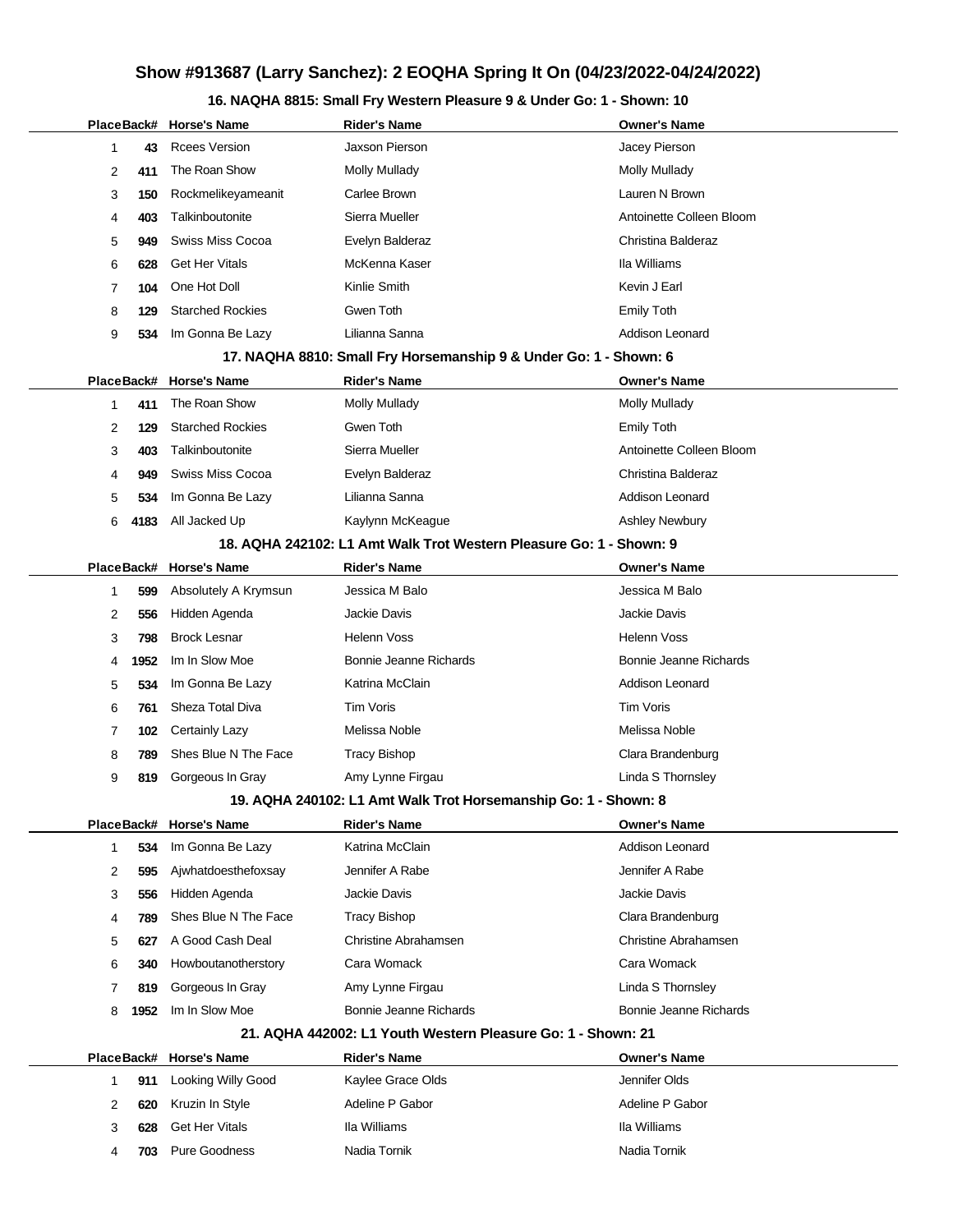| 5 | 199        | I Know Best                 | Skylar Herrnstein                                                      | <b>Brittanie Herrnstein</b>  |
|---|------------|-----------------------------|------------------------------------------------------------------------|------------------------------|
| 6 | 120        | Man Im Sassy                | Isabella Hamilton                                                      | Isabella Hamilton            |
| 7 | 363        | Ima Hot Time                | <b>Mallory Kirby</b>                                                   | <b>Mallory Kirby</b>         |
| 8 | 720        | This Selections Hot         | Caden Craft                                                            | Christopher C Craft          |
| 9 | 519        | <b>Shes N Control</b>       | <b>Chloe Roberts</b>                                                   | Jody L Roberts               |
|   |            |                             | 22. AQHA 442800: Youth Western Pleasure (14-18) Go: 1 - Shown: 11      |                              |
|   | PlaceBack# | <b>Horse's Name</b>         | <b>Rider's Name</b>                                                    | <b>Owner's Name</b>          |
| 1 | 553        | If It Aint Southern         | Isabella Marie D'Onofrio                                               | Isabella Marie D'Onofrio     |
| 2 | 296        | Shez Burnin Hot             | Kailee Rife                                                            | Kailee Rife                  |
| 3 | 995        | Best Be In Line             | <b>Mason Dorsey</b>                                                    | Mason Dorsey                 |
| 4 | 368        | Dontkissthismachine         | Serrin A Whitt                                                         | Serrin A Whitt               |
| 5 | 720        | This Selections Hot         | Caden Craft                                                            | Christopher C Craft          |
| 6 | 960        | A Minor Leaguer             | Ava Nyweide                                                            | Samantha Nyweide             |
| 7 | 195        | She Willy Likes It          | Machaela Cobler                                                        | Machaela Cobler              |
| 8 | 8305       | <b>Full Code</b>            | Taylor Erin Schroeder                                                  | <b>Taylor Erin Schroeder</b> |
| 9 | 711        | <b>Blow The World Akiss</b> | Anna Minich                                                            | Anna Minich                  |
|   |            |                             | 23. AQHA 442700: Youth Western Pleasure (13 & Under) Go: 1 - Shown: 11 |                              |
|   | PlaceBack# | <b>Horse's Name</b>         | <b>Rider's Name</b>                                                    | <b>Owner's Name</b>          |
| 1 | 911        | <b>Looking Willy Good</b>   | Kaylee Grace Olds                                                      | Jennifer Olds                |
| 2 | 65         | How Bout At Midnight        | Kylie Davis                                                            | <b>Kylie Davis</b>           |
| 3 | 703        | <b>Pure Goodness</b>        | Nadia Tornik                                                           | Nadia Tornik                 |
| 4 | 363        | Ima Hot Time                | <b>Mallory Kirby</b>                                                   | <b>Mallory Kirby</b>         |
| 5 | 519        | <b>Shes N Control</b>       | <b>Chloe Roberts</b>                                                   | Jody L Roberts               |
| 6 | 120        | Man Im Sassy                | <b>Isabella Hamilton</b>                                               | Isabella Hamilton            |
| 7 | 500        | Chips Favorite Invit        | Lauren Hoover                                                          | Amy Hoover                   |
| 8 | 1013       | <b>RR Rufle My Feathers</b> | <b>Emily Craft</b>                                                     | Christopher C Craft          |
| 9 | 628        | <b>Get Her Vitals</b>       | Ila Williams                                                           | Ila Williams                 |
|   |            |                             | 24. AQHA 242002: L1 Amt Western Pleasure Go: 1 - Shown: 18             |                              |
|   | PlaceBack# | <b>Horse's Name</b>         | <b>Rider's Name</b>                                                    | <b>Owner's Name</b>          |
| 1 | 50         | Lazy Lopin In Lace          | <b>Melissa Straits</b>                                                 | <b>Melissa Straits</b>       |
| 2 | 697        | Certain Cookie              | <b>Millie Marshall</b>                                                 | <b>Millie Marshall</b>       |
| 3 | 519        | <b>Shes N Control</b>       | Jody L Roberts                                                         | Jody L Roberts               |
| 4 | 484        | <b>Moonlite Crush</b>       | Lauren Bishop                                                          | Lauren Bishop                |
| 5 | 494        | Always Hottish              | Karen Elicker Crowell                                                  | Karen Elicker Crowell        |
| 6 | 553        | If It Aint Southern         | Jennifer M D'onofrio                                                   | Isabella Marie D'Onofrio     |
| 7 | 150        | Rockmelikeyameanit          | Lauren N Brown                                                         | Lauren N Brown               |
| 8 | 2549       | My Invitation N Gold        | <b>Bailey N Vandriest</b>                                              | Pam And Bailey Vandriest     |
| 9 | 465        | Kirbyssophistication        | Teresa C Decenzo                                                       | Teresa C Decenzo             |
|   |            |                             | 25. AQHA 242800: Amt Select Western Pleasure Go: 1 - Shown: 9          |                              |
|   | PlaceBack# | <b>Horse's Name</b>         | <b>Rider's Name</b>                                                    | <b>Owner's Name</b>          |
| 1 | 721        | <b>Check This Machine</b>   | Kimberly A Best                                                        | Kimberly A Best              |
| 2 | 236        | You Bet Ima Batman          | <b>Tash Schulze</b>                                                    | <b>Tash Schulze</b>          |
| 3 | 661        | <b>Sherlock Undercover</b>  | J Jonard                                                               | J Jonard                     |
| 4 | 323        | Lopen Assets                | Martha A Fabry                                                         | Martha A Fabry               |
| 5 | 654        | <b>Invitation Bronzed</b>   | Tina F Hykes                                                           | Tina F Hykes                 |

**778** Hotroddin Girlfriend Glee Ann Wills Glee Ann Wills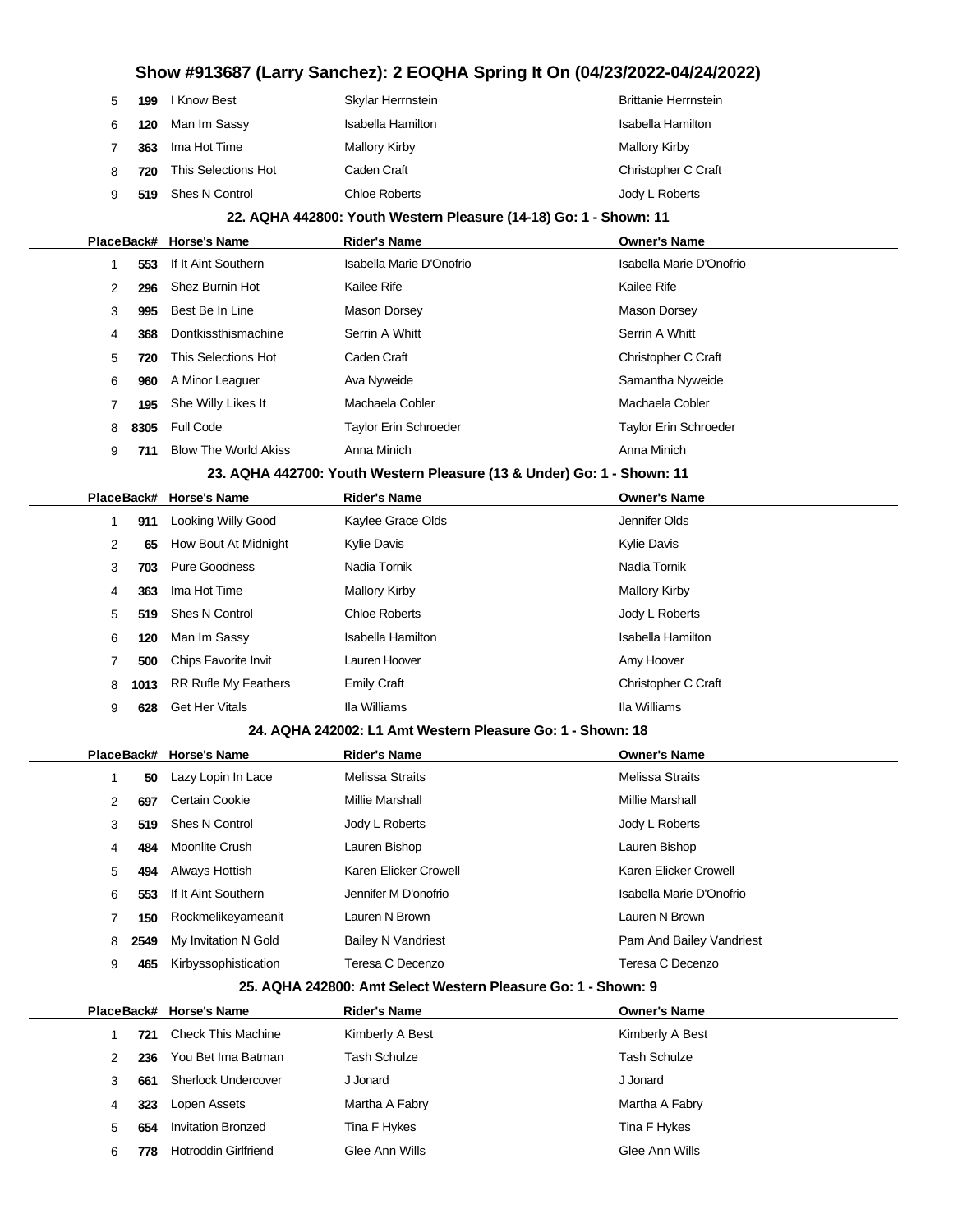|   |            |                             |                                                                          | Silow #913007 (Larry Sanchez). Z EOQHA Spring it On (04/23/2022-04/24/2022) |
|---|------------|-----------------------------|--------------------------------------------------------------------------|-----------------------------------------------------------------------------|
| 7 | 494        | Always Hottish              | Karen Elicker Crowell                                                    | Karen Elicker Crowell                                                       |
| 8 | 1063       | Only Gabbin                 | <b>Shelly Holl</b>                                                       | Shelly Holl                                                                 |
|   |            |                             | 26. AQHA 242000: Amt Western Pleasure Go: 1 - Shown: 9                   |                                                                             |
|   | PlaceBack# | <b>Horse's Name</b>         | <b>Rider's Name</b>                                                      | <b>Owner's Name</b>                                                         |
| 1 | 314        | <b>Willys Goodride</b>      | Sarah Lebsock                                                            | Sarah Lebsock                                                               |
| 2 | 787        | Really Sudden               | Kelly A Rauschenbach                                                     | Kelly A Rauschenbach                                                        |
| 3 | 693        | You Got To Be Kiddin        | <b>Phyllis Tarter</b>                                                    | <b>Brian Craig</b>                                                          |
| 4 | 439        | Holyaftershockbatman        | Samantha L Curry                                                         | Samantha L Curry                                                            |
| 5 | 359        | Sompin Nthemoonlight        | Janet Kolk                                                               | Janet Kolk                                                                  |
| 6 | 309        | <b>Sweet She Rocks</b>      | Hailey A Flatter                                                         | Hailey A Flatter                                                            |
| 7 | 984        | Im So Gorgeous              | Leah Ruth Stites                                                         | Leah Ruth Stites                                                            |
| 8 | 86         | Show Me The Moonie          | Amanda Mozal                                                             | Amanda Mozal                                                                |
|   |            |                             | 28. AQHA 440002: L1 Youth Western Horsemanship Go: 1 - Shown: 20         |                                                                             |
|   | PlaceBack# | <b>Horse's Name</b>         | <b>Rider's Name</b>                                                      | <b>Owner's Name</b>                                                         |
| 1 | 296        | Shez Burnin Hot             | Kailee Rife                                                              | Kailee Rife                                                                 |
| 2 | 368        | Dontkissthismachine         | Serrin A Whitt                                                           | Serrin A Whitt                                                              |
| 3 | 717        | IE Beagoodone               | Cheyenne Lane Brand                                                      | Cheyenne Lane Brand                                                         |
| 4 | 703        | Pure Goodness               | Nadia Tornik                                                             | Nadia Tornik                                                                |
| 5 | 7016       | A Sudden Extreme            | Natalie Riegsecker                                                       | Natalie Riegsecker                                                          |
| 6 | 2816       | Red E When You Are          | Sarah Trick                                                              | Sarah Trick                                                                 |
| 7 | 711        | <b>Blow The World Akiss</b> | Anna Minich                                                              | Anna Minich                                                                 |
| 8 | 269        | <b>TNTs Valentine</b>       | Sadie Rose Ross                                                          | Sadie Rose Ross                                                             |
| 9 | 720        | This Selections Hot         | Caden Craft                                                              | Christopher C Craft                                                         |
|   |            |                             | 29. AQHA 440800: Youth Western Horsemanship 14 - 18 Go: 1 - Shown: 18    |                                                                             |
|   | PlaceBack# | <b>Horse's Name</b>         | <b>Rider's Name</b>                                                      | <b>Owner's Name</b>                                                         |
| 1 | 818        | <b>Gettin Rich N Famous</b> | Maegan E Pearson                                                         | Maegan E Pearson                                                            |
| 2 | 511        | Whata Moonlite Ride         | Isabella Marie D'Onofrio                                                 | Isabella Marie D'Onofrio                                                    |
| 3 | 216        | Invitedbywillynelson        | Ella Mae Thompson                                                        | Ella Mae Thompson                                                           |
| 4 | 383        | Good To Bea Red Rock        | Abby Lynn Mehl                                                           | Cyndi Mehl                                                                  |
| 5 | 720        | This Selections Hot         | Caden Craft                                                              | Christopher C Craft                                                         |
| 6 | 368        | Dontkissthismachine         | Serrin A Whitt                                                           | Serrin A Whitt                                                              |
| 7 | 264        | Mr Slo Mo Amegio            | <b>Shelby Dale</b>                                                       | Shelby Dale                                                                 |
| 8 | 173        | Certain Valor               | Gabriella Madison Lohrenz                                                | Gabriella Madison Lohrenz                                                   |
| 9 | 7016       | A Sudden Extreme            | Natalie Riegsecker                                                       | Natalie Riegsecker                                                          |
|   |            |                             | 30. AQHA 440700: Youth Western Horsemanship 13 & Under Go: 1 - Shown: 10 |                                                                             |
|   | PlaceBack# | <b>Horse's Name</b>         | <b>Rider's Name</b>                                                      | <b>Owner's Name</b>                                                         |
| 1 | 500        | Chips Favorite Invit        | Lauren Hoover                                                            | Amy Hoover                                                                  |
| 2 | 120        | Man Im Sassy                | <b>Isabella Hamilton</b>                                                 | <b>Isabella Hamilton</b>                                                    |
| 3 | 65         | How Bout At Midnight        | <b>Kylie Davis</b>                                                       | Kylie Davis                                                                 |
| 4 | 519        | Shes N Control              | Chloe Roberts                                                            | Jody L Roberts                                                              |
| 5 | 363        | Ima Hot Time                | <b>Mallory Kirby</b>                                                     | <b>Mallory Kirby</b>                                                        |
| 6 | 119        | Playin It Cool              | Kaylee Grace Olds                                                        | Cynthia Testerman                                                           |
| 7 | 716        | Code Complete               | Unie Brechbuhler                                                         | Unie Brechbuhler                                                            |
| 8 | 999        | Get Down Swayze             | <b>Riley Kehrer</b>                                                      | <b>Riley Kehrer</b>                                                         |
| 9 | 1013       | <b>RR Rufle My Feathers</b> | <b>Emily Craft</b>                                                       | Christopher C Craft                                                         |

**31. AQHA 240002: L1 Amt Western Horsemanship Go: 1 - Shown: 16**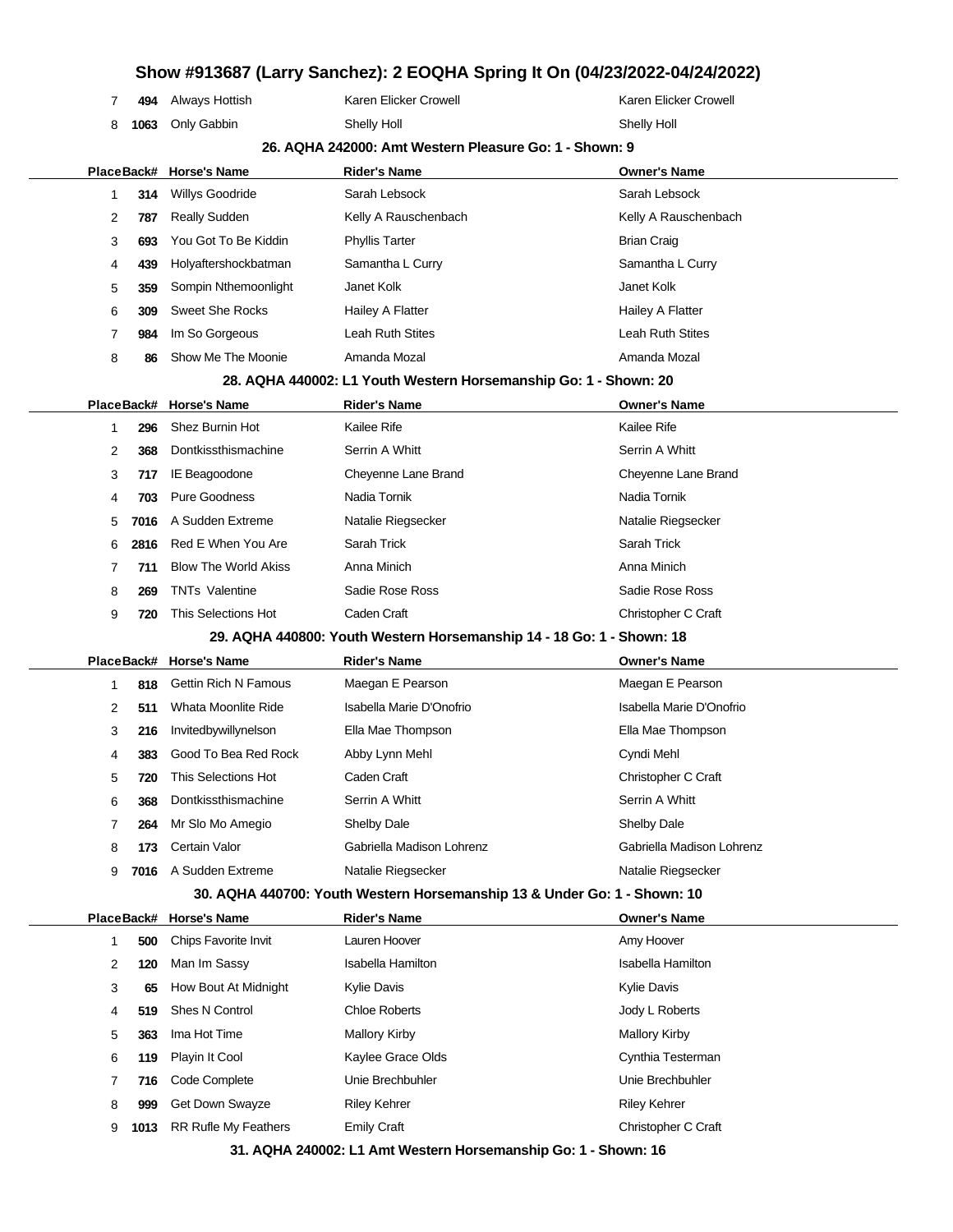|    |            | PlaceBack# Horse's Name   | Rider's Name                                                      | <b>Owner's Name</b>      |  |  |  |
|----|------------|---------------------------|-------------------------------------------------------------------|--------------------------|--|--|--|
|    | 290<br>1   | Movin On Up               | Amanda Moore                                                      | Amanda Moore             |  |  |  |
|    | 2<br>540   | Xtremely Hot              | Cole Brooks                                                       | Cole Brooks              |  |  |  |
|    | 3<br>505   | Born In Motion            | Megan L Howard                                                    | Megan L Howard           |  |  |  |
|    | 2319<br>4  | Sumdiscretionadvised      | Kelsey Guadarrama                                                 | Kelsey Guadarrama        |  |  |  |
|    | 5<br>798   | <b>Brock Lesnar</b>       | Helenn Voss                                                       | <b>Helenn Voss</b>       |  |  |  |
|    | 6<br>424   | My Chex Is Good           | Chloe M Larson                                                    | Chloe M Larson           |  |  |  |
|    | 7<br>575   | Simply One Hot            | <b>Grace Philpot</b>                                              | Keri Philpot             |  |  |  |
|    | 8<br>181   | One Good Minute           | Lauren Kirkendall                                                 | Linda Kirkendall         |  |  |  |
|    | 9<br>316   | Krymsun Minute            | Sue Ann Hartzell                                                  | Sue Ann Hartzell         |  |  |  |
|    |            |                           | 32. AQHA 240800: Amt Select Western Horsemanship Go: 1 - Shown: 8 |                          |  |  |  |
|    | PlaceBack# | <b>Horse's Name</b>       | <b>Rider's Name</b>                                               | <b>Owner's Name</b>      |  |  |  |
|    | 153<br>1   | Simply Good Times         | Suzanne M Mocniak                                                 | Suzanne M Mocniak        |  |  |  |
|    | 2<br>721   | <b>Check This Machine</b> | Kimberly A Best                                                   | Kimberly A Best          |  |  |  |
|    | 3<br>610   | Only Zipped For Now       | Luanne Coleman                                                    | Luanne Coleman           |  |  |  |
|    | 4<br>604   | SL Just One Look          | Tamra Sisk                                                        | <b>Tamra Sisk</b>        |  |  |  |
|    | 5<br>4342  | Ima Good Cowgirl          | Kimberly A Riviello                                               | Kimberly A Riviello      |  |  |  |
|    | 6<br>316   | Krymsun Minute            | Sue Ann Hartzell                                                  | Sue Ann Hartzell         |  |  |  |
|    | 7<br>494   | Always Hottish            | Karen Elicker Crowell                                             | Karen Elicker Crowell    |  |  |  |
| DQ | 323        | Lopen Assets              | Martha A Fabry                                                    | Martha A Fabry           |  |  |  |
|    |            |                           | 33. AQHA 240000: Amt Western Horsemanship Go: 1 - Shown: 17       |                          |  |  |  |
|    | PlaceBack# | <b>Horse's Name</b>       | <b>Rider's Name</b>                                               | <b>Owner's Name</b>      |  |  |  |
|    | 314<br>1   | <b>Willys Goodride</b>    | Sarah Lebsock                                                     | Sarah Lebsock            |  |  |  |
|    | 2<br>309   | <b>Sweet She Rocks</b>    | Hailey A Flatter                                                  | Hailey A Flatter         |  |  |  |
|    | 3<br>787   | <b>Really Sudden</b>      | Kelly A Rauschenbach                                              | Kelly A Rauschenbach     |  |  |  |
|    | 4<br>16    | Good Miss Cadillac        | Lacy Lynn Watson                                                  | Lacy Lynn Watson         |  |  |  |
|    | 5<br>359   | Sompin Nthemoonlight      | Janet Kolk                                                        | Janet Kolk               |  |  |  |
|    | 6<br>913   | Only Lazy Lopin           | Lynette Depalma                                                   | Lynette Depalma          |  |  |  |
|    | 7<br>261   | Carageous                 | <b>Brianne Urwin</b>                                              | <b>Brianne Urwin</b>     |  |  |  |
|    | 8<br>441   | A Cool Lazy               | Sara Oler                                                         | Sara Oler                |  |  |  |
|    | 9          | 150 Rockmelikeyameanit    | Lauren N Brown                                                    | Lauren N Brown           |  |  |  |
|    |            |                           | 34. AQHA 136004: L1 Western Riding Go: 1 - Shown: 2               |                          |  |  |  |
|    |            | PlaceBack# Horse's Name   | <b>Rider's Name</b>                                               | <b>Owner's Name</b>      |  |  |  |
|    | 413<br>1   | Icecream                  | Spencer Zimmerman                                                 | Hanna Jordan Hedderick   |  |  |  |
| DQ | 397        | The Kat Tails             | Darian J Knotts                                                   | Darian J Knotts          |  |  |  |
|    |            |                           | 35. AQHA 436002: L1 Youth Western Riding Go: 1 - Shown: 7         |                          |  |  |  |
|    |            | PlaceBack# Horse's Name   | <b>Rider's Name</b>                                               | <b>Owner's Name</b>      |  |  |  |
|    | 1<br>65    | How Bout At Midnight      | Kylie Davis                                                       | Kylie Davis              |  |  |  |
|    | 2<br>6     | Sleepnmarriedwhoknew      | Tianna S Cooper                                                   | Suzanne D Cooper         |  |  |  |
|    | 3<br>264   | Mr Slo Mo Amegio          | <b>Shelby Dale</b>                                                | <b>Shelby Dale</b>       |  |  |  |
|    | 352<br>4   | Drunk On Moonshine        | Jalyn McElmurray                                                  | Jalyn McElmurray         |  |  |  |
|    | 5<br>120   | Man Im Sassy              | <b>Isabella Hamilton</b>                                          | <b>Isabella Hamilton</b> |  |  |  |
|    | 6<br>7016  | A Sudden Extreme          | Natalie Riegsecker                                                | Natalie Riegsecker       |  |  |  |
|    | 4246<br>7  | Afraid Inthedark Too      | <b>Grace Rollins</b>                                              | <b>Grace Rollins</b>     |  |  |  |
|    |            |                           | 36. AQHA 436000: Youth Western Riding Go: 1 - Shown: 4            |                          |  |  |  |
|    |            | PlaceBack# Horse's Name   | <b>Rider's Name</b>                                               | <b>Owner's Name</b>      |  |  |  |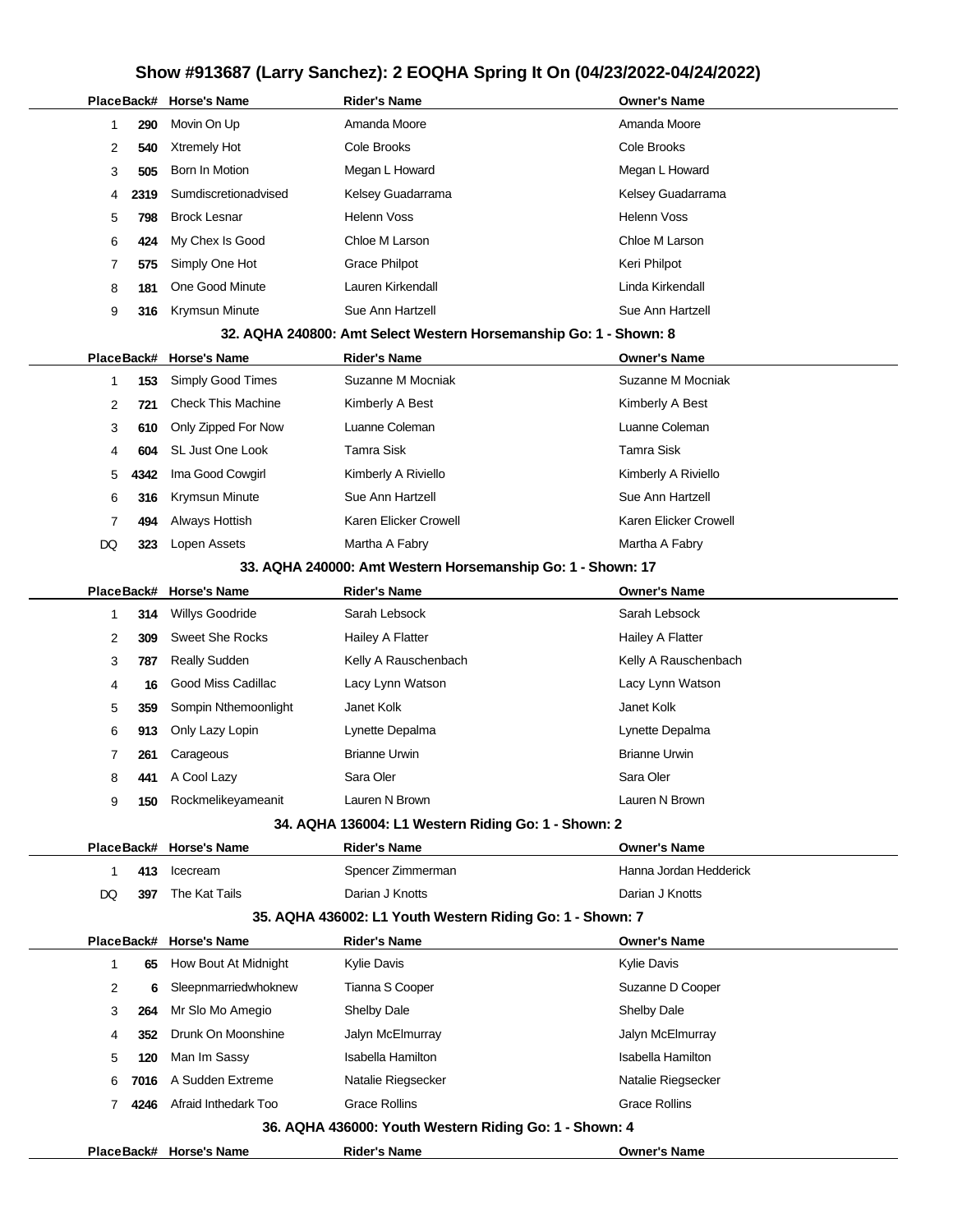|                |      |                            |                                                         | Show #913687 (Larry Sanchez): 2 EOQHA Spring It On (04/23/2022-04/24/2022) |
|----------------|------|----------------------------|---------------------------------------------------------|----------------------------------------------------------------------------|
| 1              | 553  | If It Aint Southern        | Isabella Marie D'Onofrio                                | Isabella Marie D'Onofrio                                                   |
| $\overline{c}$ | 352  | Drunk On Moonshine         | Jalyn McElmurray                                        | Jalyn McElmurray                                                           |
| DQ             | 120  | Man Im Sassy               | Isabella Hamilton                                       | Isabella Hamilton                                                          |
| DQ             | 65   | How Bout At Midnight       | <b>Kylie Davis</b>                                      | <b>Kylie Davis</b>                                                         |
|                |      |                            | 37. AQHA 236002: L1 Amt Western Riding Go: 1 - Shown: 3 |                                                                            |
|                |      | PlaceBack# Horse's Name    | <b>Rider's Name</b>                                     | <b>Owner's Name</b>                                                        |
| 1              | 505  | Born In Motion             | Megan L Howard                                          | Megan L Howard                                                             |
| 2              | 913  | Only Lazy Lopin            | Lynette Depalma                                         | Lynette Depalma                                                            |
| 3              | 256  | Beyond My Machine          | Pamela M Jones                                          | Pamela M Jones                                                             |
|                |      |                            | 39. AQHA 236000: Amt Western Riding Go: 1 - Shown: 3    |                                                                            |
|                |      | PlaceBack# Horse's Name    | <b>Rider's Name</b>                                     | <b>Owner's Name</b>                                                        |
| 1              | 787  | <b>Really Sudden</b>       | Kelly A Rauschenbach                                    | Kelly A Rauschenbach                                                       |
| 2              | 256  | Beyond My Machine          | Pamela M Jones                                          | Pamela M Jones                                                             |
| DQ             | 913  | Only Lazy Lopin            | Lynette Depalma                                         | Lynette Depalma                                                            |
|                |      |                            | 40. AQHA 136000: Western Riding Go: 1 - Shown: 4        |                                                                            |
|                |      | PlaceBack# Horse's Name    | <b>Rider's Name</b>                                     | <b>Owner's Name</b>                                                        |
| 1              | 787  | <b>Really Sudden</b>       | Brian Kyle Bernatowicz                                  | Kelly A Rauschenbach                                                       |
| DQ             | 256  | Beyond My Machine          | Brian Kyle Bernatowicz                                  | Pamela M Jones                                                             |
| DQ             | 553  | If It Aint Southern        | Melissa A Thyfault                                      | Isabella Marie D'Onofrio                                                   |
| DQ             | 913  | Only Lazy Lopin            | <b>Brent Maxwell</b>                                    | Lynette Depalma                                                            |
|                |      |                            | 41. AQHA 443000: Youth Ranch Riding Go: 1 - Shown: 6    |                                                                            |
|                |      | PlaceBack# Horse's Name    | <b>Rider's Name</b>                                     | <b>Owner's Name</b>                                                        |
| 1              | 1708 | Whizzin Banjo              | Emily Savannah Patton                                   | <b>Four Star Quarter Horse</b>                                             |
| 2              | 269  | <b>TNTs Valentine</b>      | Sadie Rose Ross                                         | Sadie Rose Ross                                                            |
| 3              | 557  | <b>Hot Little Desire</b>   | Kailee Rife                                             | Kailee Rife                                                                |
| 4              | 27   | <b>SDP Got Fancy Genes</b> | Tianna S Cooper                                         | Suzanne D Cooper                                                           |
| 5              | 596  | Voodoo Doll                | Ryan Jay Mau                                            | Jessica Clutter                                                            |
| 6              | 495  | <b>ATI Kahluah</b>         | Lillian Hamilton                                        | Jordon Hamilton                                                            |
|                |      |                            | 42. AQHA 243000: Amt Ranch Riding Go: 1 - Shown: 9      |                                                                            |
|                |      | PlaceBack# Horse's Name    | <b>Rider's Name</b>                                     | <b>Owner's Name</b>                                                        |
| 1              | 881  | Breathalyzer               | Leah Seimer Bohrer                                      | Leah Seimer Bohrer                                                         |
| 2              | 341  | Lil Joe Penny              | Jill Moore                                              | Jill Moore                                                                 |
| 3              | 2108 | <b>Smokin Custom Crome</b> | <b>Kristin Patton</b>                                   | Four Star Quarter Horse                                                    |
| 4              | 518  | Red River Banjo            | Heather D Roe                                           | Heather D Roe                                                              |
| 5              | 249  | Gotta Lil Strut            | Jessie Macy                                             | Jessie Macy                                                                |
| 6              | 424  | My Chex Is Good            | Chloe M Larson                                          | Chloe M Larson                                                             |
| 7              | 213  | Wimpy Code Red             | <b>Taylor Overmier</b>                                  | <b>Taylor Overmier</b>                                                     |
| 8              | 658  | Lil Jac In My Juice        | Marisa Vetula                                           | Marisa Vetula                                                              |
| 9              | 108  | <b>Zips Tuff Buck</b>      | Jodi Ann King                                           | Jodi Ann King                                                              |
|                |      |                            | 43. AQHA 143000: Ranch Riding Go: 1 - Shown: 13         |                                                                            |
|                |      | PlaceBack# Horse's Name    | <b>Rider's Name</b>                                     | <b>Owner's Name</b>                                                        |
| 1              | 881  | <b>Breathalyzer</b>        | Leah Seimer Bohrer                                      | Leah Seimer Bohrer                                                         |
| 2              | 341  | Lil Joe Penny              | Jill Moore                                              | Jill Moore                                                                 |
| 3              | 1708 | Whizzin Banjo              | Emily Savannah Patton                                   | Four Star Quarter Horse                                                    |
| 4              | 518  | Red River Banjo            | Heather D Roe                                           | Heather D Roe                                                              |
| 5              | 2108 | Smokin Custom Crome        | Kristin Patton                                          | Four Star Quarter Horse                                                    |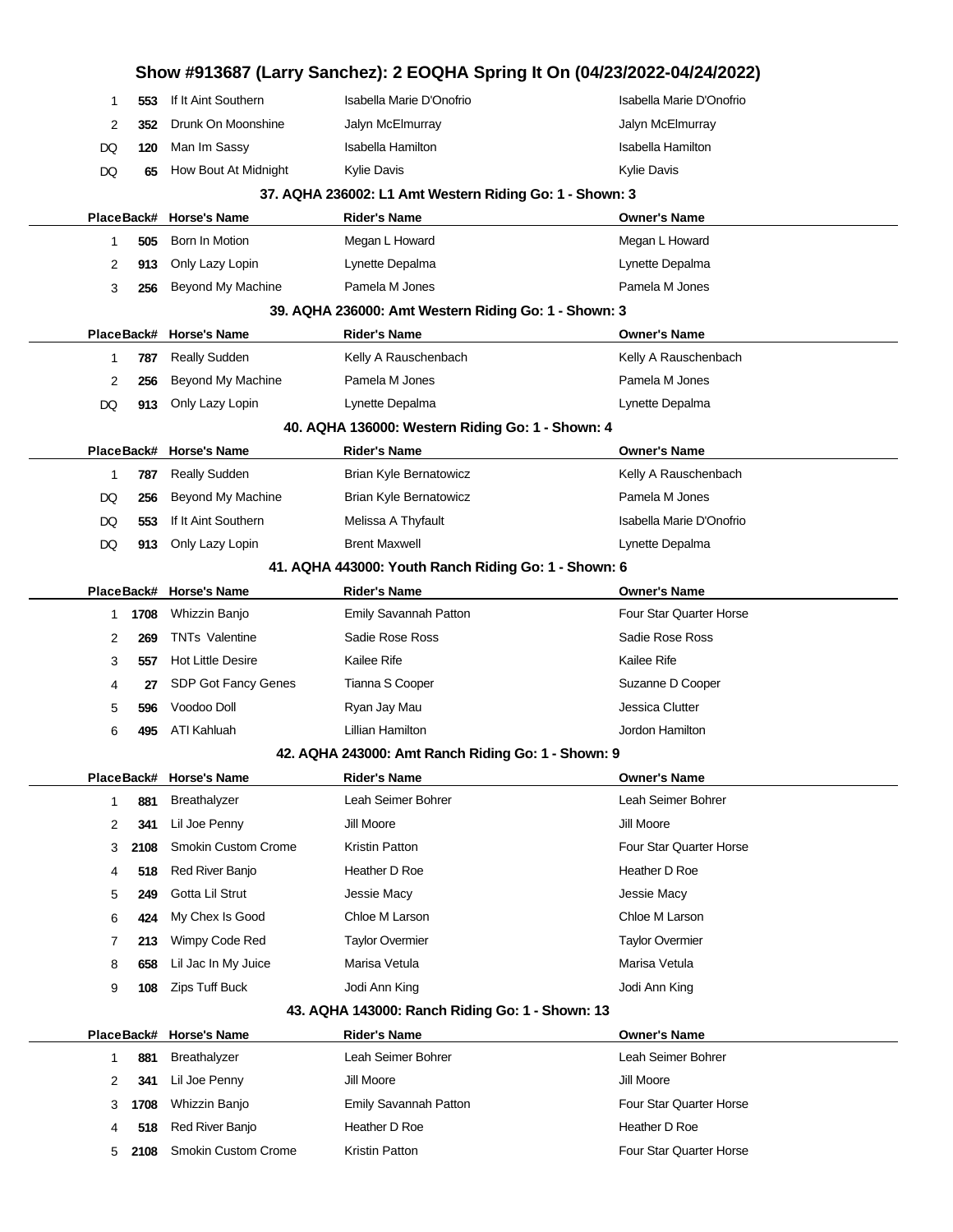|            |     | PlaceBack# Horse's Name                               | <b>Rider's Name</b>                                   | <b>Owner's Name</b>                                                        |  |
|------------|-----|-------------------------------------------------------|-------------------------------------------------------|----------------------------------------------------------------------------|--|
|            |     |                                                       | 52. AQHA 130000: Pole Bending Go: 1 - Shown: 5        |                                                                            |  |
| 3          | 75  | <b>RJL Frenchmans Fame</b>                            | Caitlyn L Colvin                                      | Caitlyn L Colvin                                                           |  |
| 2          | 866 | Jamminwithmyredteddy                                  | <b>KC Critchet</b>                                    | <b>KC Critchet</b>                                                         |  |
| 1          | 178 | Dont Spank My Chick                                   | Caitlyn L Colvin                                      | Caitlyn LP Colvin                                                          |  |
|            |     | PlaceBack# Horse's Name                               | <b>Rider's Name</b>                                   | <b>Owner's Name</b>                                                        |  |
|            |     |                                                       | 51. AQHA 230000: Amt Pole Bending Go: 1 - Shown: 3    |                                                                            |  |
| 2          | 176 | Dodge A Bullett                                       | <b>Steven Beiser</b>                                  | Steven Beiser                                                              |  |
| 1          | 669 | Real Golden Blaze                                     | Kami Kile                                             | Kami Kile                                                                  |  |
|            |     | PlaceBack# Horse's Name                               | <b>Rider's Name</b>                                   | <b>Owner's Name</b>                                                        |  |
|            |     |                                                       | 50. AQHA 430000: Youth Pole Bending Go: 1 - Shown: 2  |                                                                            |  |
| 5          | 176 | Dodge A Bullett                                       | Caitlyn L Colvin                                      | Steven Beiser                                                              |  |
| 4          | 669 | Real Golden Blaze                                     | Kami Kile                                             | Kami Kile                                                                  |  |
| 3          | 178 | Dont Spank My Chick                                   | Caitlyn L Colvin                                      | Caitlyn LP Colvin                                                          |  |
| 2          | 866 | Jamminwithmyredteddy                                  | <b>KC Critchet</b>                                    | <b>KC Critchet</b>                                                         |  |
| 1          |     |                                                       |                                                       |                                                                            |  |
|            | 75  | PlaceBack# Horse's Name<br><b>RJL Frenchmans Fame</b> | <b>Rider's Name</b><br>Caitlyn L Colvin               | <b>Owner's Name</b><br>Caitlyn L Colvin                                    |  |
|            |     |                                                       | 49. AQHA 128000: Barrel Racing Go: 1 - Shown: 5       |                                                                            |  |
| 5          | 176 | Dodge A Bullett                                       | Caitlyn L Colvin                                      | Steven Beiser                                                              |  |
| 4          | 537 | <b>Flameboyant Sequel</b>                             | Kori Kile                                             | Kami Kile                                                                  |  |
| 3          | 75  | <b>RJL Frenchmans Fame</b>                            | Caitlyn L Colvin                                      | Caitlyn L Colvin                                                           |  |
| 2          | 866 | Jamminwithmyredteddy                                  | <b>KC Critchet</b>                                    | <b>KC Critchet</b>                                                         |  |
| 1          | 178 | Dont Spank My Chick                                   | Caitlyn L Colvin                                      | Caitlyn LP Colvin                                                          |  |
| PlaceBack# |     | <b>Horse's Name</b>                                   | <b>Rider's Name</b>                                   | <b>Owner's Name</b>                                                        |  |
|            |     |                                                       | 48. AQHA 228000: Amt Barrel Racing Go: 1 - Shown: 5   |                                                                            |  |
| 3          | 669 | Real Golden Blaze                                     | Kami Kile                                             | Kami Kile                                                                  |  |
| 2          | 90  | No Room For Alibis                                    | <b>Hailey Kilgore</b>                                 | Megan Wilkin                                                               |  |
| 1          | 176 | Dodge A Bullett                                       | <b>Steven Beiser</b>                                  | Steven Beiser                                                              |  |
|            |     | PlaceBack# Horse's Name                               | <b>Rider's Name</b>                                   | <b>Owner's Name</b>                                                        |  |
|            |     |                                                       | 47. AQHA 428000: Youth Barrel Racing Go: 1 - Shown: 3 |                                                                            |  |
| DQ         | 557 | <b>Hot Little Desire</b>                              | Elizabeth A Yoder                                     | Kailee Rife                                                                |  |
| PlaceBack# |     | <b>Horse's Name</b>                                   | <b>Rider's Name</b>                                   | <b>Owner's Name</b>                                                        |  |
|            |     |                                                       | 46. AQHA 134000: Reining Go: 1 - Shown: 1             |                                                                            |  |
| 1          | 213 | Wimpy Code Red                                        | <b>Taylor Overmier</b>                                | <b>Taylor Overmier</b>                                                     |  |
|            |     | PlaceBack# Horse's Name                               | <b>Rider's Name</b>                                   | <b>Owner's Name</b>                                                        |  |
|            |     |                                                       | 45. AQHA 234000: Amt Reining Go: 1 - Shown: 1         |                                                                            |  |
| DQ         | 557 | <b>Hot Little Desire</b>                              | Kailee Rife                                           | Kailee Rife                                                                |  |
| DQ         | 596 | Voodoo Doll                                           | Ryan Jay Mau                                          | Jessica Clutter                                                            |  |
| 2          | 96  | Half A Buckk                                          | Jocelyn Canter                                        | Jocelyn Canter                                                             |  |
| 1          | 25  | Chexys Cash Card                                      | Tianna S Cooper                                       | Suzanne D Cooper                                                           |  |
|            |     | PlaceBack# Horse's Name                               | <b>Rider's Name</b>                                   | <b>Owner's Name</b>                                                        |  |
|            |     |                                                       | 44. AQHA 434000: Youth Reining Go: 1 - Shown: 4       |                                                                            |  |
| 9          | 761 | Sheza Total Diva                                      | Sara Ann Bradley                                      | Tim Voris                                                                  |  |
| 8          | 495 | ATI Kahluah                                           | Lillian Hamilton                                      | Jordon Hamilton                                                            |  |
| 7          | 293 | Passing With A Sigh                                   | Sara Ann Bradley                                      | Ben D Bradley                                                              |  |
| 6          | 658 | Lil Jac In My Juice                                   | Elizabeth A Yoder                                     | Marisa Vetula                                                              |  |
|            |     |                                                       |                                                       | Show #913687 (Larry Sanchez): 2 EOQHA Spring It On (04/23/2022-04/24/2022) |  |
|            |     |                                                       |                                                       |                                                                            |  |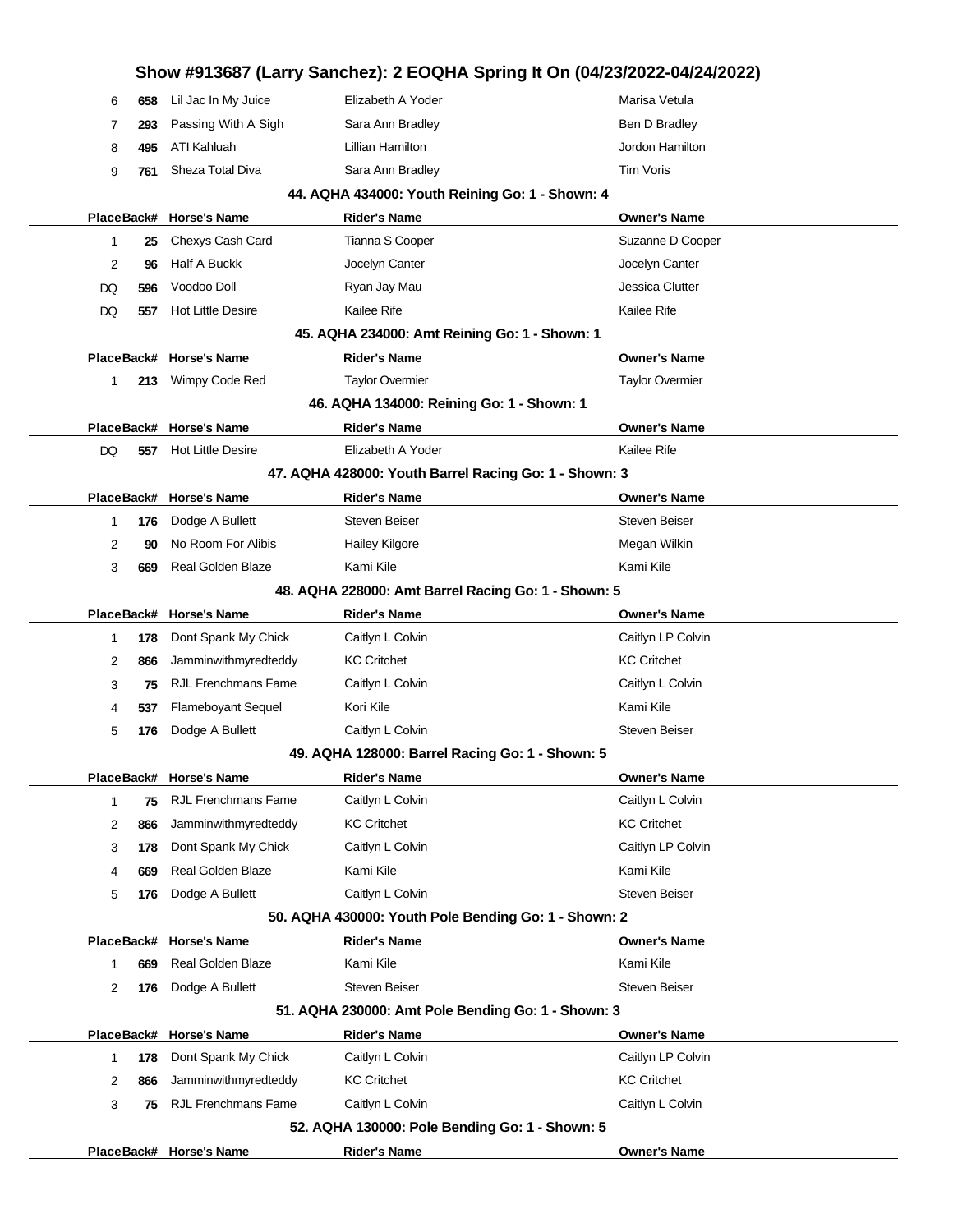|            |      |                             | Show #913687 (3 Lisa Mathews): 2 EOQHA Spring It On (04/23/2022-04/24/2022) |                          |
|------------|------|-----------------------------|-----------------------------------------------------------------------------|--------------------------|
| 1          | 669  | <b>Real Golden Blaze</b>    | Kami Kile                                                                   | Kami Kile                |
| 2          | 178  | Dont Spank My Chick         | Caitlyn L Colvin                                                            | Caitlyn LP Colvin        |
| 3          | 866  | Jamminwithmyredteddy        | <b>KC Critchet</b>                                                          | <b>KC Critchet</b>       |
| 4          | 75   | <b>RJL Frenchmans Fame</b>  | Caitlyn L Colvin                                                            | Caitlyn L Colvin         |
| 5          | 176  | Dodge A Bullett             | Caitlyn L Colvin                                                            | <b>Steven Beiser</b>     |
|            |      |                             | 53. AQHA 432000: Youth Stake Race Go: 1 - Shown: 2                          |                          |
|            |      | PlaceBack# Horse's Name     | <b>Rider's Name</b>                                                         | <b>Owner's Name</b>      |
| 1          | 669  | <b>Real Golden Blaze</b>    | Kami Kile                                                                   | Kami Kile                |
| 2          | 176  | Dodge A Bullett             | <b>Steven Beiser</b>                                                        | <b>Steven Beiser</b>     |
|            |      |                             | 54. AQHA 232000: Amt Stake Race Go: 1 - Shown: 5                            |                          |
|            |      | PlaceBack# Horse's Name     | <b>Rider's Name</b>                                                         | <b>Owner's Name</b>      |
| 1          | 178  | Dont Spank My Chick         | Caitlyn L Colvin                                                            | Caitlyn LP Colvin        |
| 2          | 866  | Jamminwithmyredteddy        | <b>KC Critchet</b>                                                          | <b>KC Critchet</b>       |
| 3          | 75   | <b>RJL Frenchmans Fame</b>  | Caitlyn L Colvin                                                            | Caitlyn L Colvin         |
| 4          | 176  | Dodge A Bullett             | Caitlyn L Colvin                                                            | <b>Steven Beiser</b>     |
| 5          | 537  | <b>Flameboyant Sequel</b>   | Kori Kile                                                                   | Kami Kile                |
|            |      |                             | 55. AQHA 412002: L1 Youth Showmanship at Halter Go: 1 - Shown: 20           |                          |
| PlaceBack# |      | <b>Horse's Name</b>         | <b>Rider's Name</b>                                                         | <b>Owner's Name</b>      |
| 1          | 59   | Im A Platinum Shot          | Madelynn Rose Sullivan                                                      | Jennifer L Sullivan      |
| 2          | 4202 | <b>Bettr Than Most</b>      | Christina M Senn                                                            | Christina M Senn         |
| 3          | 58   | Diesel Dixie                | Morgan Cutright                                                             | Morgan Cutright          |
| 4          | 911  | <b>Looking Willy Good</b>   | Kaylee Grace Olds                                                           | Jennifer Olds            |
| 5          | 716  | Code Complete               | Unie Brechbuhler                                                            | Unie Brechbuhler         |
| 6          | 368  | Dontkissthismachine         | Serrin A Whitt                                                              | Serrin A Whitt           |
| 7          | 2154 | Vs Blue Me Away             | Ashlyne Lee Ivy                                                             | Ashlyne Lee Ivy          |
| 8          | 243  | Hes A Hot Mess              | Eliza Plum                                                                  | Eliza Plum               |
| 9          |      | 1013 RR Rufle My Feathers   | <b>Emily Craft</b>                                                          | Christopher C Craft      |
|            |      |                             | 56. AQHA 412800: Youth Showmanship (14 - 18) Go: 1 - Shown: 20              |                          |
|            |      | PlaceBack# Horse's Name     | Rider's Name                                                                | <b>Owner's Name</b>      |
| 1          | 511  | Whata Moonlite Ride         | Isabella Marie D'Onofrio                                                    | Isabella Marie D'Onofrio |
| 2          | 720  | This Selections Hot         | Caden Craft                                                                 | Christopher C Craft      |
| 3          | 4202 | <b>Bettr Than Most</b>      | Christina M Senn                                                            | Christina M Senn         |
| 4          | 4246 | Afraid Inthedark Too        | <b>Grace Rollins</b>                                                        | <b>Grace Rollins</b>     |
| 5          | 818  | <b>Gettin Rich N Famous</b> | Maegan E Pearson                                                            | Maegan E Pearson         |
| 6          | 717  | IE Beagoodone               | Cheyenne Lane Brand                                                         | Cheyenne Lane Brand      |
| 7          | 264  | Mr Slo Mo Amegio            | <b>Shelby Dale</b>                                                          | <b>Shelby Dale</b>       |
| 8          | 296  | Shez Burnin Hot             | Kailee Rife                                                                 | Kailee Rife              |
| 9          | 383  | Good To Bea Red Rock        | Abby Lynn Mehl                                                              | Cyndi Mehl               |
|            |      |                             | 57. AQHA 412700: Youth Showmanship (13 & Under) Go: 1 - Shown: 10           |                          |
| PlaceBack# |      | <b>Horse's Name</b>         | <b>Rider's Name</b>                                                         | <b>Owner's Name</b>      |
| 1          | 999  | Get Down Swayze             | <b>Riley Kehrer</b>                                                         | <b>Riley Kehrer</b>      |
| 2          | 911  | Looking Willy Good          | Kaylee Grace Olds                                                           | Jennifer Olds            |
| 3          | 120  | Man Im Sassy                | Isabella Hamilton                                                           | <b>Isabella Hamilton</b> |
| 4          | 500  | Chips Favorite Invit        | Lauren Hoover                                                               | Amy Hoover               |

**363** Ima Hot Time Mallory Kirby Mallory Kirby Mallory Kirby **2154** Vs Blue Me Away **Ashlyne Lee Ivy** Ashlyne Lee Ivy Ashlyne Lee Ivy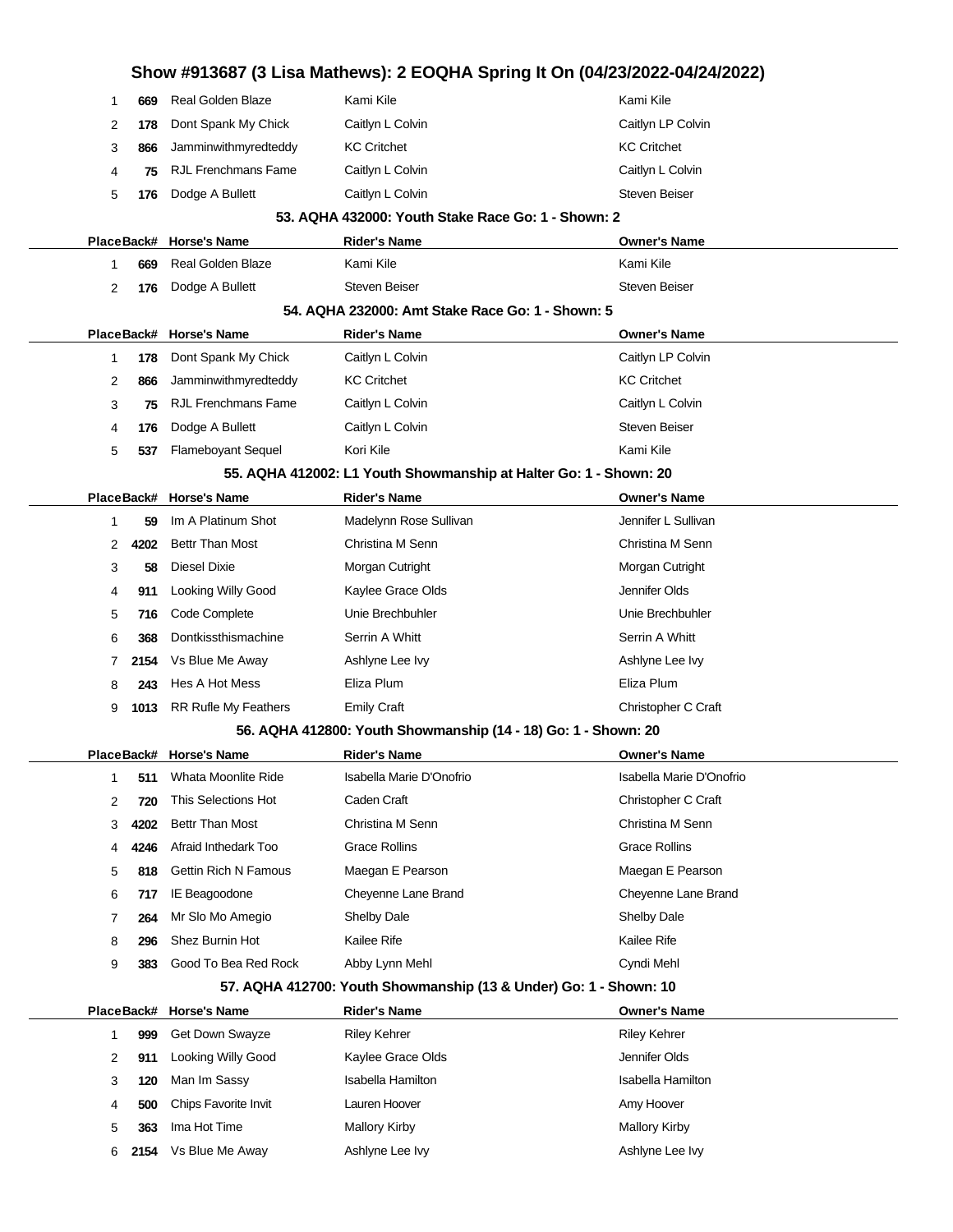|   |            | Show #913687 (Larry Sanchez): 2 EOQHA Spring It On (04/23/2022-04/24/2022) |                                                                    |                          |  |
|---|------------|----------------------------------------------------------------------------|--------------------------------------------------------------------|--------------------------|--|
| 7 | 519        | Shes N Control                                                             | <b>Chloe Roberts</b>                                               | Jody L Roberts           |  |
| 8 | 593        | <b>BMQ Genuine Solution</b>                                                | Meghan Elizabeth Kaser                                             | McKenna Kaser            |  |
| 9 | 716        | Code Complete                                                              | Unie Brechbuhler                                                   | Unie Brechbuhler         |  |
|   |            |                                                                            | 58. AQHA 212002: L1 Amt Showmanship at Halter Go: 1 - Shown: 14    |                          |  |
|   | PlaceBack# | <b>Horse's Name</b>                                                        | Rider's Name                                                       | <b>Owner's Name</b>      |  |
| 1 | 9214       | Born To Be Immortal                                                        | Rachele Windau                                                     | <b>Tad Windau</b>        |  |
| 2 | 2319       | Sumdiscretionadvised                                                       | Kelsey Guadarrama                                                  | Kelsey Guadarrama        |  |
| 3 | 556        | Hidden Agenda                                                              | Jackie Davis                                                       | Jackie Davis             |  |
| 4 | 424        | My Chex Is Good                                                            | Chloe M Larson                                                     | Chloe M Larson           |  |
| 5 | 629        | Deluxe Catalac                                                             | Kathleen K Azzarello                                               | Kathleen K Azzarello     |  |
| 6 | 403        | Talkinboutonite                                                            | Antoinette Colleen Bloom                                           | Antoinette Colleen Bloom |  |
| 7 | 411        | The Roan Show                                                              | Erin Mullady                                                       | <b>Molly Mullady</b>     |  |
| 8 | 4342       | Ima Good Cowgirl                                                           | Kimberly A Riviello                                                | Kimberly A Riviello      |  |
| 9 | 494        | Always Hottish                                                             | Karen Elicker Crowell                                              | Karen Elicker Crowell    |  |
|   |            |                                                                            | 59. AQHA 212800: Amt Select Showmanship at Halter Go: 1 - Shown: 9 |                          |  |
|   | PlaceBack# | <b>Horse's Name</b>                                                        | <b>Rider's Name</b>                                                | <b>Owner's Name</b>      |  |
| 1 | 153        | Simply Good Times                                                          | Suzanne M Mocniak                                                  | Suzanne M Mocniak        |  |
| 2 | 629        | Deluxe Catalac                                                             | Kathleen K Azzarello                                               | Kathleen K Azzarello     |  |
| 3 | 556        | Hidden Agenda                                                              | Jackie Davis                                                       | Jackie Davis             |  |
| 4 | 916        | Do You Think Im Lazy                                                       | <b>Bettie L Caballe</b>                                            | <b>Bettie L Caballe</b>  |  |
| 5 | 1013       | <b>RR Rufle My Feathers</b>                                                | Christopher C Craft                                                | Christopher C Craft      |  |
| 6 | 323        | Lopen Assets                                                               | Martha A Fabry                                                     | Martha A Fabry           |  |
| 7 | 721        | <b>Check This Machine</b>                                                  | Kimberly A Best                                                    | Kimberly A Best          |  |
| 8 | 494        | Always Hottish                                                             | Karen Elicker Crowell                                              | Karen Elicker Crowell    |  |
| 9 | 316        | <b>Krymsun Minute</b>                                                      | Sue Ann Hartzell                                                   | Sue Ann Hartzell         |  |
|   |            |                                                                            | 60. AQHA 212000: Amt Showmanship at Halter Go: 1 - Shown: 21       |                          |  |
|   |            | PlaceBack# Horse's Name                                                    | <b>Rider's Name</b>                                                | <b>Owner's Name</b>      |  |
| 1 | 413        | Icecream                                                                   | Hanna Hedderick                                                    | Hanna Jordan Hedderick   |  |
| 2 |            | 314 Willys Goodride                                                        | Sarah Lebsock                                                      | Sarah Lebsock            |  |
| 3 | 2319       | Sumdiscretionadvised                                                       | Kelsey Guadarrama                                                  | Kelsey Guadarrama        |  |
| 4 | 787        | <b>Really Sudden</b>                                                       | Kelly A Rauschenbach                                               | Kelly A Rauschenbach     |  |
| 5 | 575        | Simply One Hot                                                             | Grace Philpot                                                      | Keri Philpot             |  |
| 6 | 131        | My Good Machine                                                            | Mikayla Heintschel                                                 | Mikayla Heintschel       |  |
| 7 | 913        | Only Lazy Lopin                                                            | Lynette Depalma                                                    | Lynette Depalma          |  |
| 8 | 16         | Good Miss Cadillac                                                         | Lacy Lynn Watson                                                   | Lacy Lynn Watson         |  |
| 9 | 309        | Sweet She Rocks                                                            | Hailey A Flatter                                                   | Hailey A Flatter         |  |
|   |            |                                                                            | 61. NAQHA 8800: Small Fry Showmanship 9 & Under Go: 1 - Shown: 7   |                          |  |
|   | PlaceBack# | <b>Horse's Name</b>                                                        | Rider's Name                                                       | <b>Owner's Name</b>      |  |
| 1 | 403        | Talkinboutonite                                                            | Sierra Mueller                                                     | Antoinette Colleen Bloom |  |
| 2 | 593        | <b>BMQ Genuine Solution</b>                                                | McKenna Kaser                                                      | McKenna Kaser            |  |
| 3 | 129        | <b>Starched Rockies</b>                                                    | Gwen Toth                                                          | <b>Emily Toth</b>        |  |
| 4 | 150        | Rockmelikeyameanit                                                         | Carlee Brown                                                       | Lauren N Brown           |  |
| 5 | 4183       | All Jacked Up                                                              | Kaylynn McKeague                                                   | <b>Ashley Newbury</b>    |  |
| 6 | 411        | The Roan Show                                                              | <b>Molly Mullady</b>                                               | <b>Molly Mullady</b>     |  |
| 7 | 534        | Im Gonna Be Lazy                                                           | Lilianna Sanna                                                     | Addison Leonard          |  |

**62. AQHA 275000: Amt Performance Halter Mares Go: 1 - Shown: 11**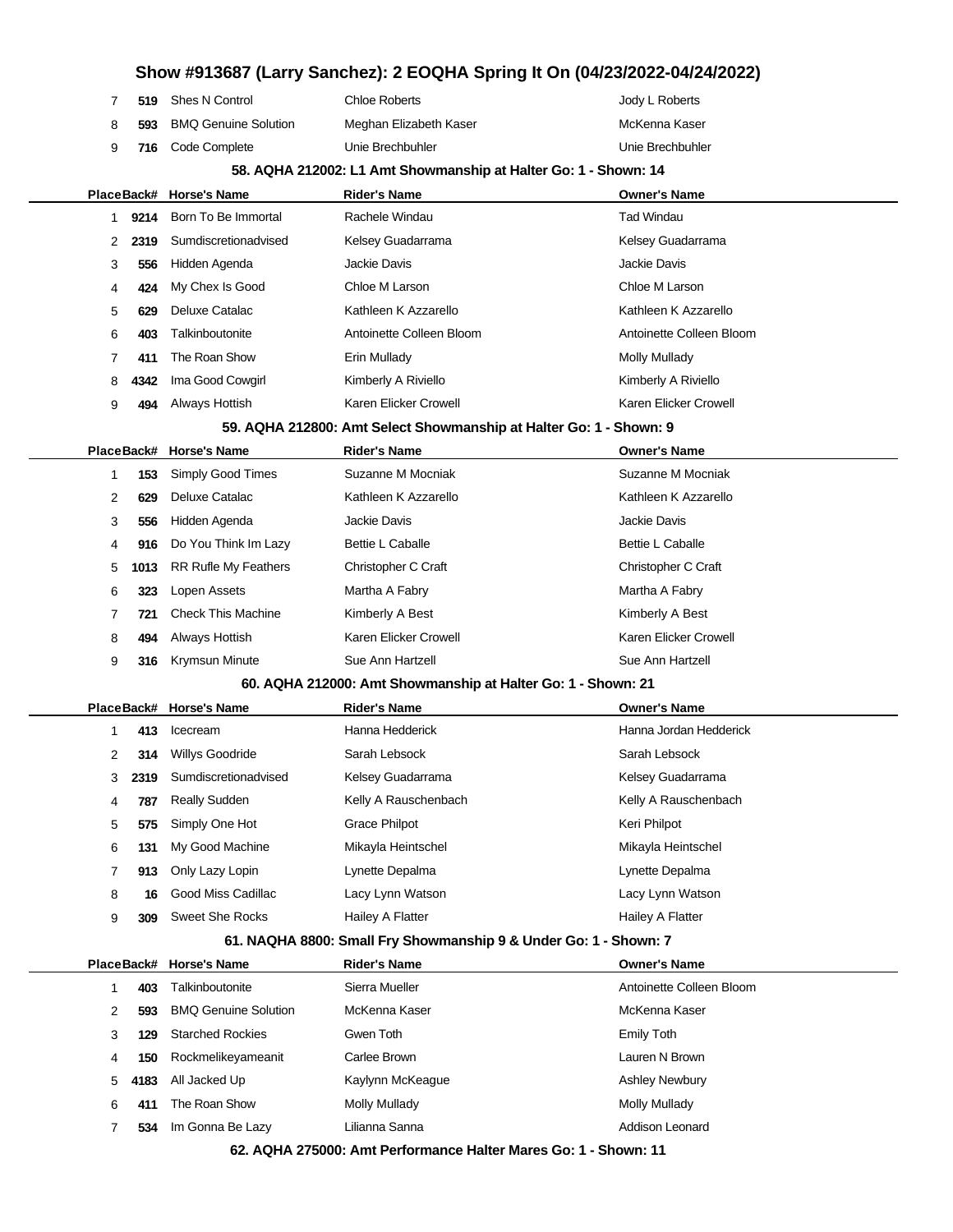|         |             | PlaceBack# Horse's Name                           | Rider's Name                                                                                 | <b>Owner's Name</b>                     |
|---------|-------------|---------------------------------------------------|----------------------------------------------------------------------------------------------|-----------------------------------------|
| 1       | 290         | Movin On Up                                       | Amanda Moore                                                                                 | Amanda Moore                            |
| 2       | 458         | Hello Itz Me                                      | Lauren Hissam                                                                                | Lauren Hissam                           |
| 3       | 316         | Krymsun Minute                                    | Sue Ann Hartzell                                                                             | Sue Ann Hartzell                        |
| 4       | 16          | Good Miss Cadillac                                | Lacy Lynn Watson                                                                             | Lacy Lynn Watson                        |
| 5       | 359         | Sompin Nthemoonlight                              | Janet Kolk                                                                                   | Janet Kolk                              |
| 6       | 309         | <b>Sweet She Rocks</b>                            | Hailey A Flatter                                                                             | Hailey A Flatter                        |
| 7       | 441         | A Cool Lazy                                       | Sara Oler                                                                                    | Sara Oler                               |
| 8       | 604         | SL Just One Look                                  | Tamra Sisk                                                                                   | <b>Tamra Sisk</b>                       |
| 9       | 654         | <b>Invitation Bronzed</b>                         | Tina F Hykes                                                                                 | Tina F Hykes                            |
|         |             |                                                   | 63. AQHA 475000: Youth Performance Halter Mares Go: 1 - Shown: 11                            |                                         |
|         |             | PlaceBack# Horse's Name                           | <b>Rider's Name</b>                                                                          | <b>Owner's Name</b>                     |
| 1       | 911         | Looking Willy Good                                | Kaylee Grace Olds                                                                            | Jennifer Olds                           |
| 2       | 620         | Kruzin In Style                                   | Adeline P Gabor                                                                              | Adeline P Gabor                         |
| 3       | 500         | Chips Favorite Invit                              | Lauren Hoover                                                                                | Amy Hoover                              |
| 4       | 720         | This Selections Hot                               | Caden Craft                                                                                  | Christopher C Craft                     |
| 5       | 717         | IE Beagoodone                                     | Cheyenne Lane Brand                                                                          | Cheyenne Lane Brand                     |
| 6       | 519         | <b>Shes N Control</b>                             | <b>Chloe Roberts</b>                                                                         | Jody L Roberts                          |
| 7       | 403         | Talkinboutonite                                   | Sierra Mueller                                                                               | Antoinette Colleen Bloom                |
| 8       | 199         | I Know Best                                       | Skylar Herrnstein                                                                            | <b>Brittanie Herrnstein</b>             |
| 9       | 363         | Ima Hot Time                                      | <b>Mallory Kirby</b>                                                                         | <b>Mallory Kirby</b>                    |
|         |             |                                                   | 64. AQHA 175000: Performance Halter Mares Go: 1 - Shown: 7                                   |                                         |
|         |             | PlaceBack# Horse's Name                           | <b>Rider's Name</b>                                                                          | <b>Owner's Name</b>                     |
| 1       | 290         | Movin On Up                                       | Amanda Moore                                                                                 | Amanda Moore                            |
| 2       | 316         | Krymsun Minute                                    | Kyle R Flatter                                                                               | Sue Ann Hartzell                        |
| 3       | 925         | Onlythebestchocolate                              | Brian Kyle Bernatowicz                                                                       | Laura Anne Lamb                         |
| 4       | 403         | Talkinboutonite                                   | Sierra Mueller                                                                               | Antoinette Colleen Bloom                |
| 5       | 108         | <b>Zips Tuff Buck</b>                             | Jodi Ann King                                                                                | Jodi Ann King                           |
| 6       | 296         | Shez Burnin Hot                                   | Kailee Rife                                                                                  | Kailee Rife                             |
| DQ      | 458         | Hello Itz Me                                      | <b>Steve R Martin</b>                                                                        | Lauren Hissam                           |
|         |             |                                                   | 65. AQHA 277000: Amt Performance Halter Geldings Go: 1 - Shown: 16                           |                                         |
|         |             | PlaceBack# Horse's Name                           | <b>Rider's Name</b>                                                                          | <b>Owner's Name</b>                     |
| 1       | 305         | Snoop Dogge                                       | Jason G Somnitz                                                                              | Jason G Somnitz                         |
| 2       | 575         | Simply One Hot                                    | <b>Grace Philpot</b>                                                                         | Keri Philpot                            |
| 3       | 323         | Lopen Assets                                      | Martha A Fabry                                                                               | Martha A Fabry                          |
| 4       | 599         | Absolutely A Krymsun                              | Jessica M Balo                                                                               | Jessica M Balo                          |
| 5       | 413         | Icecream                                          | Hanna Hedderick                                                                              | Hanna Jordan Hedderick                  |
| 6       | 553         | If It Aint Southern                               | Jennifer M D'onofrio                                                                         | Isabella Marie D'Onofrio                |
| 7       | 787         | <b>Really Sudden</b>                              | Kelly A Rauschenbach                                                                         | Kelly A Rauschenbach                    |
| 8       | 2319        | Sumdiscretionadvised                              | Kelsey Guadarrama                                                                            | Kelsey Guadarrama                       |
| 9       | 188         | The Roan Rocker                                   | <b>Madison Staub</b><br>66. AQHA 477000: Youth Performance Halter Geldings Go: 1 - Shown: 17 | <b>Madison Staub</b>                    |
|         |             |                                                   |                                                                                              |                                         |
|         |             | PlaceBack# Horse's Name<br><b>Bettr Than Most</b> | <b>Rider's Name</b><br>Christina M Senn                                                      | <b>Owner's Name</b><br>Christina M Senn |
| 1.<br>2 | 4202<br>119 | Playin It Cool                                    | Kaylee Grace Olds                                                                            | Cynthia Testerman                       |
| 3       | 553         | If It Aint Southern                               | Isabella Marie D'Onofrio                                                                     | Isabella Marie D'Onofrio                |
|         |             |                                                   |                                                                                              |                                         |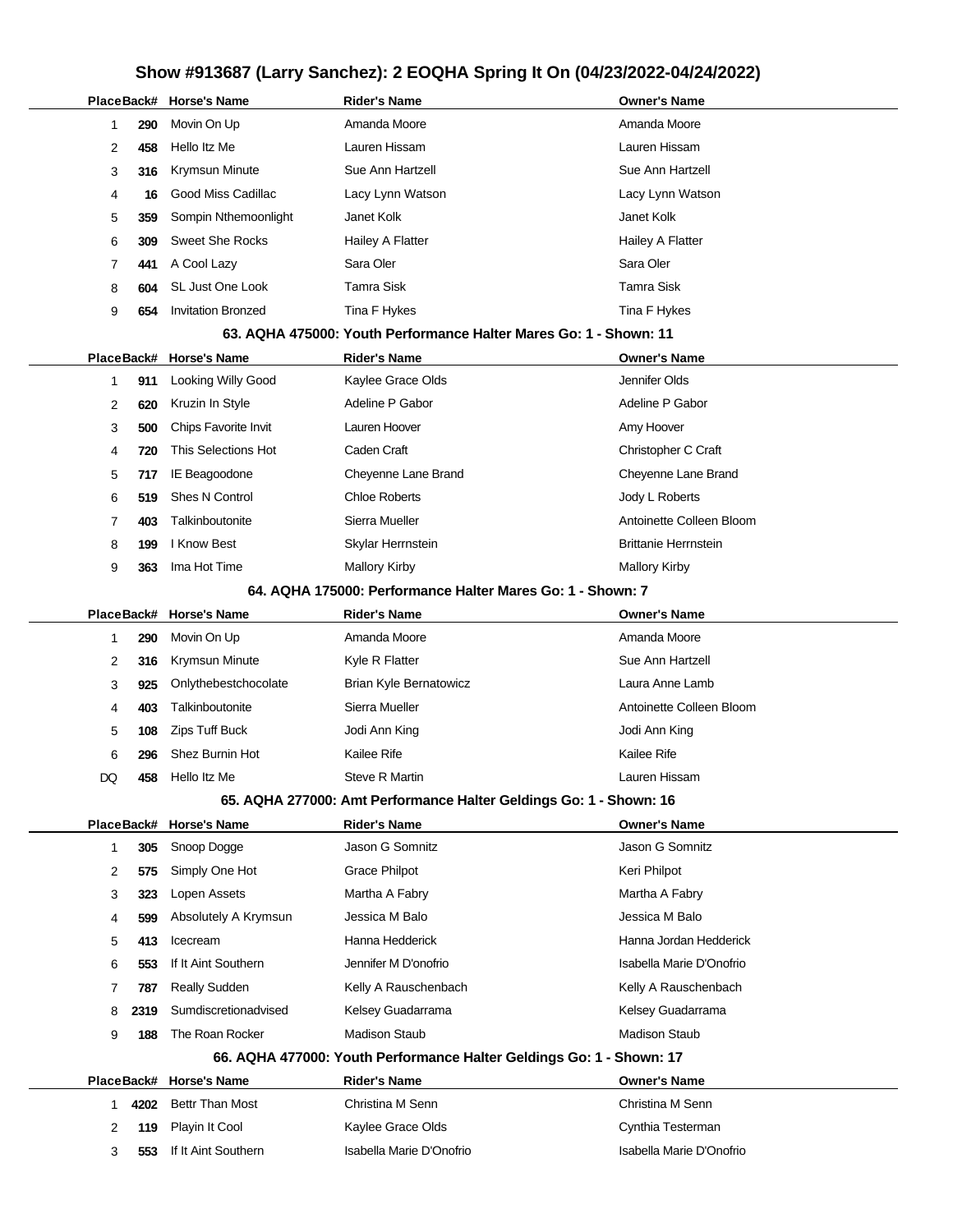# **Show #913687 (Larry Sanchez): 2 EOQHA Spring It On (04/23/2022-04/24/2022) 216** Invitedbywillynelson Ella Mae Thompson Ella Mae Thompson **558** KM Justa Little Bit Kambrie Atkins Kambrie Atkins Kambrie Atkins **65** How Bout At Midnight Kylie Davis Kylie Davis **999** Get Down Swayze Riley Kehrer Riley Kehrer Riley Kehrer Riley Kehrer **8305** Full Code Taylor Erin Schroeder Taylor Erin Schroeder **243** Hes A Hot Mess Eliza Plum Eliza Plum **67. AQHA 177000: Performance Halter Geldings Go: 1 - Shown: 10 PlaceBack# Horse's Name Rider's Name Owner's Name 305** Snoop Dogge Jason G Somnitz Jason G Somnitz **575** Simply One Hot Grace Philpot **Community Community** Keri Philpot **910** Mr Macdreamy Matthew Claypool Stefanie Page **323** Lopen Assets Martha A Fabry Martha A Fabry **413** Icecream **Hanna Hedderick** Hanna Hedderick Hanna Jordan Hedderick **216** Invitedbywillynelson Ella Mae Thompson Ella Mae Thompson **697** Certain Cookie **Millie Marshall** Kyle R Flatter Millie Marshall Millie Marshall **601** Hezwillyexpensive Camilla M Claypool **Camilla M** Claypool Renee Eier **787** Really Sudden **Kelly A Rauschenbach** Kelly A Rauschenbach **73. AQHA 405700: Youth Aged Mares Go: 1 - Shown: 2 PlaceBack# Horse's Name Rider's Name Owner's Name 291** FG Mesmerized Colton Smith Tammi M Smith **120** Man Im Sassy **ISABELA Hamilton** Isabella Hamilton Isabella Hamilton **75. AQHA 205500: Amt Two Yr Old Mares Go: 1 - Shown: 1 PlaceBack# Horse's Name Rider's Name Owner's Name 154** HR Ante Up Elle **Kristin D Cole Amy Jo Erhardt** Amy Jo Erhardt **77. AQHA 205700: Amt Aged Mares Go: 1 - Shown: 2 PlaceBack# Horse's Name Rider's Name Owner's Name 616** Sheza Premadonna Tammi M Smith Dewey Smith **340** Howboutanotherstory Cara Womack Cara Womack **79. AQHA 105500: Two Yr Old Mares Go: 1 - Shown: 1 PlaceBack# Horse's Name Rider's Name Owner's Name 154** HR Ante Up Elle **Andrew Voight Staton** Amy Jo Erhardt Amy Jo Erhardt **81. AQHA 105700: Aged Mares Go: 1 - Shown: 2 PlaceBack# Horse's Name Rider's Name Owner's Name 291** FG Mesmerized **Dewey Smith Communist Communist Communist Communist Communist Communist Communist Communist Communist Communist Communist Communist Communist Communist Communist Communist Communist Communist Communi 616** Sheza Premadonna Colton Smith Colton Smith Dewey Smith **83. AQHA 407500: Youth Two Yr Old Geldings Go: 1 - Shown: 1 PlaceBack# Horse's Name Rider's Name Owner's Name 289** One Silent Secret Caden Craft Can Craft Ralph C Craft **85. AQHA 407700: Youth Aged Geldings Go: 1 - Shown: 7 PlaceBack# Horse's Name Rider's Name Owner's Name 158** LW Immense Kamrie Wetzel Leighton Wetzel **6** Sleepnmarriedwhoknew Tianna S Cooper Suzanne D Cooper Suzanne D Cooper **511** Whata Moonlite Ride Isabella Marie D'Onofrio Isabella Marie D'Onofrio **150** Rockmelikeyameanit Carlee Brown Lauren N Brown **368** Dontkissthismachine Serrin A Whitt Serrin A Whitt Serrin A Whitt **528** Sport Mode Emma Nicole Evitts Emma Nicole Evitts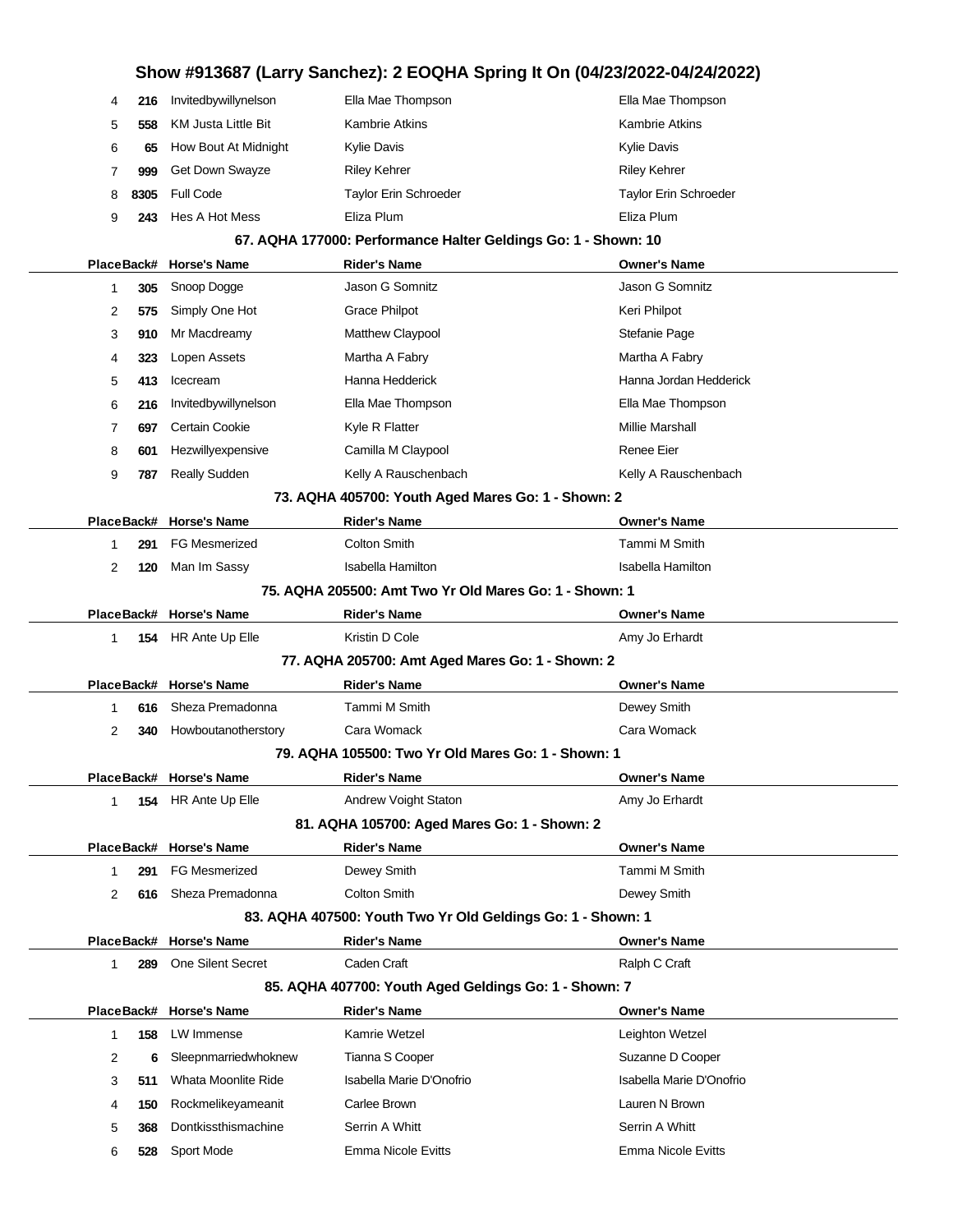| 7               |     | 715 AJ Top Of The Rock  | Unie Brechbuhler                                                 | Unie Brechbuhler          |
|-----------------|-----|-------------------------|------------------------------------------------------------------|---------------------------|
|                 |     |                         | 87. AQHA 207500: Amt Two Yr Old Geldings Go: 1 - Shown: 2        |                           |
|                 |     | PlaceBack# Horse's Name | <b>Rider's Name</b>                                              | <b>Owner's Name</b>       |
| 1               | 251 | <b>Fearles Premo</b>    | Lisa Scott-Reiss                                                 | Lisa Scott-Reiss          |
| 2               | 289 | One Silent Secret       | Christopher C Craft                                              | Ralph C Craft             |
|                 |     |                         | 88. AQHA 207600: Amt Three Yr Old Geldings Go: 1 - Shown: 1      |                           |
|                 |     | PlaceBack# Horse's Name | <b>Rider's Name</b>                                              | <b>Owner's Name</b>       |
| 1               | 152 | Empowered               | Kristin D Cole                                                   | Amy Jo Erhardt            |
|                 |     |                         | 89. AQHA 207700: Amt Aged Geldings Go: 1 - Shown: 7              |                           |
|                 |     | PlaceBack# Horse's Name | <b>Rider's Name</b>                                              | <b>Owner's Name</b>       |
| 1               | 158 | LW Immense              | Leighton Wetzel                                                  | Leighton Wetzel           |
| 2               | 281 | Employee Number One     | Clara Ruth Somnitz                                               | Clara Ruth Somnitz        |
| 3               | 556 | Hidden Agenda           | Jackie Davis                                                     | Jackie Davis              |
| 4               | 150 | Rockmelikeyameanit      | Lauren N Brown                                                   | Lauren N Brown            |
| 5               | 913 | Only Lazy Lopin         | Lynette Depalma                                                  | Lynette Depalma           |
| 6               | 314 | Willys Goodride         | Sarah Lebsock                                                    | Sarah Lebsock             |
| 7               | 494 | Always Hottish          | Karen Elicker Crowell                                            | Karen Elicker Crowell     |
|                 |     |                         | 90. AQHA 107400: Yearling Geldings Go: 1 - Shown: 1              |                           |
|                 |     | PlaceBack# Horse's Name | Rider's Name                                                     | <b>Owner's Name</b>       |
| 1               | 149 | Gunnsandroses           | Andrew Voight Staton                                             | <b>Terry Nutt</b>         |
|                 |     |                         | 91. AQHA 107500: Two Yr Old Geldings Go: 1 - Shown: 2            |                           |
|                 |     | PlaceBack# Horse's Name | Rider's Name                                                     | <b>Owner's Name</b>       |
| 1               | 251 | <b>Fearles Premo</b>    | Dewey Smith                                                      | Lisa Scott-Reiss          |
| 2               | 289 | One Silent Secret       | Matthew Claypool                                                 | Ralph C Craft             |
|                 |     |                         | 93. AQHA 107700: Aged Geldings Go: 1 - Shown: 5                  |                           |
|                 |     | PlaceBack# Horse's Name | <b>Rider's Name</b>                                              | <b>Owner's Name</b>       |
| 1               | 158 | LW Immense              | Leighton Wetzel                                                  | Leighton Wetzel           |
| 2               | 281 | Employee Number One     | Jason G Somnitz                                                  | <b>Clara Ruth Somnitz</b> |
| 3               |     | 150 Rockmelikeyameanit  | Lauren N Brown                                                   | Lauren N Brown            |
| 4               | 913 | Only Lazy Lopin         | Lynette Depalma                                                  | Lynette Depalma           |
| 5               | 494 | Always Hottish          | Karen Elicker Crowell                                            | Karen Elicker Crowell     |
|                 |     |                         | 102. AQHA 144004: L1 Hunter Under Saddle Go: 1 - Shown: 9        |                           |
| PlaceBack#      |     | <b>Horse's Name</b>     | Rider's Name                                                     | <b>Owner's Name</b>       |
| 1               | 996 | Certifiable Iron        | <b>Tyler Schultz</b>                                             | <b>Tad Windau</b>         |
| 2               | 290 | Movin On Up             | Marion E Troyer                                                  | Amanda Moore              |
| 3               | 119 | Playin It Cool          | Jamie Watson                                                     | Cynthia Testerman         |
| 4               | 798 | <b>Brock Lesnar</b>     | Lynne M Puthoff                                                  | <b>Helenn Voss</b>        |
| 5               | 436 | Hooshotthesheriff       | Nicole L Rice                                                    | Allyson Lee Mantler       |
| 6               | 599 | Absolutely A Krymsun    | Melissa A Thyfault                                               | Jessica M Balo            |
| 7               | 296 | Shez Burnin Hot         | Elizabeth A Yoder                                                | Kailee Rife               |
| 8               | 159 | Willy Be A Good One     | <b>Riley Erwin</b>                                               | Janet Sandvick            |
| 9               | 629 | Deluxe Catalac          | <b>Kirsty Troyer</b>                                             | Kathleen K Azzarello      |
|                 |     |                         | 103. AQHA 444002: L1 Youth Hunter Under Saddle Go: 1 - Shown: 17 |                           |
|                 |     | <b>Horse's Name</b>     | <b>Rider's Name</b>                                              | <b>Owner's Name</b>       |
|                 |     |                         |                                                                  |                           |
| PlaceBack#<br>1 | 119 | Playin It Cool          | Kaylee Grace Olds                                                | Cynthia Testerman         |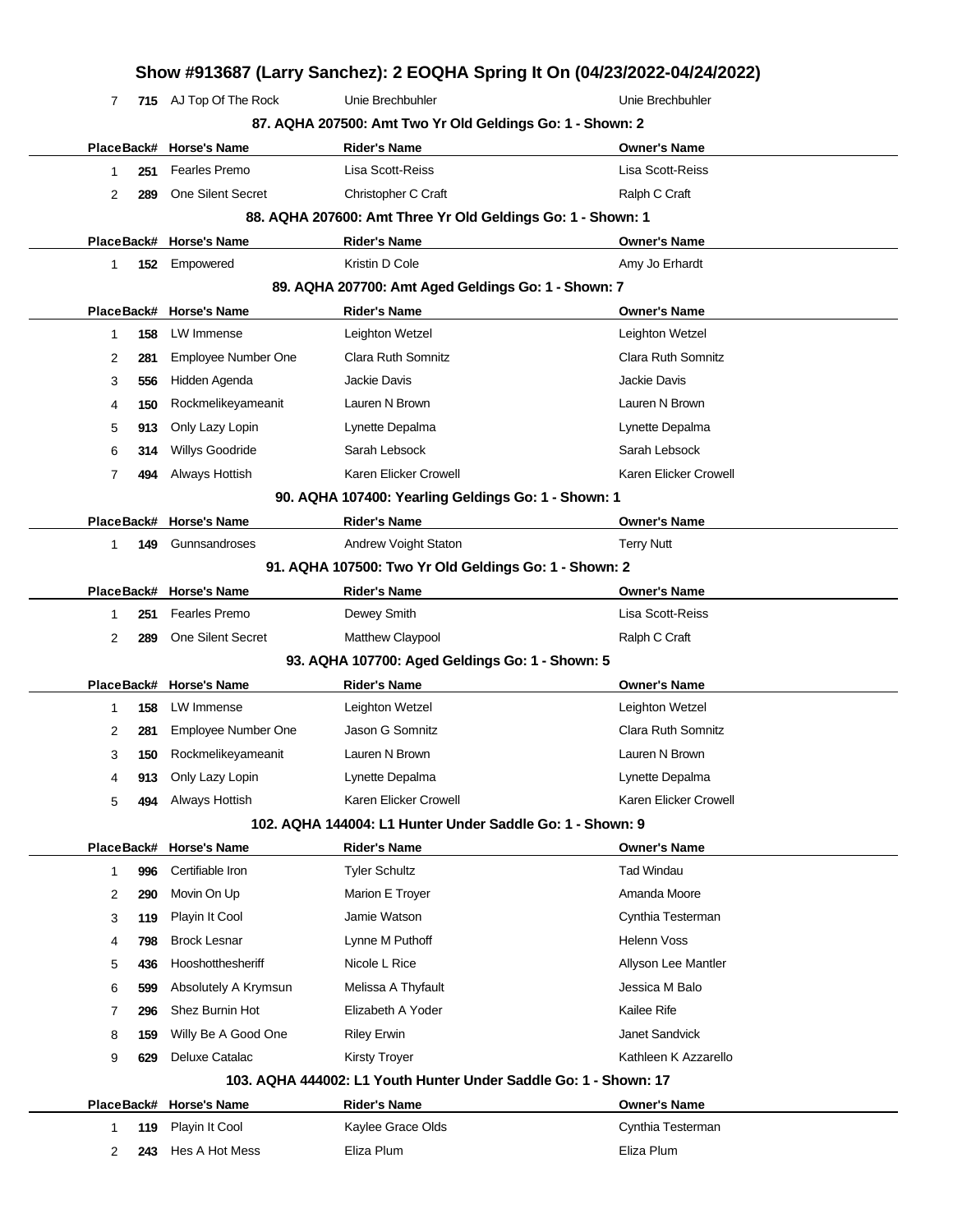| 3 | 368  | Dontkissthismachine    | Serrin A Whitt            | Serrin A Whitt            |
|---|------|------------------------|---------------------------|---------------------------|
| 4 | 224  | Shesalazyshamrock      | Hannah Marie Beidelman    | Hannah Marie Beidelman    |
| 5 | 173  | Certain Valor          | Gabriella Madison Lohrenz | Gabriella Madison Lohrenz |
| 6 | 58   | Diesel Dixie           | Morgan Cutright           | Morgan Cutright           |
|   | 4202 | <b>Bettr Than Most</b> | Christina M Senn          | Christina M Senn          |
| 8 | 120  | Man Im Sassy           | Isabella Hamilton         | Isabella Hamilton         |
| 9 | 558  | KM Justa Little Bit    | Kambrie Atkins            | <b>Kambrie Atkins</b>     |

### **104. AQHA 444800: Youth Hunter Under Saddle (14-18) Go: 1 - Shown: 14**

|                |                                                                            | PlaceBack# Horse's Name     | <b>Rider's Name</b>      | <b>Owner's Name</b>   |  |  |  |
|----------------|----------------------------------------------------------------------------|-----------------------------|--------------------------|-----------------------|--|--|--|
|                | 14                                                                         | N A Heartbeat               | Isabella Marie D'Onofrio | Jennifer M D'onofrio  |  |  |  |
| $\overline{2}$ | 6.                                                                         | Sleepnmarriedwhoknew        | Tianna S Cooper          | Suzanne D Cooper      |  |  |  |
| 3              | 243                                                                        | Hes A Hot Mess              | Eliza Plum               | Eliza Plum            |  |  |  |
| 4              | 753                                                                        | Duplicated In Iron          | Addison Johnson          | Addison Johnson       |  |  |  |
| 5              | 368                                                                        | Dontkissthismachine         | Serrin A Whitt           | Serrin A Whitt        |  |  |  |
| 6              | 717                                                                        | IE Beagoodone               | Cheyenne Lane Brand      | Cheyenne Lane Brand   |  |  |  |
| 7              | 216                                                                        | Invitedbywillynelson        | Ella Mae Thompson        | Ella Mae Thompson     |  |  |  |
| 8              | 138                                                                        | <b>Blazing By Moonlight</b> | Madison Ranee Kershaw    | Madison Ranee Kershaw |  |  |  |
| 9              | 4202                                                                       | <b>Bettr Than Most</b>      | Christina M Senn         | Christina M Senn      |  |  |  |
|                | 105. AQHA 444700: Youth Hunter Under Saddle (13 & Under) Go: 1 - Shown: 10 |                             |                          |                       |  |  |  |

|   |      | PlaceBack# Horse's Name | <b>Rider's Name</b> | <b>Owner's Name</b>         |  |
|---|------|-------------------------|---------------------|-----------------------------|--|
|   | 119  | Playin It Cool          | Kaylee Grace Olds   | Cynthia Testerman           |  |
| 2 | 1013 | RR Rufle My Feathers    | <b>Emily Craft</b>  | Christopher C Craft         |  |
| 3 | 558  | KM Justa Little Bit     | Kambrie Atkins      | <b>Kambrie Atkins</b>       |  |
| 4 | 363  | Ima Hot Time            | Mallory Kirby       | <b>Mallory Kirby</b>        |  |
| 5 |      | 716 Code Complete       | Unie Brechbuhler    | Unie Brechbuhler            |  |
| 6 | 120  | Man Im Sassy            | Isabella Hamilton   | Isabella Hamilton           |  |
|   | 65   | How Bout At Midnight    | <b>Kylie Davis</b>  | <b>Kylie Davis</b>          |  |
| 8 | 519  | Shes N Control          | Chloe Roberts       | Jody L Roberts              |  |
| 9 | 199  | l Know Best             | Skylar Herrnstein   | <b>Brittanie Herrnstein</b> |  |

#### **106. AQHA 144100: Junior Hunter Under Saddle Go: 1 - Shown: 6**

|   |     | PlaceBack# Horse's Name | <b>Rider's Name</b> | <b>Owner's Name</b>  |
|---|-----|-------------------------|---------------------|----------------------|
|   | 119 | Playin It Cool          | Jamie Watson        | Cynthia Testerman    |
| 2 | 359 | Sompin Nthemoonlight    | Janet Kolk          | Janet Kolk           |
| 3 | 565 | Good As Ever            | Melissa A Thyfault  | Jennifer M D'onofrio |
| 4 | 699 | Hez Blazing Brave       | Hilary Hoffman      | Hilary Hoffman       |
| 5 | 159 | Willy Be A Good One     | <b>Riley Erwin</b>  | Janet Sandvick       |
| 6 | 910 | Mr Macdreamy            | Camilla M Claypool  | Stefanie Page        |

#### **107. AQHA 244002: L1 Amt Hunter Under Saddle Go: 1 - Shown: 8**

|   |      | PlaceBack# Horse's Name | <b>Rider's Name</b>  | <b>Owner's Name</b>  |
|---|------|-------------------------|----------------------|----------------------|
|   | 699  | Hez Blazing Brave       | Jennifer Feller      | Hilary Hoffman       |
| 2 | 172  | Always Able             | Linda Kirkendall     | Linda Kirkendall     |
| 3 | 798  | <b>Brock Lesnar</b>     | Helenn Voss          | Helenn Voss          |
| 4 | 181  | One Good Minute         | Lauren Kirkendall    | Linda Kirkendall     |
| 5 | 436  | Hooshotthesheriff       | Allyson Lee Mantler  | Allyson Lee Mantler  |
| 6 | 2319 | Sumdiscretionadvised    | Kelsey Guadarrama    | Kelsey Guadarrama    |
|   | 629  | Deluxe Catalac          | Kathleen K Azzarello | Kathleen K Azzarello |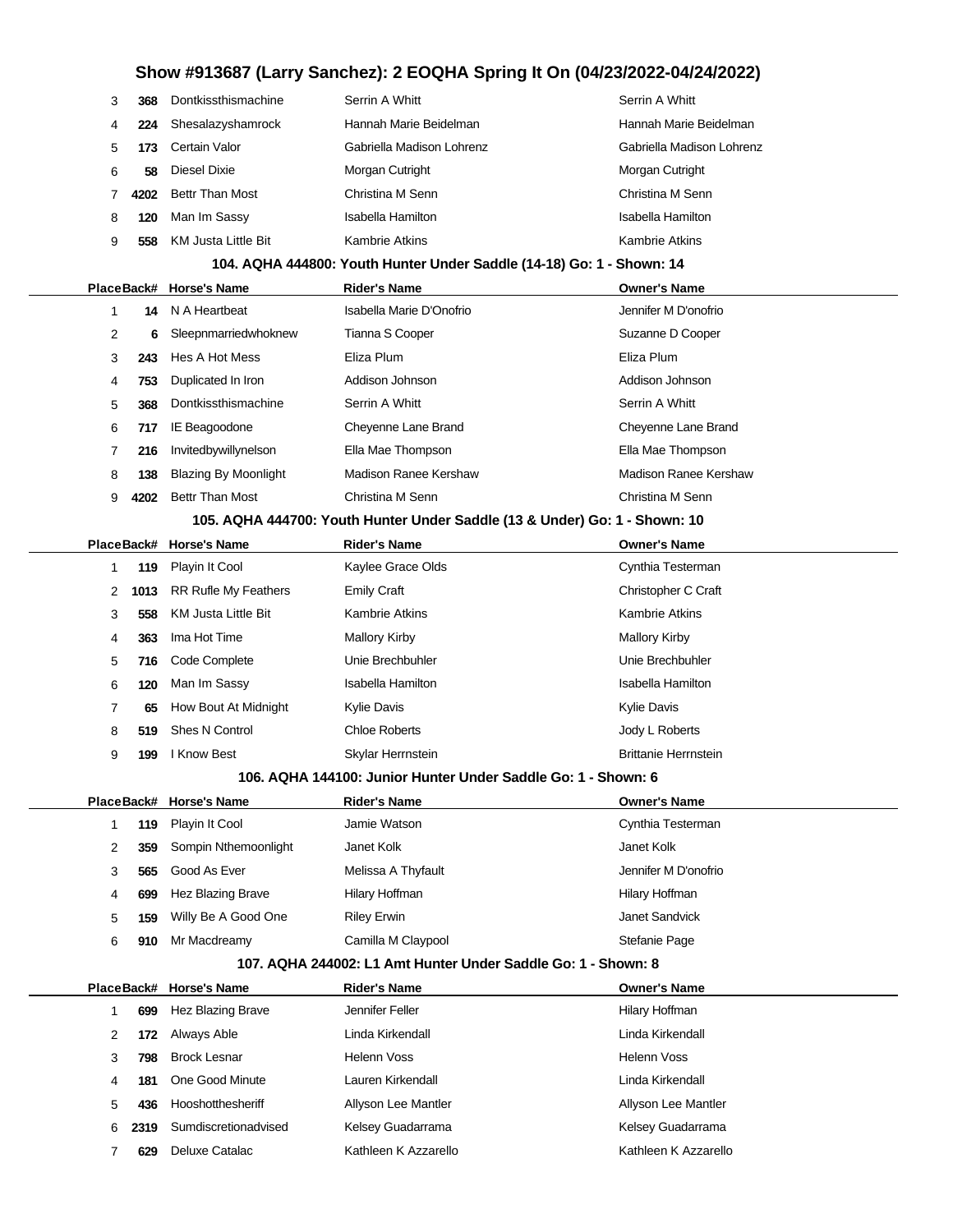# **Show #913687 (Larry Sanchez): 2 EOQHA Spring It On (04/23/2022-04/24/2022)** DQ **161** Allelujah Julie Elizabeth Davis Julie Elizabeth Davis **108. AQHA 244800: Amt Select Hunter Under Saddle Go: 1 - Shown: 3 PlaceBack# Horse's Name Rider's Name Owner's Name 172** Always Able Linda Kirkendall Linda Kirkendall **629** Deluxe Catalac **Kathleen K Azzarello** Kathleen K Azzarello K Azzarello K Azzarello **494** Always Hottish Karen Elicker Crowell Karen Elicker Crowell **109. AQHA 244000: Amt Hunter Under Saddle Go: 1 - Shown: 8 PlaceBack# Horse's Name Rider's Name Owner's Name 996** Certifiable Iron Rachele Windau Tad Windau **359** Sompin Nthemoonlight Janet Kolk Janet Kolk Janet Kolk **612** Meant To Be Good Maryn E Klaus Maryn E Klaus Maryn E Klaus Maryn E Klaus **413** Icecream **Hanna Hedderick** Hanna Hedderick Hanna Jordan Hedderick **599** Absolutely A Krymsun Jessica M Balo Jessica M Balo **290** Movin On Up Amanda Moore Amanda Moore **188** The Roan Rocker Madison Staub Madison Staub **595** Ajwhatdoesthefoxsay Katelyn Rabe **Mateman Rabe State A Rabe A Rabe State A Rabe** Jennifer A Rabe **110. AQHA 144200: Senior Hunter Under Saddle Go: 1 - Shown: 5 PlaceBack# Horse's Name Rider's Name Owner's Name 7944** Escape For Cash Tyler Schultz **The Schultz** Tad Windau **14** N A Heartbeat **Melissa A Thyfault** Jennifer M D'onofrion **558** KM Justa Little Bit Kambrie Atkins **Kambrie Atkins** Kambrie Atkins **188** The Roan Rocker Madison Staub Madison Staub **595** Ajwhatdoesthefoxsay Katelyn Rabe **Mateman Rabe Statelyn Rabe** Jennifer A Rabe **111. AQHA 444102: L1 Youth Walk Trot Hunter Under Saddle Go: 1 - Shown: 5 PlaceBack# Horse's Name Rider's Name Owner's Name 620** Kruzin In Style **Adeline P Gabor** Adeline P Gabor **Adeline P Gabor** Adeline P Gabor **862** AJ Seeking The Truth Maren Jaeger Amy R Ferguson Amy R Ferguson **593** BMQ Genuine Solution Meghan Elizabeth Kaser McKenna Kaser **411** The Roan Show Molly Mullady **Mullady** Molly Mullady Molly Mullady **104** One Hot Doll Kinlie Smith Kevin J Earl **112. AQHA 452102: L1 Youth Walk Trot Hunt Seat Equitation Go: 1 - Shown: 4 PlaceBack# Horse's Name Rider's Name Owner's Name 620** Kruzin In Style **Adeline P Gabor** Adeline P Gabor Adeline P Gabor Adeline P Gabor **862** AJ Seeking The Truth Maren Jaeger Amy R Ferguson **411** The Roan Show Molly Mullady Mullady Mullady Molly Mullady **593** BMQ Genuine Solution Meghan Elizabeth Kaser McKenna Kaser **113. NAQHA 8820: Small Fry Hunter Under Saddle Go: 1 - Shown: 6 PlaceBack# Horse's Name Rider's Name Owner's Name 862** AJ Seeking The Truth Maren Jaeger Amy R Ferguson **129** Starched Rockies **Gwen Toth** General Business Emily Toth Emily Toth **593** BMQ Genuine Solution McKenna Kaser **McKenna Kaser** McKenna Kaser **411** The Roan Show Molly Mullady **Molly Mullady** Molly Mullady Mullady **104** One Hot Doll Kinlie Smith Kevin J Earl **949** Swiss Miss Cocoa **Christian Evelyn Balderaz** Christina Balderaz Christina Balderaz **114. NAQHA 8825: Small Fry Equitation Go: 1 - Shown: 5 PlaceBack# Horse's Name Rider's Name Owner's Name**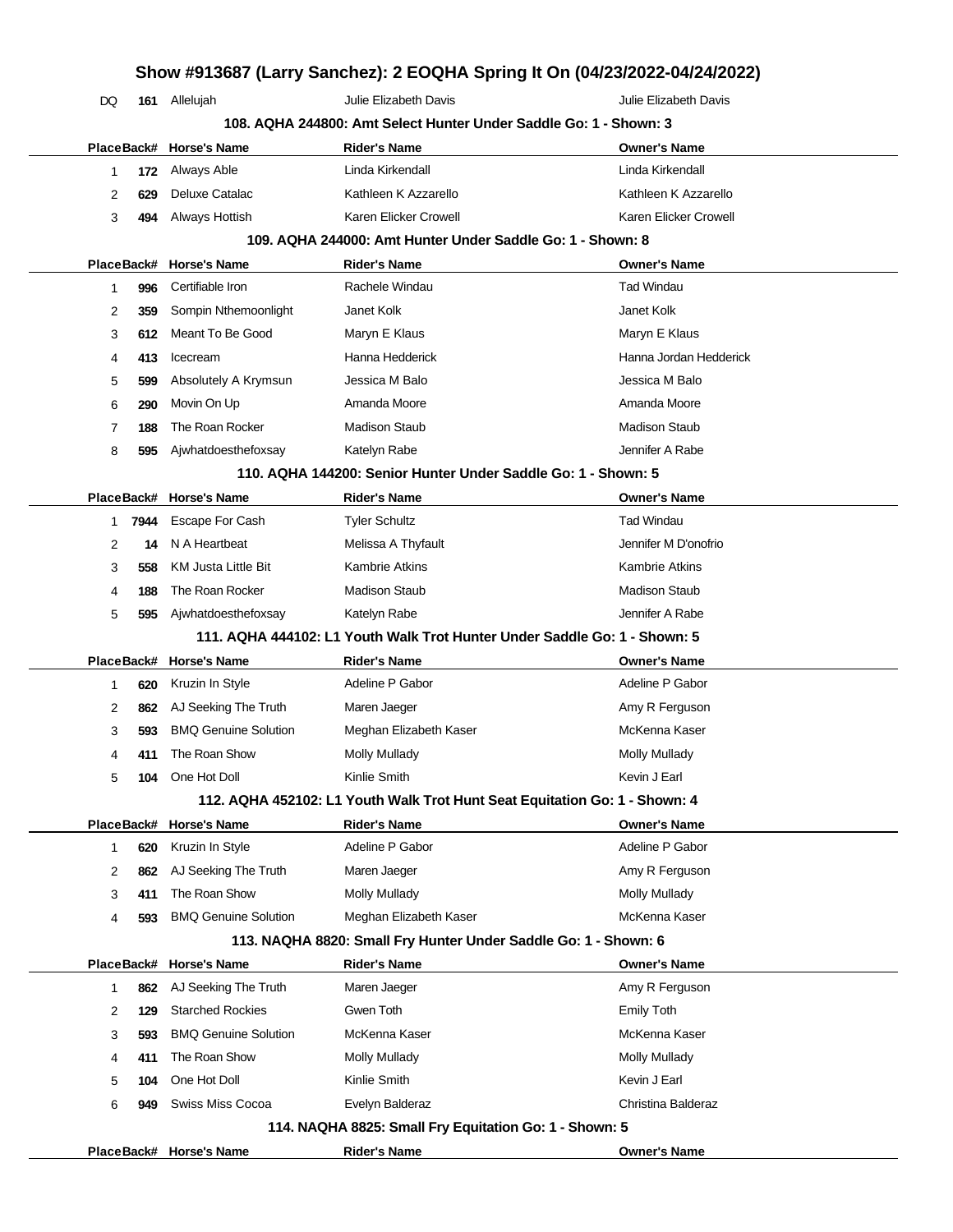| Show #913687 (Larry Sanchez): 2 EOQHA Spring It On (04/23/2022-04/24/2022)  |      |                             |                                                                          |                              |  |  |  |
|-----------------------------------------------------------------------------|------|-----------------------------|--------------------------------------------------------------------------|------------------------------|--|--|--|
| 1                                                                           | 129  | <b>Starched Rockies</b>     | Gwen Toth                                                                | <b>Emily Toth</b>            |  |  |  |
| 2                                                                           | 593  | <b>BMQ Genuine Solution</b> | McKenna Kaser                                                            | McKenna Kaser                |  |  |  |
| 3                                                                           | 949  | Swiss Miss Cocoa            | Evelyn Balderaz                                                          | Christina Balderaz           |  |  |  |
| 4                                                                           | 411  | The Roan Show               | <b>Molly Mullady</b>                                                     | Molly Mullady                |  |  |  |
| 5                                                                           | 862  | AJ Seeking The Truth        | Maren Jaeger                                                             | Amy R Ferguson               |  |  |  |
|                                                                             |      |                             | 115. AQHA 244102: L1 Amt Walk Trot Hunter Under Saddle Go: 1 - Shown: 3  |                              |  |  |  |
| PlaceBack#                                                                  |      | Horse's Name                | <b>Rider's Name</b>                                                      | <b>Owner's Name</b>          |  |  |  |
| 1                                                                           | 556  | Hidden Agenda               | Jackie Davis                                                             | <b>Jackie Davis</b>          |  |  |  |
| 2                                                                           | 910  | Mr Macdreamy                | Stefanie Page                                                            | Stefanie Page                |  |  |  |
| 3                                                                           | 159  | Willy Be A Good One         | Janet Sandvick                                                           | Janet Sandvick               |  |  |  |
|                                                                             |      |                             | 116. AQHA 252102: L1 Amt Walk Trot Hunt Seat Equitation Go: 1 - Shown: 2 |                              |  |  |  |
|                                                                             |      | PlaceBack# Horse's Name     | <b>Rider's Name</b>                                                      | <b>Owner's Name</b>          |  |  |  |
| 1                                                                           | 910  | Mr Macdreamy                | Stefanie Page                                                            | Stefanie Page                |  |  |  |
| 2                                                                           | 556  | Hidden Agenda               | Jackie Davis                                                             | <b>Jackie Davis</b>          |  |  |  |
|                                                                             |      |                             | 117. AQHA 452002: L1 Youth Hunt Seat Equitation Go: 1 - Shown: 20        |                              |  |  |  |
|                                                                             |      | PlaceBack# Horse's Name     | <b>Rider's Name</b>                                                      | <b>Owner's Name</b>          |  |  |  |
| 1                                                                           | 500  | Chips Favorite Invit        | Lauren Hoover                                                            | Amy Hoover                   |  |  |  |
| 2                                                                           | 243  | Hes A Hot Mess              | Eliza Plum                                                               | Eliza Plum                   |  |  |  |
| 3                                                                           | 8305 | <b>Full Code</b>            | Taylor Erin Schroeder                                                    | <b>Taylor Erin Schroeder</b> |  |  |  |
| 4                                                                           | 716  | Code Complete               | Unie Brechbuhler                                                         | Unie Brechbuhler             |  |  |  |
| 5                                                                           | 119  | Playin It Cool              | Kaylee Grace Olds                                                        | Cynthia Testerman            |  |  |  |
| 6                                                                           | 4202 | Bettr Than Most             | Christina M Senn                                                         | Christina M Senn             |  |  |  |
| 7                                                                           | 368  | Dontkissthismachine         | Serrin A Whitt                                                           | Serrin A Whitt               |  |  |  |
| 8                                                                           | 296  | Shez Burnin Hot             | Kailee Rife                                                              | Kailee Rife                  |  |  |  |
| 9                                                                           | 706  | <b>Willy Smokin</b>         | Adrianna Weygandt                                                        | Adrianna Weygandt            |  |  |  |
|                                                                             |      |                             | 118. AQHA 452800: Youth Hunt Seat Equitation (14-18) Go: 1 - Shown: 14   |                              |  |  |  |
|                                                                             |      | PlaceBack# Horse's Name     | <b>Rider's Name</b>                                                      | <b>Owner's Name</b>          |  |  |  |
| 1                                                                           | 511  | Whata Moonlite Ride         | Isabella Marie D'Onofrio                                                 | Isabella Marie D'Onofrio     |  |  |  |
| 2                                                                           | 6    | Sleepnmarriedwhoknew        | Tianna S Cooper                                                          | Suzanne D Cooper             |  |  |  |
| 3                                                                           | 717  | IE Beagoodone               | Cheyenne Lane Brand                                                      | Cheyenne Lane Brand          |  |  |  |
| 4                                                                           | 264  | Mr Slo Mo Amegio            | <b>Shelby Dale</b>                                                       | <b>Shelby Dale</b>           |  |  |  |
| 5                                                                           | 296  | Shez Burnin Hot             | Kailee Rife                                                              | Kailee Rife                  |  |  |  |
| 6                                                                           | 8305 | <b>Full Code</b>            | Taylor Erin Schroeder                                                    | Taylor Erin Schroeder        |  |  |  |
| 7                                                                           | 216  | Invitedbywillynelson        | Ella Mae Thompson                                                        | Ella Mae Thompson            |  |  |  |
| 8                                                                           | 4246 | Afraid Inthedark Too        | Grace Rollins                                                            | <b>Grace Rollins</b>         |  |  |  |
| 9                                                                           | 528  | Sport Mode                  | <b>Emma Nicole Evitts</b>                                                | <b>Emma Nicole Evitts</b>    |  |  |  |
| 119. AQHA 452700: Youth Hunt Seat Equitation (13 & Under) Go: 1 - Shown: 10 |      |                             |                                                                          |                              |  |  |  |
|                                                                             |      | PlaceBack# Horse's Name     | <b>Rider's Name</b>                                                      | <b>Owner's Name</b>          |  |  |  |
| 0                                                                           | 119  | Playin It Cool              | Kaylee Grace Olds                                                        | Cynthia Testerman            |  |  |  |
| 0                                                                           | 2154 | Vs Blue Me Away             | Ashlyne Lee Ivy                                                          | Ashlyne Lee Ivy              |  |  |  |
| 0                                                                           | 716  | Code Complete               | Unie Brechbuhler                                                         | Unie Brechbuhler             |  |  |  |
| 0                                                                           | 120  | Man Im Sassy                | Isabella Hamilton                                                        | Isabella Hamilton            |  |  |  |
| 0                                                                           | 500  | Chips Favorite Invit        | Lauren Hoover                                                            | Amy Hoover                   |  |  |  |
| 0                                                                           | 65   | How Bout At Midnight        | <b>Kylie Davis</b>                                                       | <b>Kylie Davis</b>           |  |  |  |
| 0                                                                           | 363  | Ima Hot Time                | <b>Mallory Kirby</b>                                                     | <b>Mallory Kirby</b>         |  |  |  |
| 0                                                                           | 558  | KM Justa Little Bit         | Kambrie Atkins                                                           | Kambrie Atkins               |  |  |  |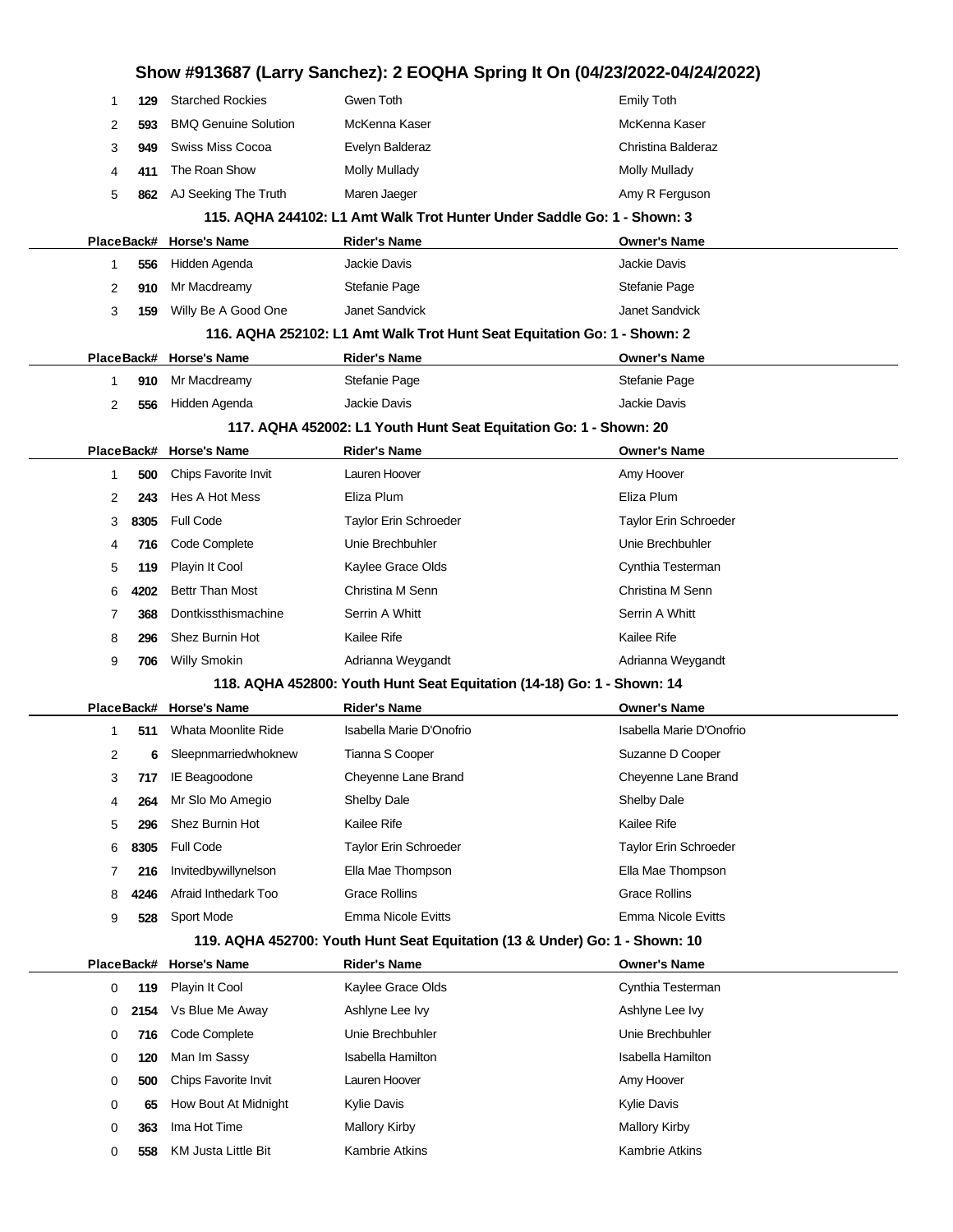| 0                                                           | 519  | Shes N Control            | <b>Chloe Roberts</b>                                                   | Jody L Roberts           |  |  |
|-------------------------------------------------------------|------|---------------------------|------------------------------------------------------------------------|--------------------------|--|--|
| 0                                                           |      | 1013 RR Rufle My Feathers | <b>Emily Craft</b>                                                     | Christopher C Craft      |  |  |
|                                                             |      |                           | 120. AQHA 252002: L1 Amt Hunt Seat Equitation Go: 1 - Shown: 8         |                          |  |  |
|                                                             |      | PlaceBack# Horse's Name   | <b>Rider's Name</b>                                                    | Owner's Name             |  |  |
| 0                                                           | 599  | Absolutely A Krymsun      | Jessica M Balo                                                         | Jessica M Balo           |  |  |
| 0                                                           | 798  | <b>Brock Lesnar</b>       | <b>Helenn Voss</b>                                                     | <b>Helenn Voss</b>       |  |  |
| 0                                                           | 575  | Simply One Hot            | Grace Philpot                                                          | Keri Philpot             |  |  |
| 0                                                           | 188  | The Roan Rocker           | <b>Madison Staub</b>                                                   | <b>Madison Staub</b>     |  |  |
| 0                                                           | 4342 | Ima Good Cowgirl          | Kimberly A Riviello                                                    | Kimberly A Riviello      |  |  |
| 0                                                           | 172  | Always Able               | Linda Kirkendall                                                       | Linda Kirkendall         |  |  |
| 0                                                           | 181  | One Good Minute           | Lauren Kirkendall                                                      | Linda Kirkendall         |  |  |
| DQ                                                          | 2319 | Sumdiscretionadvised      | Kelsey Guadarrama                                                      | Kelsey Guadarrama        |  |  |
|                                                             |      |                           | 122. AQHA 252000: Amt Hunt Seat Equitation Go: 1 - Shown: 12           |                          |  |  |
| PlaceBack#                                                  |      | <b>Horse's Name</b>       | <b>Rider's Name</b>                                                    | <b>Owner's Name</b>      |  |  |
| 1                                                           | 413  | Icecream                  | Hanna Hedderick                                                        | Hanna Jordan Hedderick   |  |  |
| 2                                                           | 16   | Good Miss Cadillac        | Lacy Lynn Watson                                                       | Lacy Lynn Watson         |  |  |
| 3                                                           | 309  | <b>Sweet She Rocks</b>    | <b>Hailey A Flatter</b>                                                | Hailey A Flatter         |  |  |
| 4                                                           | 359  | Sompin Nthemoonlight      | Janet Kolk                                                             | Janet Kolk               |  |  |
| 5                                                           | 595  | Ajwhatdoesthefoxsay       | Katelyn Rabe                                                           | Jennifer A Rabe          |  |  |
| 6                                                           | 261  | Carageous                 | <b>Brianne Urwin</b>                                                   | <b>Brianne Urwin</b>     |  |  |
| 7                                                           | 2549 | My Invitation N Gold      | <b>Bailey N Vandriest</b>                                              | Pam And Bailey Vandriest |  |  |
| 8                                                           | 612  | Meant To Be Good          | Maryn E Klaus                                                          | Maryn E Klaus            |  |  |
| 9                                                           | 181  | One Good Minute           | Lauren Kirkendall                                                      | Linda Kirkendall         |  |  |
|                                                             |      |                           | 235. NSBA 247100: NSBA Level 1 Youth Western Riding Go: 1 - Shown: 5   |                          |  |  |
|                                                             |      | PlaceBack# Horse's Name   | <b>Rider's Name</b>                                                    | <b>Owner's Name</b>      |  |  |
| 1                                                           | 65   | How Bout At Midnight      | <b>Kylie Davis</b>                                                     | <b>Kylie Davis</b>       |  |  |
| 2                                                           | 6    | Sleepnmarriedwhoknew      | Tianna S Cooper                                                        | Suzanne D Cooper         |  |  |
| 3                                                           | 264  | Mr Slo Mo Amegio          | Shelby Dale                                                            | <b>Shelby Dale</b>       |  |  |
| 4                                                           | 352  | Drunk On Moonshine        | Jalyn McElmurray                                                       | Jalyn McElmurray         |  |  |
|                                                             |      | 120 Man Im Sassy          | Isabella Hamilton                                                      | Isabella Hamilton        |  |  |
|                                                             |      |                           | 236. NSBA 247300: NSBA Youth Western Riding - All Age Go: 1 - Shown: 3 |                          |  |  |
|                                                             |      | PlaceBack# Horse's Name   | <b>Rider's Name</b>                                                    | <b>Owner's Name</b>      |  |  |
| DQ                                                          | 65   | How Bout At Midnight      | Kylie Davis                                                            | Kylie Davis              |  |  |
| 240. NSBA 240300: NSBA Open Western Riding Go: 1 - Shown: 2 |      |                           |                                                                        |                          |  |  |
|                                                             |      | PlaceBack# Horse's Name   | <b>Rider's Name</b>                                                    | <b>Owner's Name</b>      |  |  |
| DQ                                                          | 256  | <b>Beyond My Machine</b>  | <b>Brian Kyle Bernatowicz</b>                                          | Pamela M Jones           |  |  |
|                                                             |      |                           | 927. AQHA 142000: Western Pleasure Go: 1 - Shown: 9                    |                          |  |  |
|                                                             |      | PlaceBack# Horse's Name   | <b>Rider's Name</b>                                                    | <b>Owner's Name</b>      |  |  |
| 1                                                           | 620  | Kruzin In Style           | Melissa A Thyfault                                                     | Adeline P Gabor          |  |  |
| 2                                                           | 50   | Lazy Lopin In Lace        | Katie Piper                                                            | <b>Melissa Straits</b>   |  |  |
| 3                                                           | 682  | Its Ur Thing              | Elizabeth A Yoder                                                      | <b>Madison Hallas</b>    |  |  |
| 4                                                           | 343  | Southern Dreamin          | Matthew Claypool                                                       | Regina Lykins            |  |  |
| 5                                                           | 697  | Certain Cookie            | Camilla M Claypool                                                     | Millie Marshall          |  |  |
| 6                                                           | 654  | <b>Invitation Bronzed</b> | Marion E Troyer                                                        | Tina F Hykes             |  |  |
| 7                                                           | 925  | Onlythebestchocolate      | Brian Kyle Bernatowicz                                                 | Laura Anne Lamb          |  |  |
| 8                                                           | 323  | Lopen Assets              | Alexandria Bryner                                                      | Martha A Fabry           |  |  |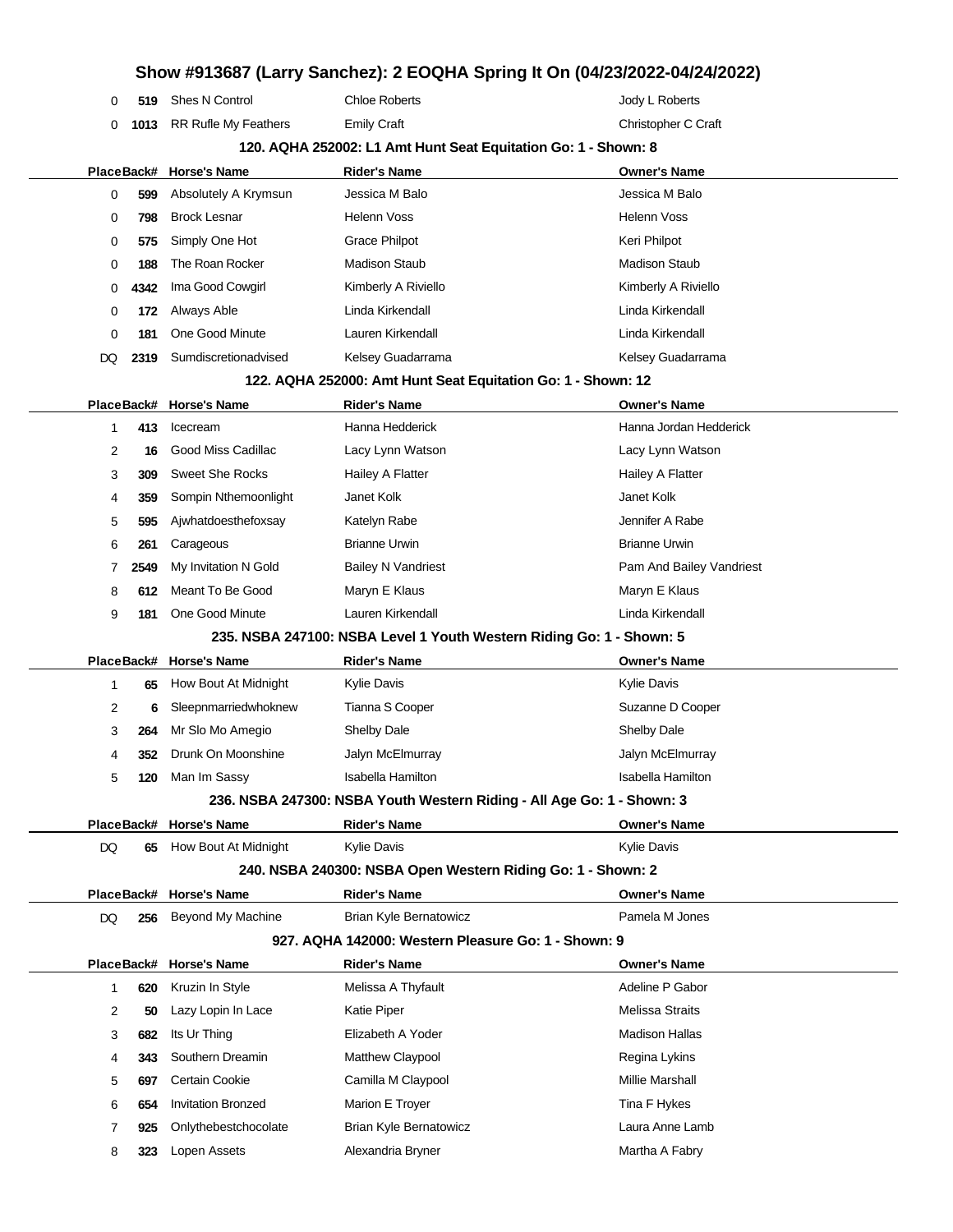| Show #913687 (Larry Sanchez): 2 EOQHA Spring It On (04/23/2022-04/24/2022) |                                                                   |                                                                    |                      |  |  |  |  |
|----------------------------------------------------------------------------|-------------------------------------------------------------------|--------------------------------------------------------------------|----------------------|--|--|--|--|
| 9                                                                          | 163 Impulsed By Flash                                             | <b>Kirsty Troyer</b>                                               | Mary Caroline Minich |  |  |  |  |
|                                                                            |                                                                   | 1012. AQHA 101200: Grand Champion Mares Go: 1 - Shown: 6           |                      |  |  |  |  |
|                                                                            | PlaceBack# Horse's Name                                           | <b>Rider's Name</b>                                                | <b>Owner's Name</b>  |  |  |  |  |
| 1.                                                                         | 291 FG Mesmerized                                                 | Dewey Smith                                                        | Tammi M Smith        |  |  |  |  |
|                                                                            | 1013. AQHA 101300: Reserve Champion Mare Go: 1 - Shown: 6         |                                                                    |                      |  |  |  |  |
|                                                                            | PlaceBack# Horse's Name                                           | <b>Rider's Name</b>                                                | <b>Owner's Name</b>  |  |  |  |  |
| 616<br>1.                                                                  | Sheza Premadonna                                                  | <b>Colton Smith</b>                                                | Dewey Smith          |  |  |  |  |
|                                                                            |                                                                   | 1014. AQHA 101400: Grand Champion Geldings Go: 1 - Shown: 5        |                      |  |  |  |  |
|                                                                            | PlaceBack# Horse's Name                                           | <b>Rider's Name</b>                                                | <b>Owner's Name</b>  |  |  |  |  |
| $\mathbf{1}$                                                               | 251 Fearles Premo                                                 | Dewey Smith                                                        | Lisa Scott-Reiss     |  |  |  |  |
|                                                                            |                                                                   | 1015. AQHA 101500: Reserve Champion Gelding Go: 1 - Shown: 11      |                      |  |  |  |  |
|                                                                            | PlaceBack# Horse's Name                                           | <b>Rider's Name</b>                                                | <b>Owner's Name</b>  |  |  |  |  |
| 1<br>158                                                                   | LW Immense                                                        | Leighton Wetzel                                                    | Leighton Wetzel      |  |  |  |  |
|                                                                            |                                                                   | 2012. AQHA 201200: Amt Grand Champion Mares Go: 1 - Shown: 4       |                      |  |  |  |  |
|                                                                            | PlaceBack# Horse's Name                                           | <b>Rider's Name</b>                                                | <b>Owner's Name</b>  |  |  |  |  |
| $\mathbf{1}$                                                               | 616 Sheza Premadonna                                              | Tammi M Smith                                                      | Dewey Smith          |  |  |  |  |
|                                                                            |                                                                   | 2014. AQHA 201400: Amt Grand Champion Gelding Go: 1 - Shown: 6     |                      |  |  |  |  |
|                                                                            | PlaceBack# Horse's Name                                           | <b>Rider's Name</b>                                                | <b>Owner's Name</b>  |  |  |  |  |
| 1                                                                          | 251 Fearles Premo                                                 | Lisa Scott-Reiss                                                   | Lisa Scott-Reiss     |  |  |  |  |
|                                                                            |                                                                   | 2015. AQHA 201500: Amt Reserve Champion Gelding Go: 1 - Shown: 11  |                      |  |  |  |  |
|                                                                            | PlaceBack# Horse's Name                                           | <b>Rider's Name</b>                                                | <b>Owner's Name</b>  |  |  |  |  |
| $\mathbf{1}$                                                               | 152 Empowered                                                     | Kristin D Cole                                                     | Amy Jo Erhardt       |  |  |  |  |
|                                                                            |                                                                   | 4012. AQHA 401200: Youth Grand Champion Mares Go: 1 - Shown: 4     |                      |  |  |  |  |
|                                                                            | PlaceBack# Horse's Name                                           | <b>Rider's Name</b>                                                | <b>Owner's Name</b>  |  |  |  |  |
| 1                                                                          | 291 FG Mesmerized                                                 | <b>Colton Smith</b>                                                | Tammi M Smith        |  |  |  |  |
|                                                                            |                                                                   | 4013. AQHA 401300: Youth Reserve Champion Mares Go: 1 - Shown: 7   |                      |  |  |  |  |
|                                                                            | PlaceBack# Horse's Name                                           | <b>Rider's Name</b>                                                | <b>Owner's Name</b>  |  |  |  |  |
| 620<br>1                                                                   | Kruzin In Style                                                   | Adeline P Gabor                                                    | Adeline P Gabor      |  |  |  |  |
|                                                                            | 4014. AQHA 401400: Youth Grand Champion Geldings Go: 1 - Shown: 6 |                                                                    |                      |  |  |  |  |
|                                                                            | PlaceBack# Horse's Name                                           | <b>Rider's Name</b>                                                | <b>Owner's Name</b>  |  |  |  |  |
| 289<br>1                                                                   | One Silent Secret                                                 | Caden Craft                                                        | Ralph C Craft        |  |  |  |  |
|                                                                            |                                                                   | 4015. AQHA 401500: Youth Reserve Champion Gelding Go: 1 - Shown: 8 |                      |  |  |  |  |
|                                                                            | PlaceBack# Horse's Name                                           | <b>Rider's Name</b>                                                | <b>Owner's Name</b>  |  |  |  |  |
| 1 4202                                                                     | <b>Bettr Than Most</b>                                            | Christina M Senn                                                   | Christina M Senn     |  |  |  |  |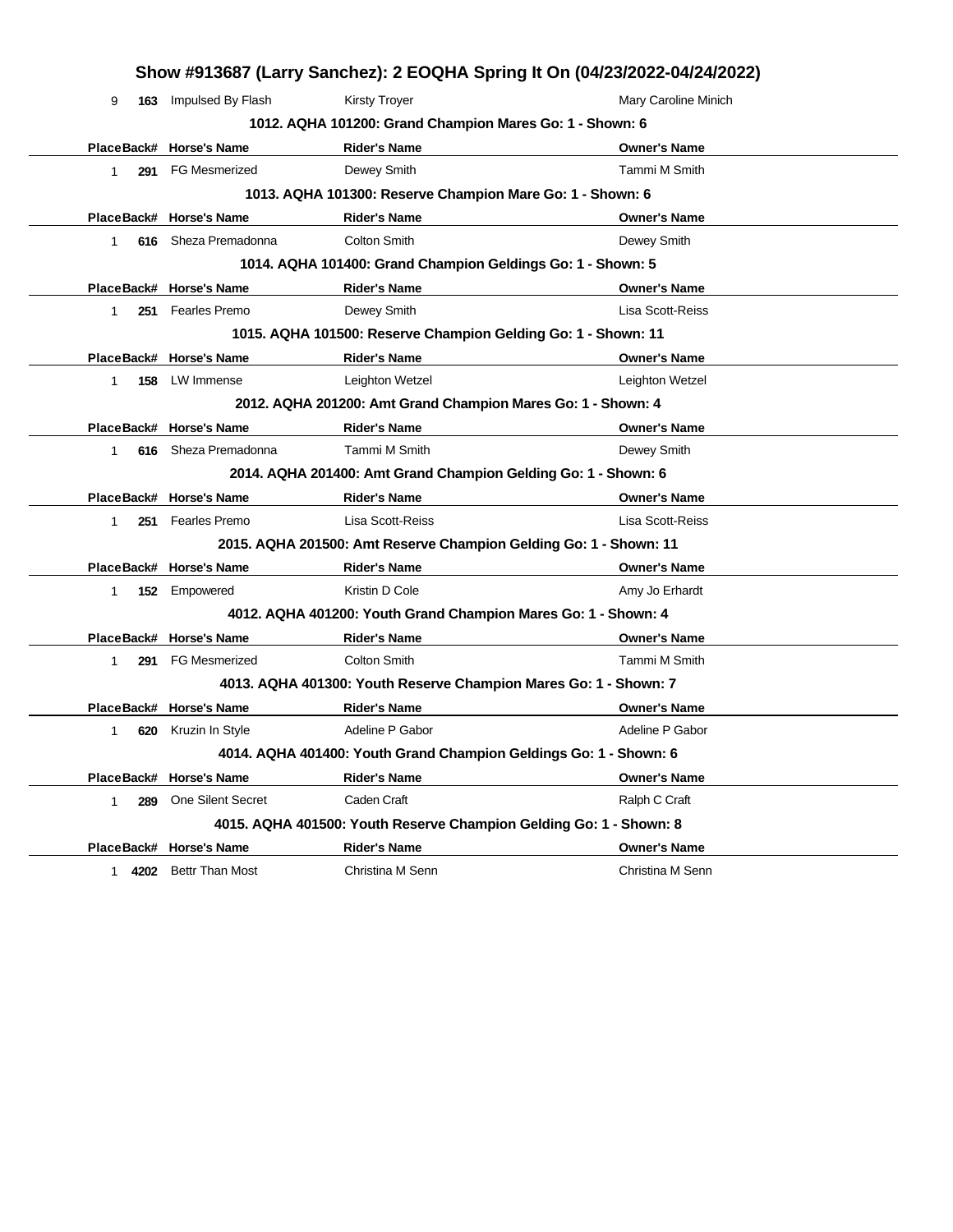# **Show #913688 (Mike Carter): 2 EOQHA Spring It On (04/23/2022-04/24/2022)**

## **1. AQHA 138004: L1 Trail Go: 1 - Shown: 30**

|                                                |                |            | PlaceBack# Horse's Name     | <b>Rider's Name</b>                               | <b>Owner's Name</b>           |  |
|------------------------------------------------|----------------|------------|-----------------------------|---------------------------------------------------|-------------------------------|--|
|                                                | 1              | 119        | Playin It Cool              | Jamie Watson                                      | Cynthia Testerman             |  |
|                                                | 2              | 12         | Dude Im Sleeping            | <b>Melvin Yoder</b>                               | Suzanne D Cooper              |  |
|                                                | 3              | 188        | The Roan Rocker             | <b>Brian Kyle Bernatowicz</b>                     | <b>Madison Staub</b>          |  |
|                                                | 4              | 32         | <b>PSU Willy Invested</b>   | Melvin Yoder                                      | Jennifer & Jerilynne Michaels |  |
|                                                | 5              | 553        | If It Aint Southern         | Melissa A Thyfault                                | Isabella Marie D'Onofrio      |  |
|                                                | 6              | 922        | <b>KM Members Only</b>      | Brian Kyle Bernatowicz                            | Laura Anne Lamb               |  |
|                                                | 7              | 706        | <b>Willy Smokin</b>         | <b>Brian Bennett</b>                              | Adrianna Weygandt             |  |
|                                                | 8              | 484        | Moonlite Crush              | <b>Brent Maxwell</b>                              | Lauren Bishop                 |  |
|                                                | 9              | 296        | Shez Burnin Hot             | Elizabeth A Yoder                                 | Kailee Rife                   |  |
|                                                |                |            |                             | 2. AQHA 438002: L1 Youth Trail Go: 1 - Shown: 16  |                               |  |
|                                                |                | PlaceBack# | <b>Horse's Name</b>         | <b>Rider's Name</b>                               | <b>Owner's Name</b>           |  |
|                                                | 1              | 368        | Dontkissthismachine         | Serrin A Whitt                                    | Serrin A Whitt                |  |
|                                                | 2              | 4246       | Afraid Inthedark Too        | <b>Grace Rollins</b>                              | <b>Grace Rollins</b>          |  |
|                                                | 3              | 296        | Shez Burnin Hot             | Kailee Rife                                       | Kailee Rife                   |  |
|                                                | 4              | 7016       | A Sudden Extreme            | Natalie Riegsecker                                | Natalie Riegsecker            |  |
|                                                | 5              | 717        | IE Beagoodone               | Cheyenne Lane Brand                               | Cheyenne Lane Brand           |  |
|                                                | 6              | 720        | This Selections Hot         | Caden Craft                                       | Christopher C Craft           |  |
|                                                | 7              | 528        | Sport Mode                  | <b>Emma Nicole Evitts</b>                         | Emma Nicole Evitts            |  |
|                                                | 8              | 269        | <b>TNTs Valentine</b>       | Sadie Rose Ross                                   | Sadie Rose Ross               |  |
|                                                | 9              | 500        | Chips Favorite Invit        | Lauren Hoover                                     | Amy Hoover                    |  |
|                                                |                |            |                             | 3. AQHA 438000: Youth Trail Go: 1 - Shown: 22     |                               |  |
|                                                |                | PlaceBack# | <b>Horse's Name</b>         | <b>Rider's Name</b>                               | <b>Owner's Name</b>           |  |
|                                                | 1              | 511        | Whata Moonlite Ride         | Isabella Marie D'Onofrio                          | Isabella Marie D'Onofrio      |  |
|                                                | 2              | 6          | Sleepnmarriedwhoknew        | Tianna S Cooper                                   | Suzanne D Cooper              |  |
|                                                | 3              | 383        | Good To Bea Red Rock        | Abby Lynn Mehl                                    | Cyndi Mehl                    |  |
|                                                | 4              | 8305       | <b>Full Code</b>            | <b>Taylor Erin Schroeder</b>                      | <b>Taylor Erin Schroeder</b>  |  |
|                                                | 5              | 368        | Dontkissthismachine         | Serrin A Whitt                                    | Serrin A Whitt                |  |
|                                                | 6              | 264        | Mr Slo Mo Amegio            | Shelby Dale                                       | Shelby Dale                   |  |
|                                                | $\overline{7}$ | 818        | <b>Gettin Rich N Famous</b> | Maegan E Pearson                                  | Maegan E Pearson              |  |
|                                                | 8              | 7016       | A Sudden Extreme            | Natalie Riegsecker                                | Natalie Riegsecker            |  |
|                                                | 9              | 120        | Man Im Sassy                | <b>Isabella Hamilton</b>                          | Isabella Hamilton             |  |
| 4. AQHA 238002: L1 Amt Trail Go: 1 - Shown: 16 |                |            |                             |                                                   |                               |  |
|                                                |                | PlaceBack# | <b>Horse's Name</b>         | <b>Rider's Name</b>                               | <b>Owner's Name</b>           |  |
|                                                | 1              | 575        | Simply One Hot              | <b>Grace Philpot</b>                              | Keri Philpot                  |  |
|                                                | 2              | 2549       | My Invitation N Gold        | <b>Bailey N Vandriest</b>                         | Pam And Bailey Vandriest      |  |
|                                                | 3              | 150        | Rockmelikeyameanit          | Lauren N Brown                                    | Lauren N Brown                |  |
|                                                | 4              | 256        | Beyond My Machine           | Pamela M Jones                                    | Pamela M Jones                |  |
|                                                | 5              | 261        | Carageous                   | <b>Brianne Urwin</b>                              | <b>Brianne Urwin</b>          |  |
|                                                | 6              | 4342       | Ima Good Cowgirl            | Kimberly A Riviello                               | Kimberly A Riviello           |  |
|                                                | 7              | 343        | Southern Dreamin            | Regina Lykins                                     | Regina Lykins                 |  |
|                                                | 8              | 188        | The Roan Rocker             | <b>Madison Staub</b>                              | <b>Madison Staub</b>          |  |
|                                                | 9              | 290        | Movin On Up                 | Amanda Moore                                      | Amanda Moore                  |  |
|                                                |                |            |                             | 5. AQHA 238800: Amt Select Trail Go: 1 - Shown: 5 |                               |  |
|                                                |                |            | PlaceBack# Horse's Name     | <b>Rider's Name</b>                               | <b>Owner's Name</b>           |  |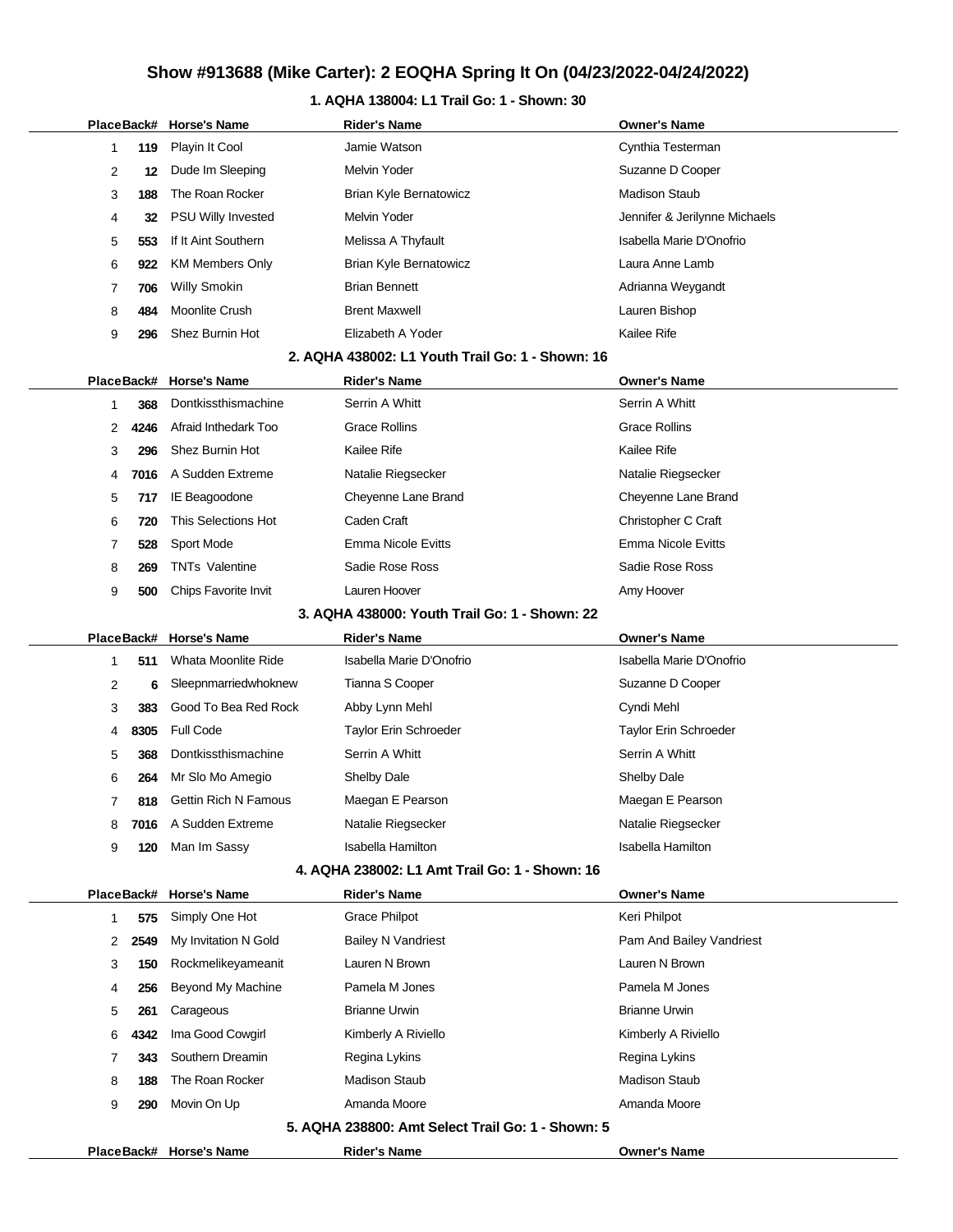# **Show #913688 (Mike Carter): 2 EOQHA Spring It On (04/23/2022-04/24/2022)**

| 1                                                          | 721                                         | <b>Check This Machine</b>    | Kimberly A Best                                 | Kimberly A Best                                     |  |  |  |  |
|------------------------------------------------------------|---------------------------------------------|------------------------------|-------------------------------------------------|-----------------------------------------------------|--|--|--|--|
| 2                                                          | 323                                         | Lopen Assets                 | Martha A Fabry                                  | Martha A Fabry                                      |  |  |  |  |
| 3                                                          | 256                                         | Beyond My Machine            | Pamela M Jones                                  | Pamela M Jones                                      |  |  |  |  |
| 4                                                          | 403                                         | Talkinboutonite              | Antoinette Colleen Bloom                        | Antoinette Colleen Bloom                            |  |  |  |  |
| 5                                                          | 604                                         | SL Just One Look             | Tamra Sisk                                      | Tamra Sisk                                          |  |  |  |  |
|                                                            | 6. AQHA 238000: Amt Trail Go: 1 - Shown: 10 |                              |                                                 |                                                     |  |  |  |  |
|                                                            | PlaceBack#                                  | <b>Horse's Name</b>          | <b>Rider's Name</b>                             | <b>Owner's Name</b>                                 |  |  |  |  |
| 1                                                          | 985                                         | <b>Extremely Hot Rodder</b>  | Leah Ruth Stites                                | Leah Ruth Stites                                    |  |  |  |  |
| 2                                                          | 787                                         | Really Sudden                | Kelly A Rauschenbach                            | Kelly A Rauschenbach                                |  |  |  |  |
| 3                                                          | 188                                         | The Roan Rocker              | <b>Madison Staub</b>                            | <b>Madison Staub</b>                                |  |  |  |  |
| 4                                                          | 359                                         | Sompin Nthemoonlight         | Janet Kolk                                      | Janet Kolk                                          |  |  |  |  |
| 5                                                          | 261                                         | Carageous                    | <b>Brianne Urwin</b>                            | <b>Brianne Urwin</b>                                |  |  |  |  |
| 6                                                          | 913                                         | Only Lazy Lopin              | Lynette Depalma                                 | Lynette Depalma                                     |  |  |  |  |
| 7                                                          | 150                                         | Rockmelikeyameanit           | Lauren N Brown                                  | Lauren N Brown                                      |  |  |  |  |
| 8                                                          | 2319                                        | Sumdiscretionadvised         | Kelsey Guadarrama                               | Kelsey Guadarrama                                   |  |  |  |  |
| 9                                                          | 8166                                        | One Hot Bay B                | Jessica J Conley                                | Jessica J Conley                                    |  |  |  |  |
|                                                            |                                             |                              | 7. AQHA 138100: Junior Trail Go: 1 - Shown: 7   |                                                     |  |  |  |  |
|                                                            | PlaceBack#                                  | <b>Horse's Name</b>          | Rider's Name                                    | <b>Owner's Name</b>                                 |  |  |  |  |
| 1                                                          | 922                                         | <b>KM Members Only</b>       | <b>Brian Kyle Bernatowicz</b>                   | Laura Anne Lamb                                     |  |  |  |  |
| 2                                                          | 837                                         | <b>GTG Southern Comfort</b>  | Kyle R Flatter                                  | Angela Dahse                                        |  |  |  |  |
| DQ                                                         | 119                                         | Playin It Cool               | Jamie Watson                                    | Cynthia Testerman                                   |  |  |  |  |
| DQ                                                         | 798                                         | <b>Brock Lesnar</b>          | Lynne M Puthoff                                 | <b>Helenn Voss</b>                                  |  |  |  |  |
| DQ                                                         | 316                                         | Krymsun Minute               | Kyle R Flatter                                  | Sue Ann Hartzell                                    |  |  |  |  |
| DQ                                                         | 314                                         | <b>Willys Goodride</b>       | Sarah Lebsock                                   | Sarah Lebsock                                       |  |  |  |  |
| DQ                                                         | 601                                         | Hezwillyexpensive            | Renee Eier                                      | <b>Renee Eier</b>                                   |  |  |  |  |
|                                                            |                                             |                              | 8. AQHA 138200: Senior Trail Go: 1 - Shown: 21  |                                                     |  |  |  |  |
|                                                            | PlaceBack#                                  | <b>Horse's Name</b>          | <b>Rider's Name</b>                             | <b>Owner's Name</b>                                 |  |  |  |  |
| 1                                                          | 264                                         | Mr Slo Mo Amegio             | Spencer Zimmerman                               | Shelby Dale                                         |  |  |  |  |
| 2                                                          | 787                                         | Really Sudden                | <b>Brian Kyle Bernatowicz</b>                   | Kelly A Rauschenbach                                |  |  |  |  |
| 3                                                          | 368                                         | Dontkissthismachine          | Brian Kyle Bernatowicz                          | Serrin A Whitt                                      |  |  |  |  |
| 4                                                          | 6                                           | Sleepnmarriedwhoknew         | Melvin Yoder                                    | Suzanne D Cooper                                    |  |  |  |  |
| 5                                                          | 323                                         | Lopen Assets                 | Kyle J Jones                                    | Martha A Fabry                                      |  |  |  |  |
| 6                                                          | 721                                         | <b>Check This Machine</b>    | Sarah J Bernatowicz                             | Kimberly A Best                                     |  |  |  |  |
| 7                                                          | 4342                                        | Ima Good Cowgirl             | <b>Brian Bennett</b>                            | Kimberly A Riviello                                 |  |  |  |  |
| 8                                                          | 65                                          | How Bout At Midnight         | Kylie Davis                                     | <b>Kylie Davis</b>                                  |  |  |  |  |
| 9                                                          | 413                                         | Icecream                     | Spencer Zimmerman                               | Hanna Jordan Hedderick                              |  |  |  |  |
|                                                            |                                             |                              | 9. NAQHA 8805: Small Fry Trail Go: 1 - Shown: 3 |                                                     |  |  |  |  |
|                                                            | PlaceBack#                                  | <b>Horse's Name</b>          | <b>Rider's Name</b>                             | <b>Owner's Name</b>                                 |  |  |  |  |
| 1                                                          | 411                                         | The Roan Show                | Molly Mullady                                   | Molly Mullady                                       |  |  |  |  |
| 2                                                          | 129                                         | <b>Starched Rockies</b>      | Gwen Toth                                       | <b>Emily Toth</b>                                   |  |  |  |  |
| 3                                                          | 4183                                        | All Jacked Up                | Kaylynn McKeague                                | Ashley Newbury                                      |  |  |  |  |
| 10. AQHA 438102: L1 Youth Walk Trot Trail Go: 1 - Shown: 6 |                                             |                              |                                                 |                                                     |  |  |  |  |
|                                                            |                                             | PlaceBack# Horse's Name      | <b>Rider's Name</b>                             | <b>Owner's Name</b>                                 |  |  |  |  |
| 1                                                          | 985                                         | <b>Extremely Hot Rodder</b>  | Jacey Pierson                                   | Leah Ruth Stites                                    |  |  |  |  |
|                                                            |                                             |                              |                                                 |                                                     |  |  |  |  |
| 2<br>3                                                     | 199<br>411                                  | I Know Best<br>The Roan Show | Skylar Herrnstein<br><b>Molly Mullady</b>       | <b>Brittanie Herrnstein</b><br><b>Molly Mullady</b> |  |  |  |  |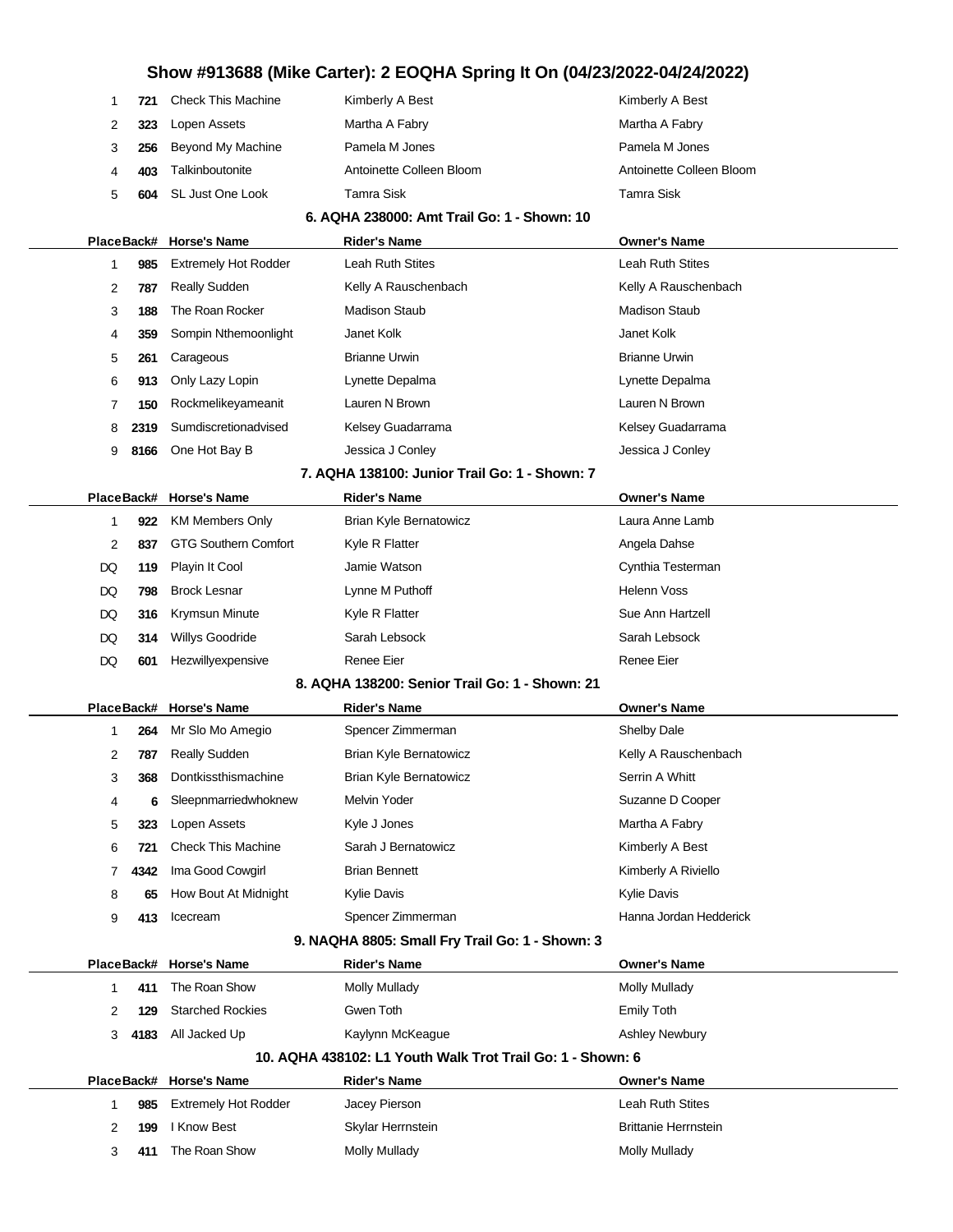| Show #913688 (Mike Carter): 2 EOQHA Spring It On (04/23/2022-04/24/2022) |    |            |                             |                                                                       |                          |  |
|--------------------------------------------------------------------------|----|------------|-----------------------------|-----------------------------------------------------------------------|--------------------------|--|
|                                                                          | 4  | 558        | <b>KM Justa Little Bit</b>  | <b>Kambrie Atkins</b>                                                 | <b>Kambrie Atkins</b>    |  |
|                                                                          | 5  | 1013       | RR Rufle My Feathers        | <b>Emily Craft</b>                                                    | Christopher C Craft      |  |
|                                                                          | 6  | 129        | <b>Starched Rockies</b>     | Gwen Toth                                                             | <b>Emily Toth</b>        |  |
|                                                                          |    |            |                             | 11. AQHA 238102: L1 Amt Walk Trot Trail Go: 1 - Shown: 6              |                          |  |
|                                                                          |    |            | PlaceBack# Horse's Name     | <b>Rider's Name</b>                                                   | <b>Owner's Name</b>      |  |
|                                                                          | 1  | 424        | My Chex Is Good             | Chloe M Larson                                                        | Chloe M Larson           |  |
|                                                                          | 2  | 798        | <b>Brock Lesnar</b>         | <b>Helenn Voss</b>                                                    | <b>Helenn Voss</b>       |  |
|                                                                          | 3  | 627        | A Good Cash Deal            | Christine Abrahamsen                                                  | Christine Abrahamsen     |  |
|                                                                          | 4  | 494        | Always Hottish              | Karen Elicker Crowell                                                 | Karen Elicker Crowell    |  |
|                                                                          | 5  | 595        | Ajwhatdoesthefoxsay         | Jennifer A Rabe                                                       | Jennifer A Rabe          |  |
|                                                                          | 6  | 789        | Shes Blue N The Face        | <b>Tracy Bishop</b>                                                   | Clara Brandenburg        |  |
|                                                                          |    |            |                             | 12. NAQHA 8850: Small Fry Lead Line 6 & Under Go: 1 - Shown: 4        |                          |  |
|                                                                          |    |            | PlaceBack# Horse's Name     | <b>Rider's Name</b>                                                   | <b>Owner's Name</b>      |  |
|                                                                          | 1. | 4183       | All Jacked Up               | Leigha McKeague                                                       | <b>Ashley Newbury</b>    |  |
|                                                                          | 2  | 129        | <b>Starched Rockies</b>     | Ellie Toth                                                            | <b>Emily Toth</b>        |  |
|                                                                          | 3  | 441        | A Cool Lazy                 | Kolbi Zimmerman                                                       | Sara Oler                |  |
|                                                                          | 4  | 557        | <b>Hot Little Desire</b>    | <b>Charlotte Yoder</b>                                                | <b>Kailee Rife</b>       |  |
|                                                                          |    |            |                             | 13. AQHA 142004: L1 Western Pleasure Go: 1 - Shown: 10                |                          |  |
|                                                                          |    |            | PlaceBack# Horse's Name     | <b>Rider's Name</b>                                                   | <b>Owner's Name</b>      |  |
|                                                                          | 1  | 599        | Absolutely A Krymsun        | Melissa A Thyfault                                                    | Jessica M Balo           |  |
|                                                                          | 2  | 661        | <b>Sherlock Undercover</b>  | <b>Katie Piper</b>                                                    | J Jonard                 |  |
|                                                                          | 3  | 296        | Shez Burnin Hot             | Elizabeth A Yoder                                                     | Kailee Rife              |  |
|                                                                          | 4  | 484        | Moonlite Crush              | <b>Brent Maxwell</b>                                                  | Lauren Bishop            |  |
|                                                                          | 5  | 682        | Its Ur Thing                | Melvin Yoder                                                          | <b>Madison Hallas</b>    |  |
|                                                                          | 6  | 741        | He Made My Day              | Ryan C Strunk                                                         | Tammi lams               |  |
|                                                                          | 7  | 102        | Certainly Lazy              | Matthew Claypool                                                      | Melissa Noble            |  |
|                                                                          | 8  | 711        | <b>Blow The World Akiss</b> | Marion E Troyer                                                       | Anna Minich              |  |
|                                                                          | 9  | 85         | Good Signs Are Vital        | Nicole L Rice                                                         | Diana L Conrad           |  |
|                                                                          |    |            |                             | 14. AQHA 442102: L1 Youth Walk Trot Western Pleasure Go: 1 - Shown: 8 |                          |  |
|                                                                          |    |            | PlaceBack# Horse's Name     | <b>Rider's Name</b>                                                   | <b>Owner's Name</b>      |  |
|                                                                          | 1  | 43         | <b>Rcees Version</b>        | Jaxson Pierson                                                        | Jacey Pierson            |  |
|                                                                          | 2  | 411        | The Roan Show               | <b>Molly Mullady</b>                                                  | <b>Molly Mullady</b>     |  |
|                                                                          | 3  | 984        | Im So Gorgeous              | Jacey Pierson                                                         | <b>Leah Ruth Stites</b>  |  |
|                                                                          | 4  | 163        | Impulsed By Flash           | Mary Caroline Minich                                                  | Mary Caroline Minich     |  |
|                                                                          | 5  | 534        | Im Gonna Be Lazy            | Lilianna Sanna                                                        | Addison Leonard          |  |
|                                                                          | 6  | 403        | Talkinboutonite             | Sierra Mueller                                                        | Antoinette Colleen Bloom |  |
|                                                                          | 7  | 762        | Lion Tiger N Zziple         | Jocelyn Wyatt                                                         | Jennifer Dalton          |  |
|                                                                          | 8  | 104        | One Hot Doll                | Kinlie Smith                                                          | Kevin J Earl             |  |
|                                                                          |    |            |                             | 15. AQHA 440102: L1 Youth Walk Trot Horsemanship Go: 1 - Shown: 7     |                          |  |
|                                                                          |    | PlaceBack# | <b>Horse's Name</b>         | <b>Rider's Name</b>                                                   | <b>Owner's Name</b>      |  |
|                                                                          | 1  | 620        | Kruzin In Style             | Adeline P Gabor                                                       | Adeline P Gabor          |  |
|                                                                          | 2  | 403        | Talkinboutonite             | Sierra Mueller                                                        | Antoinette Colleen Bloom |  |
|                                                                          | 3  | 163        | Impulsed By Flash           | Mary Caroline Minich                                                  | Mary Caroline Minich     |  |
|                                                                          | 4  | 762        | Lion Tiger N Zziple         | Jocelyn Wyatt                                                         | Jennifer Dalton          |  |
|                                                                          | 5  | 534        | Im Gonna Be Lazy            | Lilianna Sanna                                                        | Addison Leonard          |  |

**411** The Roan Show Molly Mullady Mullady Molly Mullady Molly Mullady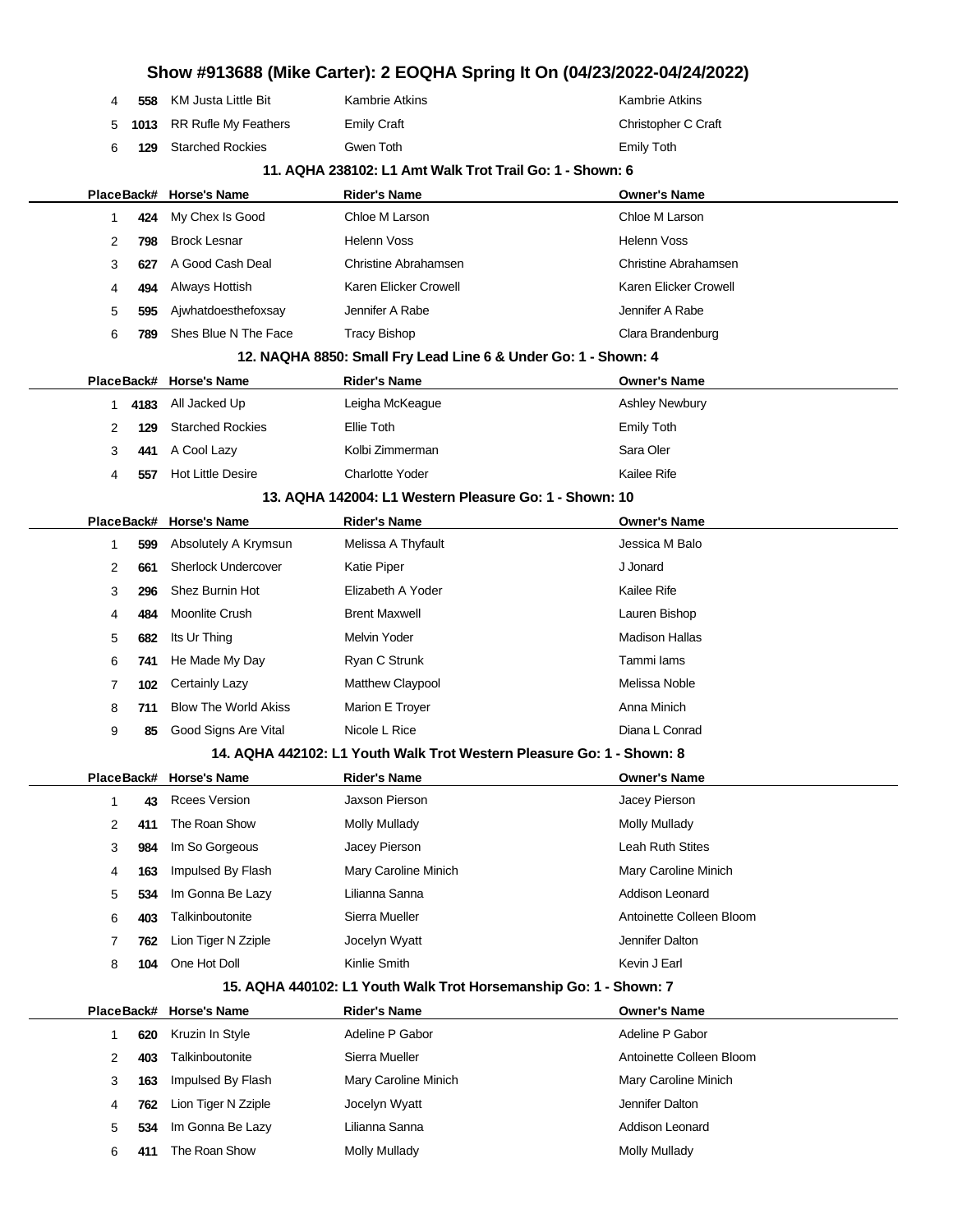**593** BMQ Genuine Solution Meghan Elizabeth Kaser **Manual McKenna Kaser** McKenna Kaser **16. NAQHA 8815: Small Fry Western Pleasure 9 & Under Go: 1 - Shown: 10**

|                |      | PlaceBack# Horse's Name | <b>Rider's Name</b>                                                 | <b>Owner's Name</b>      |
|----------------|------|-------------------------|---------------------------------------------------------------------|--------------------------|
| 1              | 628  | <b>Get Her Vitals</b>   | McKenna Kaser                                                       | Ila Williams             |
| 2              | 43   | <b>Rcees Version</b>    | Jaxson Pierson                                                      | Jacey Pierson            |
| 3              | 104  | One Hot Doll            | Kinlie Smith                                                        | Kevin J Earl             |
| 4              | 411  | The Roan Show           | <b>Molly Mullady</b>                                                | Molly Mullady            |
| 5              | 403  | Talkinboutonite         | Sierra Mueller                                                      | Antoinette Colleen Bloom |
| 6              | 129  | <b>Starched Rockies</b> | Gwen Toth                                                           | <b>Emily Toth</b>        |
| 7              | 534  | Im Gonna Be Lazy        | Lilianna Sanna                                                      | <b>Addison Leonard</b>   |
| 8              | 150  | Rockmelikeyameanit      | Carlee Brown                                                        | Lauren N Brown           |
| 9              | 949  | <b>Swiss Miss Cocoa</b> | Evelyn Balderaz                                                     | Christina Balderaz       |
|                |      |                         | 17. NAQHA 8810: Small Fry Horsemanship 9 & Under Go: 1 - Shown: 6   |                          |
|                |      | PlaceBack# Horse's Name | <b>Rider's Name</b>                                                 | <b>Owner's Name</b>      |
| 1              | 411  | The Roan Show           | <b>Molly Mullady</b>                                                | <b>Molly Mullady</b>     |
| 2              | 129  | <b>Starched Rockies</b> | Gwen Toth                                                           | <b>Emily Toth</b>        |
| 3              | 403  | Talkinboutonite         | Sierra Mueller                                                      | Antoinette Colleen Bloom |
| 4              | 949  | <b>Swiss Miss Cocoa</b> | Evelyn Balderaz                                                     | Christina Balderaz       |
| 5              | 534  | Im Gonna Be Lazy        | Lilianna Sanna                                                      | Addison Leonard          |
| 6              | 4183 | All Jacked Up           | Kaylynn McKeague                                                    | <b>Ashley Newbury</b>    |
|                |      |                         | 18. AQHA 242102: L1 Amt Walk Trot Western Pleasure Go: 1 - Shown: 9 |                          |
|                |      | PlaceBack# Horse's Name | <b>Rider's Name</b>                                                 | <b>Owner's Name</b>      |
| 1              | 798  | <b>Brock Lesnar</b>     | <b>Helenn Voss</b>                                                  | <b>Helenn Voss</b>       |
| 2              | 761  | Sheza Total Diva        | Tim Voris                                                           | Tim Voris                |
| 3              | 599  | Absolutely A Krymsun    | Jessica M Balo                                                      | Jessica M Balo           |
| 4              | 556  | Hidden Agenda           | <b>Jackie Davis</b>                                                 | <b>Jackie Davis</b>      |
| 5              | 819  | Gorgeous In Gray        | Amy Lynne Firgau                                                    | Linda S Thornsley        |
| 6              | 534  | Im Gonna Be Lazy        | Katrina McClain                                                     | Addison Leonard          |
| 7              | 1952 | Im In Slow Moe          | Bonnie Jeanne Richards                                              | Bonnie Jeanne Richards   |
| 8              | 102  | <b>Certainly Lazy</b>   | Melissa Noble                                                       | Melissa Noble            |
| 9              | 789  | Shes Blue N The Face    | <b>Tracy Bishop</b>                                                 | Clara Brandenburg        |
|                |      |                         | 19. AQHA 240102: L1 Amt Walk Trot Horsemanship Go: 1 - Shown: 8     |                          |
|                |      | PlaceBack# Horse's Name | <b>Rider's Name</b>                                                 | <b>Owner's Name</b>      |
| 1              | 534  | Im Gonna Be Lazy        | Katrina McClain                                                     | Addison Leonard          |
| 2              | 556  | Hidden Agenda           | Jackie Davis                                                        | Jackie Davis             |
| 3              | 595  | Ajwhatdoesthefoxsay     | Jennifer A Rabe                                                     | Jennifer A Rabe          |
| 4              | 340  | Howboutanotherstory     | Cara Womack                                                         | Cara Womack              |
| 5              | 789  | Shes Blue N The Face    | <b>Tracy Bishop</b>                                                 | Clara Brandenburg        |
| 6              | 627  | A Good Cash Deal        | Christine Abrahamsen                                                | Christine Abrahamsen     |
| 7              | 1952 | Im In Slow Moe          | Bonnie Jeanne Richards                                              | Bonnie Jeanne Richards   |
| 8              | 819  | Gorgeous In Gray        | Amy Lynne Firgau                                                    | Linda S Thornsley        |
|                |      |                         | 21. AQHA 442002: L1 Youth Western Pleasure Go: 1 - Shown: 21        |                          |
|                |      | PlaceBack# Horse's Name | <b>Rider's Name</b>                                                 | <b>Owner's Name</b>      |
| 1              | 620  | Kruzin In Style         | Adeline P Gabor                                                     | Adeline P Gabor          |
| $\overline{2}$ | 12   | Dude Im Sleeping        | Tianna S Cooper                                                     | Suzanne D Cooper         |
| 3              | 368  | Dontkissthismachine     | Serrin A Whitt                                                      | Serrin A Whitt           |
|                |      |                         |                                                                     |                          |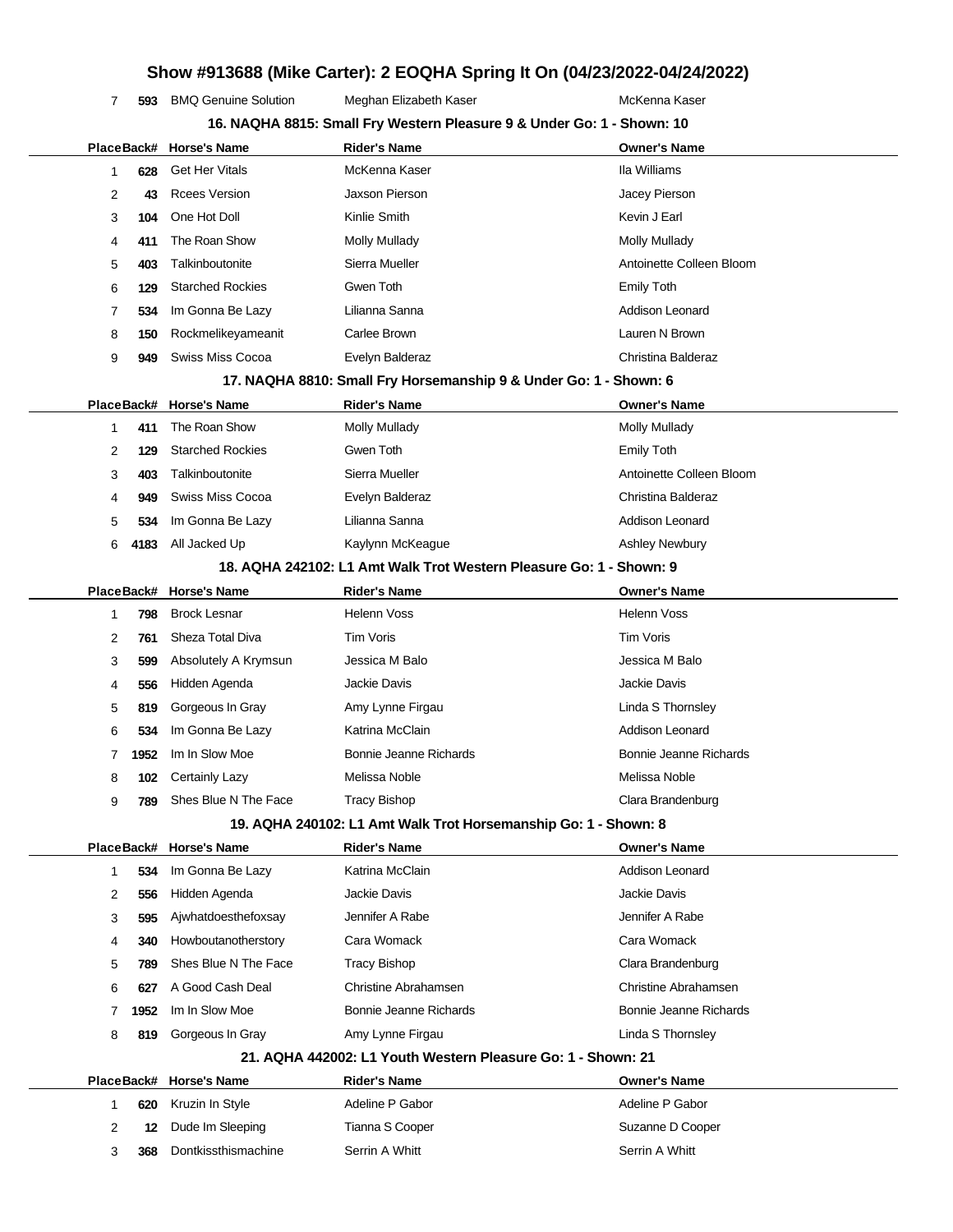|                                                                   | 4 | 628 | Get Her Vitals          | Ila Williams        | Ila Williams             |  |
|-------------------------------------------------------------------|---|-----|-------------------------|---------------------|--------------------------|--|
|                                                                   | 5 | 363 | Ima Hot Time            | Mallory Kirby       | Mallory Kirby            |  |
|                                                                   | 6 | 911 | Looking Willy Good      | Kaylee Grace Olds   | Jennifer Olds            |  |
|                                                                   |   | 120 | Man Im Sassy            | Isabella Hamilton   | <b>Isabella Hamilton</b> |  |
|                                                                   | 8 | 519 | Shes N Control          | Chloe Roberts       | Jody L Roberts           |  |
|                                                                   | 9 | 558 | KM Justa Little Bit     | Kambrie Atkins      | <b>Kambrie Atkins</b>    |  |
| 22. AQHA 442800: Youth Western Pleasure (14-18) Go: 1 - Shown: 11 |   |     |                         |                     |                          |  |
|                                                                   |   |     | PlaceBack# Horse's Name | <b>Rider's Name</b> | <b>Owner's Name</b>      |  |
|                                                                   |   | 995 | Best Be In Line         | Mason Dorsey        | Mason Dorsey             |  |

| 2<br>368                                                               | Dontkissthismachine         | Serrin A Whitt           | Serrin A Whitt           |  |  |  |  |
|------------------------------------------------------------------------|-----------------------------|--------------------------|--------------------------|--|--|--|--|
| 8305<br>3                                                              | <b>Full Code</b>            | Taylor Erin Schroeder    | Taylor Erin Schroeder    |  |  |  |  |
| 860<br>4                                                               | Abattasticinvestment        | Samantha Nyweide         | Samantha Nyweide         |  |  |  |  |
| 5<br>553                                                               | If It Aint Southern         | Isabella Marie D'Onofrio | Isabella Marie D'Onofrio |  |  |  |  |
| 6<br>296                                                               | Shez Burnin Hot             | Kailee Rife              | Kailee Rife              |  |  |  |  |
| 711                                                                    | <b>Blow The World Akiss</b> | Anna Minich              | Anna Minich              |  |  |  |  |
| This Selections Hot<br>Caden Craft<br>Christopher C Craft<br>8<br>720  |                             |                          |                          |  |  |  |  |
| 9<br>195                                                               | She Willy Likes It          | Machaela Cobler          | Machaela Cobler          |  |  |  |  |
| 23. AQHA 442700: Youth Western Pleasure (13 & Under) Go: 1 - Shown: 11 |                             |                          |                          |  |  |  |  |

|   |     | PlaceBack# Horse's Name | <b>Rider's Name</b>  | <b>Owner's Name</b>         |
|---|-----|-------------------------|----------------------|-----------------------------|
|   | 65  | How Bout At Midnight    | Kylie Davis          | Kylie Davis                 |
| 2 | 363 | Ima Hot Time            | Mallory Kirby        | <b>Mallory Kirby</b>        |
| 3 | 628 | <b>Get Her Vitals</b>   | Ila Williams         | Ila Williams                |
| 4 | 911 | Looking Willy Good      | Kaylee Grace Olds    | Jennifer Olds               |
| 5 | 519 | Shes N Control          | <b>Chloe Roberts</b> | Jody L Roberts              |
| 6 | 199 | l Know Best             | Skylar Herrnstein    | <b>Brittanie Herrnstein</b> |
|   | 120 | Man Im Sassy            | Isabella Hamilton    | Isabella Hamilton           |
| 8 | 703 | Pure Goodness           | Nadia Tornik         | Nadia Tornik                |
| 9 | 558 | KM Justa Little Bit     | Kambrie Atkins       | Kambrie Atkins              |

## **24. AQHA 242002: L1 Amt Western Pleasure Go: 1 - Shown: 18**

|   |     | PlaceBack# Horse's Name | <b>Rider's Name</b>     | <b>Owner's Name</b>      |
|---|-----|-------------------------|-------------------------|--------------------------|
|   | 50  | Lazy Lopin In Lace      | Melissa Straits         | <b>Melissa Straits</b>   |
| 2 | 553 | If It Aint Southern     | Jennifer M D'onofrio    | Isabella Marie D'Onofrio |
| 3 | 327 | Chex Out My Invite      | Jacqueline T Moorefield | Monica C Sankovich       |
| 4 | 85  | Good Signs Are Vital    | Diana L Conrad          | Diana L Conrad           |
| 5 | 519 | Shes N Control          | Jody L Roberts          | Jody L Roberts           |
| 6 |     | 604 SL Just One Look    | Tamra Sisk              | Tamra Sisk               |
|   | 150 | Rockmelikeyameanit      | Lauren N Brown          | Lauren N Brown           |
| 8 | 697 | Certain Cookie          | Millie Marshall         | <b>Millie Marshall</b>   |
| 9 | 693 | You Got To Be Kiddin    | <b>Phyllis Tarter</b>   | <b>Brian Craig</b>       |
|   |     |                         |                         |                          |

#### **25. AQHA 242800: Amt Select Western Pleasure Go: 1 - Shown: 9**

|               |     | PlaceBack# Horse's Name | <b>Rider's Name</b>   | <b>Owner's Name</b>   |
|---------------|-----|-------------------------|-----------------------|-----------------------|
|               | 236 | You Bet Ima Batman      | Tash Schulze          | <b>Tash Schulze</b>   |
| $\mathcal{P}$ | 721 | Check This Machine      | Kimberly A Best       | Kimberly A Best       |
|               | 661 | Sherlock Undercover     | J Jonard              | J Jonard              |
| 4             | 494 | Always Hottish          | Karen Elicker Crowell | Karen Elicker Crowell |
| 5             | 323 | Lopen Assets            | Martha A Fabry        | Martha A Fabry        |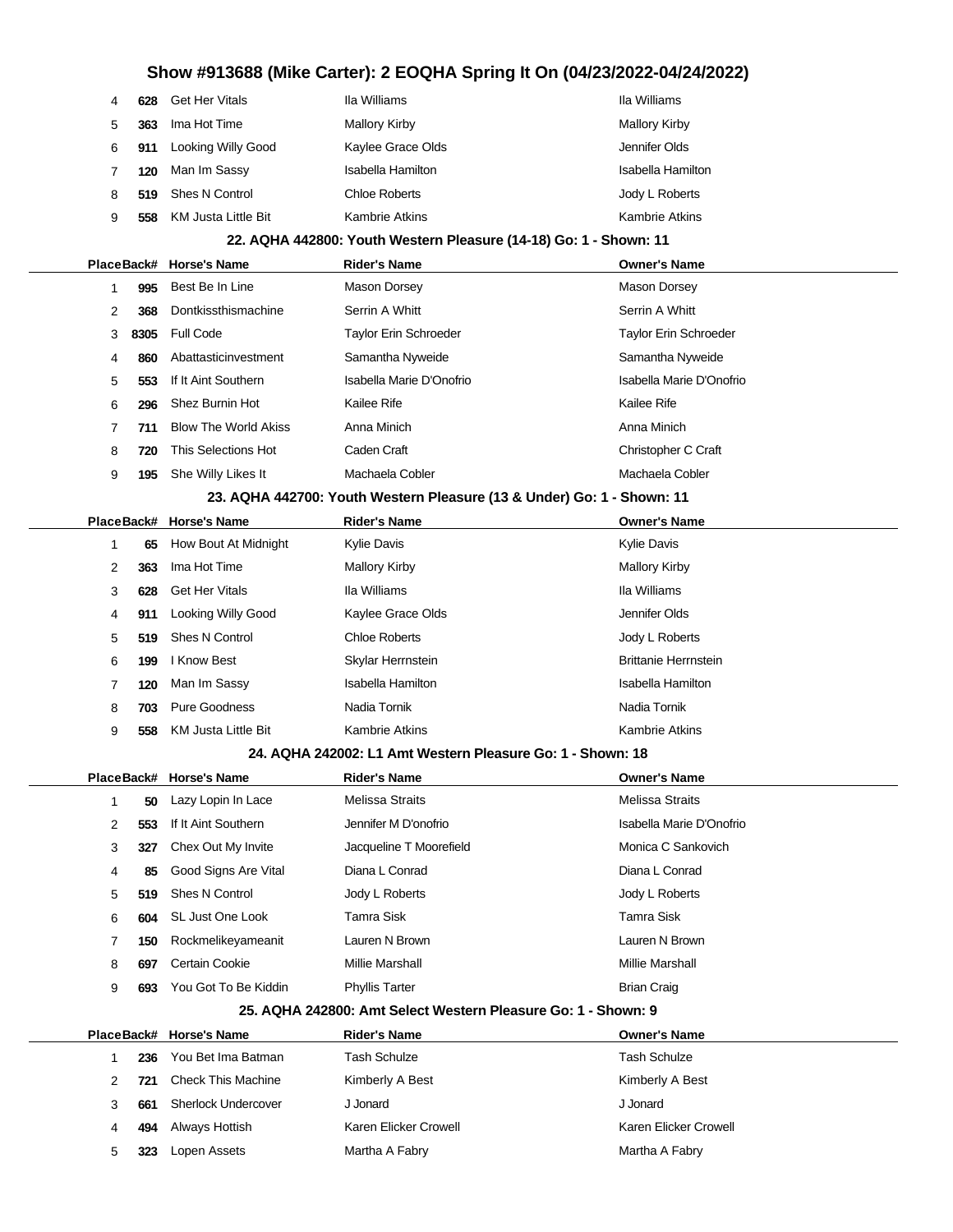|  | 6 1063 Only Gabbin         | Shelly Holl    | <b>Shelly Holl</b> |
|--|----------------------------|----------------|--------------------|
|  | 654 Invitation Bronzed     | Tina F Hykes   | Tina F Hykes       |
|  | 8 778 Hotroddin Girlfriend | Glee Ann Wills | Glee Ann Wills     |

|   | 26. AQHA 242000: Amt Western Pleasure Go: 1 - Shown: 9 |                             |                                                                          |                           |  |  |
|---|--------------------------------------------------------|-----------------------------|--------------------------------------------------------------------------|---------------------------|--|--|
|   |                                                        | PlaceBack# Horse's Name     | <b>Rider's Name</b>                                                      | <b>Owner's Name</b>       |  |  |
| 1 | 314                                                    | <b>Willys Goodride</b>      | Sarah Lebsock                                                            | Sarah Lebsock             |  |  |
|   | 2<br>984                                               | Im So Gorgeous              | Leah Ruth Stites                                                         | Leah Ruth Stites          |  |  |
|   | 3<br>693                                               | You Got To Be Kiddin        | <b>Phyllis Tarter</b>                                                    | <b>Brian Craig</b>        |  |  |
|   | 4<br>787                                               | <b>Really Sudden</b>        | Kelly A Rauschenbach                                                     | Kelly A Rauschenbach      |  |  |
|   | 5<br>439                                               | Holyaftershockbatman        | Samantha L Curry                                                         | Samantha L Curry          |  |  |
| 6 | 359                                                    | Sompin Nthemoonlight        | Janet Kolk                                                               | Janet Kolk                |  |  |
|   | 7<br>309                                               | <b>Sweet She Rocks</b>      | <b>Hailey A Flatter</b>                                                  | Hailey A Flatter          |  |  |
|   | 8<br>86                                                | Show Me The Moonie          | Amanda Mozal                                                             | Amanda Mozal              |  |  |
|   |                                                        |                             | 28. AQHA 440002: L1 Youth Western Horsemanship Go: 1 - Shown: 20         |                           |  |  |
|   | PlaceBack#                                             | <b>Horse's Name</b>         | <b>Rider's Name</b>                                                      | <b>Owner's Name</b>       |  |  |
|   | 296<br>1                                               | Shez Burnin Hot             | Kailee Rife                                                              | Kailee Rife               |  |  |
|   | 2<br>2816                                              | Red E When You Are          | Sarah Trick                                                              | Sarah Trick               |  |  |
|   | 3<br>720                                               | This Selections Hot         | Caden Craft                                                              | Christopher C Craft       |  |  |
|   | 4<br>711                                               | <b>Blow The World Akiss</b> | Anna Minich                                                              | Anna Minich               |  |  |
|   | 5<br>363                                               | Ima Hot Time                | Mallory Kirby                                                            | Mallory Kirby             |  |  |
|   | 6<br>4202                                              | <b>Bettr Than Most</b>      | Christina M Senn                                                         | Christina M Senn          |  |  |
|   | 7<br>269                                               | <b>TNTs Valentine</b>       | Sadie Rose Ross                                                          | Sadie Rose Ross           |  |  |
| 8 | 119                                                    | Playin It Cool              | Kaylee Grace Olds                                                        | Cynthia Testerman         |  |  |
|   | 9<br>716                                               | Code Complete               | Unie Brechbuhler                                                         | Unie Brechbuhler          |  |  |
|   |                                                        |                             | 29. AQHA 440800: Youth Western Horsemanship 14 - 18 Go: 1 - Shown: 18    |                           |  |  |
|   | PlaceBack#                                             | Horse's Name                | <b>Rider's Name</b>                                                      | <b>Owner's Name</b>       |  |  |
| 1 | 511                                                    | Whata Moonlite Ride         | Isabella Marie D'Onofrio                                                 | Isabella Marie D'Onofrio  |  |  |
|   | 2<br>352                                               | Drunk On Moonshine          | Jalyn McElmurray                                                         | Jalyn McElmurray          |  |  |
|   | 3<br>818                                               | <b>Gettin Rich N Famous</b> | Maegan E Pearson                                                         | Maegan E Pearson          |  |  |
|   | 4<br>720                                               | This Selections Hot         | Caden Craft                                                              | Christopher C Craft       |  |  |
|   | 5<br>383                                               | Good To Bea Red Rock        | Abby Lynn Mehl                                                           | Cyndi Mehl                |  |  |
| 6 | 216                                                    | Invitedbywillynelson        | Ella Mae Thompson                                                        | Ella Mae Thompson         |  |  |
|   | 7<br>7016                                              | A Sudden Extreme            | Natalie Riegsecker                                                       | Natalie Riegsecker        |  |  |
|   | 8<br>173                                               | Certain Valor               | Gabriella Madison Lohrenz                                                | Gabriella Madison Lohrenz |  |  |
|   | 9<br>264                                               | Mr Slo Mo Amegio            | Shelby Dale                                                              | <b>Shelby Dale</b>        |  |  |
|   |                                                        |                             | 30. AQHA 440700: Youth Western Horsemanship 13 & Under Go: 1 - Shown: 10 |                           |  |  |
|   |                                                        | PlaceBack# Horse's Name     | <b>Rider's Name</b>                                                      | <b>Owner's Name</b>       |  |  |
| 1 | 65                                                     | How Bout At Midnight        | Kylie Davis                                                              | Kylie Davis               |  |  |
|   | 2<br>120                                               | Man Im Sassy                | Isabella Hamilton                                                        | Isabella Hamilton         |  |  |
|   | 3<br>363                                               | Ima Hot Time                | <b>Mallory Kirby</b>                                                     | <b>Mallory Kirby</b>      |  |  |
|   | 4<br>500                                               | Chips Favorite Invit        | Lauren Hoover                                                            | Amy Hoover                |  |  |

 **716** Code Complete Unie Brechbuhler Unie Brechbuhler **519** Shes N Control Chloe Roberts Jody L Roberts **119** Playin It Cool **Cynthia Testerman** Kaylee Grace Olds Cynthia Testerman **1013** RR Rufle My Feathers Emily Craft Emily Christopher C Craft 9 999 Get Down Swayze Riley Kehrer Riley Kehrer Riley Kehrer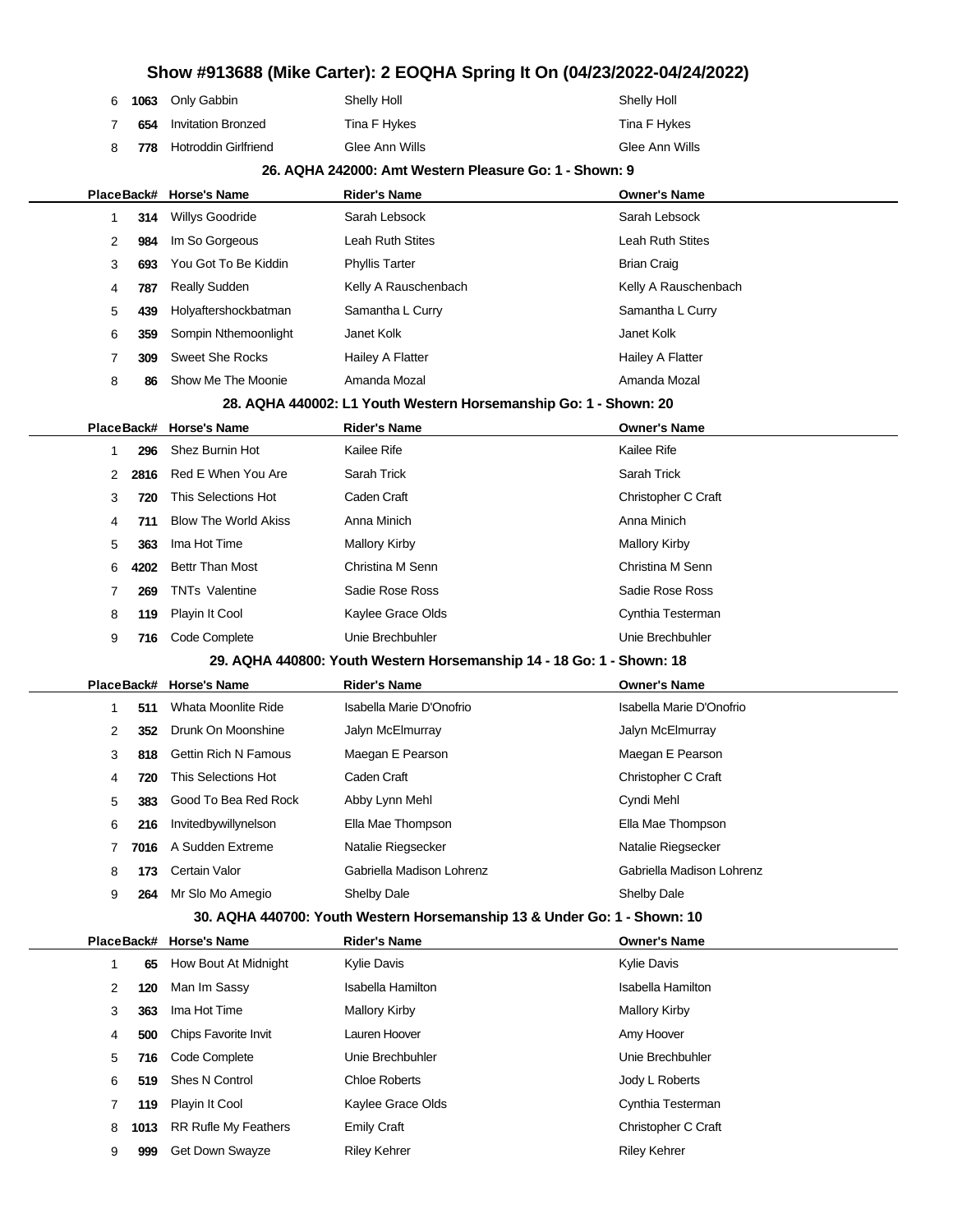## **31. AQHA 240002: L1 Amt Western Horsemanship Go: 1 - Shown: 16**

|                |            | PlaceBack# Horse's Name   | <b>Rider's Name</b>                                               | <b>Owner's Name</b>      |
|----------------|------------|---------------------------|-------------------------------------------------------------------|--------------------------|
| 1              | 540        | Xtremely Hot              | Cole Brooks                                                       | Cole Brooks              |
| 2              | 256        | <b>Beyond My Machine</b>  | Pamela M Jones                                                    | Pamela M Jones           |
| 3              | 290        | Movin On Up               | Amanda Moore                                                      | Amanda Moore             |
| 4              | 575        | Simply One Hot            | <b>Grace Philpot</b>                                              | Keri Philpot             |
| 5              | 316        | Krymsun Minute            | Sue Ann Hartzell                                                  | Sue Ann Hartzell         |
| 6              | 798        | <b>Brock Lesnar</b>       | <b>Helenn Voss</b>                                                | Helenn Voss              |
| 7              | 2319       | Sumdiscretionadvised      | Kelsey Guadarrama                                                 | Kelsey Guadarrama        |
| 8              | 424        | My Chex Is Good           | Chloe M Larson                                                    | Chloe M Larson           |
| 9              | 604        | SL Just One Look          | <b>Tamra Sisk</b>                                                 | <b>Tamra Sisk</b>        |
|                |            |                           | 32. AQHA 240800: Amt Select Western Horsemanship Go: 1 - Shown: 8 |                          |
| PlaceBack#     |            | <b>Horse's Name</b>       | <b>Rider's Name</b>                                               | <b>Owner's Name</b>      |
| 1              | 153        | Simply Good Times         | Suzanne M Mocniak                                                 | Suzanne M Mocniak        |
| 2              | 610        | Only Zipped For Now       | Luanne Coleman                                                    | Luanne Coleman           |
| 3              | 721        | <b>Check This Machine</b> | Kimberly A Best                                                   | Kimberly A Best          |
| 4              | 604        | SL Just One Look          | <b>Tamra Sisk</b>                                                 | Tamra Sisk               |
| 5              | 4342       | Ima Good Cowgirl          | Kimberly A Riviello                                               | Kimberly A Riviello      |
| 6              | 316        | Krymsun Minute            | Sue Ann Hartzell                                                  | Sue Ann Hartzell         |
| $\overline{7}$ | 494        | Always Hottish            | Karen Elicker Crowell                                             | Karen Elicker Crowell    |
| DQ             | 323        | Lopen Assets              | Martha A Fabry                                                    | Martha A Fabry           |
|                |            |                           | 33. AQHA 240000: Amt Western Horsemanship Go: 1 - Shown: 17       |                          |
| PlaceBack#     |            | <b>Horse's Name</b>       | <b>Rider's Name</b>                                               | <b>Owner's Name</b>      |
| $\mathbf{1}$   | 787        | <b>Really Sudden</b>      | Kelly A Rauschenbach                                              | Kelly A Rauschenbach     |
| 2              | 309        | <b>Sweet She Rocks</b>    | Hailey A Flatter                                                  | Hailey A Flatter         |
| 3              | 314        | Willys Goodride           | Sarah Lebsock                                                     | Sarah Lebsock            |
| 4              | 359        | Sompin Nthemoonlight      | Janet Kolk                                                        | Janet Kolk               |
| 5              | 913        | Only Lazy Lopin           | Lynette Depalma                                                   | Lynette Depalma          |
| 6              | 16         | Good Miss Cadillac        | Lacy Lynn Watson                                                  | Lacy Lynn Watson         |
| 7              | 261        | Carageous                 | <b>Brianne Urwin</b>                                              | <b>Brianne Urwin</b>     |
| 8              | 150        | Rockmelikeyameanit        | Lauren N Brown                                                    | Lauren N Brown           |
| 9              | 484        | Moonlite Crush            | Lauren Bishop                                                     | Lauren Bishop            |
|                |            |                           | 34. AQHA 136004: L1 Western Riding Go: 1 - Shown: 2               |                          |
| PlaceBack#     |            | <b>Horse's Name</b>       | <b>Rider's Name</b>                                               | <b>Owner's Name</b>      |
| 1              | 413        | Icecream                  | Spencer Zimmerman                                                 | Hanna Jordan Hedderick   |
| DQ             | 397        | The Kat Tails             | Darian J Knotts                                                   | Darian J Knotts          |
|                |            |                           | 35. AQHA 436002: L1 Youth Western Riding Go: 1 - Shown: 7         |                          |
|                | PlaceBack# | <b>Horse's Name</b>       | <b>Rider's Name</b>                                               | <b>Owner's Name</b>      |
| 1              | 65         | How Bout At Midnight      | <b>Kylie Davis</b>                                                | <b>Kylie Davis</b>       |
| 2              | 6          | Sleepnmarriedwhoknew      | Tianna S Cooper                                                   | Suzanne D Cooper         |
| 3              | 264        | Mr Slo Mo Amegio          | Shelby Dale                                                       | Shelby Dale              |
| 4              | 7016       | A Sudden Extreme          | Natalie Riegsecker                                                | Natalie Riegsecker       |
| 5              | 352        | Drunk On Moonshine        | Jalyn McElmurray                                                  | Jalyn McElmurray         |
| 6              | 120        | Man Im Sassy              | <b>Isabella Hamilton</b>                                          | <b>Isabella Hamilton</b> |
| 7              | 4246       | Afraid Inthedark Too      | <b>Grace Rollins</b>                                              | <b>Grace Rollins</b>     |

**36. AQHA 436000: Youth Western Riding Go: 1 - Shown: 4**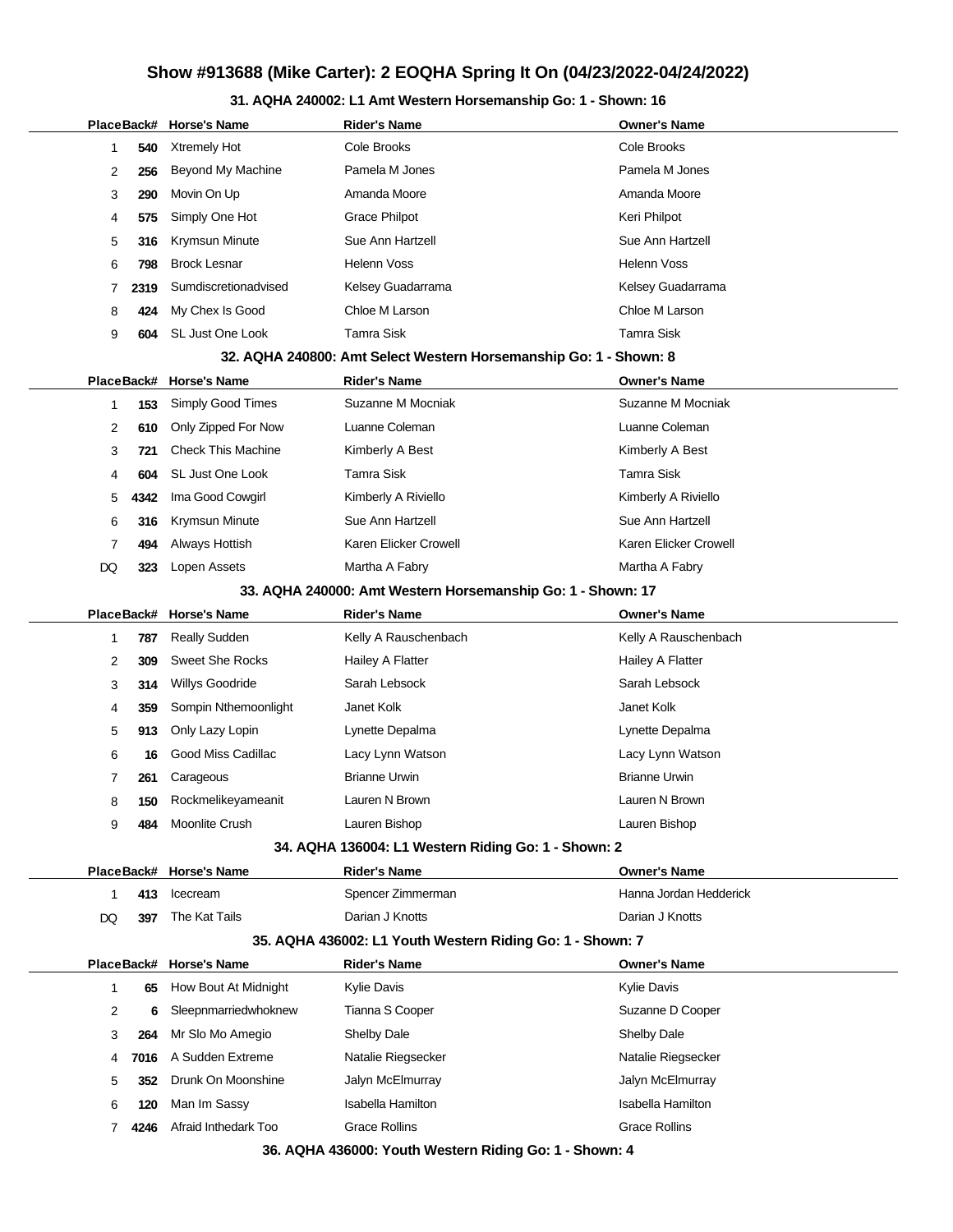|    |                     | PlaceBack# Horse's Name    | <b>Rider's Name</b>                                     | <b>Owner's Name</b>      |
|----|---------------------|----------------------------|---------------------------------------------------------|--------------------------|
|    | 553<br>1            | If It Aint Southern        | Isabella Marie D'Onofrio                                | Isabella Marie D'Onofrio |
|    | 2<br>352            | Drunk On Moonshine         | Jalyn McElmurray                                        | Jalyn McElmurray         |
| DQ | 120                 | Man Im Sassy               | <b>Isabella Hamilton</b>                                | <b>Isabella Hamilton</b> |
| DQ | 65                  | How Bout At Midnight       | <b>Kylie Davis</b>                                      | <b>Kylie Davis</b>       |
|    |                     |                            | 37. AQHA 236002: L1 Amt Western Riding Go: 1 - Shown: 3 |                          |
|    |                     | PlaceBack# Horse's Name    | <b>Rider's Name</b>                                     | <b>Owner's Name</b>      |
|    | 505<br>1            | Born In Motion             | Megan L Howard                                          | Megan L Howard           |
|    | 2<br>256            | Beyond My Machine          | Pamela M Jones                                          | Pamela M Jones           |
|    | 3<br>913            | Only Lazy Lopin            | Lynette Depalma                                         | Lynette Depalma          |
|    |                     |                            | 39. AQHA 236000: Amt Western Riding Go: 1 - Shown: 3    |                          |
|    |                     | PlaceBack# Horse's Name    | <b>Rider's Name</b>                                     | <b>Owner's Name</b>      |
|    | $\mathbf{1}$<br>787 | <b>Really Sudden</b>       | Kelly A Rauschenbach                                    | Kelly A Rauschenbach     |
|    | 2<br>256            | <b>Beyond My Machine</b>   | Pamela M Jones                                          | Pamela M Jones           |
| DQ | 913                 | Only Lazy Lopin            | Lynette Depalma                                         | Lynette Depalma          |
|    |                     |                            | 40. AQHA 136000: Western Riding Go: 1 - Shown: 4        |                          |
|    |                     | PlaceBack# Horse's Name    | <b>Rider's Name</b>                                     | <b>Owner's Name</b>      |
|    | 1<br>787            | <b>Really Sudden</b>       | Brian Kyle Bernatowicz                                  | Kelly A Rauschenbach     |
| DQ | 256                 | Beyond My Machine          | <b>Brian Kyle Bernatowicz</b>                           | Pamela M Jones           |
| DQ | 553                 | If It Aint Southern        | Melissa A Thyfault                                      | Isabella Marie D'Onofrio |
| DQ | 913                 | Only Lazy Lopin            | <b>Brent Maxwell</b>                                    | Lynette Depalma          |
|    |                     |                            | 41. AQHA 443000: Youth Ranch Riding Go: 1 - Shown: 6    |                          |
|    |                     | PlaceBack# Horse's Name    | <b>Rider's Name</b>                                     | <b>Owner's Name</b>      |
|    | 1708<br>1           | Whizzin Banjo              | Emily Savannah Patton                                   | Four Star Quarter Horse  |
|    | 2<br>269            | <b>TNTs Valentine</b>      | Sadie Rose Ross                                         | Sadie Rose Ross          |
|    | 3<br>557            | <b>Hot Little Desire</b>   | Kailee Rife                                             | Kailee Rife              |
|    | 4<br>27             | SDP Got Fancy Genes        | Tianna S Cooper                                         | Suzanne D Cooper         |
|    | 5<br>596            | Voodoo Doll                | Ryan Jay Mau                                            | Jessica Clutter          |
|    | 6<br>495            | ATI Kahluah                | Lillian Hamilton                                        | Jordon Hamilton          |
|    |                     |                            | 42. AQHA 243000: Amt Ranch Riding Go: 1 - Shown: 9      |                          |
|    |                     | PlaceBack# Horse's Name    | <b>Rider's Name</b>                                     | <b>Owner's Name</b>      |
|    | 341<br>1            | Lil Joe Penny              | Jill Moore                                              | Jill Moore               |
|    | 2<br>881            | Breathalyzer               | Leah Seimer Bohrer                                      | Leah Seimer Bohrer       |
|    | 3<br>424            | My Chex Is Good            | Chloe M Larson                                          | Chloe M Larson           |
|    | 4<br>213            | Wimpy Code Red             | <b>Taylor Overmier</b>                                  | <b>Taylor Overmier</b>   |
|    | 5<br>518            | Red River Banjo            | Heather D Roe                                           | Heather D Roe            |
|    | 6<br>2108           | <b>Smokin Custom Crome</b> | <b>Kristin Patton</b>                                   | Four Star Quarter Horse  |
|    | 249<br>7            | Gotta Lil Strut            | Jessie Macy                                             | Jessie Macy              |
|    | 658<br>8            | Lil Jac In My Juice        | Marisa Vetula                                           | Marisa Vetula            |
|    | 9<br>108            | <b>Zips Tuff Buck</b>      | Jodi Ann King                                           | Jodi Ann King            |
|    |                     |                            | 43. AQHA 143000: Ranch Riding Go: 1 - Shown: 13         |                          |
|    |                     | PlaceBack# Horse's Name    | <b>Rider's Name</b>                                     | <b>Owner's Name</b>      |
|    | 881<br>1            | Breathalyzer               | Leah Seimer Bohrer                                      | Leah Seimer Bohrer       |
|    | 2<br>1708           | Whizzin Banjo              | Emily Savannah Patton                                   | Four Star Quarter Horse  |
|    | 3<br>341            | Lil Joe Penny              | Jill Moore                                              | Jill Moore               |
|    | 4<br>424            | My Chex Is Good            | Chloe M Larson                                          | Chloe M Larson           |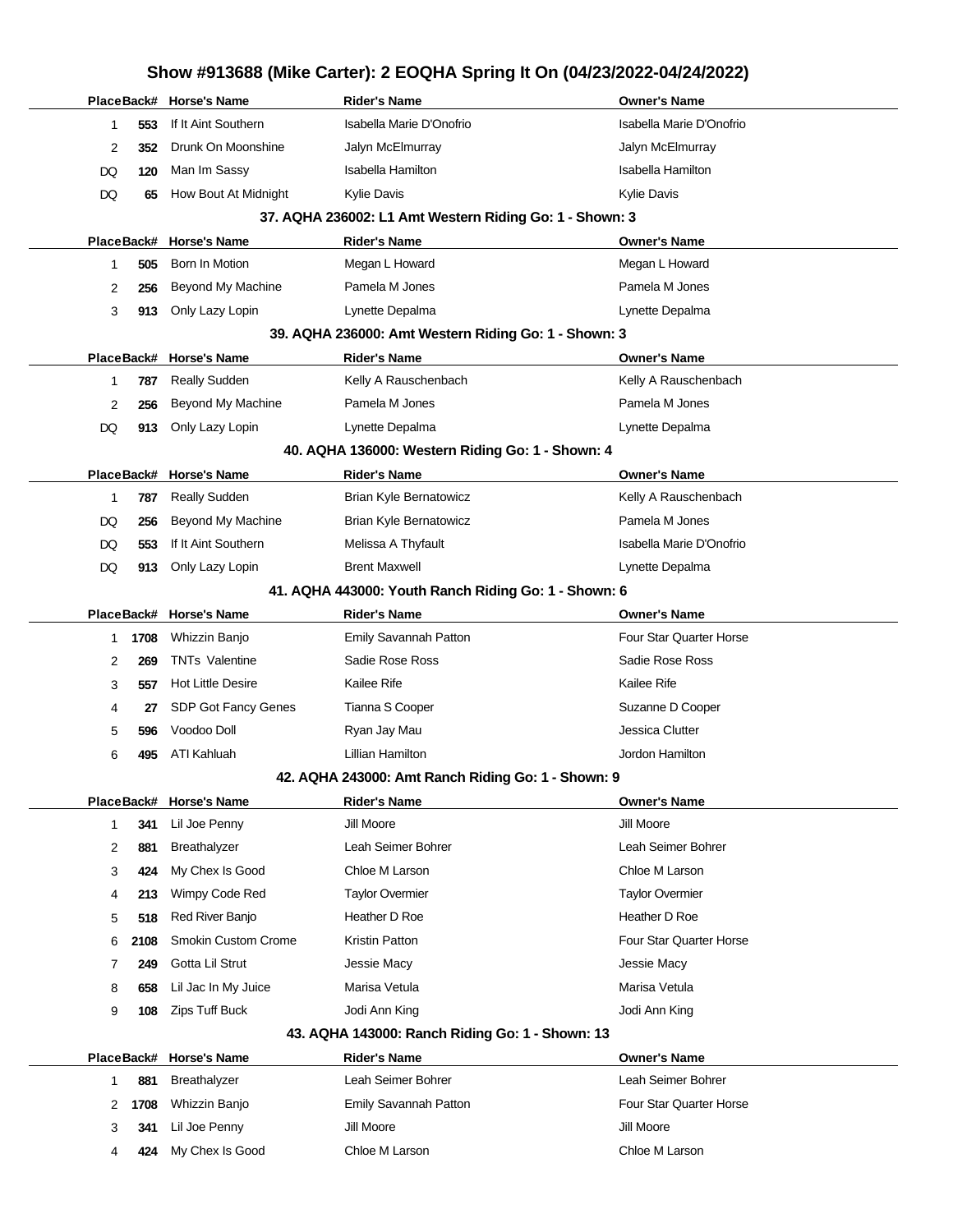# **Show #913688 (Mike Carter): 2 EOQHA Spring It On (04/23/2022-04/24/2022)** 5 **518** Red River Banjo **Heather D Roe Heather D Roe Heather D Roe Heather D Roe** 6 658 Lil Jac In My Juice **Elizabeth A Yoder** Marisa Vetula 7 **293** Passing With A Sigh Sara Ann Bradley Sara Announce Ben D Bradley 8 **495** ATI Kahluah **Lillian Hamilton Communisties** Atlantic Lillian Hamilton **Jordon Hamilton** 9 **2108** Smokin Custom Crome Kristin Patton **Four Star Quarter Horse** Four Star Quarter Horse **44. AQHA 434000: Youth Reining Go: 1 - Shown: 4 PlaceBack# Horse's Name Rider's Name Owner's Name** 1 **25** Chexys Cash Card Tianna S Cooper Suzanne D Cooper 2 **96** Half A Buckk Jocelyn Canter Jocelyn Canter DQ **596** Voodoo Doll Ryan Jay Mau Jessica Clutter DQ 557 Hot Little Desire Kailee Rife Kailee Rife Kailee Rife Kailee Rife Kailee Rife Kailee Rife Kailee Rife Kailee Rife Kailee Rife Kailee Rife Kailee Rife Kailee Rife Kailee Rife Kailee Rife Kailee Rife Kailee Rife Kaile **45. AQHA 234000: Amt Reining Go: 1 - Shown: 1 PlaceBack# Horse's Name Rider's Name Owner's Name** 1 **213** Wimpy Code Red Taylor Overmier Taylor Overmier **46. AQHA 134000: Reining Go: 1 - Shown: 1 PlaceBack# Horse's Name Rider's Name Owner's Name** DQ 557 Hot Little Desire **Elizabeth A Yoder Elizabeth A Yoder** Kailee Rife **47. AQHA 428000: Youth Barrel Racing Go: 1 - Shown: 3 PlaceBack# Horse's Name Rider's Name Owner's Name** 1 **176** Dodge A Bullett Steven Beiser Steven Beiser Steven Beiser 2 **90** No Room For Alibis **Hailey Kilgore** Megan Wilkin Megan Wilkin 3 **669** Real Golden Blaze Kami Kile Kami Kile Kami Kile **48. AQHA 228000: Amt Barrel Racing Go: 1 - Shown: 5 PlaceBack# Horse's Name Rider's Name Owner's Name** 1 **178** Dont Spank My Chick Caitlyn L Colvin Colvin Caitlyn LP Colvin 2 866 Jamminwithmyredteddy KC Critchet KC Critchet KC Critchet KC Critchet **3 75** RJL Frenchmans Fame Caitlyn L Colvin Caitles Caitlyn L Colvin Caitlyn L Colvin 4 **537** Flameboyant Sequel **Kori Kile** Kori Kile Kami Kile Kami Kile 5 **176** Dodge A Bullett **Caitlyn L Colvin** Colvin Steven Beiser **49. AQHA 128000: Barrel Racing Go: 1 - Shown: 5 PlaceBack# Horse's Name Rider's Name Owner's Name** 1 **75** RJL Frenchmans Fame Caitlyn L Colvin Caitlyn L Colvin Caitlyn L Colvin 2 866 Jamminwithmyredteddy KC Critchet KC Critchet KC Critchet KC Critchet 3 **178** Dont Spank My Chick Caitlyn L Colvin Caitlyn L Colvin Caitlyn LP Colvin 4 **669** Real Golden Blaze Kami Kile Kami Kile Kami Kile Kami Kile 5 **176** Dodge A Bullett **Caitlyn L Colvin Colvin** Colvin Steven Beiser **50. AQHA 430000: Youth Pole Bending Go: 1 - Shown: 2 PlaceBack# Horse's Name Rider's Name Owner's Name** 1 **669** Real Golden Blaze Kami Kile Kami Kile Kami Kile Kami Kile 2 **176** Dodge A Bullett Steven Beiser Steven Beiser Steven Beiser **51. AQHA 230000: Amt Pole Bending Go: 1 - Shown: 3 PlaceBack# Horse's Name Rider's Name Owner's Name** 1 **178** Dont Spank My Chick Caitlyn L Colvin Colvin Caitlyn LP Colvin 2 **866** Jamminwithmyredteddy KC Critchet KC Critchet **3 75** RJL Frenchmans Fame Caitlyn L Colvin Caitles Caitlyn L Colvin Caitlyn L Colvin **52. AQHA 130000: Pole Bending Go: 1 - Shown: 5**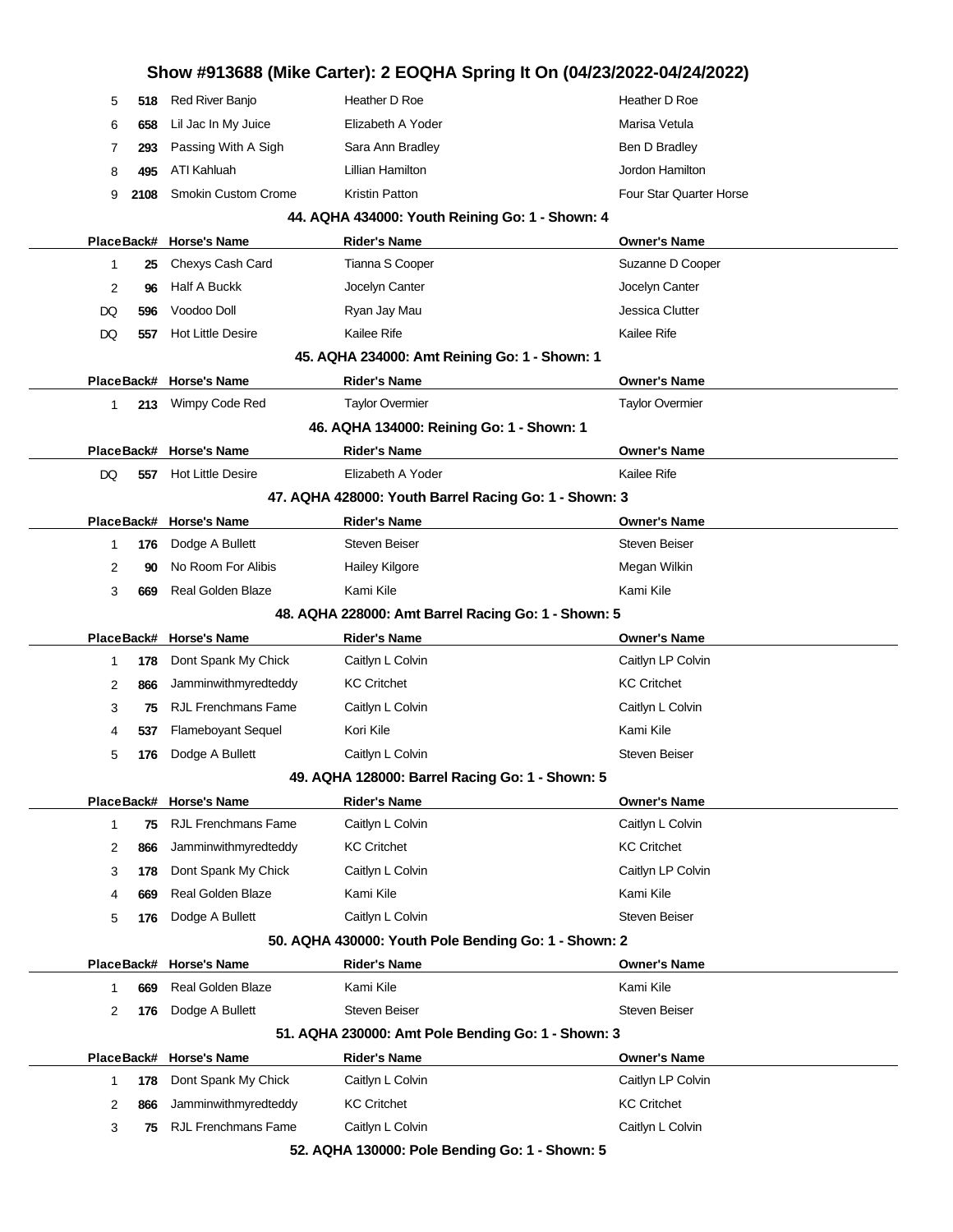# **Show #913688 (4 Lisa Mathews): 2 EOQHA Spring It On (04/23/2022-04/24/2022)**

|                |      | PlaceBack# Horse's Name     | <b>Rider's Name</b>                                               | <b>Owner's Name</b>      |
|----------------|------|-----------------------------|-------------------------------------------------------------------|--------------------------|
| 1              | 669  | Real Golden Blaze           | Kami Kile                                                         | Kami Kile                |
| 2              | 178  | Dont Spank My Chick         | Caitlyn L Colvin                                                  | Caitlyn LP Colvin        |
| 3              | 866  | Jamminwithmyredteddy        | <b>KC Critchet</b>                                                | <b>KC Critchet</b>       |
| 4              | 75   | <b>RJL Frenchmans Fame</b>  | Caitlyn L Colvin                                                  | Caitlyn L Colvin         |
| 5              | 176  | Dodge A Bullett             | Caitlyn L Colvin                                                  | <b>Steven Beiser</b>     |
|                |      |                             | 53. AQHA 432000: Youth Stake Race Go: 1 - Shown: 2                |                          |
|                |      | PlaceBack# Horse's Name     | <b>Rider's Name</b>                                               | <b>Owner's Name</b>      |
| 1              | 669  | Real Golden Blaze           | Kami Kile                                                         | Kami Kile                |
| 2              | 176  | Dodge A Bullett             | <b>Steven Beiser</b>                                              | <b>Steven Beiser</b>     |
|                |      |                             | 54. AQHA 232000: Amt Stake Race Go: 1 - Shown: 5                  |                          |
|                |      | PlaceBack# Horse's Name     | <b>Rider's Name</b>                                               | <b>Owner's Name</b>      |
| $\mathbf{1}$   | 178  | Dont Spank My Chick         | Caitlyn L Colvin                                                  | Caitlyn LP Colvin        |
| 2              | 866  | Jamminwithmyredteddy        | <b>KC Critchet</b>                                                | <b>KC Critchet</b>       |
| 3              | 75   | <b>RJL Frenchmans Fame</b>  | Caitlyn L Colvin                                                  | Caitlyn L Colvin         |
| 4              | 176  | Dodge A Bullett             | Caitlyn L Colvin                                                  | <b>Steven Beiser</b>     |
| 5              | 537  | <b>Flameboyant Sequel</b>   | Kori Kile                                                         | Kami Kile                |
|                |      |                             | 55. AQHA 412002: L1 Youth Showmanship at Halter Go: 1 - Shown: 20 |                          |
|                |      | PlaceBack# Horse's Name     | <b>Rider's Name</b>                                               | <b>Owner's Name</b>      |
| 1              | 59   | Im A Platinum Shot          | Madelynn Rose Sullivan                                            | Jennifer L Sullivan      |
| 2              | 4202 | <b>Bettr Than Most</b>      | Christina M Senn                                                  | Christina M Senn         |
| 3              | 911  | Looking Willy Good          | Kaylee Grace Olds                                                 | Jennifer Olds            |
| 4              | 58   | <b>Diesel Dixie</b>         | Morgan Cutright                                                   | Morgan Cutright          |
| 5              | 716  | Code Complete               | Unie Brechbuhler                                                  | Unie Brechbuhler         |
| 6              | 368  | Dontkissthismachine         | Serrin A Whitt                                                    | Serrin A Whitt           |
| $\overline{7}$ | 363  | Ima Hot Time                | <b>Mallory Kirby</b>                                              | <b>Mallory Kirby</b>     |
| 8              | 7016 | A Sudden Extreme            | Natalie Riegsecker                                                | Natalie Riegsecker       |
| 9              | 1013 | <b>RR Rufle My Feathers</b> | <b>Emily Craft</b>                                                | Christopher C Craft      |
|                |      |                             | 56. AQHA 412800: Youth Showmanship (14 - 18) Go: 1 - Shown: 20    |                          |
|                |      | PlaceBack# Horse's Name     | <b>Rider's Name</b>                                               | <b>Owner's Name</b>      |
| -1             | 511  | Whata Moonlite Ride         | Isabella Marie D'Onofrio                                          | Isabella Marie D'Onofrio |
| 2              | 720  | This Selections Hot         | Caden Craft                                                       | Christopher C Craft      |
| 3              | 818  | <b>Gettin Rich N Famous</b> | Maegan E Pearson                                                  | Maegan E Pearson         |
| 4              | 264  | Mr Slo Mo Amegio            | Shelby Dale                                                       | Shelby Dale              |
| 5              | 717  | <b>IE Beagoodone</b>        | Cheyenne Lane Brand                                               | Cheyenne Lane Brand      |
| 6              | 4202 | <b>Bettr Than Most</b>      | Christina M Senn                                                  | Christina M Senn         |
| 7              | 296  | Shez Burnin Hot             | Kailee Rife                                                       | Kailee Rife              |
| 8              | 383  | Good To Bea Red Rock        | Abby Lynn Mehl                                                    | Cyndi Mehl               |
| 9              | 4246 | Afraid Inthedark Too        | <b>Grace Rollins</b>                                              | <b>Grace Rollins</b>     |
|                |      |                             | 57. AQHA 412700: Youth Showmanship (13 & Under) Go: 1 - Shown: 10 |                          |
|                |      | PlaceBack# Horse's Name     | <b>Rider's Name</b>                                               | <b>Owner's Name</b>      |
| 1              | 911  | <b>Looking Willy Good</b>   | Kaylee Grace Olds                                                 | Jennifer Olds            |
| 2              | 363  | Ima Hot Time                | <b>Mallory Kirby</b>                                              | <b>Mallory Kirby</b>     |
| 3              | 999  | Get Down Swayze             | <b>Riley Kehrer</b>                                               | <b>Riley Kehrer</b>      |
| 4              | 120  | Man Im Sassy                | <b>Isabella Hamilton</b>                                          | <b>Isabella Hamilton</b> |
| 5              | 500  | Chips Favorite Invit        | Lauren Hoover                                                     | Amy Hoover               |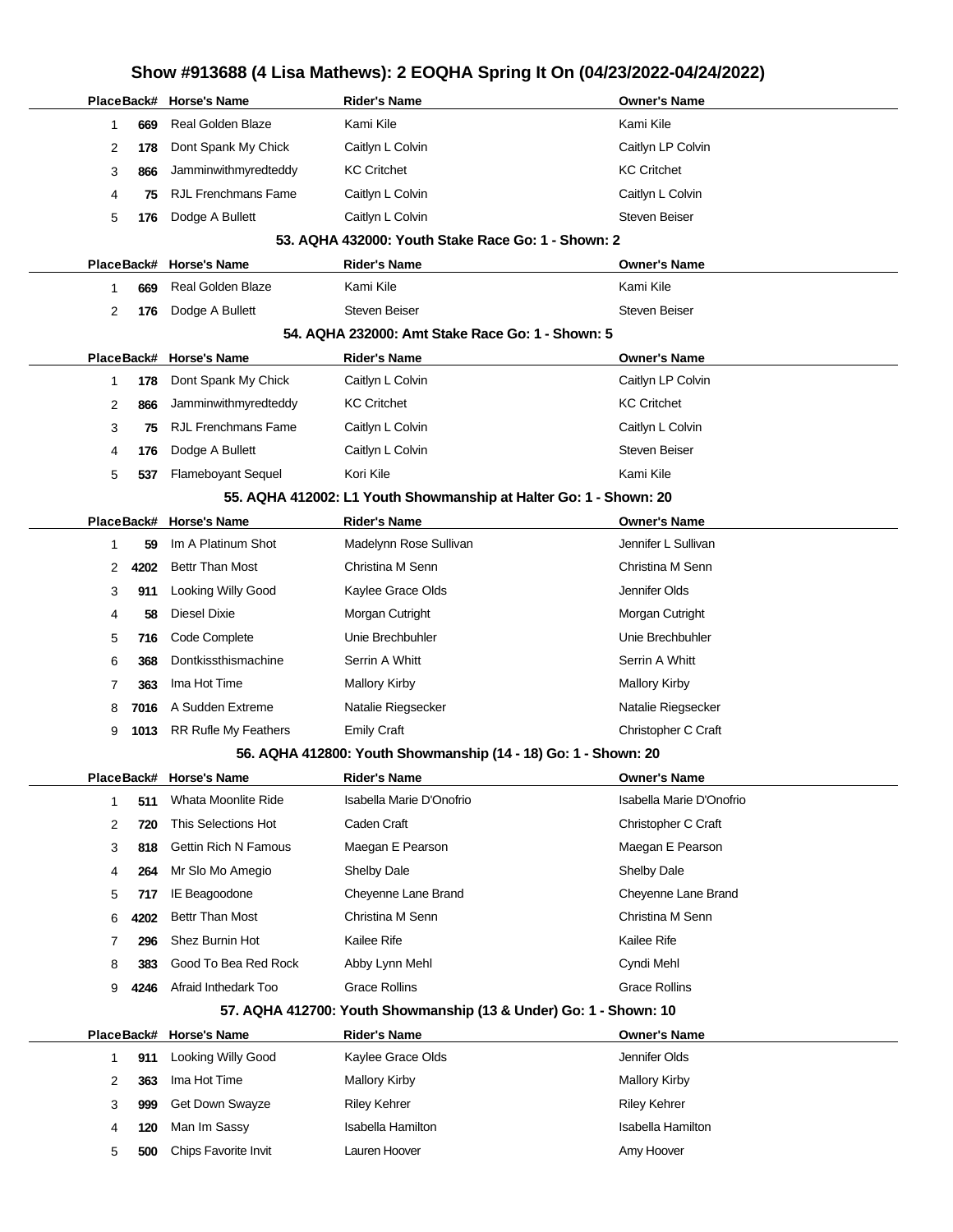|     | 6 2154 Vs Blue Me Away      | Ashlyne Lee Ivy        | Ashlyne Lee Ivy     |
|-----|-----------------------------|------------------------|---------------------|
|     | 519 Shes N Control          | Chloe Roberts          | Jody L Roberts      |
| 593 | <b>BMQ Genuine Solution</b> | Meghan Elizabeth Kaser | McKenna Kaser       |
|     | 9 1013 RR Rufle My Feathers | Emily Craft            | Christopher C Craft |

#### **58. AQHA 212002: L1 Amt Showmanship at Halter Go: 1 - Shown: 14**

|   |            | PlaceBack# Horse's Name                                            | <b>Rider's Name</b>   | <b>Owner's Name</b>     |
|---|------------|--------------------------------------------------------------------|-----------------------|-------------------------|
|   | 9214       | Born To Be Immortal                                                | Rachele Windau        | <b>Tad Windau</b>       |
| 2 | 2319       | Sumdiscretionadvised                                               | Kelsey Guadarrama     | Kelsey Guadarrama       |
| 3 | 556        | Hidden Agenda                                                      | Jackie Davis          | Jackie Davis            |
| 4 | 629        | <b>Deluxe Catalac</b>                                              | Kathleen K Azzarello  | Kathleen K Azzarello    |
| 5 | 4342       | Ima Good Cowgirl                                                   | Kimberly A Riviello   | Kimberly A Riviello     |
| 6 | 316        | <b>Krymsun Minute</b>                                              | Sue Ann Hartzell      | Sue Ann Hartzell        |
| 7 | 424        | My Chex Is Good                                                    | Chloe M Larson        | Chloe M Larson          |
| 8 | 411        | The Roan Show                                                      | Erin Mullady          | Molly Mullady           |
| 9 | 458        | Hello Itz Me                                                       | Lauren Hissam         | Lauren Hissam           |
|   |            | 59. AQHA 212800: Amt Select Showmanship at Halter Go: 1 - Shown: 9 |                       |                         |
|   | PlaceBack# | <b>Horse's Name</b>                                                | <b>Rider's Name</b>   | <b>Owner's Name</b>     |
|   | 153        |                                                                    | Suzanne M Mocniak     | Suzanne M Mocniak       |
| 1 |            | Simply Good Times                                                  |                       |                         |
| 2 | 556        | Hidden Agenda                                                      | Jackie Davis          | Jackie Davis            |
| 3 | 721        | <b>Check This Machine</b>                                          | Kimberly A Best       | Kimberly A Best         |
| 4 | 916        | Do You Think Im Lazy                                               | Bettie L Caballe      | <b>Bettie L Caballe</b> |
| 5 | 629        | Deluxe Catalac                                                     | Kathleen K Azzarello  | Kathleen K Azzarello    |
| 6 | 323        | Lopen Assets                                                       | Martha A Fabry        | Martha A Fabry          |
| 7 | 494        | Always Hottish                                                     | Karen Elicker Crowell | Karen Elicker Crowell   |
| 8 | 316        | <b>Krymsun Minute</b>                                              | Sue Ann Hartzell      | Sue Ann Hartzell        |

#### **60. AQHA 212000: Amt Showmanship at Halter Go: 1 - Shown: 21**

|   |      | PlaceBack# Horse's Name | <b>Rider's Name</b>       | <b>Owner's Name</b>      |
|---|------|-------------------------|---------------------------|--------------------------|
|   | 413  | Icecream                | Hanna Hedderick           | Hanna Jordan Hedderick   |
| 2 | 787  | <b>Really Sudden</b>    | Kelly A Rauschenbach      | Kelly A Rauschenbach     |
| 3 | 441  | A Cool Lazy             | Sara Oler                 | Sara Oler                |
| 4 | 131  | My Good Machine         | Mikayla Heintschel        | Mikayla Heintschel       |
| 5 | 913  | Only Lazy Lopin         | Lynette Depalma           | Lynette Depalma          |
| 6 | 16   | Good Miss Cadillac      | Lacy Lynn Watson          | Lacy Lynn Watson         |
|   | 2319 | Sumdiscretionadvised    | Kelsey Guadarrama         | Kelsey Guadarrama        |
| 8 | 309  | Sweet She Rocks         | Hailey A Flatter          | Hailey A Flatter         |
| 9 | 2549 | My Invitation N Gold    | <b>Bailey N Vandriest</b> | Pam And Bailey Vandriest |
|   |      |                         |                           |                          |

#### **61. NAQHA 8800: Small Fry Showmanship 9 & Under Go: 1 - Shown: 7**

|   |      | PlaceBack# Horse's Name     | <b>Rider's Name</b> | <b>Owner's Name</b>      |
|---|------|-----------------------------|---------------------|--------------------------|
|   | 593  | <b>BMQ Genuine Solution</b> | McKenna Kaser       | McKenna Kaser            |
| 2 | 403  | Talkinboutonite             | Sierra Mueller      | Antoinette Colleen Bloom |
| 3 | 150  | Rockmelikeyameanit          | Carlee Brown        | Lauren N Brown           |
| 4 | 129  | <b>Starched Rockies</b>     | Gwen Toth           | Emily Toth               |
| 5 | 4183 | All Jacked Up               | Kaylynn McKeague    | <b>Ashley Newbury</b>    |
| 6 | 411  | The Roan Show               | Molly Mullady       | Molly Mullady            |
|   | 534  | Im Gonna Be Lazy            | Lilianna Sanna      | Addison Leonard          |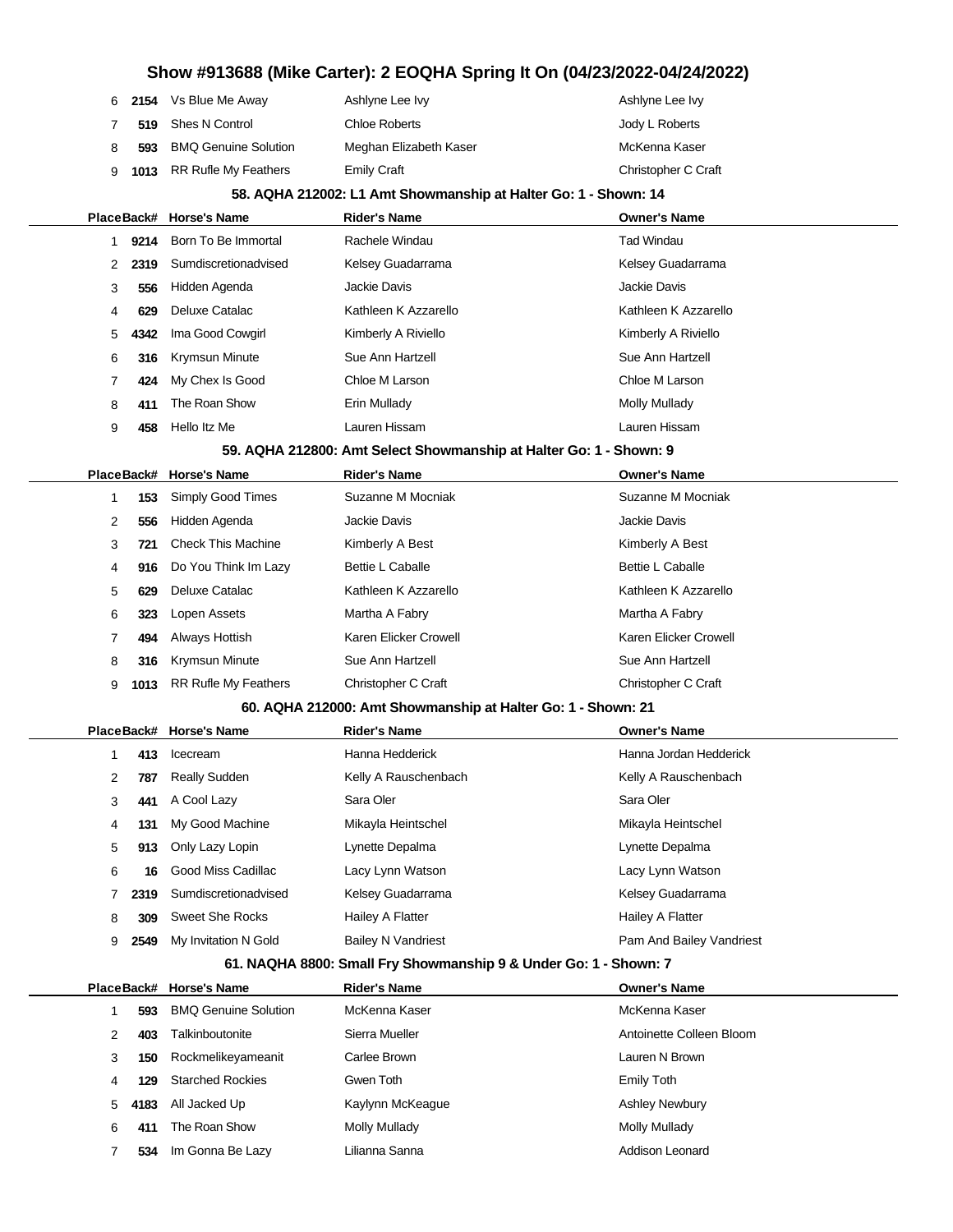## **62. AQHA 275000: Amt Performance Halter Mares Go: 1 - Shown: 11**

|                |      | PlaceBack# Horse's Name   | <b>Rider's Name</b>                                                  | <b>Owner's Name</b>         |
|----------------|------|---------------------------|----------------------------------------------------------------------|-----------------------------|
| $\mathbf{1}$   | 290  | Movin On Up               | Amanda Moore                                                         | Amanda Moore                |
| 2              | 316  | Krymsun Minute            | Sue Ann Hartzell                                                     | Sue Ann Hartzell            |
| 3              | 309  | <b>Sweet She Rocks</b>    | Hailey A Flatter                                                     | Hailey A Flatter            |
| 4              | 916  | Do You Think Im Lazy      | <b>Bettie L Caballe</b>                                              | <b>Bettie L Caballe</b>     |
| 5              | 604  | SL Just One Look          | <b>Tamra Sisk</b>                                                    | Tamra Sisk                  |
| 6              | 441  | A Cool Lazy               | Sara Oler                                                            | Sara Oler                   |
| 7              | 16   | Good Miss Cadillac        | Lacy Lynn Watson                                                     | Lacy Lynn Watson            |
| 8              | 458  | Hello Itz Me              | Lauren Hissam                                                        | Lauren Hissam               |
| 9              | 359  | Sompin Nthemoonlight      | Janet Kolk                                                           | Janet Kolk                  |
|                |      |                           | 63. AQHA 475000: Youth Performance Halter Mares Go: 1 - Shown: 11    |                             |
|                |      | PlaceBack# Horse's Name   | <b>Rider's Name</b>                                                  | <b>Owner's Name</b>         |
| $\mathbf{1}$   | 720  | This Selections Hot       | Caden Craft                                                          | Christopher C Craft         |
| 2              | 403  | Talkinboutonite           | Sierra Mueller                                                       | Antoinette Colleen Bloom    |
| 3              | 911  | <b>Looking Willy Good</b> | Kaylee Grace Olds                                                    | Jennifer Olds               |
| 4              | 519  | <b>Shes N Control</b>     | <b>Chloe Roberts</b>                                                 | Jody L Roberts              |
| 5              | 717  | IE Beagoodone             | Cheyenne Lane Brand                                                  | Cheyenne Lane Brand         |
| 6              | 500  | Chips Favorite Invit      | Lauren Hoover                                                        | Amy Hoover                  |
| 7              | 199  | I Know Best               | Skylar Herrnstein                                                    | <b>Brittanie Herrnstein</b> |
| 8              | 620  | Kruzin In Style           | Adeline P Gabor                                                      | Adeline P Gabor             |
| 9              | 363  | Ima Hot Time              | <b>Mallory Kirby</b>                                                 | <b>Mallory Kirby</b>        |
|                |      |                           | 64. AQHA 175000: Performance Halter Mares Go: 1 - Shown: 7           |                             |
|                |      | PlaceBack# Horse's Name   | <b>Rider's Name</b>                                                  | <b>Owner's Name</b>         |
| 1              | 290  | Movin On Up               | Amanda Moore                                                         | Amanda Moore                |
| 2              | 925  | Onlythebestchocolate      | Brian Kyle Bernatowicz                                               | Laura Anne Lamb             |
| 3              | 316  | Krymsun Minute            | Kyle R Flatter                                                       | Sue Ann Hartzell            |
| 4              | 403  | Talkinboutonite           | Sierra Mueller                                                       | Antoinette Colleen Bloom    |
| 5              | 108  | Zips Tuff Buck            | Jodi Ann King                                                        | Jodi Ann King               |
| 6              | 296  | Shez Burnin Hot           | Kailee Rife                                                          | <b>Kailee Rife</b>          |
| DQ             | 458  | Hello Itz Me              | Steve R Martin                                                       | Lauren Hissam               |
|                |      |                           | 65. AQHA 277000: Amt Performance Halter Geldings Go: 1 - Shown: 16   |                             |
|                |      | PlaceBack# Horse's Name   | <b>Rider's Name</b>                                                  | <b>Owner's Name</b>         |
| $\mathbf{1}$   | 305  | Snoop Dogge               | Jason G Somnitz                                                      | Jason G Somnitz             |
| 2              | 575  | Simply One Hot            | <b>Grace Philpot</b>                                                 | Keri Philpot                |
| 3              | 413  | Icecream                  | Hanna Hedderick                                                      | Hanna Jordan Hedderick      |
| 4              | 601  | Hezwillyexpensive         | Renee Eier                                                           | Renee Eier                  |
| 5              | 787  | <b>Really Sudden</b>      | Kelly A Rauschenbach                                                 | Kelly A Rauschenbach        |
| 6              | 798  | <b>Brock Lesnar</b>       | Helenn Voss                                                          | <b>Helenn Voss</b>          |
| 7              | 2319 | Sumdiscretionadvised      | Kelsey Guadarrama                                                    | Kelsey Guadarrama           |
| 8              | 323  | Lopen Assets              | Martha A Fabry                                                       | Martha A Fabry              |
| 9              | 424  | My Chex Is Good           | Chloe M Larson                                                       | Chloe M Larson              |
|                |      |                           | 66. AQHA 477000: Youth Performance Halter Geldings Go: 1 - Shown: 17 |                             |
|                |      | PlaceBack# Horse's Name   | <b>Rider's Name</b>                                                  | <b>Owner's Name</b>         |
| 1              | 4202 | Bettr Than Most           | Christina M Senn                                                     | Christina M Senn            |
| $\overline{2}$ | 65   | How Bout At Midnight      | <b>Kylie Davis</b>                                                   | <b>Kylie Davis</b>          |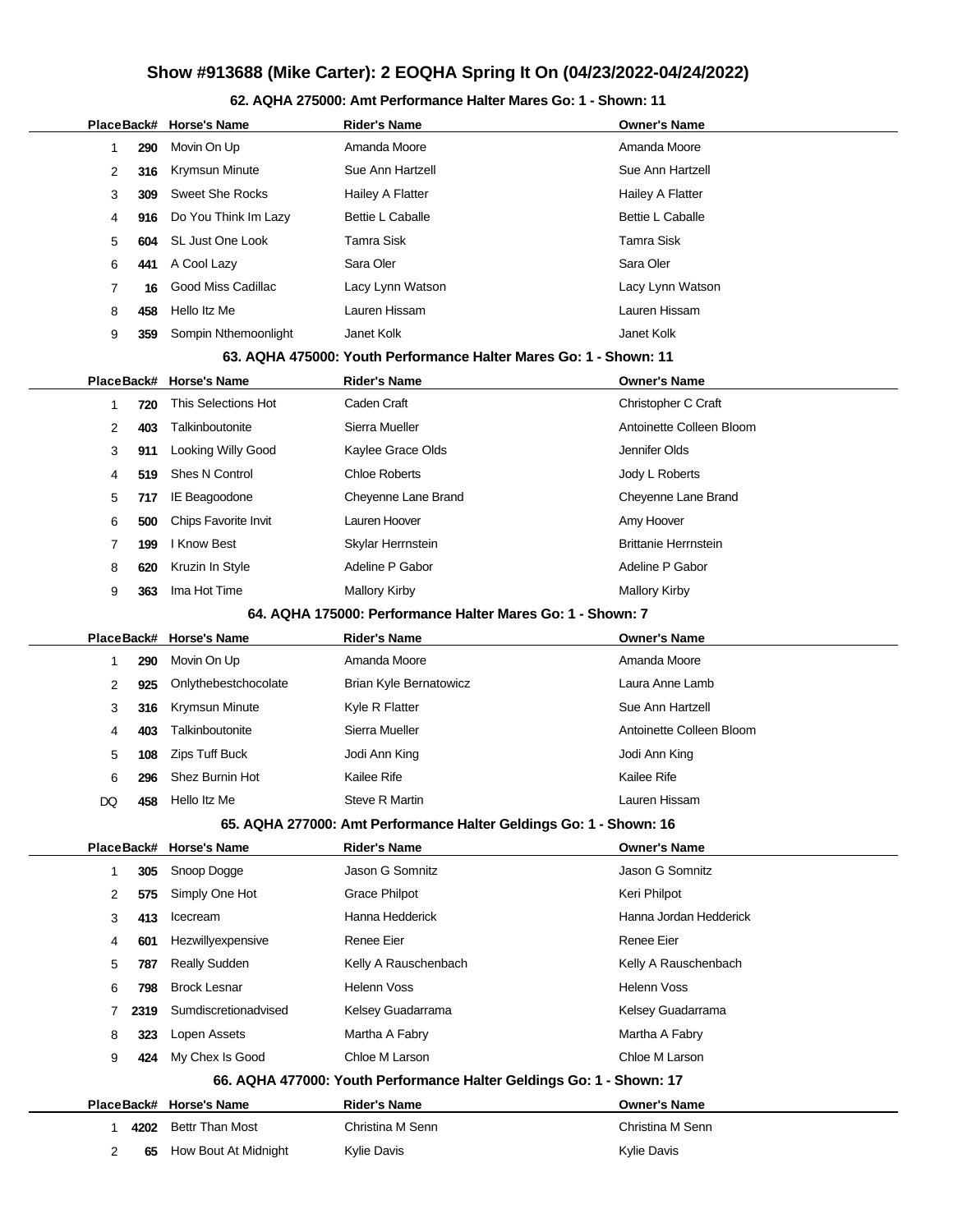| 3  | 216  | Invitedbywillynelson        | Ella Mae Thompson        | Ella Mae Thompson        |
|----|------|-----------------------------|--------------------------|--------------------------|
| 4  | 553  | If It Aint Southern         | Isabella Marie D'Onofrio | Isabella Marie D'Onofrio |
| 5  | 558  | <b>KM Justa Little Bit</b>  | Kambrie Atkins           | <b>Kambrie Atkins</b>    |
| 6. | 7016 | A Sudden Extreme            | Natalie Riegsecker       | Natalie Riegsecker       |
|    | 818  | <b>Gettin Rich N Famous</b> | Maegan E Pearson         | Maegan E Pearson         |
| 8  | 4246 | Afraid Inthedark Too        | <b>Grace Rollins</b>     | <b>Grace Rollins</b>     |
| 9  | 119  | Playin It Cool              | Kaylee Grace Olds        | Cynthia Testerman        |

### **67. AQHA 177000: Performance Halter Geldings Go: 1 - Shown: 10**

|                |     | PlaceBack# Horse's Name  | ASHA IITOOO. I CHOMINGHOC HARGE OCIUMIYO<br><b>Rider's Name</b> | <b>Owner's Name</b>       |
|----------------|-----|--------------------------|-----------------------------------------------------------------|---------------------------|
| 1              | 305 | Snoop Dogge              | Jason G Somnitz                                                 | Jason G Somnitz           |
| 2              | 575 | Simply One Hot           | <b>Grace Philpot</b>                                            | Keri Philpot              |
| 3              | 413 | Icecream                 | Hanna Hedderick                                                 | Hanna Jordan Hedderick    |
| 4              | 216 | Invitedbywillynelson     | Ella Mae Thompson                                               | Ella Mae Thompson         |
| 5              | 601 | Hezwillyexpensive        | Camilla M Claypool                                              | <b>Renee Eier</b>         |
| 6              | 787 | Really Sudden            | Kelly A Rauschenbach                                            | Kelly A Rauschenbach      |
| 7              | 697 | Certain Cookie           | Kyle R Flatter                                                  | <b>Millie Marshall</b>    |
| 8              | 910 | Mr Macdreamy             | Matthew Claypool                                                | Stefanie Page             |
| 9              | 323 | Lopen Assets             | Martha A Fabry                                                  | Martha A Fabry            |
|                |     |                          | 73. AQHA 405700: Youth Aged Mares Go: 1 - Shown: 2              |                           |
|                |     | PlaceBack# Horse's Name  | <b>Rider's Name</b>                                             | <b>Owner's Name</b>       |
| 1              | 291 | <b>FG Mesmerized</b>     | <b>Colton Smith</b>                                             | Tammi M Smith             |
| $\overline{2}$ | 120 | Man Im Sassy             | <b>Isabella Hamilton</b>                                        | <b>Isabella Hamilton</b>  |
|                |     |                          | 75. AQHA 205500: Amt Two Yr Old Mares Go: 1 - Shown: 1          |                           |
|                |     | PlaceBack# Horse's Name  | <b>Rider's Name</b>                                             | <b>Owner's Name</b>       |
| 1              |     | 154 HR Ante Up Elle      | Kristin D Cole                                                  | Amy Jo Erhardt            |
|                |     |                          | 77. AQHA 205700: Amt Aged Mares Go: 1 - Shown: 2                |                           |
|                |     | PlaceBack# Horse's Name  | <b>Rider's Name</b>                                             | <b>Owner's Name</b>       |
| 1              | 616 | Sheza Premadonna         | Tammi M Smith                                                   | Dewey Smith               |
| $\overline{2}$ | 340 | Howboutanotherstory      | Cara Womack                                                     | Cara Womack               |
|                |     |                          | 79. AQHA 105500: Two Yr Old Mares Go: 1 - Shown: 1              |                           |
|                |     | PlaceBack# Horse's Name  | <b>Rider's Name</b>                                             | <b>Owner's Name</b>       |
| 1              |     | 154 HR Ante Up Elle      | Andrew Voight Staton                                            | Amy Jo Erhardt            |
|                |     |                          | 81. AQHA 105700: Aged Mares Go: 1 - Shown: 2                    |                           |
|                |     | PlaceBack# Horse's Name  | <b>Rider's Name</b>                                             | <b>Owner's Name</b>       |
| 1              | 291 | <b>FG Mesmerized</b>     | Dewey Smith                                                     | Tammi M Smith             |
| $\overline{2}$ | 616 | Sheza Premadonna         | <b>Colton Smith</b>                                             | Dewey Smith               |
|                |     |                          | 83. AQHA 407500: Youth Two Yr Old Geldings Go: 1 - Shown: 1     |                           |
|                |     | PlaceBack# Horse's Name  | <b>Rider's Name</b>                                             | <b>Owner's Name</b>       |
| 1              | 289 | <b>One Silent Secret</b> | Caden Craft                                                     | Ralph C Craft             |
|                |     |                          | 85. AQHA 407700: Youth Aged Geldings Go: 1 - Shown: 7           |                           |
|                |     | PlaceBack# Horse's Name  | <b>Rider's Name</b>                                             | <b>Owner's Name</b>       |
| 1              | 158 | LW Immense               | Kamrie Wetzel                                                   | Leighton Wetzel           |
| 2              | 511 | Whata Moonlite Ride      | Isabella Marie D'Onofrio                                        | Isabella Marie D'Onofrio  |
| 3              | 528 | Sport Mode               | <b>Emma Nicole Evitts</b>                                       | <b>Emma Nicole Evitts</b> |
| 4              | 150 | Rockmelikeyameanit       | Carlee Brown                                                    | Lauren N Brown            |
| 5              | 6   | Sleepnmarriedwhoknew     | Tianna S Cooper                                                 | Suzanne D Cooper          |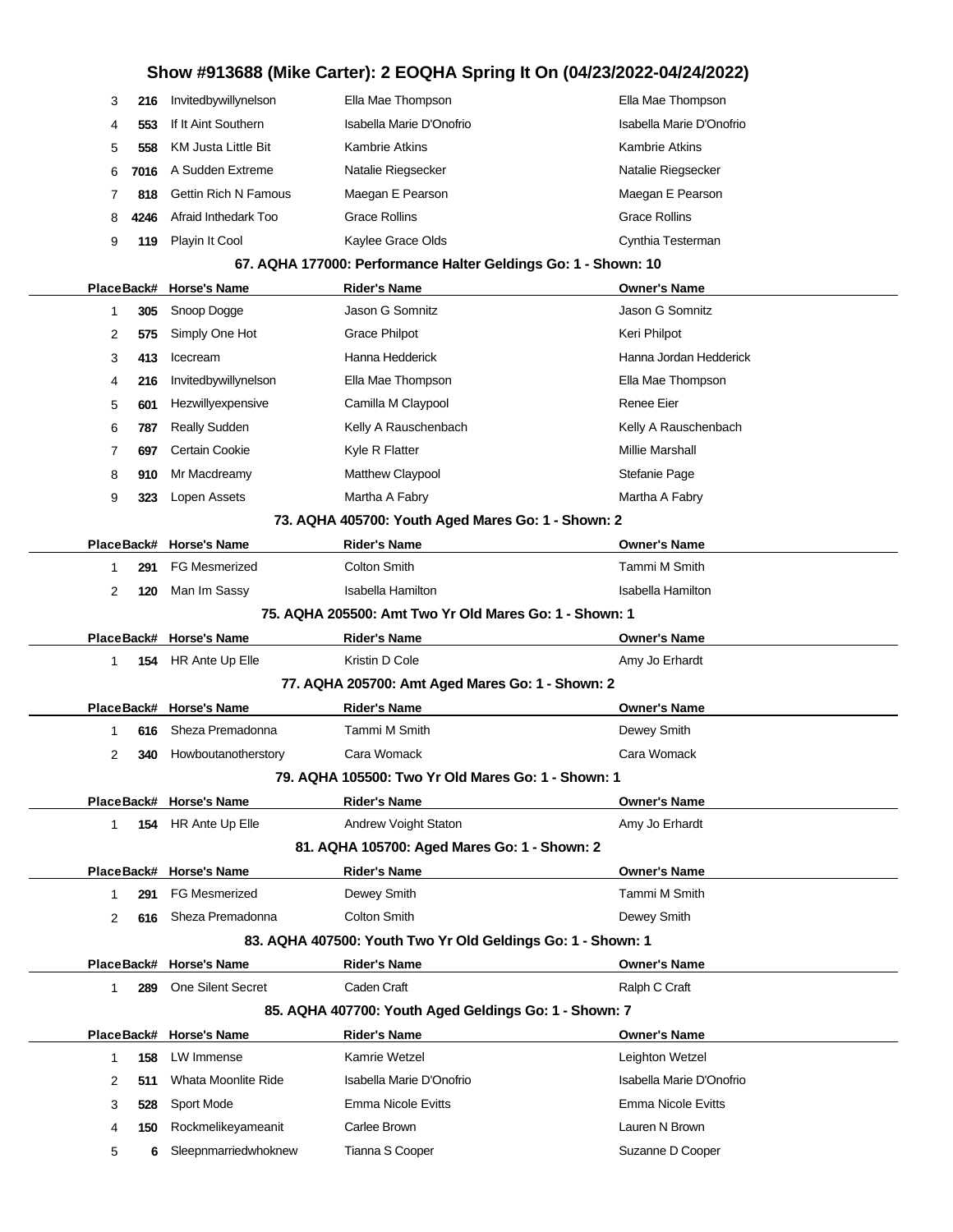|            |     |                         | Show #913688 (Mike Carter): 2 EOQHA Spring It On (04/23/2022-04/24/2022) |                       |
|------------|-----|-------------------------|--------------------------------------------------------------------------|-----------------------|
| 6          | 715 | AJ Top Of The Rock      | Unie Brechbuhler                                                         | Unie Brechbuhler      |
| 7          | 368 | Dontkissthismachine     | Serrin A Whitt                                                           | Serrin A Whitt        |
|            |     |                         | 87. AQHA 207500: Amt Two Yr Old Geldings Go: 1 - Shown: 2                |                       |
| PlaceBack# |     | <b>Horse's Name</b>     | <b>Rider's Name</b>                                                      | <b>Owner's Name</b>   |
| 1          | 251 | Fearles Premo           | Lisa Scott-Reiss                                                         | Lisa Scott-Reiss      |
| 2          | 289 | One Silent Secret       | Christopher C Craft                                                      | Ralph C Craft         |
|            |     |                         | 88. AQHA 207600: Amt Three Yr Old Geldings Go: 1 - Shown: 1              |                       |
| PlaceBack# |     | <b>Horse's Name</b>     | <b>Rider's Name</b>                                                      | <b>Owner's Name</b>   |
| 1          | 152 | Empowered               | Kristin D Cole                                                           | Amy Jo Erhardt        |
|            |     |                         | 89. AQHA 207700: Amt Aged Geldings Go: 1 - Shown: 7                      |                       |
| PlaceBack# |     | <b>Horse's Name</b>     | <b>Rider's Name</b>                                                      | <b>Owner's Name</b>   |
| 1          | 158 | LW Immense              | Leighton Wetzel                                                          | Leighton Wetzel       |
| 2          | 281 | Employee Number One     | Clara Ruth Somnitz                                                       | Clara Ruth Somnitz    |
| 3          | 150 | Rockmelikeyameanit      | Lauren N Brown                                                           | Lauren N Brown        |
| 4          | 494 | Always Hottish          | Karen Elicker Crowell                                                    | Karen Elicker Crowell |
| 5          | 556 | Hidden Agenda           | Jackie Davis                                                             | Jackie Davis          |
| 6          | 314 | Willys Goodride         | Sarah Lebsock                                                            | Sarah Lebsock         |
| 7          | 913 | Only Lazy Lopin         | Lynette Depalma                                                          | Lynette Depalma       |
|            |     |                         | 90. AQHA 107400: Yearling Geldings Go: 1 - Shown: 1                      |                       |
| PlaceBack# |     | <b>Horse's Name</b>     | <b>Rider's Name</b>                                                      | <b>Owner's Name</b>   |
| 1          | 149 | Gunnsandroses           | Andrew Voight Staton                                                     | <b>Terry Nutt</b>     |
|            |     |                         | 91. AQHA 107500: Two Yr Old Geldings Go: 1 - Shown: 2                    |                       |
| PlaceBack# |     | <b>Horse's Name</b>     | <b>Rider's Name</b>                                                      | <b>Owner's Name</b>   |
| 1          | 251 | Fearles Premo           | Dewey Smith                                                              | Lisa Scott-Reiss      |
| 2          | 289 | One Silent Secret       | Matthew Claypool                                                         | Ralph C Craft         |
|            |     |                         | 93. AQHA 107700: Aged Geldings Go: 1 - Shown: 5                          |                       |
|            |     | PlaceBack# Horse's Name | <b>Rider's Name</b>                                                      | Owner's Name          |
| 1          | 158 | LW Immense              | Leighton Wetzel                                                          | Leighton Wetzel       |
| 2          | 281 | Employee Number One     | Jason G Somnitz                                                          | Clara Ruth Somnitz    |
| 3          | 150 | Rockmelikeyameanit      | Lauren N Brown                                                           | Lauren N Brown        |
| 4          | 494 | Always Hottish          | Karen Elicker Crowell                                                    | Karen Elicker Crowell |
| 5          | 913 | Only Lazy Lopin         | Lynette Depalma                                                          | Lynette Depalma       |
|            |     |                         | 102. AQHA 144004: L1 Hunter Under Saddle Go: 1 - Shown: 9                |                       |
| PlaceBack# |     | <b>Horse's Name</b>     | <b>Rider's Name</b>                                                      | Owner's Name          |
| 1          | 119 | Playin It Cool          | Jamie Watson                                                             | Cynthia Testerman     |
| 2          | 296 | Shez Burnin Hot         | Elizabeth A Yoder                                                        | Kailee Rife           |
| 3          | 436 | Hooshotthesheriff       | Nicole L Rice                                                            | Allyson Lee Mantler   |
| 4          | 996 | Certifiable Iron        | <b>Tyler Schultz</b>                                                     | <b>Tad Windau</b>     |
| 5          | 798 | <b>Brock Lesnar</b>     | Lynne M Puthoff                                                          | <b>Helenn Voss</b>    |
| 6          | 629 | Deluxe Catalac          | <b>Kirsty Troyer</b>                                                     | Kathleen K Azzarello  |
| 7          | 290 | Movin On Up             | Marion E Troyer                                                          | Amanda Moore          |
| 8          | 599 | Absolutely A Krymsun    | Melissa A Thyfault                                                       | Jessica M Balo        |
|            | 159 | Willy Be A Good One     | <b>Riley Erwin</b>                                                       | Janet Sandvick        |
| 9          |     |                         | 103. AQHA 444002: L1 Youth Hunter Under Saddle Go: 1 - Shown: 17         |                       |
|            |     |                         |                                                                          |                       |
|            |     | PlaceBack# Horse's Name | <b>Rider's Name</b>                                                      | <b>Owner's Name</b>   |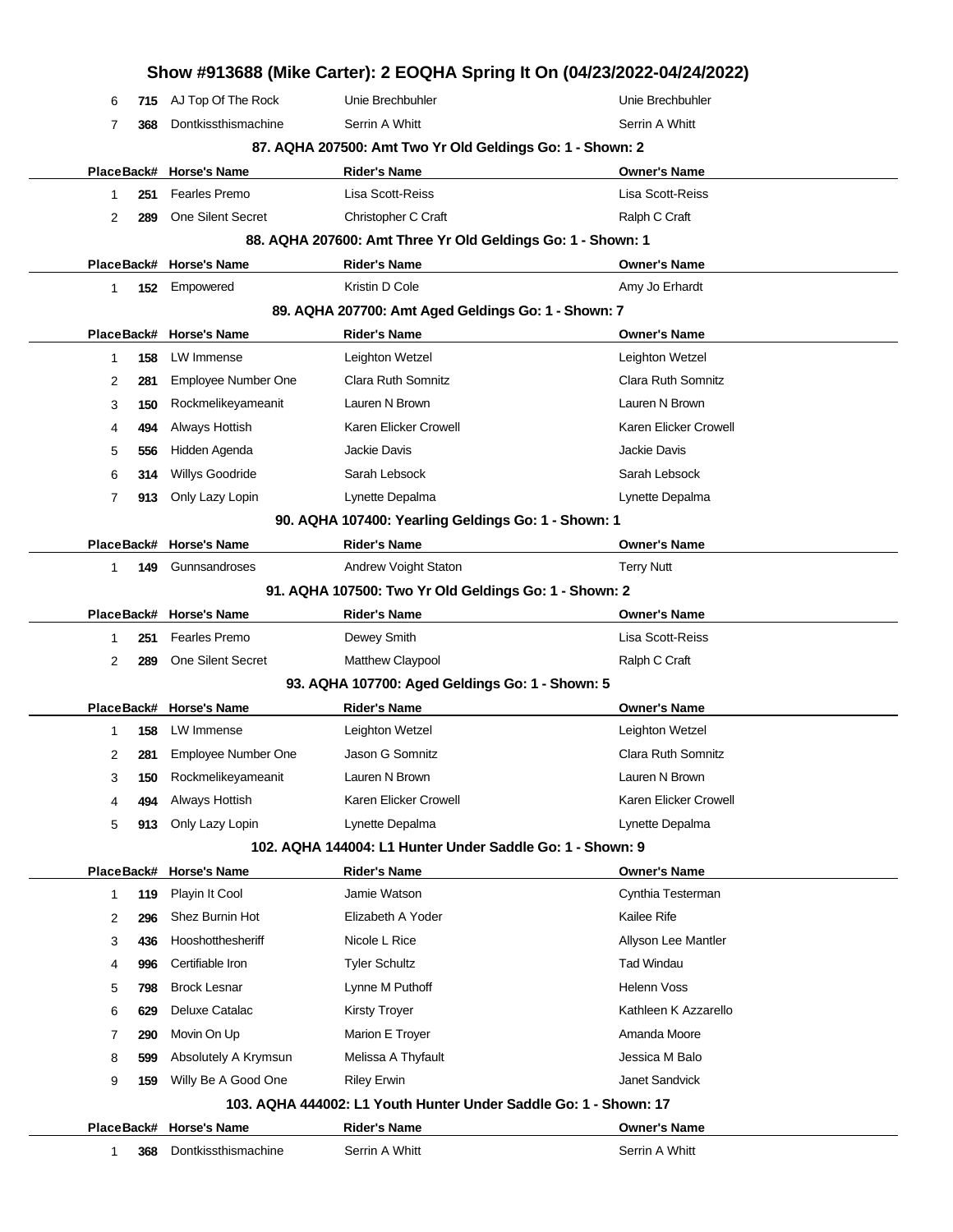| 2 | 119  | Playin It Cool              | Kaylee Grace Olds                                                     | Cynthia Testerman         |
|---|------|-----------------------------|-----------------------------------------------------------------------|---------------------------|
| 3 | 243  | Hes A Hot Mess              | Eliza Plum                                                            | Eliza Plum                |
| 4 | 558  | <b>KM Justa Little Bit</b>  | <b>Kambrie Atkins</b>                                                 | <b>Kambrie Atkins</b>     |
| 5 | 173  | Certain Valor               | Gabriella Madison Lohrenz                                             | Gabriella Madison Lohrenz |
| 6 | 58   | Diesel Dixie                | Morgan Cutright                                                       | Morgan Cutright           |
| 7 | 120  | Man Im Sassy                | Isabella Hamilton                                                     | Isabella Hamilton         |
| 8 | 4202 | <b>Bettr Than Most</b>      | Christina M Senn                                                      | Christina M Senn          |
| 9 | 138  | <b>Blazing By Moonlight</b> | Madison Ranee Kershaw                                                 | Madison Ranee Kershaw     |
|   |      |                             | 104. AQHA 444800: Youth Hunter Under Saddle (14-18) Go: 1 - Shown: 14 |                           |
|   |      |                             |                                                                       |                           |
|   |      | PlaceBack# Horse's Name     | <b>Rider's Name</b>                                                   | <b>Owner's Name</b>       |
|   | 14   | N A Heartbeat               | Isabella Marie D'Onofrio                                              | Jennifer M D'onofrio      |
| 2 | 753  | Duplicated In Iron          | Addison Johnson                                                       | Addison Johnson           |
| 3 | 216  | Invitedbywillynelson        | Ella Mae Thompson                                                     | Ella Mae Thompson         |
| 4 | 243  | Hes A Hot Mess              | Eliza Plum                                                            | Eliza Plum                |
| 5 | 717  | IE Beagoodone               | Cheyenne Lane Brand                                                   | Cheyenne Lane Brand       |
| 6 | 224  | Shesalazyshamrock           | Hannah Marie Beidelman                                                | Hannah Marie Beidelman    |

|  | 6 Sleepnmarriedwhoknew | Tianna S Cooper | Suzanne D Cooper |
|--|------------------------|-----------------|------------------|
|  |                        |                 |                  |

8 7016 A Sudden Extreme Natalie Riegsecker Natalie Riegsecker Natalie Riegsecker

### **105. AQHA 444700: Youth Hunter Under Saddle (13 & Under) Go: 1 - Shown: 10**

|   |      | PlaceBack# Horse's Name     | <b>Rider's Name</b>   | <b>Owner's Name</b>         |  |
|---|------|-----------------------------|-----------------------|-----------------------------|--|
|   | 716  | Code Complete               | Unie Brechbuhler      | Unie Brechbuhler            |  |
| 2 | 65   | How Bout At Midnight        | <b>Kylie Davis</b>    | <b>Kylie Davis</b>          |  |
| 3 | 120  | Man Im Sassy                | Isabella Hamilton     | Isabella Hamilton           |  |
| 4 | 119  | Playin It Cool              | Kaylee Grace Olds     | Cynthia Testerman           |  |
| 5 | 558  | KM Justa Little Bit         | <b>Kambrie Atkins</b> | <b>Kambrie Atkins</b>       |  |
| 6 | 519  | Shes N Control              | <b>Chloe Roberts</b>  | Jody L Roberts              |  |
| 7 | 363  | Ima Hot Time                | <b>Mallory Kirby</b>  | <b>Mallory Kirby</b>        |  |
| 8 | 1013 | <b>RR Rufle My Feathers</b> | <b>Emily Craft</b>    | Christopher C Craft         |  |
| 9 | 199  | I Know Best                 | Skylar Herrnstein     | <b>Brittanie Herrnstein</b> |  |

#### **106. AQHA 144100: Junior Hunter Under Saddle Go: 1 - Shown: 6**

|   |     | PlaceBack# Horse's Name | <b>Rider's Name</b> | <b>Owner's Name</b>  |
|---|-----|-------------------------|---------------------|----------------------|
|   | 699 | Hez Blazing Brave       | Hilary Hoffman      | Hilary Hoffman       |
|   | 565 | Good As Ever            | Melissa A Thyfault  | Jennifer M D'onofrio |
| 3 | 359 | Sompin Nthemoonlight    | Janet Kolk          | Janet Kolk           |
| 4 |     | 119 Playin It Cool      | Jamie Watson        | Cynthia Testerman    |
| 5 | 159 | Willy Be A Good One     | <b>Riley Erwin</b>  | Janet Sandvick       |
| 6 | 910 | Mr Macdreamy            | Camilla M Claypool  | Stefanie Page        |

#### **107. AQHA 244002: L1 Amt Hunter Under Saddle Go: 1 - Shown: 8**

|   |      | PlaceBack# Horse's Name | <b>Rider's Name</b> | <b>Owner's Name</b> |
|---|------|-------------------------|---------------------|---------------------|
|   | 699  | Hez Blazing Brave       | Jennifer Feller     | Hilary Hoffman      |
|   | 436  | Hooshotthesheriff       | Allyson Lee Mantler | Allyson Lee Mantler |
| 3 | 798  | <b>Brock Lesnar</b>     | <b>Helenn Voss</b>  | Helenn Voss         |
| 4 | 2319 | Sumdiscretionadvised    | Kelsey Guadarrama   | Kelsey Guadarrama   |
| 5 | 181  | One Good Minute         | Lauren Kirkendall   | Linda Kirkendall    |
| 6 |      | Always Able             | Linda Kirkendall    | Linda Kirkendall    |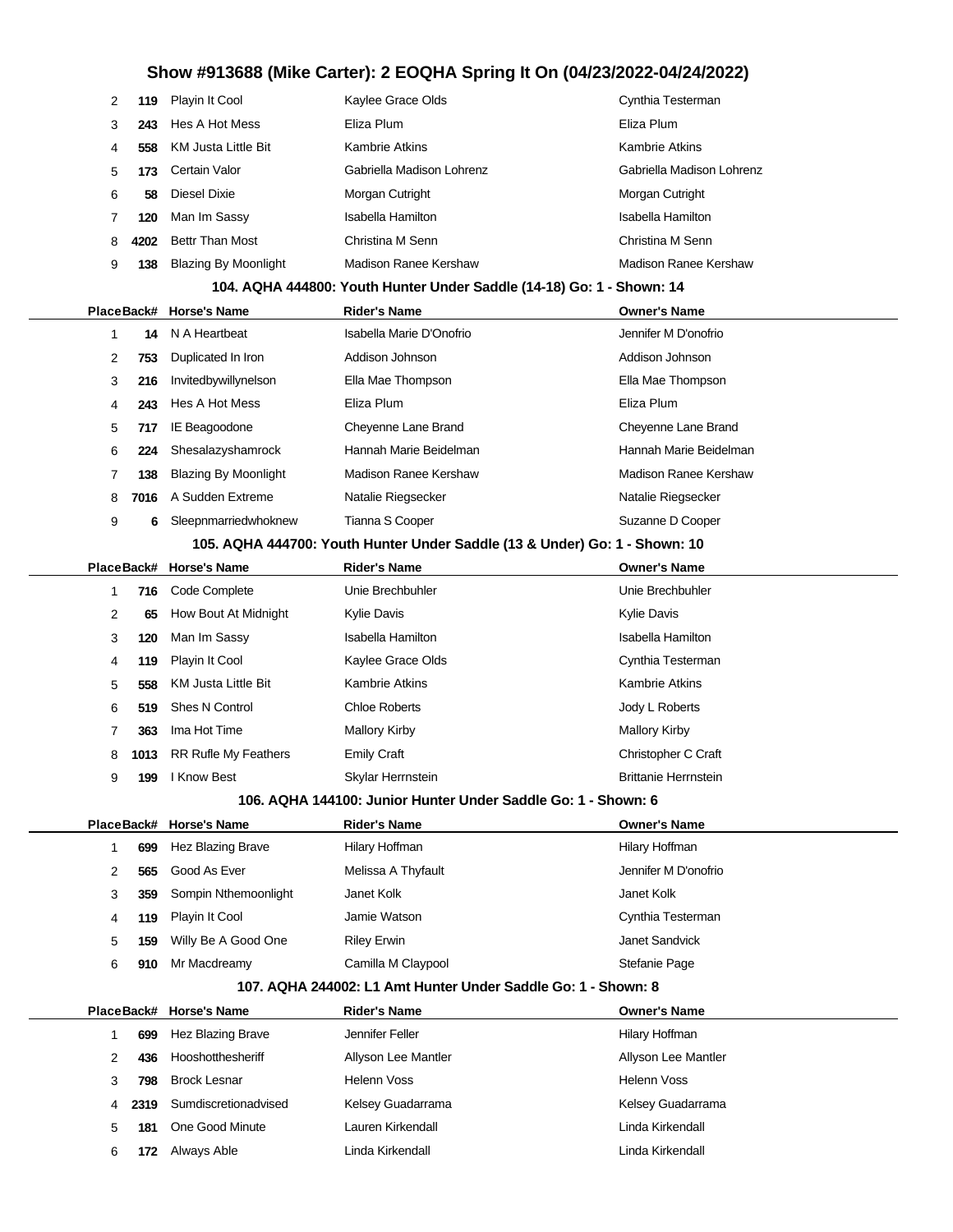| Show #913688 (Mike Carter): 2 EOQHA Spring It On (04/23/2022-04/24/2022) |      |                             |                                                                            |                        |  |
|--------------------------------------------------------------------------|------|-----------------------------|----------------------------------------------------------------------------|------------------------|--|
| 7                                                                        | 629  | <b>Deluxe Catalac</b>       | Kathleen K Azzarello                                                       | Kathleen K Azzarello   |  |
| DQ                                                                       | 161  | Allelujah                   | Julie Elizabeth Davis                                                      | Julie Elizabeth Davis  |  |
|                                                                          |      |                             | 108. AQHA 244800: Amt Select Hunter Under Saddle Go: 1 - Shown: 3          |                        |  |
| PlaceBack#                                                               |      | <b>Horse's Name</b>         | <b>Rider's Name</b>                                                        | <b>Owner's Name</b>    |  |
| 1                                                                        | 494  | Always Hottish              | Karen Elicker Crowell                                                      | Karen Elicker Crowell  |  |
| 2                                                                        | 172  | Always Able                 | Linda Kirkendall                                                           | Linda Kirkendall       |  |
| 3                                                                        | 629  | Deluxe Catalac              | Kathleen K Azzarello                                                       | Kathleen K Azzarello   |  |
|                                                                          |      |                             | 109. AQHA 244000: Amt Hunter Under Saddle Go: 1 - Shown: 8                 |                        |  |
| PlaceBack#                                                               |      | <b>Horse's Name</b>         | Rider's Name                                                               | <b>Owner's Name</b>    |  |
| 1                                                                        | 996  | Certifiable Iron            | Rachele Windau                                                             | <b>Tad Windau</b>      |  |
| 2                                                                        | 595  | Ajwhatdoesthefoxsay         | Katelyn Rabe                                                               | Jennifer A Rabe        |  |
| 3                                                                        | 599  | Absolutely A Krymsun        | Jessica M Balo                                                             | Jessica M Balo         |  |
| 4                                                                        | 290  | Movin On Up                 | Amanda Moore                                                               | Amanda Moore           |  |
| 5                                                                        | 612  | Meant To Be Good            | Maryn E Klaus                                                              | Maryn E Klaus          |  |
| 6                                                                        | 188  | The Roan Rocker             | <b>Madison Staub</b>                                                       | <b>Madison Staub</b>   |  |
| 7                                                                        | 359  | Sompin Nthemoonlight        | Janet Kolk                                                                 | Janet Kolk             |  |
| 8                                                                        | 413  | Icecream                    | Hanna Hedderick                                                            | Hanna Jordan Hedderick |  |
|                                                                          |      |                             | 110. AQHA 144200: Senior Hunter Under Saddle Go: 1 - Shown: 5              |                        |  |
| PlaceBack#                                                               |      | <b>Horse's Name</b>         | Rider's Name                                                               | <b>Owner's Name</b>    |  |
| 1                                                                        | 14   | N A Heartbeat               | Melissa A Thyfault                                                         | Jennifer M D'onofrio   |  |
| 2                                                                        | 7944 | Escape For Cash             | <b>Tyler Schultz</b>                                                       | <b>Tad Windau</b>      |  |
| 3                                                                        | 595  | Ajwhatdoesthefoxsay         | Katelyn Rabe                                                               | Jennifer A Rabe        |  |
| 4                                                                        | 558  | <b>KM Justa Little Bit</b>  | <b>Kambrie Atkins</b>                                                      | <b>Kambrie Atkins</b>  |  |
| 5                                                                        | 188  | The Roan Rocker             | <b>Madison Staub</b>                                                       | <b>Madison Staub</b>   |  |
|                                                                          |      |                             | 111. AQHA 444102: L1 Youth Walk Trot Hunter Under Saddle Go: 1 - Shown: 5  |                        |  |
| PlaceBack#                                                               |      | <b>Horse's Name</b>         | Rider's Name                                                               | <b>Owner's Name</b>    |  |
| 1                                                                        | 862  | AJ Seeking The Truth        | Maren Jaeger                                                               | Amy R Ferguson         |  |
| 2                                                                        | 620  | Kruzin In Style             | Adeline P Gabor                                                            | Adeline P Gabor        |  |
| 3                                                                        | 593  | <b>BMQ Genuine Solution</b> | Meghan Elizabeth Kaser                                                     | McKenna Kaser          |  |
| 4                                                                        | 411  | The Roan Show               | <b>Molly Mullady</b>                                                       | <b>Molly Mullady</b>   |  |
| 5                                                                        | 104  | One Hot Doll                | Kinlie Smith                                                               | Kevin J Earl           |  |
|                                                                          |      |                             | 112. AQHA 452102: L1 Youth Walk Trot Hunt Seat Equitation Go: 1 - Shown: 4 |                        |  |
| PlaceBack#                                                               |      | <b>Horse's Name</b>         | <b>Rider's Name</b>                                                        | <b>Owner's Name</b>    |  |
| 1                                                                        | 620  | Kruzin In Style             | Adeline P Gabor                                                            | Adeline P Gabor        |  |
| 2                                                                        | 411  | The Roan Show               | Molly Mullady                                                              | <b>Molly Mullady</b>   |  |
| 3                                                                        | 862  | AJ Seeking The Truth        | Maren Jaeger                                                               | Amy R Ferguson         |  |
| 4                                                                        | 593  | <b>BMQ Genuine Solution</b> | Meghan Elizabeth Kaser                                                     | McKenna Kaser          |  |
|                                                                          |      |                             | 113. NAQHA 8820: Small Fry Hunter Under Saddle Go: 1 - Shown: 6            |                        |  |
| PlaceBack#                                                               |      | <b>Horse's Name</b>         | <b>Rider's Name</b>                                                        | <b>Owner's Name</b>    |  |
| 1                                                                        | 862  | AJ Seeking The Truth        | Maren Jaeger                                                               | Amy R Ferguson         |  |
| 2                                                                        | 411  | The Roan Show               | <b>Molly Mullady</b>                                                       | <b>Molly Mullady</b>   |  |
| 3                                                                        | 129  | <b>Starched Rockies</b>     | Gwen Toth                                                                  | <b>Emily Toth</b>      |  |
| 4                                                                        | 593  | <b>BMQ Genuine Solution</b> | McKenna Kaser                                                              | McKenna Kaser          |  |
| 5                                                                        | 104  | One Hot Doll                | Kinlie Smith                                                               | Kevin J Earl           |  |
| 6                                                                        | 949  | <b>Swiss Miss Cocoa</b>     | Evelyn Balderaz                                                            | Christina Balderaz     |  |
|                                                                          |      |                             | 114. NAQHA 8825: Small Fry Equitation Go: 1 - Shown: 5                     |                        |  |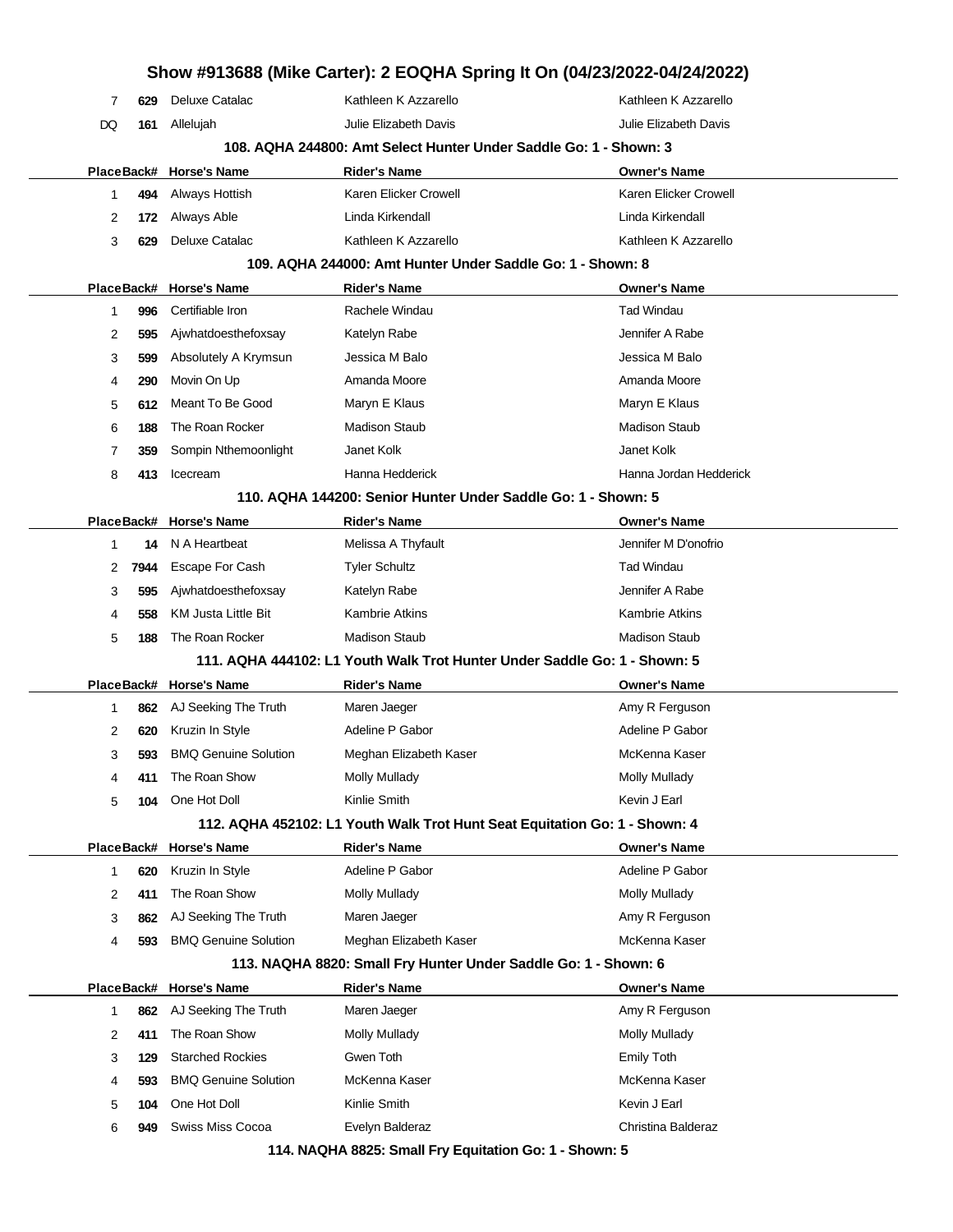|   |            | PlaceBack# Horse's Name     | Rider's Name                                                                | <b>Owner's Name</b>      |
|---|------------|-----------------------------|-----------------------------------------------------------------------------|--------------------------|
| 1 | 129        | <b>Starched Rockies</b>     | Gwen Toth                                                                   | <b>Emily Toth</b>        |
| 2 | 593        | <b>BMQ Genuine Solution</b> | McKenna Kaser                                                               | McKenna Kaser            |
| 3 | 862        | AJ Seeking The Truth        | Maren Jaeger                                                                | Amy R Ferguson           |
| 4 | 949        | <b>Swiss Miss Cocoa</b>     | Evelyn Balderaz                                                             | Christina Balderaz       |
| 5 | 411        | The Roan Show               | Molly Mullady                                                               | <b>Molly Mullady</b>     |
|   |            |                             | 115. AQHA 244102: L1 Amt Walk Trot Hunter Under Saddle Go: 1 - Shown: 3     |                          |
|   | PlaceBack# | <b>Horse's Name</b>         | <b>Rider's Name</b>                                                         | <b>Owner's Name</b>      |
| 1 | 556        | Hidden Agenda               | Jackie Davis                                                                | Jackie Davis             |
| 2 | 910        | Mr Macdreamy                | Stefanie Page                                                               | Stefanie Page            |
| 3 | 159        | Willy Be A Good One         | Janet Sandvick                                                              | Janet Sandvick           |
|   |            |                             | 116. AQHA 252102: L1 Amt Walk Trot Hunt Seat Equitation Go: 1 - Shown: 2    |                          |
|   | PlaceBack# | <b>Horse's Name</b>         | <b>Rider's Name</b>                                                         | <b>Owner's Name</b>      |
| 1 | 910        | Mr Macdreamy                | Stefanie Page                                                               | Stefanie Page            |
| 2 | 556        | Hidden Agenda               | Jackie Davis                                                                | Jackie Davis             |
|   |            |                             | 117. AQHA 452002: L1 Youth Hunt Seat Equitation Go: 1 - Shown: 20           |                          |
|   | PlaceBack# | <b>Horse's Name</b>         | <b>Rider's Name</b>                                                         | <b>Owner's Name</b>      |
| 1 | 500        | Chips Favorite Invit        | Lauren Hoover                                                               | Amy Hoover               |
| 2 | 243        | Hes A Hot Mess              | Eliza Plum                                                                  | Eliza Plum               |
| 3 | 716        | Code Complete               | Unie Brechbuhler                                                            | Unie Brechbuhler         |
| 4 | 368        | Dontkissthismachine         | Serrin A Whitt                                                              | Serrin A Whitt           |
| 5 | 119        | Playin It Cool              | Kaylee Grace Olds                                                           | Cynthia Testerman        |
| 6 | 706        | <b>Willy Smokin</b>         | Adrianna Weygandt                                                           | Adrianna Weygandt        |
| 7 | 4202       | <b>Bettr Than Most</b>      | Christina M Senn                                                            | Christina M Senn         |
| 8 | 8305       | <b>Full Code</b>            | Taylor Erin Schroeder                                                       | Taylor Erin Schroeder    |
| 9 | 59         | Im A Platinum Shot          | Madelynn Rose Sullivan                                                      | Jennifer L Sullivan      |
|   |            |                             | 118. AQHA 452800: Youth Hunt Seat Equitation (14-18) Go: 1 - Shown: 14      |                          |
|   | PlaceBack# | <b>Horse's Name</b>         | <b>Rider's Name</b>                                                         | <b>Owner's Name</b>      |
| 1 | 511        | Whata Moonlite Ride         | Isabella Marie D'Onofrio                                                    | Isabella Marie D'Onofrio |
| 2 | 6          | Sleepnmarriedwhoknew        | Tianna S Cooper                                                             | Suzanne D Cooper         |
| 3 | 296        | Shez Burnin Hot             | Kailee Rife                                                                 | Kailee Rife              |
| 4 | 7016       | A Sudden Extreme            | Natalie Riegsecker                                                          | Natalie Riegsecker       |
| 5 | 8305       | Full Code                   | Taylor Erin Schroeder                                                       | Taylor Erin Schroeder    |
| 6 | 264        | Mr Slo Mo Amegio            | <b>Shelby Dale</b>                                                          | Shelby Dale              |
| 7 | 717        | IE Beagoodone               | Cheyenne Lane Brand                                                         | Cheyenne Lane Brand      |
| 8 | 4246       | Afraid Inthedark Too        | <b>Grace Rollins</b>                                                        | <b>Grace Rollins</b>     |
| 9 | 243        | Hes A Hot Mess              | Eliza Plum                                                                  | Eliza Plum               |
|   |            |                             | 119. AQHA 452700: Youth Hunt Seat Equitation (13 & Under) Go: 1 - Shown: 10 |                          |
|   | PlaceBack# | <b>Horse's Name</b>         | <b>Rider's Name</b>                                                         | <b>Owner's Name</b>      |
| 0 | 119        | Playin It Cool              | Kaylee Grace Olds                                                           | Cynthia Testerman        |
| 0 | 2154       | Vs Blue Me Away             | Ashlyne Lee Ivy                                                             | Ashlyne Lee Ivy          |
| 0 | 716        | Code Complete               | Unie Brechbuhler                                                            | Unie Brechbuhler         |
| 0 | 120        | Man Im Sassy                | <b>Isabella Hamilton</b>                                                    | <b>Isabella Hamilton</b> |
| 0 | 500        | Chips Favorite Invit        | Lauren Hoover                                                               | Amy Hoover               |
| 0 | 65         | How Bout At Midnight        | Kylie Davis                                                                 | Kylie Davis              |
| 0 | 363        | Ima Hot Time                | <b>Mallory Kirby</b>                                                        | <b>Mallory Kirby</b>     |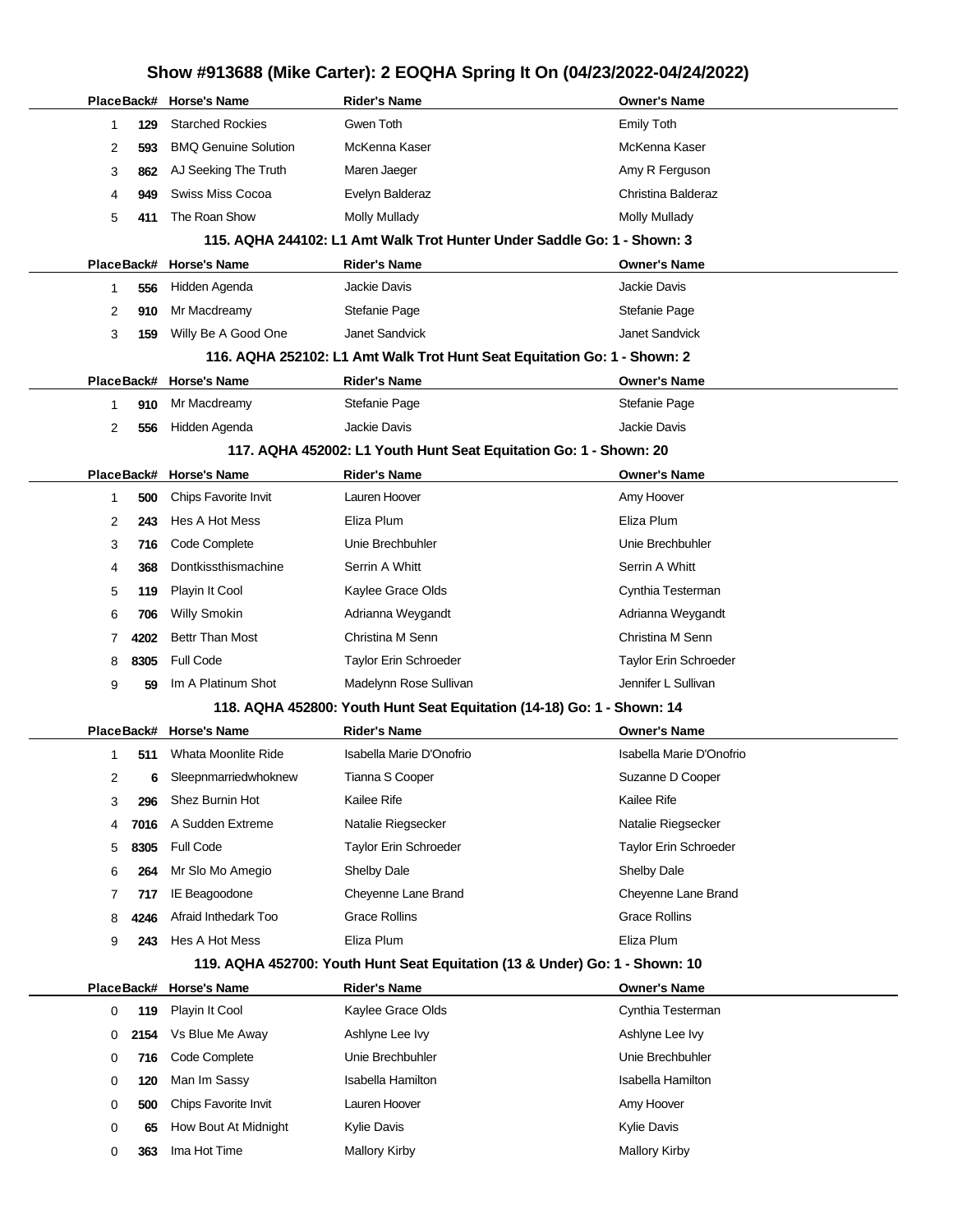|    |            |                             |                                                                        | Show #913688 (Mike Carter): 2 EOQHA Spring It On (04/23/2022-04/24/2022) |
|----|------------|-----------------------------|------------------------------------------------------------------------|--------------------------------------------------------------------------|
|    | 0<br>558   | <b>KM Justa Little Bit</b>  | <b>Kambrie Atkins</b>                                                  | <b>Kambrie Atkins</b>                                                    |
|    | 0<br>519   | Shes N Control              | <b>Chloe Roberts</b>                                                   | Jody L Roberts                                                           |
|    | 0<br>1013  | <b>RR Rufle My Feathers</b> | <b>Emily Craft</b>                                                     | Christopher C Craft                                                      |
|    |            |                             | 120. AQHA 252002: L1 Amt Hunt Seat Equitation Go: 1 - Shown: 8         |                                                                          |
|    |            | PlaceBack# Horse's Name     | <b>Rider's Name</b>                                                    | Owner's Name                                                             |
|    | 0<br>599   | Absolutely A Krymsun        | Jessica M Balo                                                         | Jessica M Balo                                                           |
|    | 0<br>798   | <b>Brock Lesnar</b>         | <b>Helenn Voss</b>                                                     | <b>Helenn Voss</b>                                                       |
|    | 0<br>575   | Simply One Hot              | Grace Philpot                                                          | Keri Philpot                                                             |
|    | 0<br>188   | The Roan Rocker             | <b>Madison Staub</b>                                                   | <b>Madison Staub</b>                                                     |
|    | 0<br>4342  | Ima Good Cowgirl            | Kimberly A Riviello                                                    | Kimberly A Riviello                                                      |
|    | 0<br>172   | Always Able                 | Linda Kirkendall                                                       | Linda Kirkendall                                                         |
|    | 0<br>181   | One Good Minute             | Lauren Kirkendall                                                      | Linda Kirkendall                                                         |
| DQ | 2319       | Sumdiscretionadvised        | Kelsey Guadarrama                                                      | Kelsey Guadarrama                                                        |
|    |            |                             | 122. AQHA 252000: Amt Hunt Seat Equitation Go: 1 - Shown: 12           |                                                                          |
|    | PlaceBack# | Horse's Name                | <b>Rider's Name</b>                                                    | <b>Owner's Name</b>                                                      |
|    | 1<br>16    | Good Miss Cadillac          | Lacy Lynn Watson                                                       | Lacy Lynn Watson                                                         |
|    | 2<br>413   | Icecream                    | Hanna Hedderick                                                        | Hanna Jordan Hedderick                                                   |
|    | 3<br>309   | <b>Sweet She Rocks</b>      | Hailey A Flatter                                                       | Hailey A Flatter                                                         |
|    | 359<br>4   | Sompin Nthemoonlight        | Janet Kolk                                                             | Janet Kolk                                                               |
|    | 5<br>261   | Carageous                   | <b>Brianne Urwin</b>                                                   | <b>Brianne Urwin</b>                                                     |
|    | 6<br>2549  | My Invitation N Gold        | <b>Bailey N Vandriest</b>                                              | Pam And Bailey Vandriest                                                 |
|    | 7<br>612   | Meant To Be Good            | Maryn E Klaus                                                          | Maryn E Klaus                                                            |
|    | 8<br>595   | Ajwhatdoesthefoxsay         | Katelyn Rabe                                                           | Jennifer A Rabe                                                          |
|    | 9<br>181   | One Good Minute             | Lauren Kirkendall                                                      | Linda Kirkendall                                                         |
|    |            |                             | 235. NSBA 247100: NSBA Level 1 Youth Western Riding Go: 1 - Shown: 5   |                                                                          |
|    | PlaceBack# | <b>Horse's Name</b>         | <b>Rider's Name</b>                                                    | <b>Owner's Name</b>                                                      |
|    | 1<br>65    | How Bout At Midnight        | <b>Kylie Davis</b>                                                     | <b>Kylie Davis</b>                                                       |
|    | 2          | Sleepnmarriedwhoknew        | Tianna S Cooper                                                        | Suzanne D Cooper                                                         |
|    | 3<br>264   | Mr Slo Mo Amegio            | Shelby Dale                                                            | Shelby Dale                                                              |
|    | 352<br>4   | Drunk On Moonshine          | Jalyn McElmurray                                                       | Jalyn McElmurray                                                         |
|    |            |                             | 236. NSBA 247300: NSBA Youth Western Riding - All Age Go: 1 - Shown: 3 |                                                                          |
|    |            | PlaceBack# Horse's Name     | <b>Rider's Name</b>                                                    | <b>Owner's Name</b>                                                      |
| DQ | 65         | How Bout At Midnight        | Kylie Davis                                                            | <b>Kylie Davis</b>                                                       |
|    |            |                             | 240. NSBA 240300: NSBA Open Western Riding Go: 1 - Shown: 2            |                                                                          |
|    |            | PlaceBack# Horse's Name     | <b>Rider's Name</b>                                                    | Owner's Name                                                             |
| DQ | 256        | <b>Beyond My Machine</b>    | Brian Kyle Bernatowicz                                                 | Pamela M Jones                                                           |
|    |            |                             | 927. AQHA 142000: Western Pleasure Go: 1 - Shown: 9                    |                                                                          |
|    |            | PlaceBack# Horse's Name     | <b>Rider's Name</b>                                                    | <b>Owner's Name</b>                                                      |
|    | 50<br>1    | Lazy Lopin In Lace          | Katie Piper                                                            | <b>Melissa Straits</b>                                                   |
|    | 2<br>163   | Impulsed By Flash           | <b>Kirsty Troyer</b>                                                   | Mary Caroline Minich                                                     |
|    | 3<br>925   | Onlythebestchocolate        | <b>Brian Kyle Bernatowicz</b>                                          | Laura Anne Lamb                                                          |
|    | 682<br>4   | Its Ur Thing                | Elizabeth A Yoder                                                      | <b>Madison Hallas</b>                                                    |
|    | 5<br>620   | Kruzin In Style             | Melissa A Thyfault                                                     | Adeline P Gabor                                                          |
|    | 6<br>343   | Southern Dreamin            | Matthew Claypool                                                       | Regina Lykins                                                            |
|    | 7<br>697   | Certain Cookie              | Camilla M Claypool                                                     | Millie Marshall                                                          |
|    | 8<br>654   | <b>Invitation Bronzed</b>   | Marion E Troyer                                                        | Tina F Hykes                                                             |